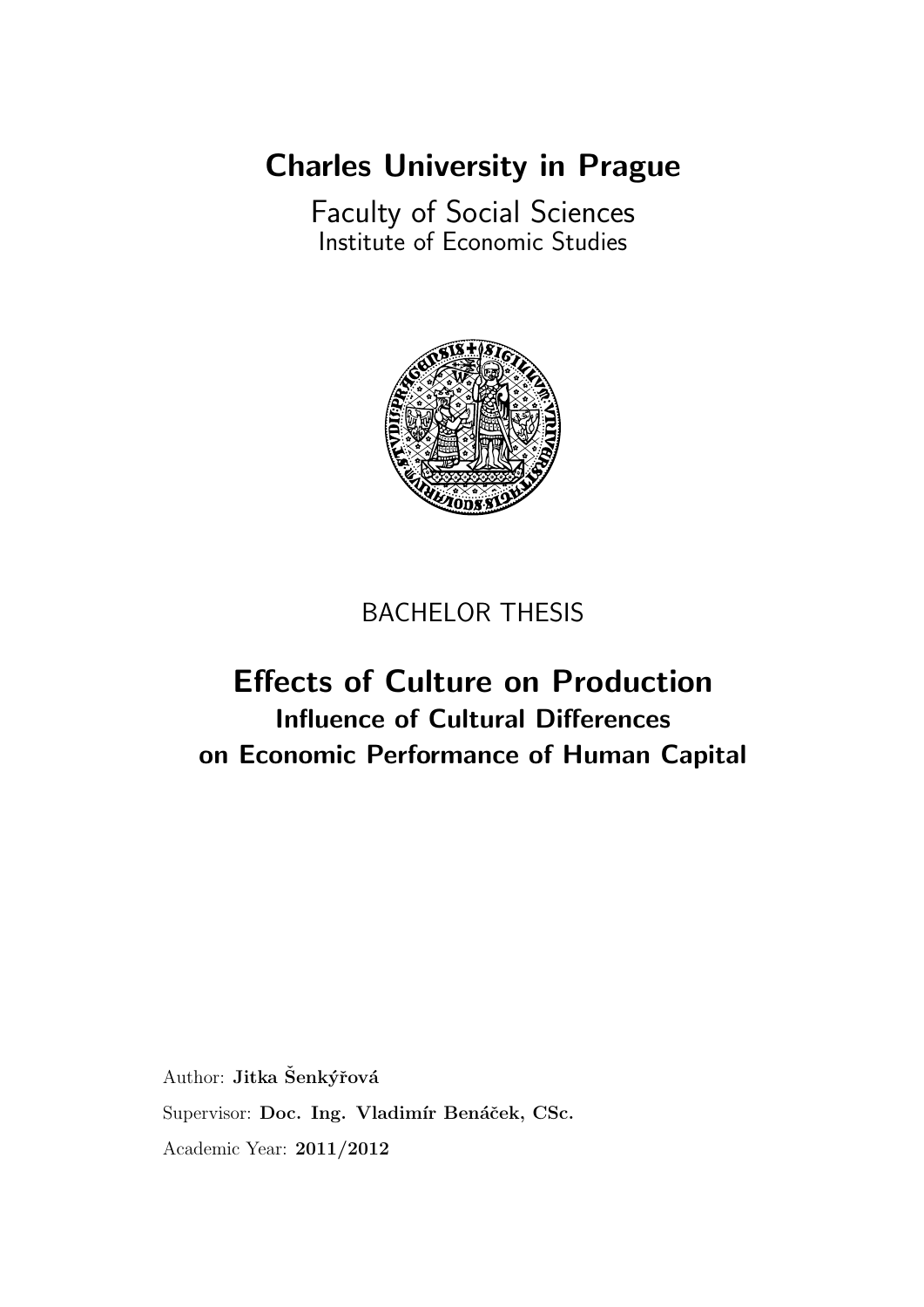## Declaration of Authorship

The author hereby declares that she compiled this thesis independently, using only the listed resources and literature.

The author declares that the thesis has not been used for obtaining another title.

The author grants to Charles University permission to reproduce and to distribute copies of this thesis document in whole or in part.

Prague, July 31, 2012

Signature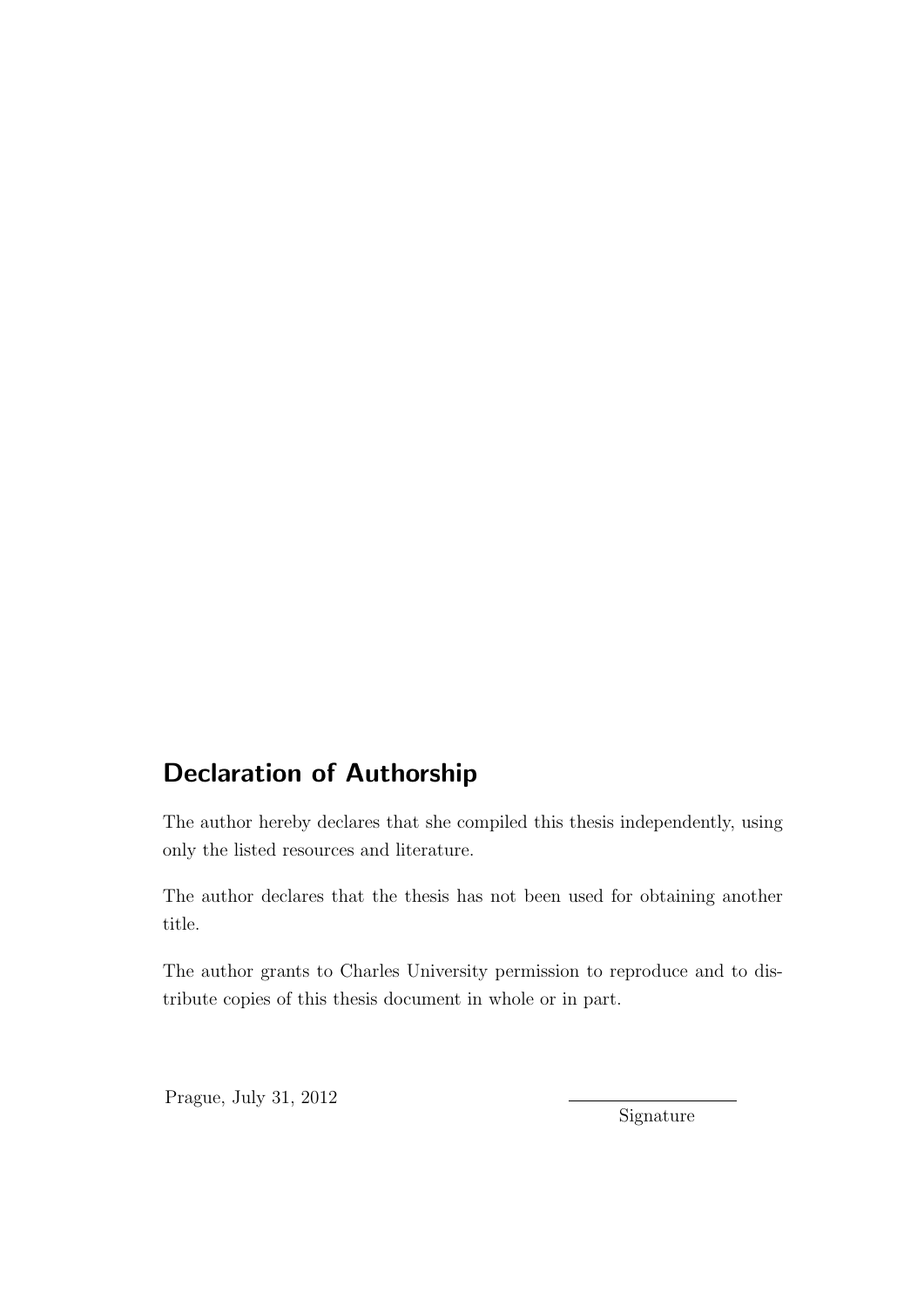## Acknowledgments

I would like to express my sincere gratitude to my supervisor Vladimír Benáček for his expertise and understanding. My thanks go also to Martin Kníže for his valuable advices and his patience and to Aleš Čornanič for his comments and his solutions to my difficulties with the model.

A very special thanks go to Miroslav Jop for his endless moral support.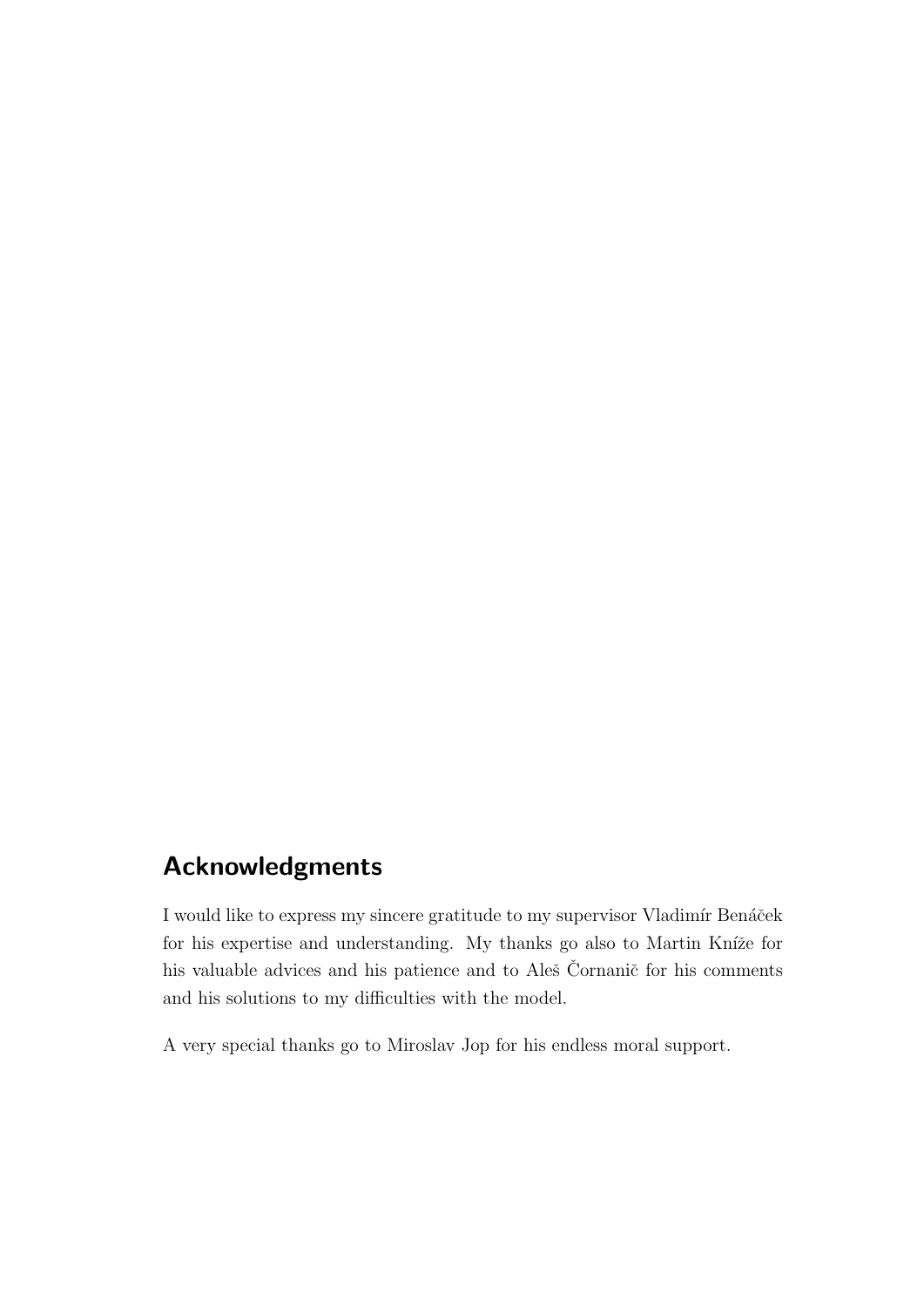### Abstract

Within the Thesis the concept of production function is described and human capital as one the main inputs is further examined. The main focus of this thesis is to discover whether there is any effect of culture on production. Such aim will be examined by testing the null hypothesis that there is no effect of cultural dimensions on production. The null hypothesis is tested by regression analysis.

| <b>JEL Classification</b> | D24, E24, J24, Z19                            |  |  |  |  |
|---------------------------|-----------------------------------------------|--|--|--|--|
| Keywords                  | Production, Production Function, Human Cap-   |  |  |  |  |
|                           | ital, Culture, Cultural Dimensions, Hofstede, |  |  |  |  |
|                           | Long-Term Orientation                         |  |  |  |  |
|                           |                                               |  |  |  |  |
| Author's e-mail           | jitkasenkyrova@email.cz                       |  |  |  |  |
|                           | Supervisor's e-mail benacekv@fsv.cuni.cz      |  |  |  |  |

### Abstrakt

Baklářská práce se zabývá konceptem produkční fukce a lidský kapitál jako jeden z hlavních vstupů produkce je blíže analyzován. Hlavním cílem této práce je odhalit, zda existuje nějaký efekt kultury (kulturou se rozumí společné charakteristiky dané společnosti/státu) na produkci. Regresní analzou je testována nulová hypotéza, která říká, že není žádný efekt kulturních rozdílů na produkci.

| Klasifikace JEL                             | D24, E24, J24, Z19                     |  |                                     |  |
|---------------------------------------------|----------------------------------------|--|-------------------------------------|--|
| Klíčová slova                               |                                        |  | Produkce, Produkční funkce, Lidský  |  |
|                                             |                                        |  | kapitál, Kultura, Kulturní dimenze, |  |
|                                             | Hofstede, Orientace na dlouhodobé cíle |  |                                     |  |
|                                             |                                        |  |                                     |  |
| E-mail autora                               | jitkasenkyrova@email.cz                |  |                                     |  |
| E-mail vedoucího práce benacekv@fsv.cuni.cz |                                        |  |                                     |  |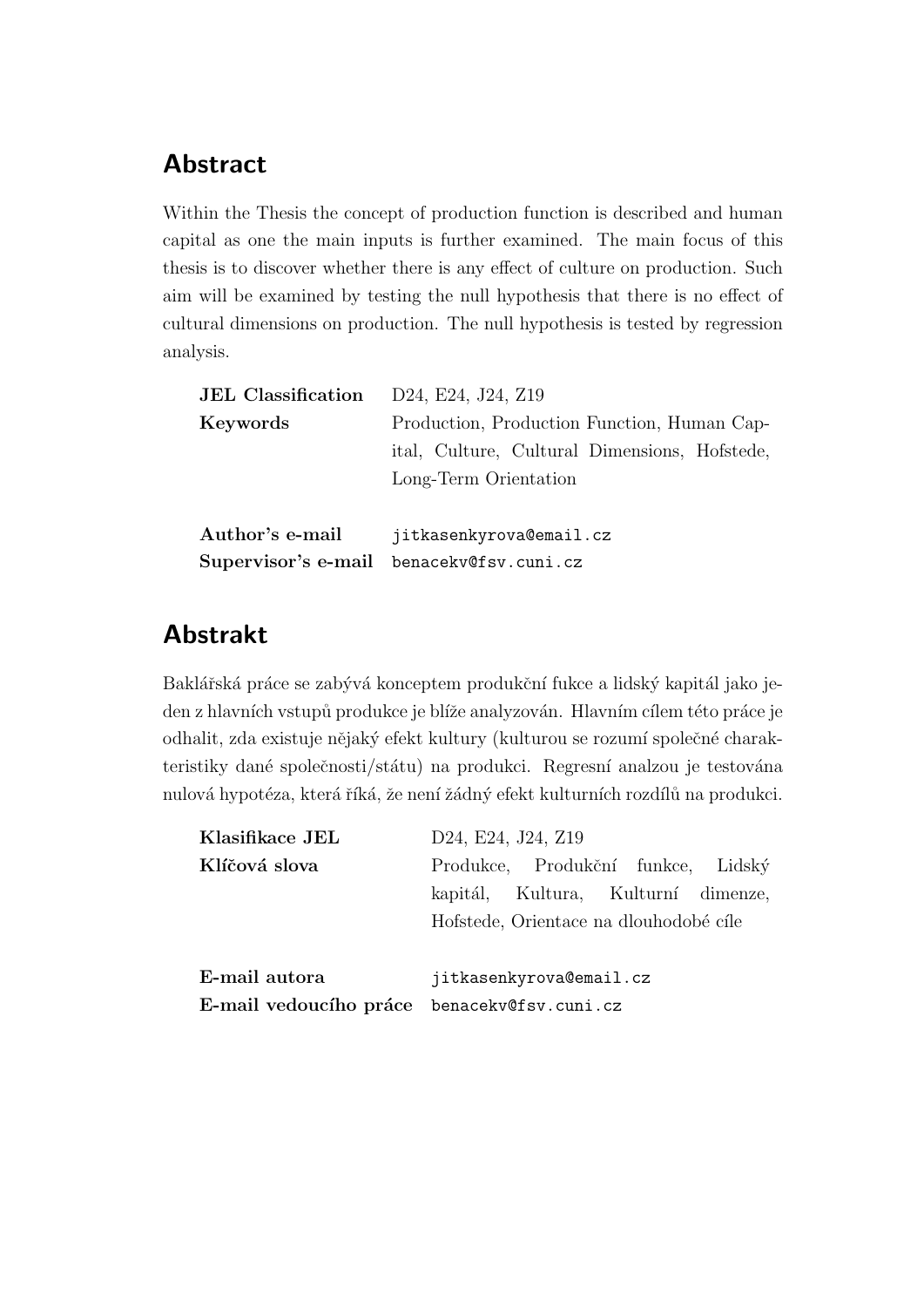### Bibliographic Entry

ŠENKÝŘOVÁ, Jitka. Effects of Culture on Production: Influence of Cultural Differences on Economic Performance of Human Capital. Prague, 2012. 92 p. Bachelor Thesis. Charles University, Faculty of Social Sciences, Institute of Economic Studies. Thesis Supervisor Doc. Ing. Vladimír Benáček, CSc.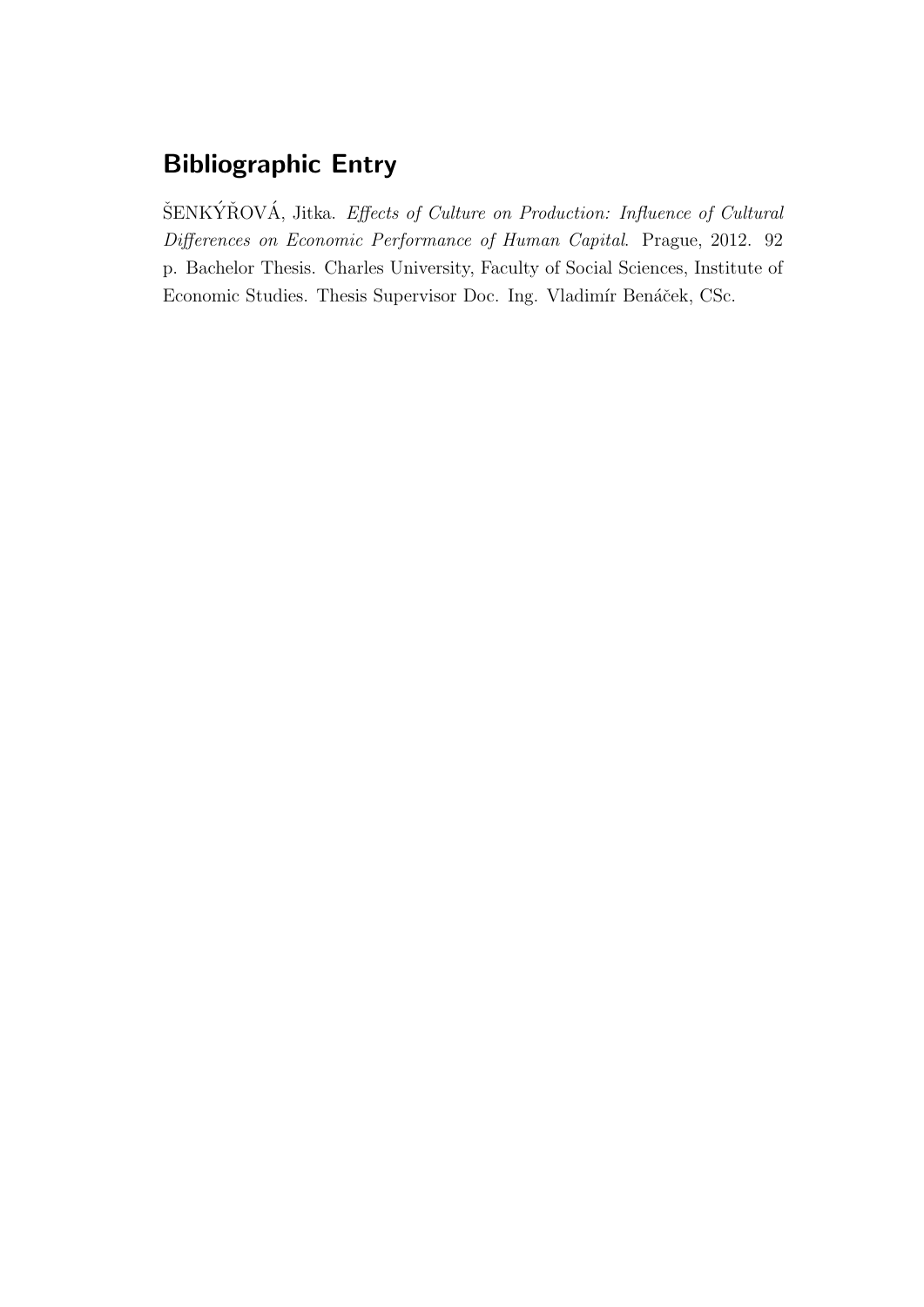# **Contents**

|                    |          | List of Tables                                                                     |  |   |  |  | viii           |
|--------------------|----------|------------------------------------------------------------------------------------|--|---|--|--|----------------|
|                    | Acronyms |                                                                                    |  |   |  |  | ix             |
|                    |          | <b>Thesis Proposal</b>                                                             |  |   |  |  | $\mathbf x$    |
| 1                  |          | Introduction                                                                       |  |   |  |  | 1              |
| $\overline{2}$     |          | <b>Theory of Production</b>                                                        |  |   |  |  | 3              |
|                    | 2.1      | History of Production Function Concept                                             |  |   |  |  | $\overline{4}$ |
|                    |          | 2.1.1                                                                              |  |   |  |  | $\overline{4}$ |
|                    |          | 2.1.2                                                                              |  |   |  |  | $\overline{5}$ |
|                    | 2.2      |                                                                                    |  |   |  |  | 6              |
|                    | 2.3      |                                                                                    |  |   |  |  | 8              |
| 3<br>Human Capital |          |                                                                                    |  | 9 |  |  |                |
|                    | 3.1      |                                                                                    |  |   |  |  | 10             |
|                    |          | 3.1.1                                                                              |  |   |  |  | 11             |
|                    |          | 3.1.2<br>Age                                                                       |  |   |  |  | 11             |
|                    |          | 3.1.3                                                                              |  |   |  |  | 12             |
|                    |          | 3.1.4                                                                              |  |   |  |  | 13             |
|                    | 3.2      |                                                                                    |  |   |  |  | 13             |
|                    |          | 3.2.1<br>Culture                                                                   |  |   |  |  | 13             |
|                    |          | 3.2.2<br>Hofstede's Cultural Dimensions Background                                 |  |   |  |  | 14             |
|                    |          | 3.2.3<br>Dimensions                                                                |  |   |  |  | 18             |
|                    |          | 3.2.4                                                                              |  |   |  |  | 30             |
|                    |          | 3.2.5<br>Language $\ldots \ldots \ldots \ldots \ldots \ldots \ldots \ldots \ldots$ |  |   |  |  | 32             |
| 4                  |          | Data Analysis                                                                      |  |   |  |  | 35             |
|                    | 4.1      |                                                                                    |  |   |  |  | 35             |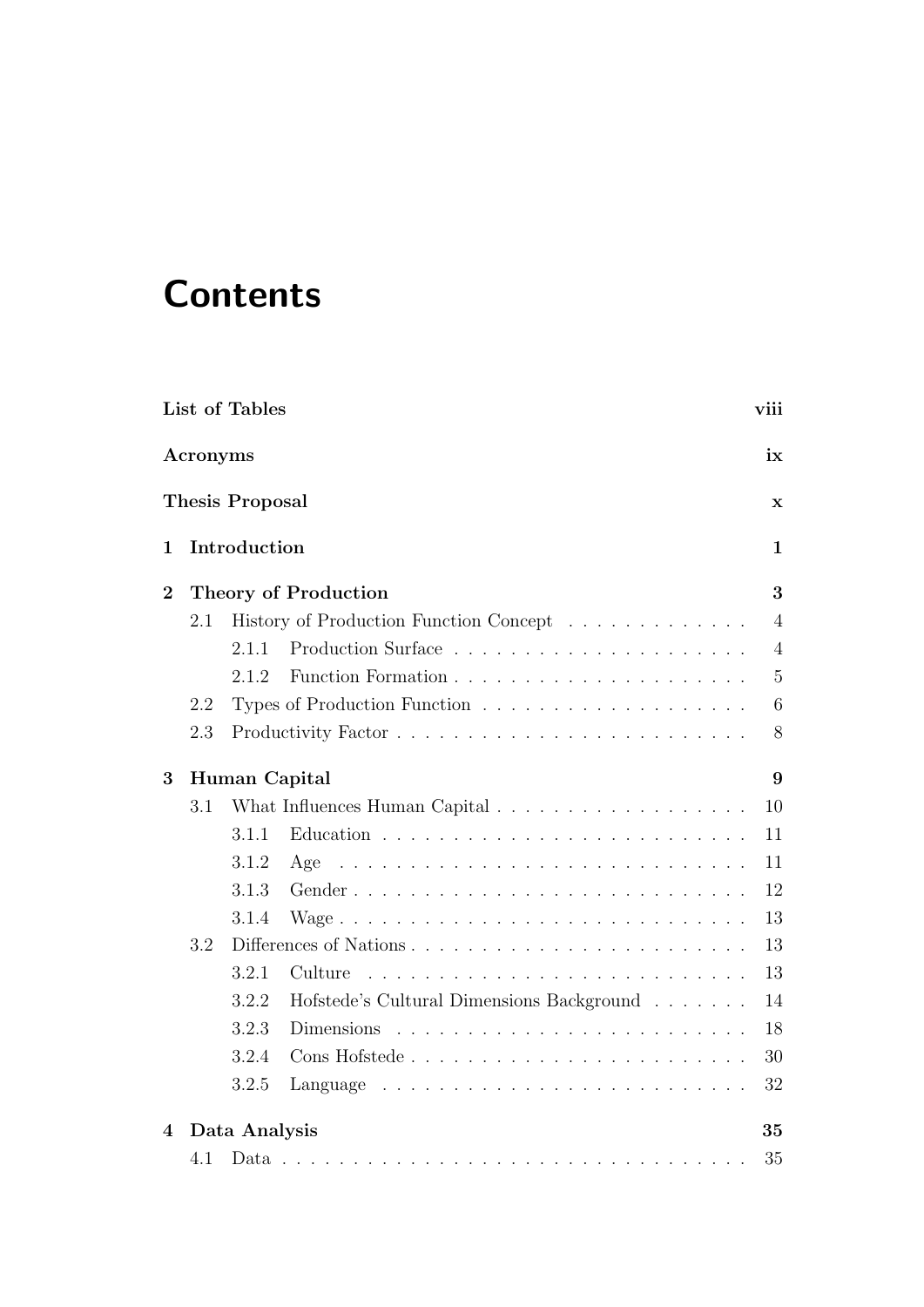|             | 4.2 |                     |                                                                    | -36    |
|-------------|-----|---------------------|--------------------------------------------------------------------|--------|
|             | 4.3 |                     |                                                                    | 38     |
|             | 4.4 |                     |                                                                    | -44    |
|             | 4.5 |                     |                                                                    | 46     |
| $5^{\circ}$ |     | Conclusion          |                                                                    | 48     |
|             |     | <b>Bibliography</b> |                                                                    | $55\,$ |
|             |     | A Data Set          |                                                                    | Τ      |
|             | A.1 |                     |                                                                    | Т.     |
|             |     |                     |                                                                    |        |
|             |     |                     | A.2.1 Gross Domestic Product per Capita Purchasing Power           |        |
|             |     |                     |                                                                    |        |
|             |     | A.2.2               | GDP per Capita PPP Growth $\ldots \ldots \ldots \ldots \ldots$ XIV |        |
|             |     | A.2.3               | GDP per Capita PPP Ranking XVIII                                   |        |
|             |     | A.2.4               |                                                                    |        |
| B.          |     |                     | Content of Enclosed CD                                             | X X V1 |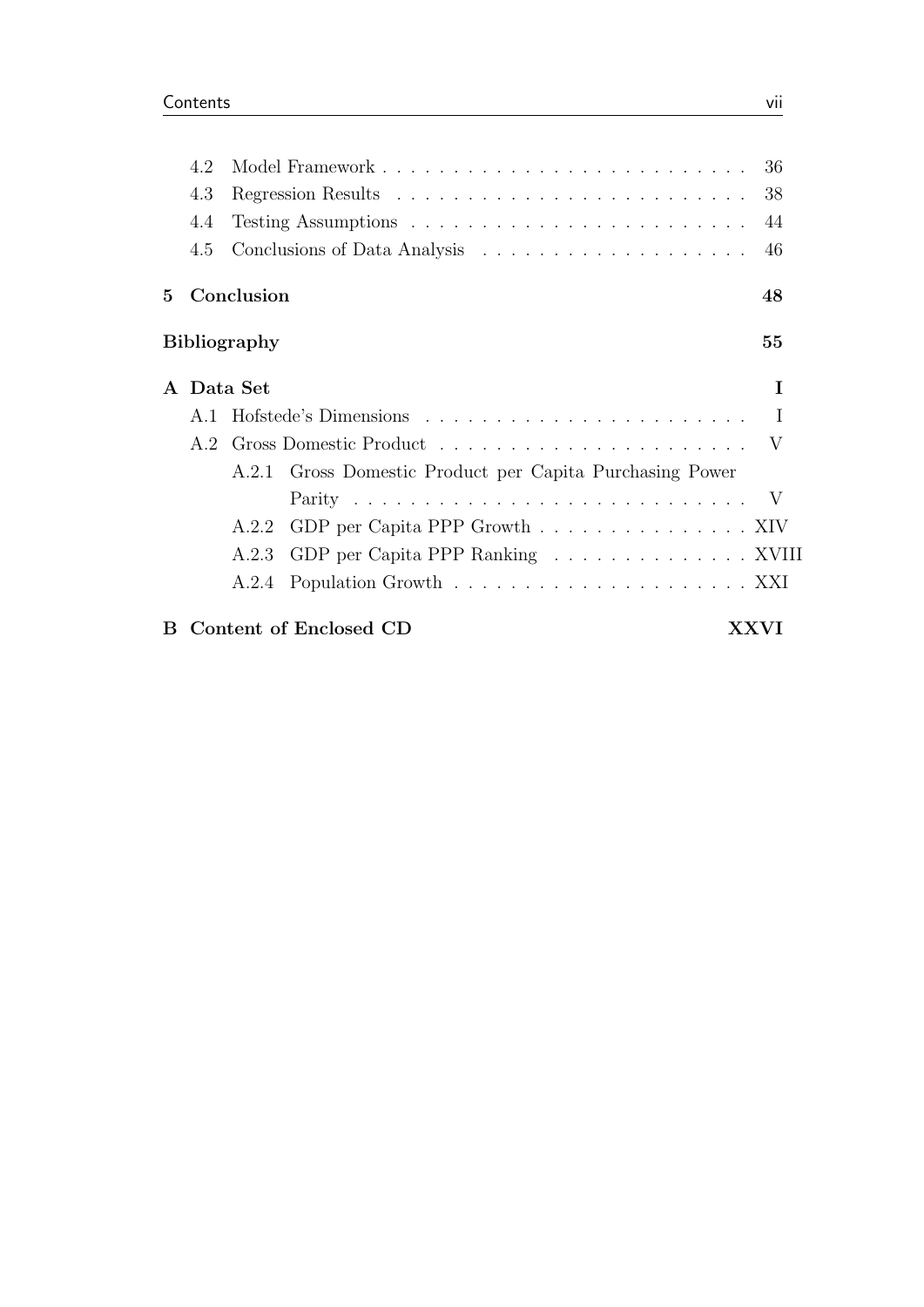# <span id="page-7-0"></span>List of Tables

| 4.1 Regression Results (1980-2010 Data Set) $\ldots \ldots \ldots \ldots$ 38 |
|------------------------------------------------------------------------------|
| A.1 Hofstede's Dimensions Scores for Countries Examined I                    |
| A.2 GDP per C. PPP in 1980-1989 (in current int. dollars) $\ldots$ . VI      |
| A.3 GDP per Capita PPP in 1990-1999 (in current int. dollars) IX             |
| A.4 GDP per Capita PPP in 2000-2010 (in current int. dollars) XII            |
| A.5 Average Growth GDP per Capita XV                                         |
|                                                                              |
|                                                                              |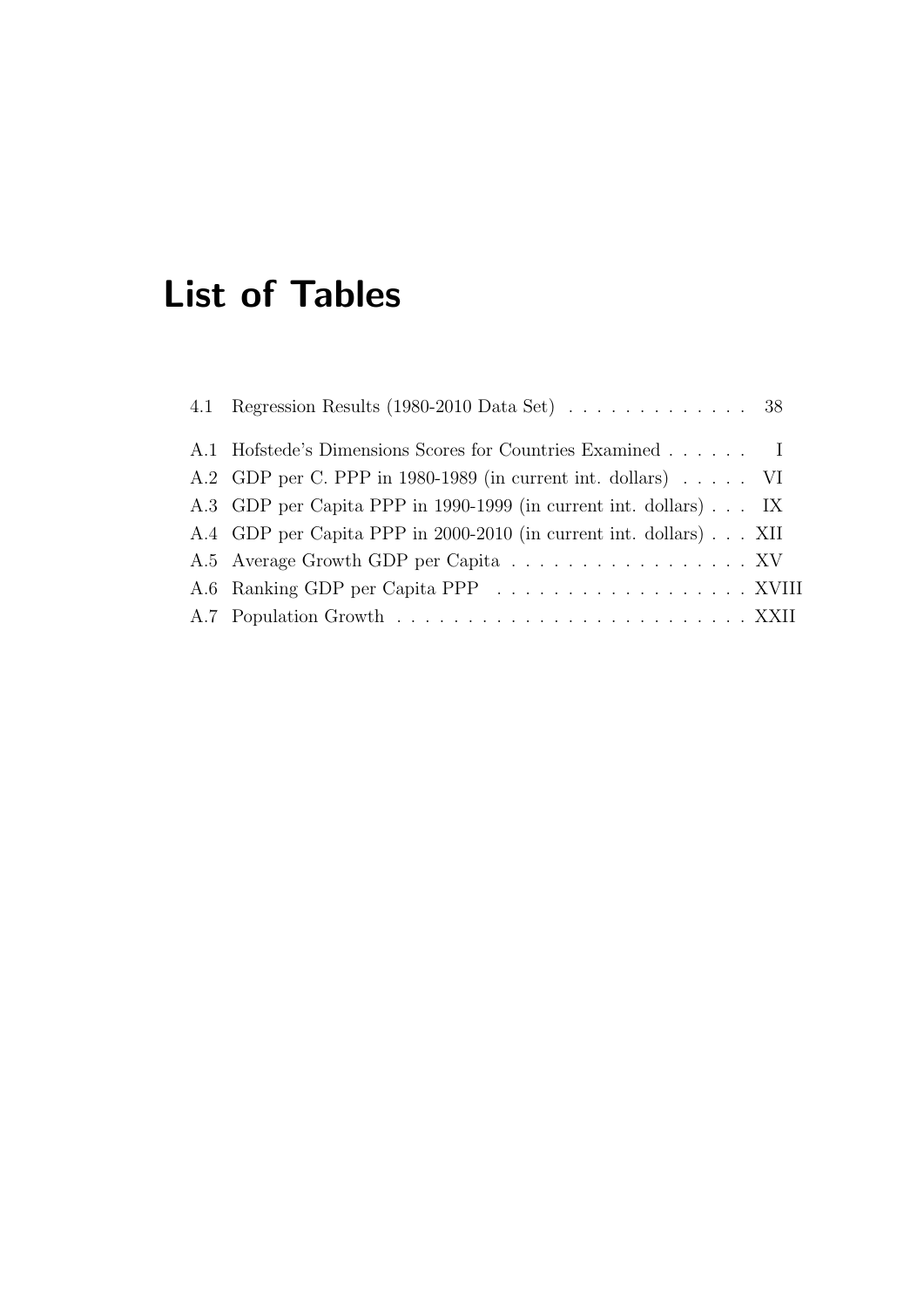# <span id="page-8-0"></span>Acronyms

| <b>GDP</b> | Gross Domestic Product           |
|------------|----------------------------------|
| GNI        | Gross National Income            |
| GNP        | Gross National Product           |
| <b>IDV</b> | Individualism Index              |
| LТ         | Long Term                        |
| LTO        | Long-Term Orientation Index      |
| <b>MAS</b> | Masculinity Index                |
| p.c.       | Per Capita                       |
| PDI        | Power Distance Index             |
| РF         | <b>Production Function</b>       |
| pp         | Percentage Points                |
| <b>PPP</b> | Purchasing Power Parity          |
| <b>ST</b>  | Short Term                       |
| <b>TFP</b> | <b>Total Factor Productivity</b> |
| UAI        | Uncertainty Avoidance Index      |
|            |                                  |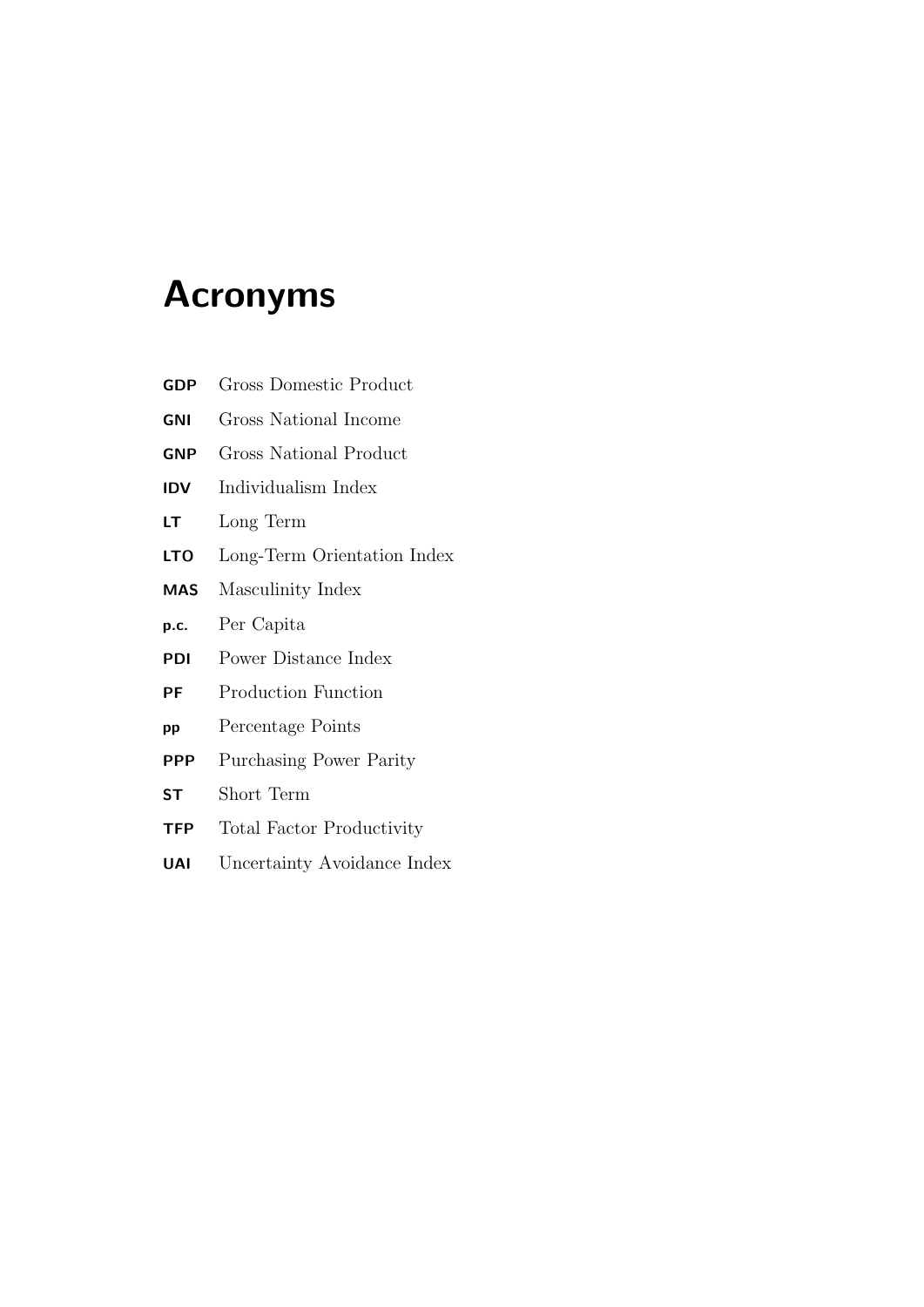# <span id="page-9-0"></span>Bachelor Thesis Proposal

| Author     | Jitka Šenkýřová                                                              |
|------------|------------------------------------------------------------------------------|
| Supervisor | Doc. Ing. Vladimír Benáček, CSc.                                             |
|            | <b>Proposed Topic</b> Cost and Efficiency of Human Capital: Influence of the |
|            | Cultural Differences and the Nature of the Nations on                        |
|            | the Economic Performance of Human Capital in Japan                           |
|            | and Czech Republic                                                           |

Topic Characteristics Two firms in the same industry with the same number of employees (labor) and the same amount of the capital (capital) product still have almost always different added value, provided they come from different cultural background. There are some theories such as Total Factor Productivity (TFP), where the difference is hidden in the TFP but is not explained. In my Bachelor Thesis I will try to explain this difference by the human capital features.

#### **Outline**

- 1. Introduction
- 2. Theories
	- (a) Economic Theories
		- i. Institutional Economics
		- ii. Total Factor Productivity
		- iii. Others
	- (b) Characteristics of Nations
		- i. Czech Nation Main Characteristics
		- ii. Japanese Nation Main Characteristics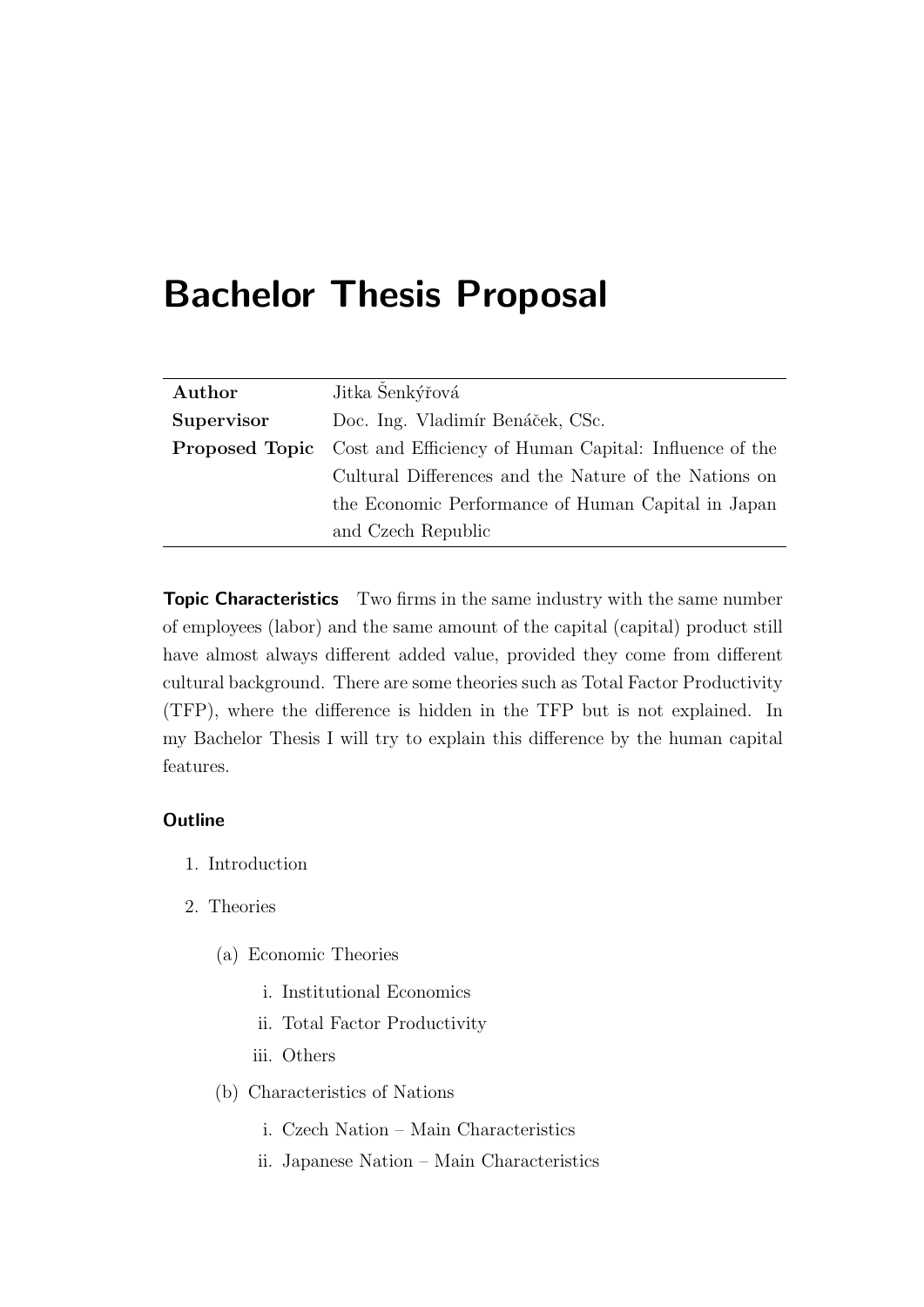- (c) Firm Human Recourses Cost of the Human Capital
- 3. Research Econometric Modeling
	- (a) Selection of the Most Important Variables
	- (b) Creating an Econometric Model
	- (c) Weighing of the Variables and Calculation using collected data
	- (d) Explanation of the Results
	- (e) Potential use of the Results
- 4. Summary
- 5. Appendixes

#### Core Bibliography

- 1. Baumol, W. & R. Litan & C. Schramm (2007): "Good Capitalism, Bad Capitalism, and the Economics of Growth and Prosperity." Yale University Press
- 2. HOFSTEDE, G. & J. HOFSTEDE & M. textscMinkov (2010): "Cultures and Organizations: Software of the Mind." McGraw-Hill
- 3. Nakata, Ch. (2009): "Beyond Hofstede: Culture Frameworks for Global Marketing and Management." Palgrave Macmillan
- 4. SAUTET, F. (2000): "An Entrepreneurial Theory of the Firm." London, Routledge

Author Supervisor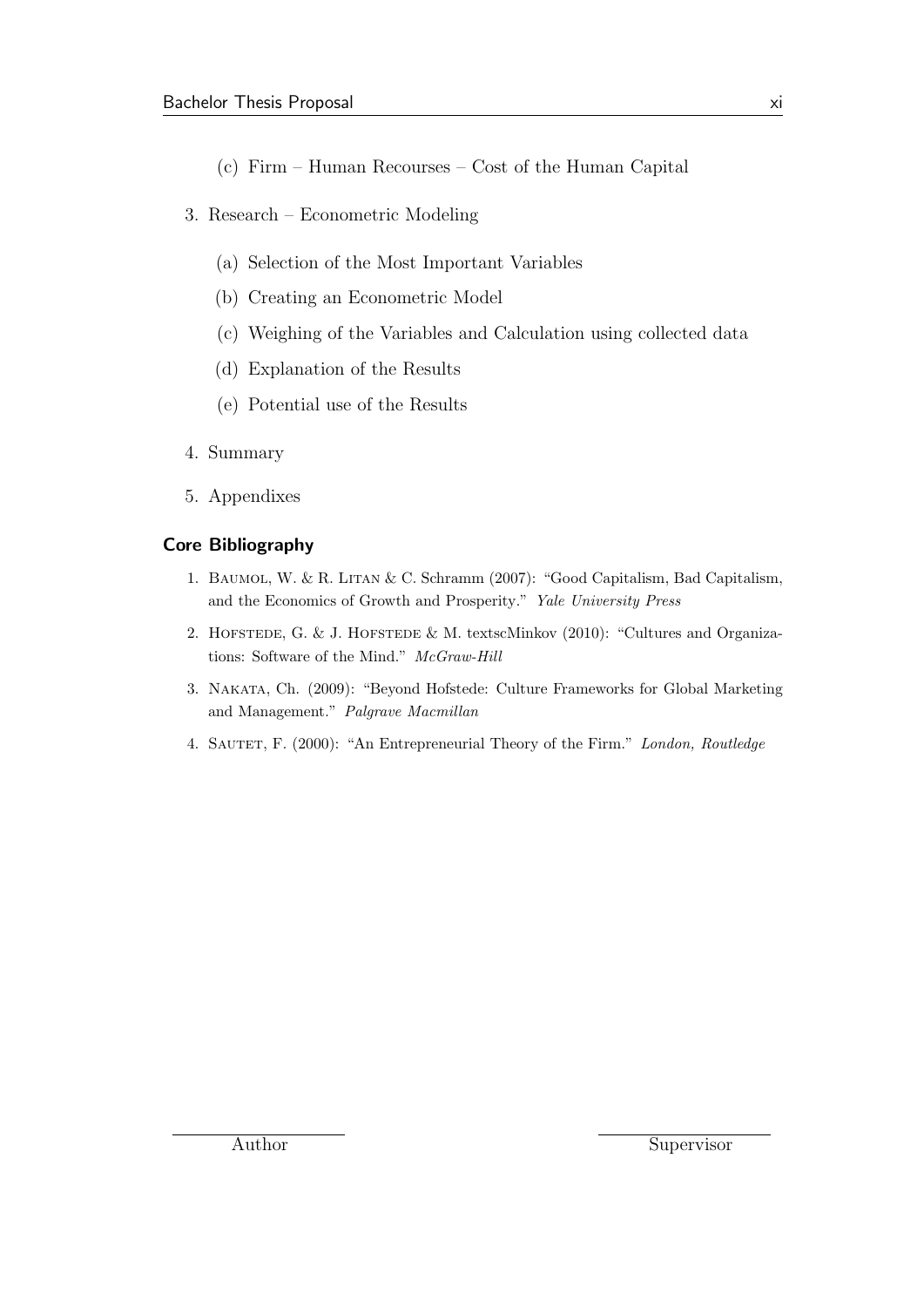# <span id="page-11-0"></span>Chapter 1

# Introduction

Why some firms make different output when using the same measurable inputs? On of the reason is that there are some hidden characteristics of human capital that play crucial role for its productivity.

While spending one year in Japan I observed that the behavior of local people was so different from the behavior of the Czechs. Their indefinite desire to follow the rules at all costs is seen by others as inefficient. Sometimes the even the easier solution could be found, the Japanese would not take that solution if it is combined with the risk of breaking the rules. On the other hand they think that others will also follow the rules and that they can rely on these rules. At that time the idea that there just must be differences in productivity of human capital according to their cultural background came to my mind.

The issue of productive and unproductive labor and differences between nations had already attracted the attention of Adam Smith. Many years later Geert Hofstede identified several dimensions that determine the differences between cultures. People with the same cultural background tend to have similar score of the dimensions.

The concept of production function became very interesting topic for classical economists. Later on Robert Solow determined the total factor productivity and incorporated it to the production function concept. Solow residual includes any kind of shift in the production function which could not be explained by change of factors (capital and labor) used. The logic consequence of such concept is the effort to explain some parts of the residual.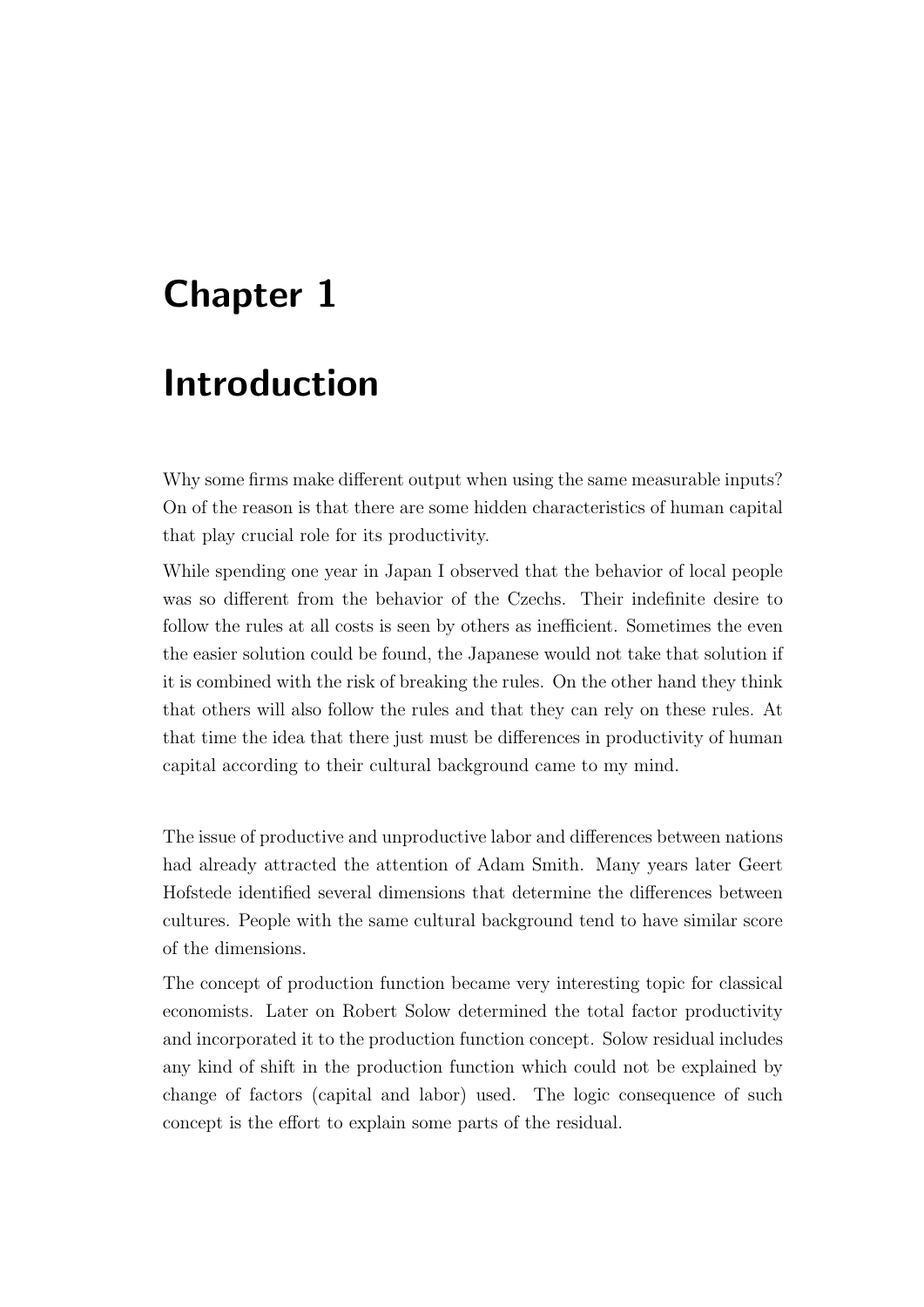The thesis is structured as follows:

The purpose of Chapter 2 (page [9](#page-19-0) ) is to cover the theory of production. In the first part of the chapter the history of production function (PF) is described (page [4\)](#page-14-0). Second part is dedicated to the fundamental types of PF (page [6\)](#page-16-0). Third part introduces the total factor productivity variable (page [8\)](#page-18-0).

Chapter 3 (page [9\)](#page-19-0) is focused on the theory of human capital and on the factors that influence it. Important aspects that influences the productivity of human capital are described in the first part of the chapter (page [10\)](#page-20-0). The second part is devoted to theory of cultural differences (page [13\)](#page-23-1).

The objective of Chapter 4 (page [35\)](#page-45-0) is to test the potential effect of culture of different countries on their production. In the first part of the chapter the data used to test the null hypothesis are specified. Second part is dedicated to the framework of the model (page [36\)](#page-46-0). In the third part the regression results are described (page [38\)](#page-48-0). In the fourth part the required assumptions are tested (page [44\)](#page-54-0). The final part summarizes the main conclusions of data analysis (page [46\)](#page-56-0).

Chapter 5 (page [48\)](#page-58-0) summarizes all crucial results of the Thesis.

The main focus of this thesis is to discover whether there is any effect of culture on production. Such aim will be examined by testing the null hypothesis that there is no effect of cultural dimensions on production. The null hypothesis is tested by regression analysis.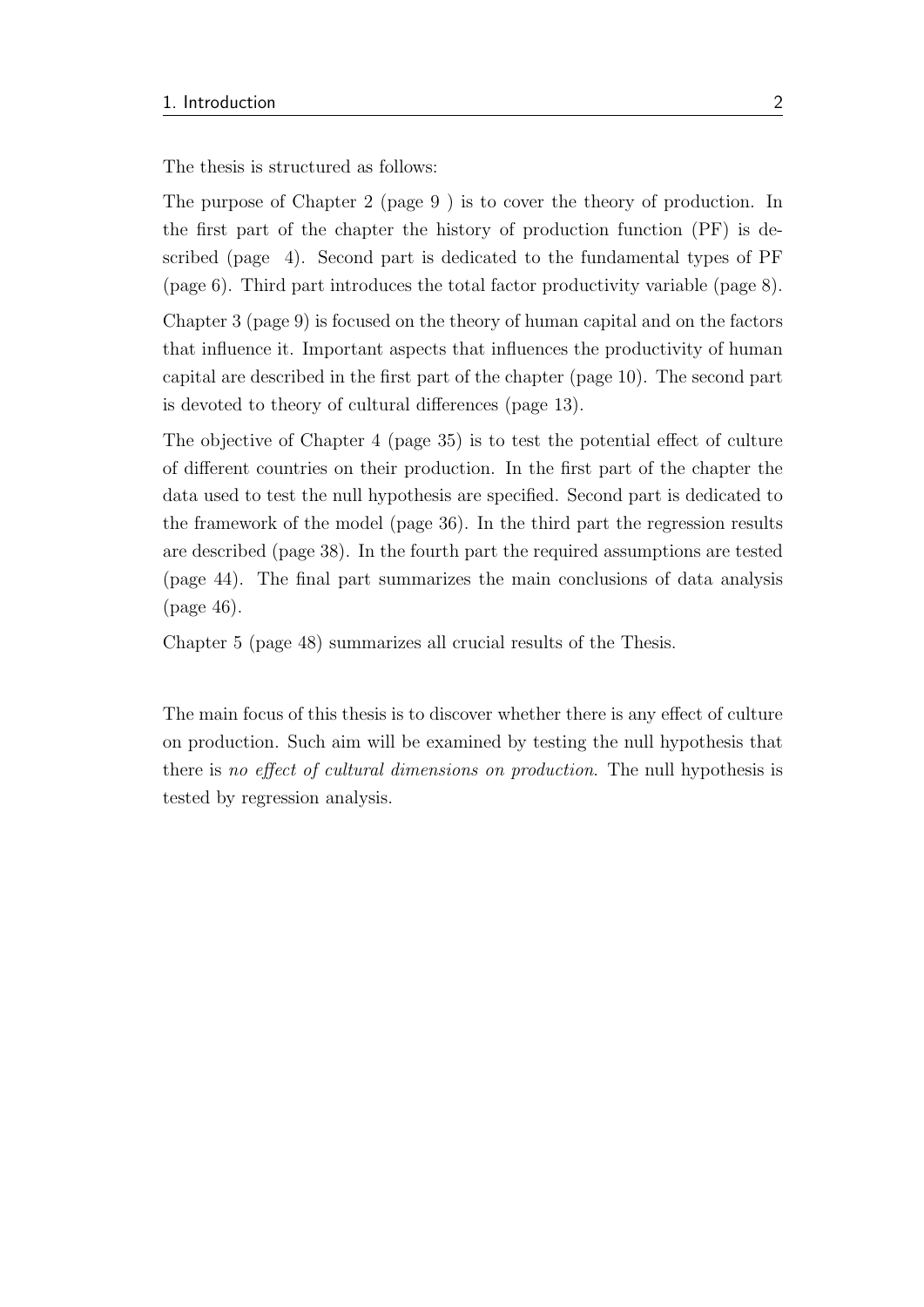# <span id="page-13-0"></span>Chapter 2

# Theory of Production

"All theory depends on assumptions which are not quite true. That is what makes it theory."[\(Solow](#page-64-0) [1956\)](#page-64-0)

The purpose of this chapter is to cover the theory of production. In the first part of the chapter the history of production function (PF) is described (page [4\)](#page-14-0). Second part is dedicated to the fundamental types of PF (page [6\)](#page-16-0). Third part introduces the total factor productivity variable (page [8\)](#page-18-0).

The production issue has been investigated by men since the time they started cultivating the soil. The basic question is "How to produce the biggest output while using available inputs?"

From ancient times the concern about the efficiency of production could be observed. Plato in his Politea (Part II) discussed best division of labor within the State to ensure higher efficiency. The core of all these thoughts is that people should do what they are best suited for.

The question of production efficiency is still crucial. Natural resources are scarce and the population is growing. Probably more than ever before countries as well as companies "desire" for more effective production.

Recently in economics, production is mainly analyzed by various types of production function (PF). Production function is an attempt to the best approximation of production by the theoretical instrument. It could be seen as transformation function which transforms inputs into output. (based on [Gor](#page-61-0)[don](#page-61-0) [2011;](#page-61-0) page 65) Production function tells us "the maximum quantity of an output that can be produced using various combinations of inputs given certain knowledge."[\(Gordon](#page-61-0) [2011;](#page-61-0) page 65)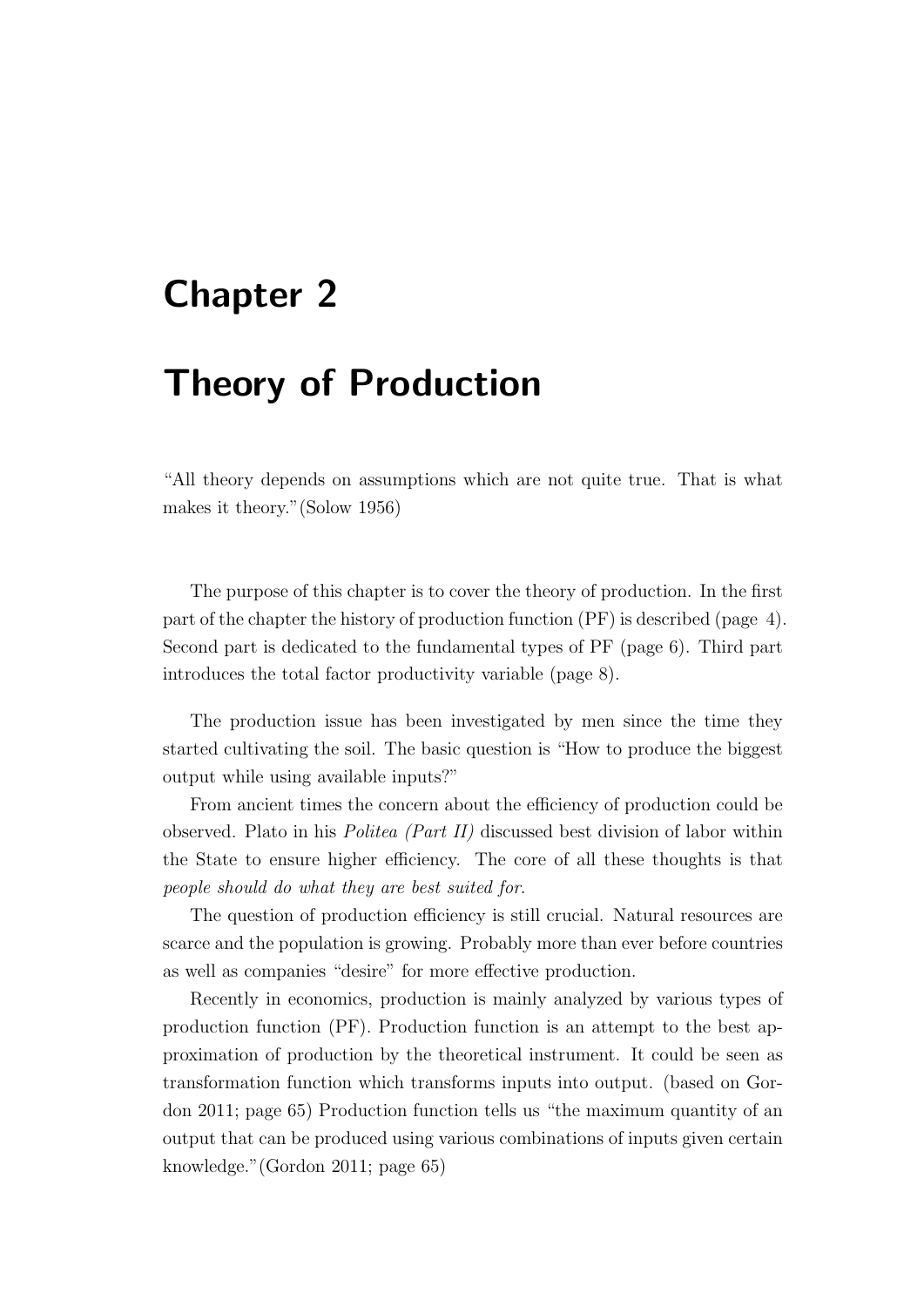### <span id="page-14-0"></span>2.1 History of Production Function Concept

#### <span id="page-14-1"></span>2.1.1 Production Surface

Production has started to be considered as one of the key topics by the classical economists during 18th century. They deeply investigated the process of production and the factors that influence it.

A French economist Anne Robert Jacques Turgot (1727-1781)[1](#page-14-2) described the conception preceding the production function. Turgot in his work Observation sur un Memoire de M. de Saint-Peravy from 1767 discovered the concept of "Intensive Margin" which contains the idea of lately described Law of Decreasing Returns. He specifies the relation of firstly increasing and then decreasing returns depending on types and amount of factors used. Thus Turgot didn't discover the production function but rather the "production surface". (based on [Schumpeter](#page-64-1) [1987;](#page-64-1) pages 259-260)

A Scottish economist and philosopher Adam Smith  $(1723-1790)^2$  $(1723-1790)^2$  $(1723-1790)^2$  in his work deals widely with the question of productivity and production, especially in his most popular book The Wealth of Nations. Within his work he presents three factors of production: labor, capital and land. (based on [Smith](#page-64-2) [2009;](#page-64-2) Chapter III) In his work the production function is not exactly described but the scheme of three factors input and the production as output is clearly stated.

Smith also introduces the concept of the productive and unproductive labor, and of the differences in productivity of nations. (based on [Schumpeter](#page-64-1) [1987;](#page-64-1) pages 629-630) The volume of what is produced in the nation, and purchased by the nation, is regulated "by two different circumstances: first, by the skill, dexterity, and judgment with which its labour is generally applied; and, secondly, by the proportion between the number of those who are employed in useful labour, and that of those who are not so employed." [\(Smith](#page-64-2) [2009;](#page-64-2) page 5) Smith is pointing out to the fact that the efficiency of labor highly determines the production of the nation (this issue is further described in the section [Human Capital](#page-19-0) on the page [9\)](#page-19-0).

<span id="page-14-2"></span><sup>1</sup>Basic information about the author from the web page The Library of Economics and Liberty

<span id="page-14-3"></span><sup>2</sup>Basic information about the author from the web page The Library of Economics and Liberty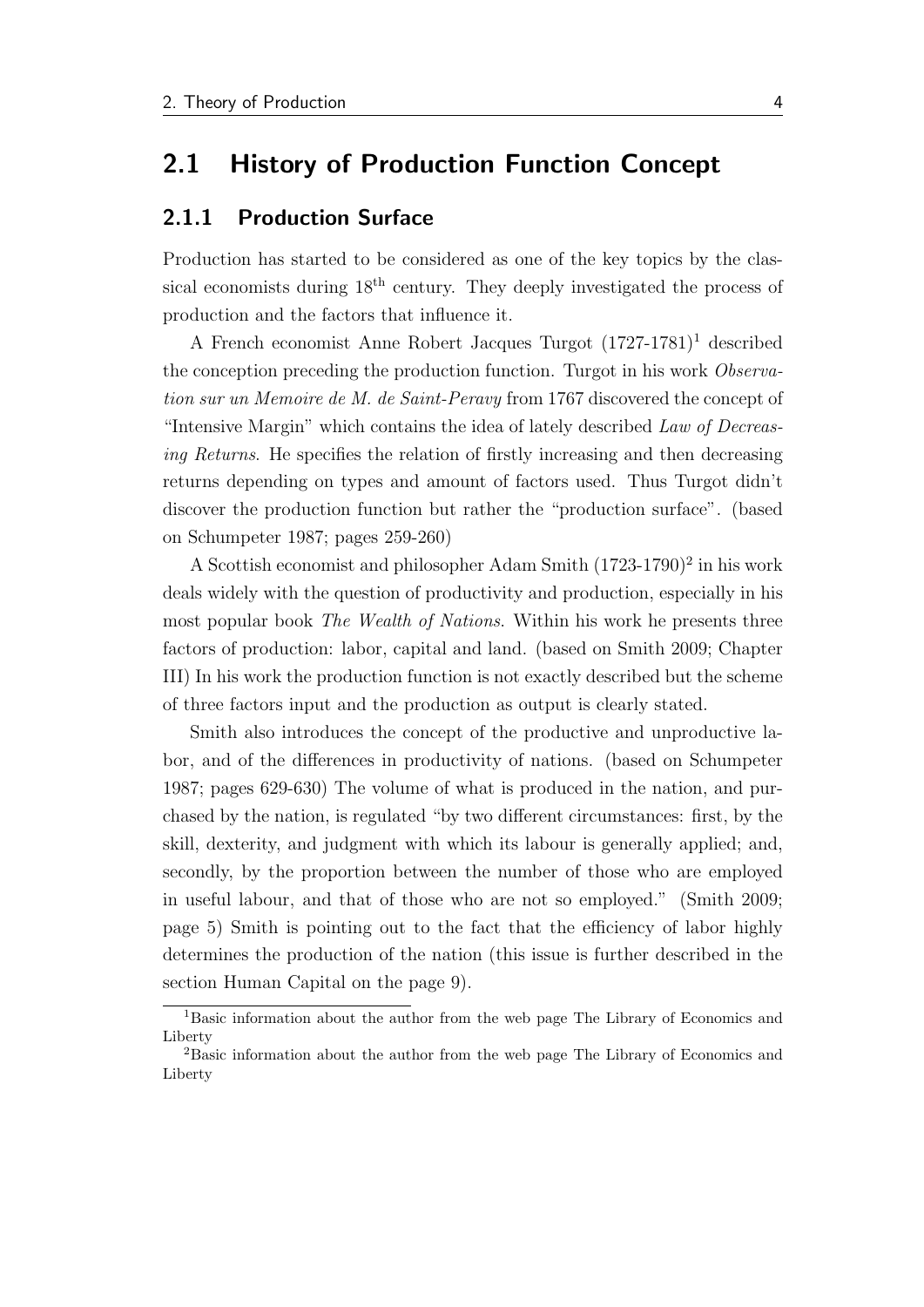#### <span id="page-15-0"></span>2.1.2 Function Formation

At the turn of 18<sup>th</sup> and 19<sup>th</sup> century classical economists from United Kingdom expressed numerically Turgot's concept of production function. An English economist Thomas Malthus  $(1766-1834)^3$  $(1766-1834)^3$  $(1766-1834)^3$  introduced the ratios that imply the logarithmic production function. In his essay he describes the population increase tendencies by geometric series and food output increase tendencies by arithmetic series. Malthus verbally describes the relation between labor force  $(L)$  and time (t) and between food output (P) and time. If these equations are emerged the first logarithmic production function (see [2.1\)](#page-15-2) "is born". On the one hand there is a falling marginal (also average) productivity of labor in the derived production function, but on the other hand there is no upper limit to output. (based on [Malthus](#page-63-0) [1798;](#page-63-0) pages 6-11 and on [Humphrey](#page-61-1) [1997;](#page-61-1) page 56)

<span id="page-15-2"></span>
$$
P = f(L) = 1 + (constant) \log L \tag{2.1}
$$

David Ricardo  $(1772-1823)^4$  $(1772-1823)^4$  was another well known English economist that deeply influenced the beginning of the production function concept. Ricardo in his book presents numerical example showing the marginal product of labor. Based on his findings the following equation is created (see [2.2\)](#page-15-4). His concept refers to the decreasing ratio of marginal to average product with increasing capital  $(L)$ , where L refers to "labor and capital". (based on [Ricardo](#page-64-3) [1817;](#page-64-3) Chapter 15 and on [Humphrey](#page-61-1) [1997;](#page-61-1) page 58)

<span id="page-15-4"></span>
$$
P = f(L) = 190L - 5L^2
$$
\n(2.2)

German neoclassical economist Johann Heinrich von Thünen (1783-1850) in his book The Isolated Island explicitly states the marginal productivity as partial derivation of production function. His work is original and innovative and does not build on his predecessors. Based on his work the exponential production function was created (see [2.3\)](#page-16-1). The rate  $\kappa$  stands for the *decline* in marginal productivity of factor, three factors are labor  $(L)$ , capital  $(K)$ , and fertilizer  $(F)$  – for fixing the land. Constant A denotes the finite maximum of production. Two revolutionary features of the equation are that "output is zero when any factor is zero" and "output approaches its maximum level A as all factors are increased indefinitely". (based on [Humphrey](#page-61-1) [1997;](#page-61-1) pages 61-63)

<span id="page-15-3"></span><span id="page-15-1"></span><sup>3</sup>Basic information about the author from the BBC web page

<sup>4</sup>Basic information about the author from the web page of The Library of Economics and Liberty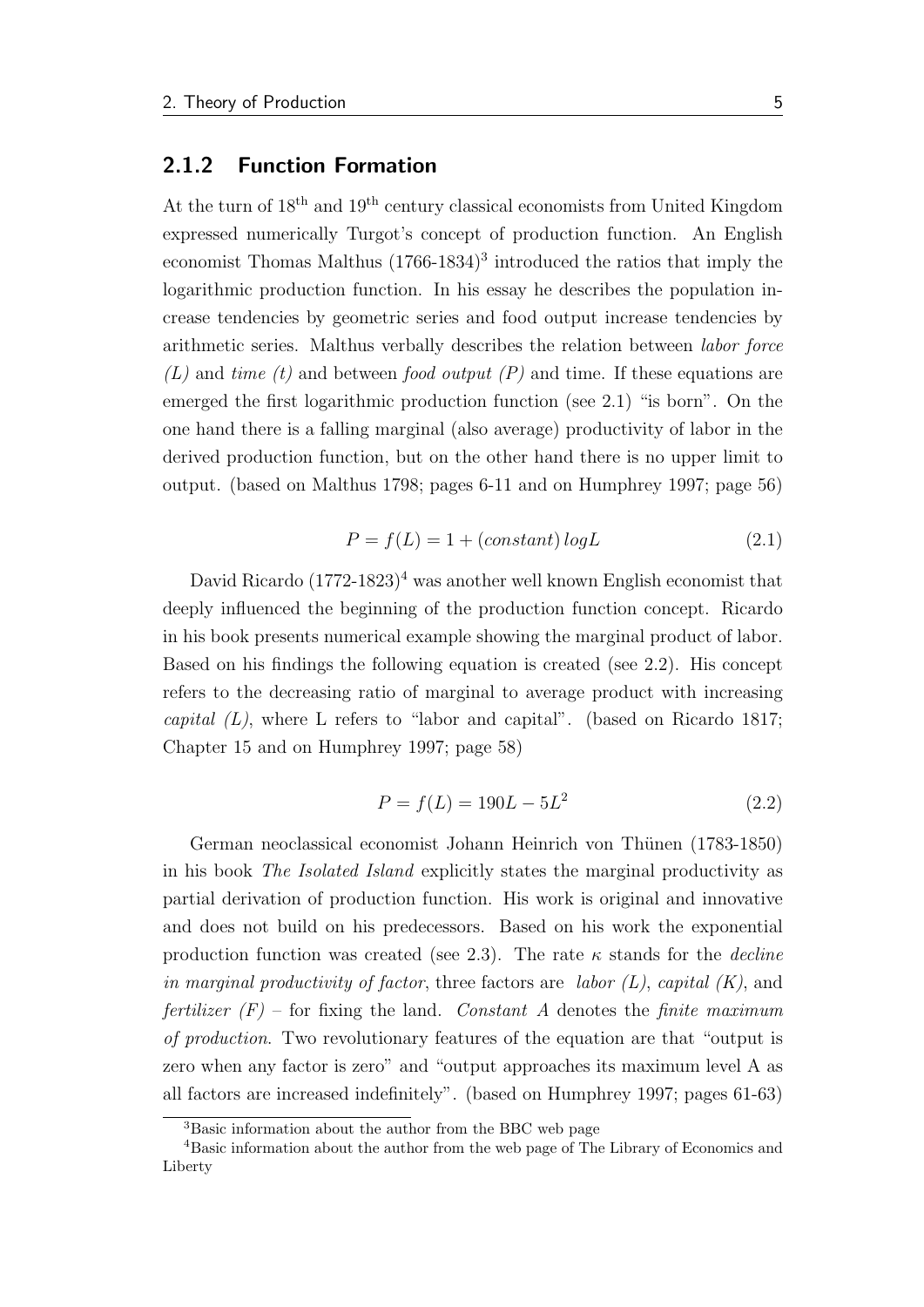<span id="page-16-1"></span>
$$
P = f(L, K, F) = A(1 - e^{-\kappa_L L})(1 - e^{-\kappa_K K})(1 - e^{-\kappa_F F})
$$
(2.3)

### <span id="page-16-0"></span>2.2 Types of Production Function

There have been many types of production functions devised during the history. The most important and the most influential of them are briefly described in this section.

The basic concept of the PF is that *dependent variable Y* which represents the output is the function of *explanatory variables*  $X_i$  which represent inputs.

$$
Y = f(X_i) \quad i = (1, \dots n)
$$

#### Linear Production Function

Linear production function is the basic and most intuitive display of production relations. The foundation of linear PF could be seen in Malthus' linear relation between production of food and time  $(P = t + 1)$ . The linear PF was firstly expressed by an English philosopher and economist Philip H. Wicksteed (1844-  $1927$ <sup>[5](#page-16-2)</sup> (based on [Humphrey](#page-61-1) [1997;](#page-61-1) page 71) Linear PF captures the linear dependence of *output* Y on the *inputs*  $X_i$ .

$$
Y = \beta_0 + \sum \beta_i X_i \quad i = (1, \dots n)
$$

#### Leontief Production Function

Russian economist Wassily Leontief (1906-1999)[6](#page-16-3) worked on his input-output analysis capturing the process by which inputs in one industry produce outputs either for consumption or as input into another industry. (based on Library of Economics and Liberty – Leontief) Leontief constructed the "fixed proportions function" (see [2.4\)](#page-17-0), where  $\alpha$  and  $\beta$  are constants that are predetermined tech-nologically, Y is output and K and L are inputs. (based on [Allen](#page-60-1) [1968;](#page-60-1) page 35)

The basic idea of this type of function is that the two basic inputs can't be substituted, for the higher production additional amount of both is necessary.

<span id="page-16-3"></span><span id="page-16-2"></span><sup>&</sup>lt;sup>5</sup>Basic information about the author from the web page of The Online Library of Liberty

<sup>6</sup>Basic information about the author from the web page The Library of Economics and Liberty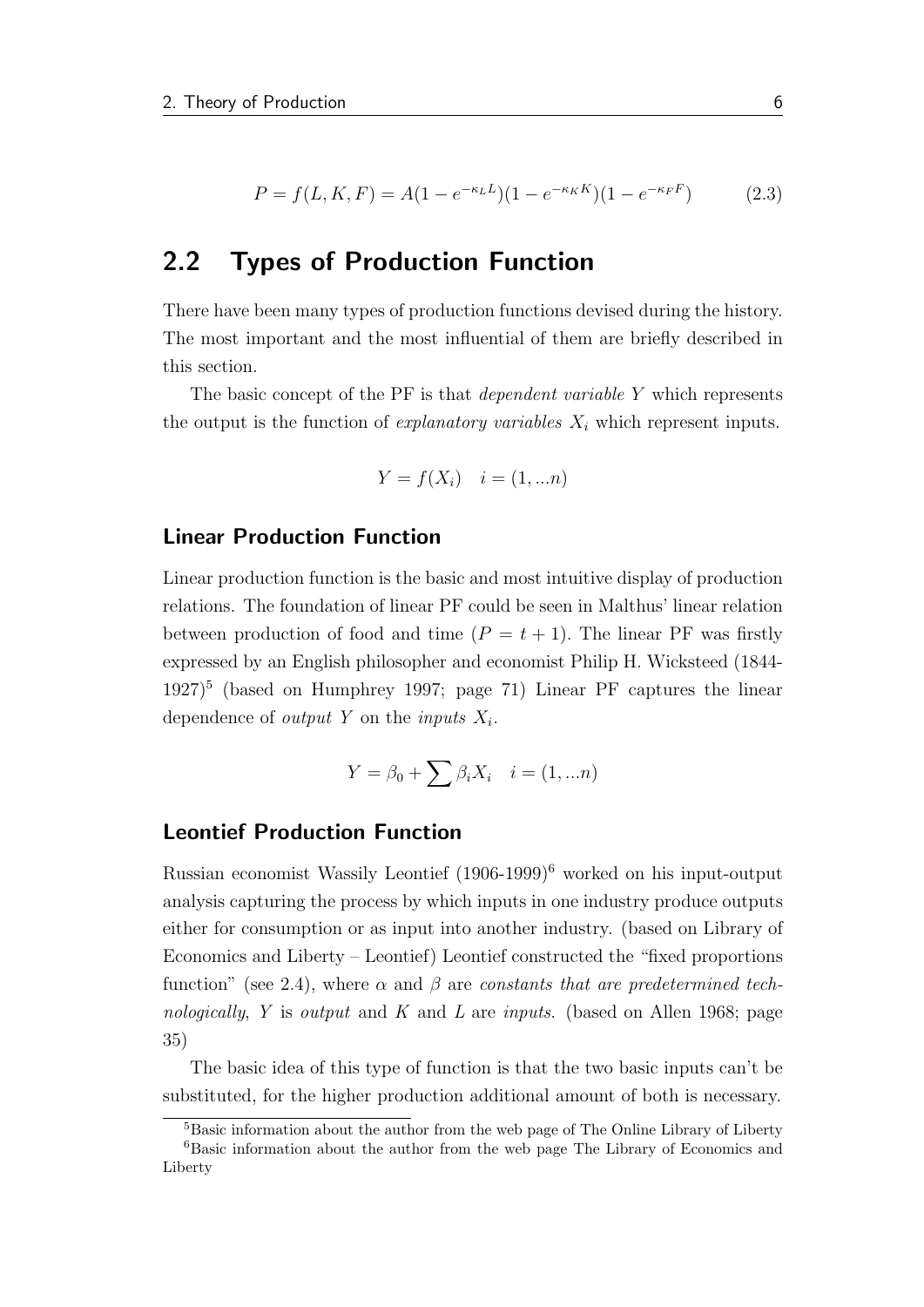<span id="page-17-0"></span>
$$
Y = f(K, L) = min[\alpha K, \beta L]
$$
\n(2.4)

#### Cobb-Douglas Production Function

The Cobb-Douglas production function originates from the year 1928 where an American mathematician and economist Charles Wiggins Cobb (18[7](#page-17-1)5-1949)<sup>7</sup> and an American politician and economist Paul Howard Douglas (1[8](#page-17-2)92-1976)<sup>8</sup> published an article in the American Economic Review. Within this article they introduced theory of production based on the empirical facts. Cobb and Douglas tried to specify the relationship between labor, capital and product. The original Cobb-Douglas Production Function derived in the article had its specific values of coefficients:  $P' = 1.01L^{\frac{3}{4}}C^{\frac{1}{4}}$ . Cobb and Douglas are "attempting to measure the capital which aids in the production of goods."[\(Cobb](#page-60-2) [& Douglas](#page-60-2) [1928;](#page-60-2) page 140) As capital they considered only fixed capital, i.e. factory buildings with equipment and machinery. Their function was lately generalized to the form known today. (based on [Cobb & Douglas](#page-60-2) [1928\)](#page-60-2)

$$
Y = AK^{\alpha}L^{(1-\alpha)}\tag{2.5}
$$

#### CES Production Function

The Constant Elasticity of Substitution (CES) Function was firstly introduced by an American economist and Nobelist Robert Merton Solow (born 1[9](#page-17-3)24)<sup>9</sup>. He derives new type of production function based on the work of his predecessors. The function was lately improved (see [2.6\)](#page-17-4) by Arrow and Solow himself. The output Y is seen as the function of productivity factor F and the combination of inputs K and L with respect to elasticity of substitution s  $(r = \frac{s-1}{s})$  $\frac{-1}{s}$ ). The name of the function should navigate to the fact that there is constant elasticity of substitution between inputs (capital and labor).

In this concept the Cobb-Douglass function and Leontief function could be seen as special types of CES production function.

<span id="page-17-4"></span>
$$
Y = F(\alpha K^{r} - (1 - \alpha)L^{r})^{1/r}
$$
\n(2.6)

<span id="page-17-2"></span><span id="page-17-1"></span><sup>7</sup>Basic information about the author from the book [Trahair](#page-64-4) [1994;](#page-64-4) page 133

<sup>8</sup>Basic information about the author from the web page The Biographical Directory of the United States Congress

<span id="page-17-3"></span><sup>9</sup>Basic information about the author from the web page The Library of Economics and Liberty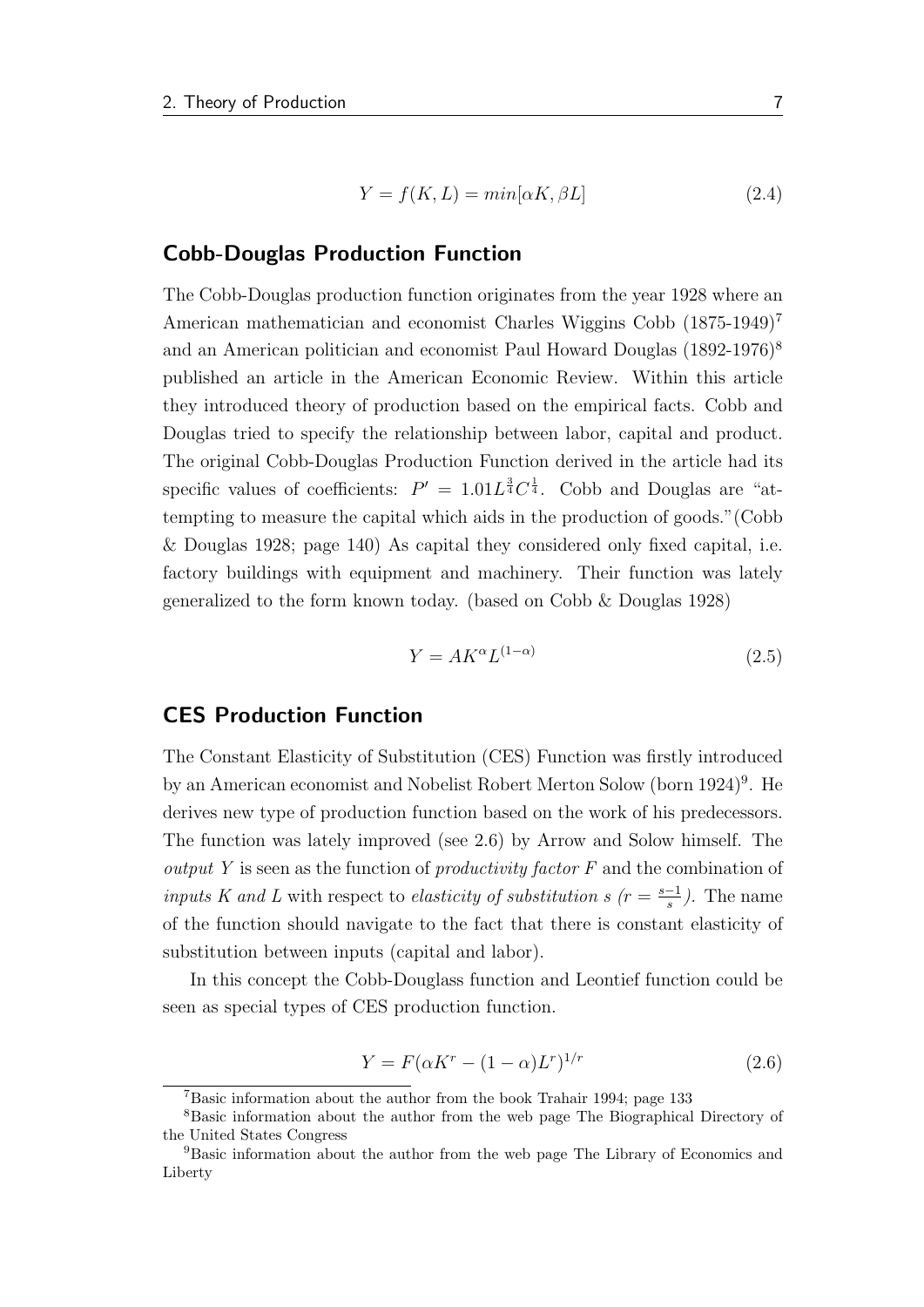### <span id="page-18-0"></span>2.3 Productivity Factor

It is widely believed that the father of the total factor productivity theory is Solow. The Total Factor Productivity variable is also called Solow residual. In his article from 1957 he introduced the concept of technical change. Solow describes the production function (see [2.7\)](#page-18-1) with three main factors on the right side of equation, two inputs – *capital*  $C$  and *labor*  $L$ , and the *technical change* in time  $A(t)$ .

<span id="page-18-1"></span>
$$
Q = A(t) f(K, L) \tag{2.7}
$$

The technical change is "any kind of shift in the production function" [\(Solow](#page-64-5) [1957;](#page-64-5) page 2). Technical change concerns any reason of shift of the function, for example the better education of human capital (as stated in the article). Solow explained the shifts of aggregate production. There is an empirical analysis showing that gross output per man hour increased for 100%, from which 87,5% is explained by the technical change and the rest by the increase of the use of capital. This demonstrates that there are factors that affect production that are not covered, and explained, in the production function.

There are many studies that deal with the influence of some factors on production – especially of technology. Most of production functions content the variables representing capital and labor, and some also technology (or land, especially in history). Although Solow directly expressed the fact that part of the total factor productivity could be caused by characteristic of human capital, there are not many studies that address this issue. There are some studies that observe how people characteristics influence the production – the influence of education, sex, age – but there are hardly any studies focused on the effect of cultural differences on economic production. The only study I found is the Hofstede's observation of relation during development of dimensions.

This Thesis is therefore trying to find relationship between cultural background of people and production. Characteristics describing cultures could be than used to improve the production function concept.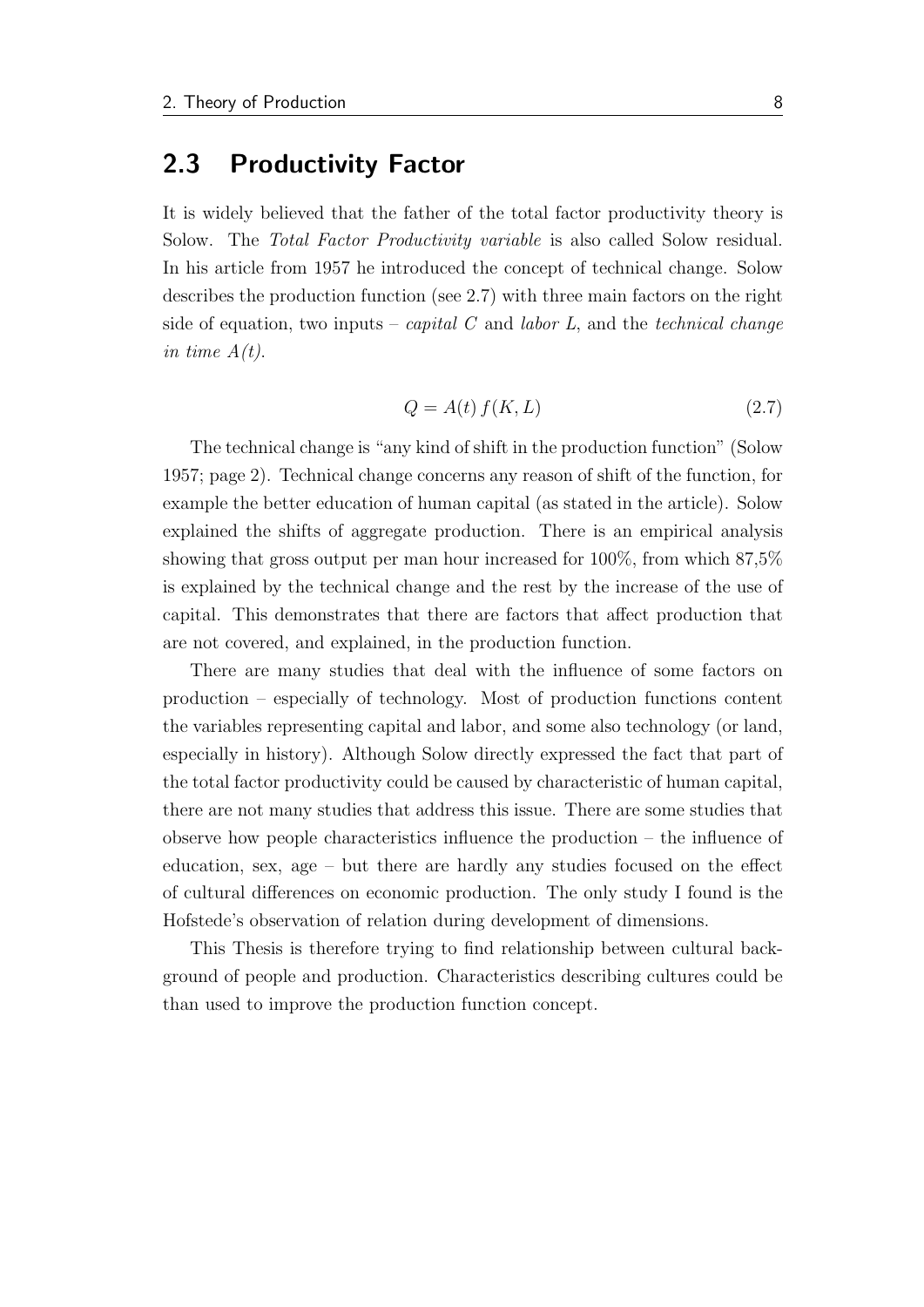# <span id="page-19-0"></span>Chapter 3

# Human Capital

This chapter is focused on the theory of human capital and on the factors that influence it. There are several aspect of human capital that are really important and influence a lot a productivity of firms, and productivity of the state subsequently described in the first part of the chapter (page [10\)](#page-20-0). The second part is devoted to theory of cultural differences (page [13\)](#page-23-1). This chapter represents the necessary background of theory of human capital that have to be known to understand the importance of culture.

Human Capital is explained as "the skills, knowledge, and experience possessed by an individual or population, viewed in terms of their value or cost to an organization or country." [\(OxfordDictionaries/](#page-63-1)Human Capital) In this concept people are viewed as capital which could be improved by investment.

The basic idea of human capital in this sense was formed by Saint Lucian economist William Arthur Lewis  $(1915-1991)^{1}$  $(1915-1991)^{1}$  $(1915-1991)^{1}$  in his article *Economic Devel*opment with Unlimited Supplies of Labour. He doesn't use the term "human capital" but rather "human material". Lewis describes the influence of the human capital on the productivity of the country. "Productivity depends also on the human material. Even though the genetic composition of peoples may be much the same, as far as potential productivity may be concerned, their cultural inheritance is very different. Differences in literacy, forms of government, attitudes to work, and social relations generally may make a big difference to productivity." [\(Lewis](#page-62-0) [1954\)](#page-62-0) Lewis specifies human capital by its cultural inheritance. He recognizes that there are some differences between people that could

<span id="page-19-1"></span><sup>1</sup>Basic information about the author from the web page The Library of Economics and Liberty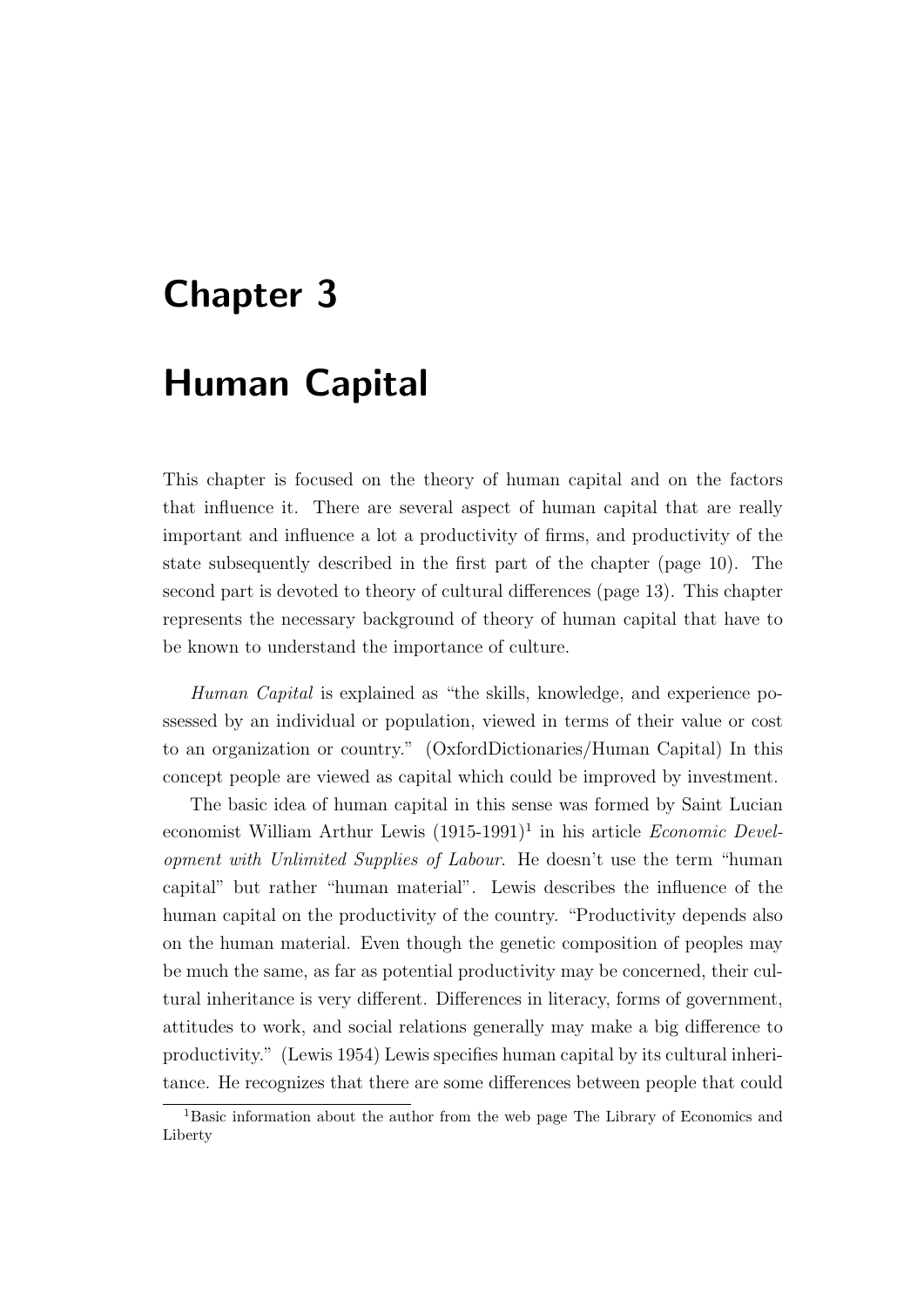affect the productivity. His "attitudes to work" and "social relations" show that he recognizes the effect of such characteristics of nation on productivity.

It is widely believed that the term "human capital" was firstly used by the British economist Arthur Cecil Pigou  $(1877-1959)^2$  $(1877-1959)^2$ . Pigou in his study describes the similarity of investment into human capital and other type of capital – material capital. "There is such a thing as investment in human capital as well as investment in material capital. So soon as this is recognised, the distinction between economy in consumption and economy in investment becomes blurred." [\(Pigou](#page-63-2) [1928;](#page-63-2) page 29) He sees consumption as investment into personal productive capacity.

Then the term "human capital" have started to be used by more economists. Especially Jacob Mincer in his studies, firstly in his article from 1958 Investment in Human Capital and Personal Income Distribution, and Gary Becker in his book called Human Capital (firstly published in 1964).

### <span id="page-20-0"></span>3.1 What Influences Human Capital

Human capital is the core for many industries in nowadays world. During the history many economists created classifications of capital. Between these classifications could be found the common principle. There are two basic types of capital: material capital – such as commodities, funds, machines and buildings, and people – human capital. The concept of third factor – land or technology (currently used) is also used often.

"For many years, productivity has been a key topic for the national development strategy due to its significant impacts on economic and social development. In other words, the concept of productivity is not only known for economists and managers today, but for all those who are involved in economic activities. Thus, it is important for everyone to know how costs can be reduced and how profits in economic activities can be increased."[\(Afrooz & Rahim](#page-60-3) [2010;](#page-60-3) page 71)

"Human capital is one of the most important factors that imposes effects on productivity (especially labour productivity), i.e. increasing human capital cause increase productivity. In one hand, education, and learning experience increase human capital and on the other hand, increase wages (forces income). In the new models of micro and macro, wages have strong effect on productivity

<span id="page-20-1"></span><sup>2</sup>Basic information about the author from the web page The Library of Economics and Liberty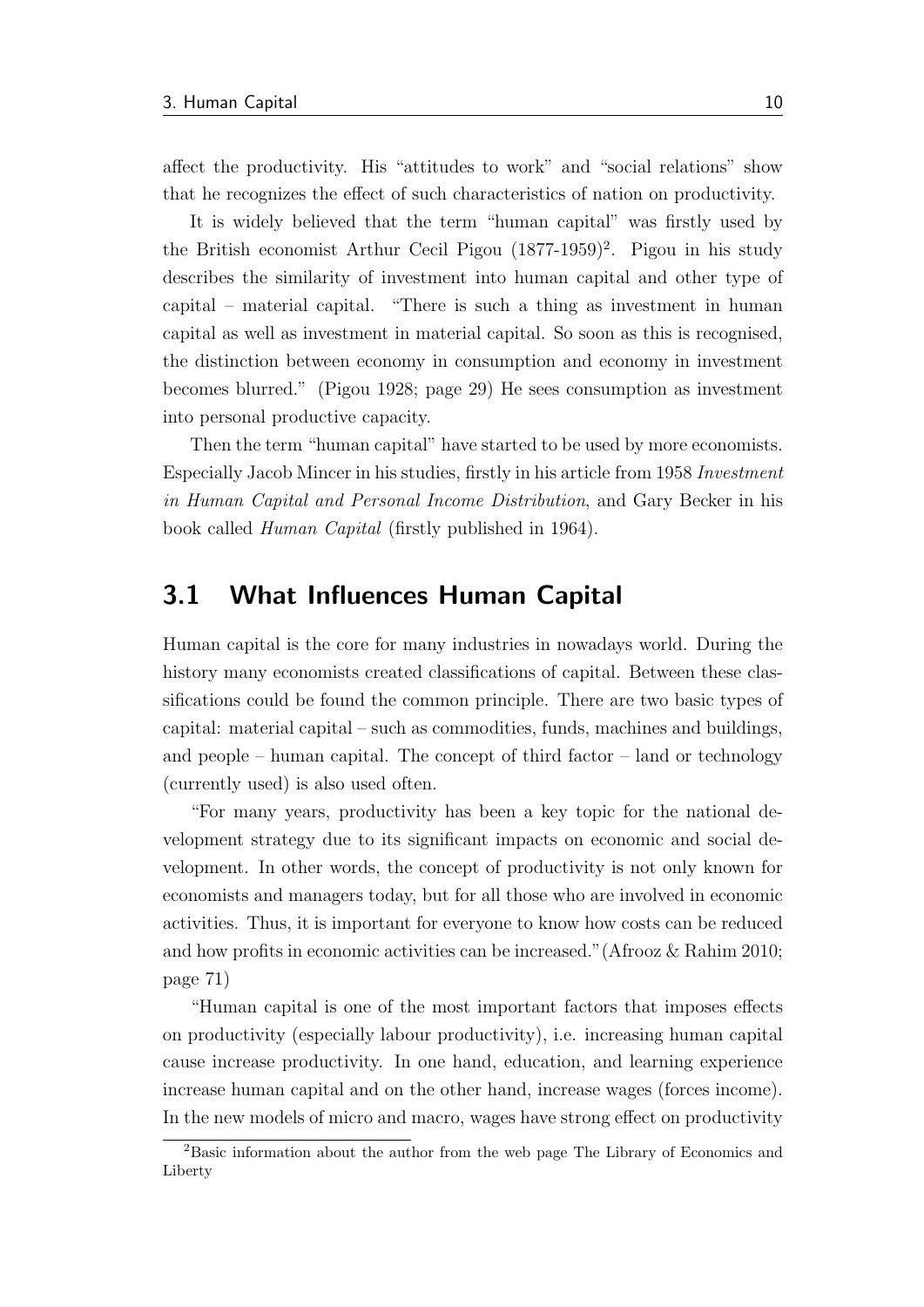special labour productivity. Therefore, there is a close relationship between human capital, wages and productivity." [\(Afrooz & Rahim](#page-60-3) [2010;](#page-60-3) page 71)

Factors that are generally viewed to affect human capital at most are education, age, gender and wage. Another widely acknowledged factors that affect productivity are talent, family background, religion and others. Production of the state is also influenced by institutions and rules, health conditions and wealth of country. As will be lately covered all these factors are related to the culture of the country.

#### <span id="page-21-0"></span>3.1.1 Education

"Education and training are the most important investment in human capital." [\(Becker](#page-60-4) [1993;](#page-60-4) page 17) In many studies there have been proved affect of the education on the human capital and on the wage of the people.

Many studies show that education at high school and college raises person's income significantly, even after clearing the costs of education and better family background. Better educated people have higher wage than average, these differences are even higher in less-developed countries. In the same logic unemployment is negatively correlated to education. (based on [Becker](#page-60-4) [1993;](#page-60-4) pages 12, 17 and on [World Economic Forum](#page-64-6) [2011\)](#page-64-6)

The education level highly determines the occupation and occupation predetermines the social class. Usually people with high education belong at least to middle class. Education level, occupation and social class are therefore closely linked. (based on [Hofstede](#page-61-2) *et al.* [2010;](#page-61-2) page 64) Social class of the family usually predetermines the education level of the children. The circular situation arises.

#### <span id="page-21-1"></span>3.1.2 Age

Age is considered as one of the crucial determinants of productivity of people. The productivity of the firm is influenced by age of its workers. Aging of population is haunting almost all developed countries. On the one hand in some studies the positive influence is pointed out. "The growth of experience and hence of productivity is reflected in increasing earnings with age, up to a point when biological decline begins to affect productivity adversely." [\(Mincer](#page-63-3) [1958;](#page-63-3) page 301) On the other hand there are some studies where mostly negative influence is considered. "Productivity reductions at older ages are strongest for job tasks where problem-solving, learning and speed are important, whereas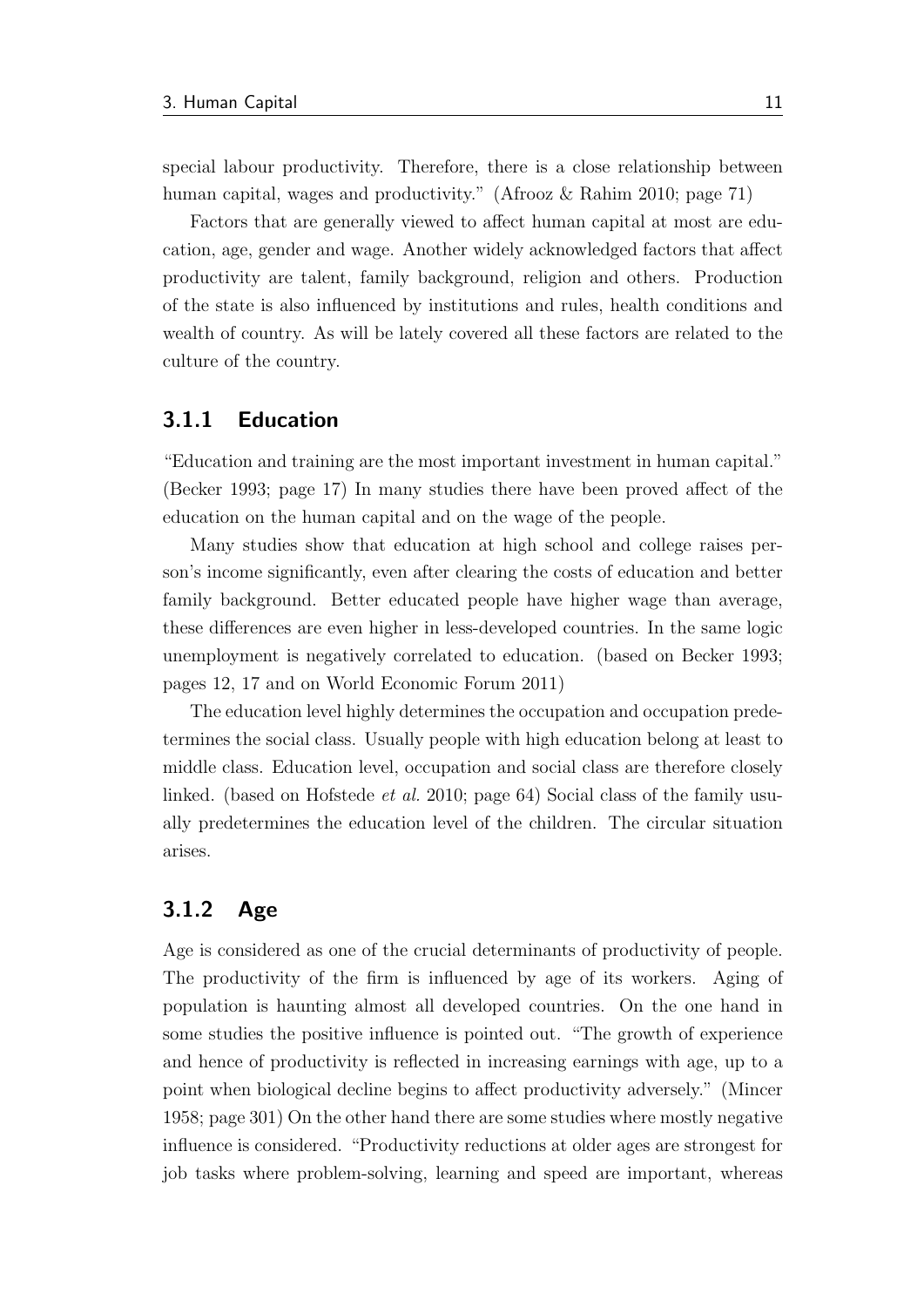there is less or no reduction in the productivity of elderly workers for the work tasks where experience and verbal abilities matter more." [\(Afrooz & Rahim](#page-60-3) [2010;](#page-60-3) page 78) Both studies content the idea of "both-way" influence of age, but each from different perspective.

The overall attitude of the country to the question of age and age respective values is included in Hofstede's dimensions, especially in dimensions Power Distance (more about this dimension on the page [18\)](#page-28-1), Uncertainty Avoidance (page [24\)](#page-34-0) and Long-Term versus Short-Term Orientation (page [26\)](#page-36-0) .

#### <span id="page-22-0"></span>3.1.3 Gender

The influence of the gender on the work productivity and on the skills probably exists. Despite currently popular theories (popular especially in developed world) about the gender equality there are some different characteristics of men and women that on average influence their productivity across different occupations.

Asano and Kawaguchi describe and summarize all the possible reasons of the difference in the female and male wages. In their study they have no doubts about the existence of productivity differential between sexes. "In an attempt to explain the male-female wage differential, we estimated the relative marginal productivity and relative wage of female workers compared to those of male workers, using panel data from Japanese firms. The estimation results indicate that firms hiring 10 percentage points more women produce 0.8 percent more given the total wage bill and other inputs. Cross-sectional estimates that neglect firm fixed effects indicate that female workers' marginal productivity is 45 percent of male workers', while female wage is 30 percent of male wage." [\(Asano & Kawaguchi](#page-60-5) [2007;](#page-60-5) page 1)

According to Asano and Kawaguchi the average productivity of the firm rises with an additional woman by less than half of the rise of productivity with an an additional men. The survey included all types of industries. Also Afrooz and Rahim in their article summarize several studies and conclude that "race and sex discrimination affect both wages and productivity". [\(Afrooz &](#page-60-3) [Rahim](#page-60-3) [2010;](#page-60-3) page 78)

The core difference in the average attitude of countries to this issue is captured in the model by the third Hofstede's dimension Masculinity versus Femininity (more in the part [Third Dimension – Masculinity versus Femininity](#page-32-0) on the page [22\)](#page-32-0).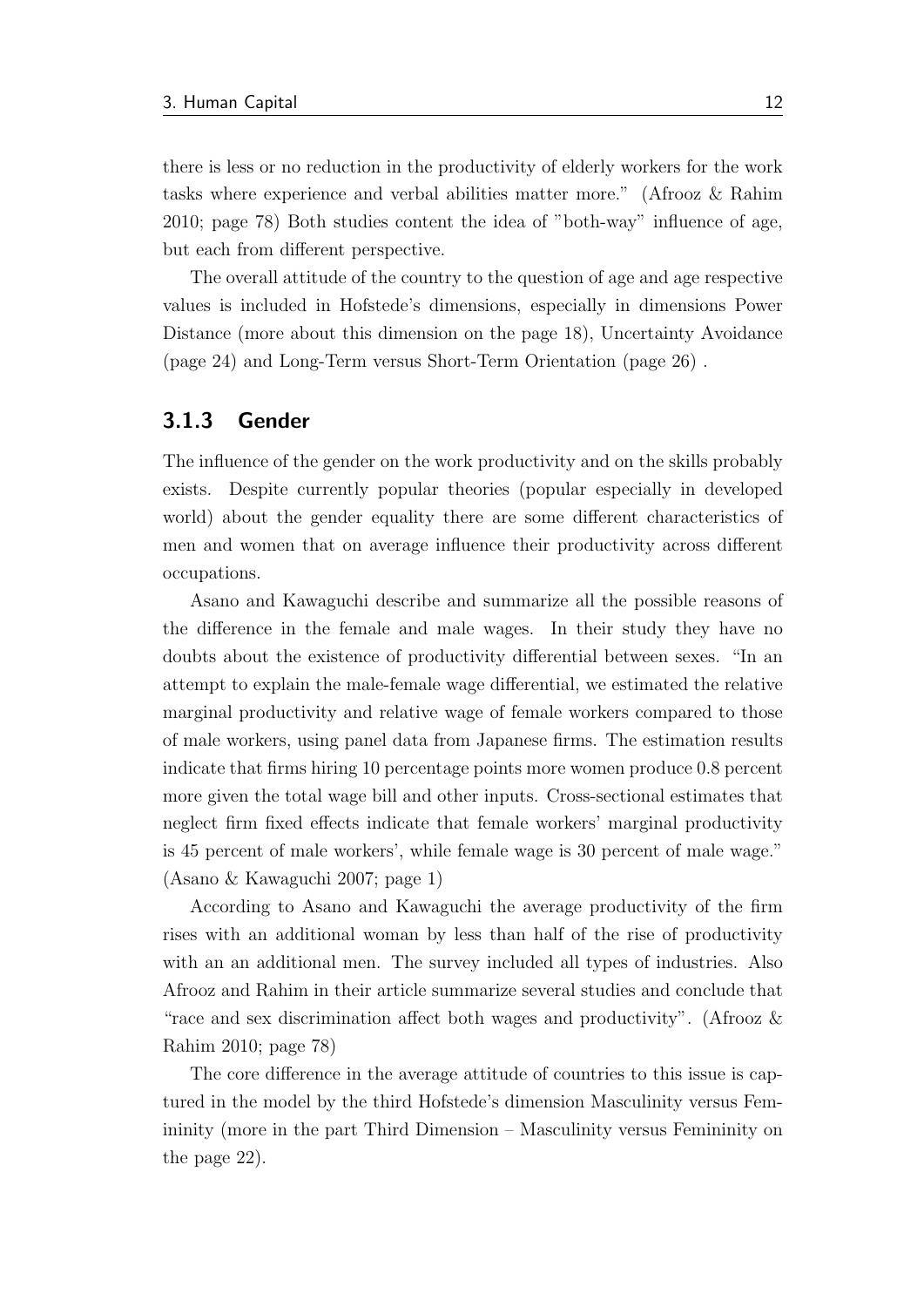#### <span id="page-23-0"></span>3.1.4 Wage

There have been created many studies on the influence of wages on productivity. In some of them could be found that productivity influences wage and in others that wage influences productivity. In the review made by Afrooz and Rahum "the positive relation between productivity and real wages" is stated. [\(Afrooz](#page-60-3) [& Rahim](#page-60-3) [2010;](#page-60-3) pages 73, 78)

The influence of wages on productivity is within the model partly captured by the variable Ranking of GDP per capita PPP (see page [35\)](#page-45-0).

### <span id="page-23-1"></span>3.2 Differences of Nations

The well known key issues that influences human capital are described in the section [What Influences Human Capital](#page-20-0) (page [10\)](#page-20-0). But even if all these aspects were clear and known there are still some crucial characteristics of the human capital that is missing. This is the core of the people. The production per person of two branches of the same firm with the same equipment could be different. The difference is made by the nature of the people, by their cultural basis.

#### <span id="page-23-2"></span>3.2.1 Culture

The Oxford Dictionary defines culture as "the ideas, customs, and social be-havior of a particular people or society". [\(OxfordDictionaries/](#page-63-4)Culture) Lets broaden this definition by stating that culture means ideas, customs and social behavior that has conscious and unconscious influence on the behavior and decision making of people or society. This fact of "unconsciousness" is supported in Hofstede's work. "If one asks people why they act as they do, they may say they just "know" or "feel" how to do the right thing." [\(Hofstede](#page-61-2) et al. [2010;](#page-61-2) page 11)

Culture has evolved in some particular area under certain circumstances. Culture affects behavior of all the people within the certain area. The nationalities that developed their existence on islands are more deeply influenced by their culture and often more proud about their nationality that those from "continent". Englishmen still honor their queen and are proud of British pound. Recently in ages of globalization, high migration, and internet the influence of particular culture widened to broader area (e.g. out of the country border) but at the same time it became less intensive.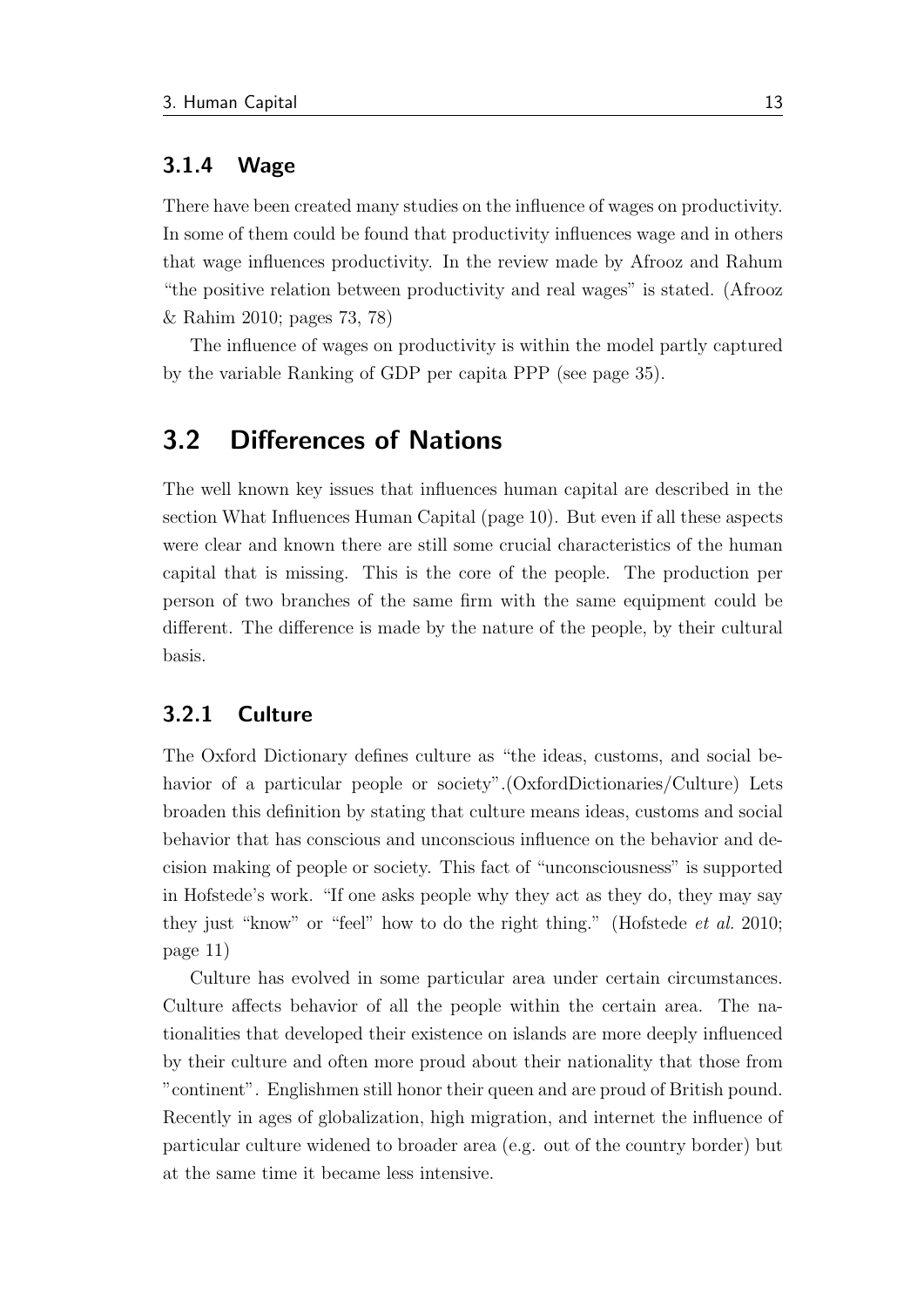#### <span id="page-24-0"></span>3.2.2 Hofstede's Cultural Dimensions Background

Overview The Dutch social psychologist Geert Hofstede (born 1928) introduced in 1970's general problems of all human societies. He studied data of a broad sample of IBM workers from over fifty countries. From that survey he empirically pointed out several areas of these basic problems. These areas were supported by similar findings of previous study made by two Americans Alex Inkeles and Daniel Levinson in 1954. Inkeles and Levinson defined similar areas defining national culture from a broad survey of English-language literature. Based on these two surveys there have been identified by Hofstede four basic problem areas of human societies called cultural dimensions – power distance, collectivism versus individualism, femininity versus masculinity, uncertainty avoidance.

In later years the results were verified on other people outside the IBM company. An important study that justified the original findings was the survey of Michael H. Bond. Later on Hofstede with Bond identified potential problem that only people from western countries (USA and Canada) prepared the survey underlying questions on which the whole theory is build up. There could have been some important questions that had not been asked and many irrelevant that had been asked.

In response Bond asked his Chinese college professors to create another survey. This Chinese Value Survey resulted in four dimensions, three had the same meaning as the original dimensions, but the fourth was new. Hofstede added this new dimension –  $\textit{lono-term}$  versus short-term orientation – into his dimension range as the fifth dimension. Later on many other data were collected. Bulgarian academic Michael Minkov (born 1959) detected new three dimension while examining these data, from this three dimensions one was used and integrated into Hofstede's dimensions as sixth dimension – *indulgence* versus restraint. Minkov became part of the authors team. (Overview is based on [Hofstede](#page-61-2) et al. [2010;](#page-61-2) pages 29-45, 559)

**Mental Programming** According to Hofstede there are three levels of human "programming of the mind". The first, broadest level, is the human nature, which is common for all people. It represents the ability to have feelings and the need to associate with others. The second, or middle level, is represented by culture. "Culture is learned, not innate. It derives from one's social environment rather than from one's genes." [\(Hofstede](#page-61-2) et al. [2010;](#page-61-2) page 6) On the top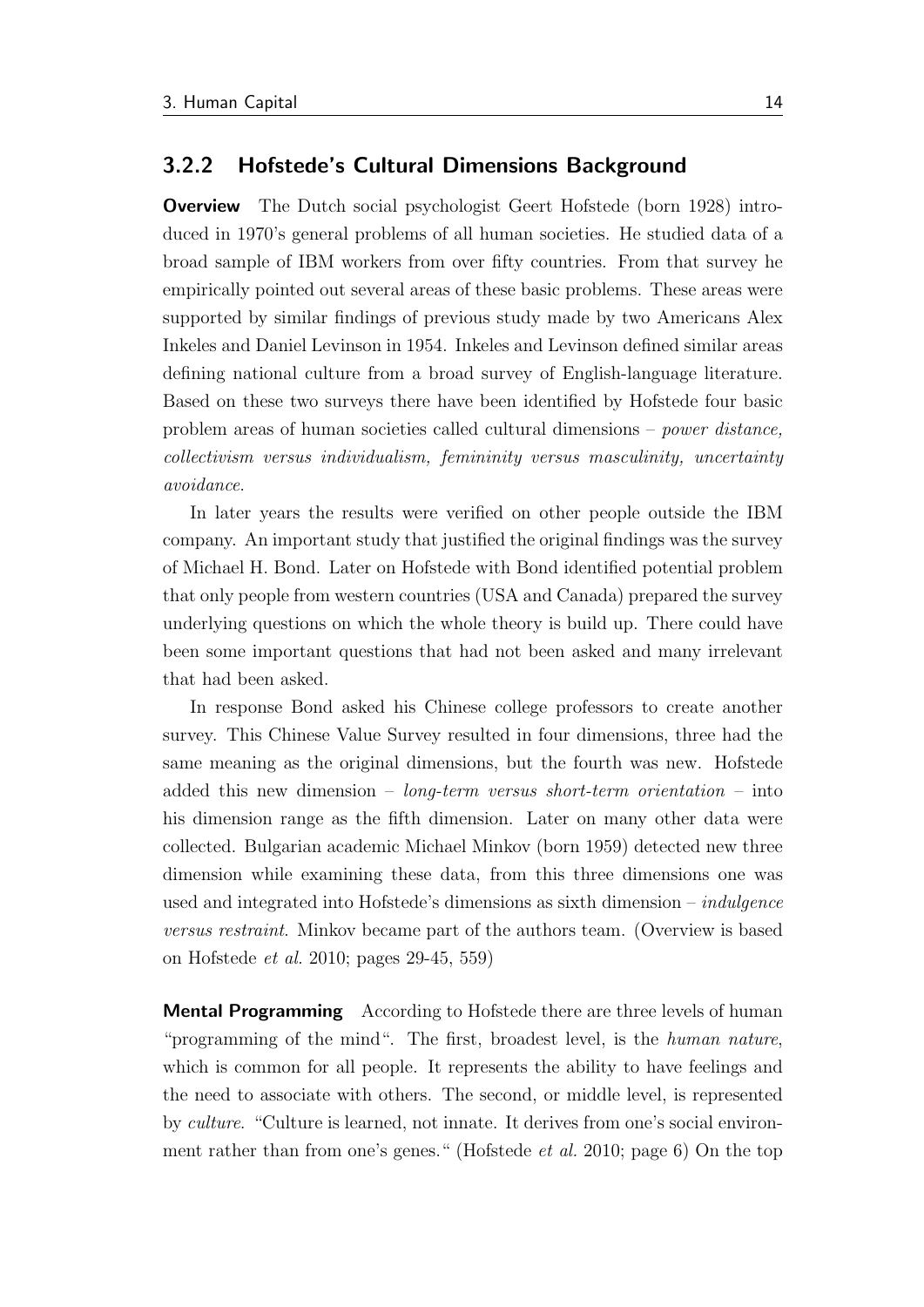stands the personality, the third level of whole pyramid. It is partly learned and partly inherited "unique set of mental programs". (based on [Hofstede](#page-61-2) et al. [2010;](#page-61-2) pages 6-7)

<span id="page-25-0"></span>Cultural Differences in Levels Hofstede manifested cultural differences within four terms pictured as the skin of onion – symbols, heroes, rituals, values. The upper skin is represented by symbols. "Symbols are words, gestures, pictures, or objects that carry a particular meaning that is recognized as such only by those who share the culture." [\(Hofstede](#page-61-2) *et al.* [2010;](#page-61-2) page 8) Symbols from one group could be easily copied by another. For this reason symbols represent the upper layer.

"Heroes are persons, alive or dead, real or imaginary, who possess characteristics that are highly prized in a culture and thus serve as models for behavior." [\(Hofstede](#page-61-2) et al. [2010;](#page-61-2) page 8) Heroes are placed in the second layer (from outside). According to Hofstede heroes are American Barbie and Batman and French Asterix. In the Czech republic the typical hero could be Good Soldier Švejk. For the Japanese I would choose Pikachu, it is probably not the most perfect representative of Japanese heroes but it is well known. The main characteristics of it is its strong loyalty, that is one of the most important features for Japanese.

"Rituals are collective activities that are technically superfluous (too many) to reach desired ends but that, within a culture, are considered socially essen-tial. They are therefore carried out for their own sake." [\(Hofstede](#page-61-2) *et al.* [2010;](#page-61-2) page 9) Rituals represent the third layer from outside. "Symbols, heroes, and rituals have been subsumed under the term practices." [\(Hofstede](#page-61-2) et al. [2010;](#page-61-2) page 9) These practices could be seen from outside the culture but their meaning could be interpreted usually only by people from the culture.

"The core of culture ... is formed by values. Values are broad tendencies to prefer certain states of affairs over others." Values creates the basis, or the "core of onion", of the whole culture. (whole part based on [Hofstede](#page-61-2) *et al.* [2010;](#page-61-2) pages 8-9)

**Subculture** There are more subcultures that occupy one country. This fact should be forgotten when analyzing the culture. According to Helen Deresky "generalization in cultural profiles will produce only an approximation ... of national character" [\(Deresky](#page-61-3) [2008;](#page-61-3) page 63).

This fact should not be abandoned. Hofstede divides some countries, es-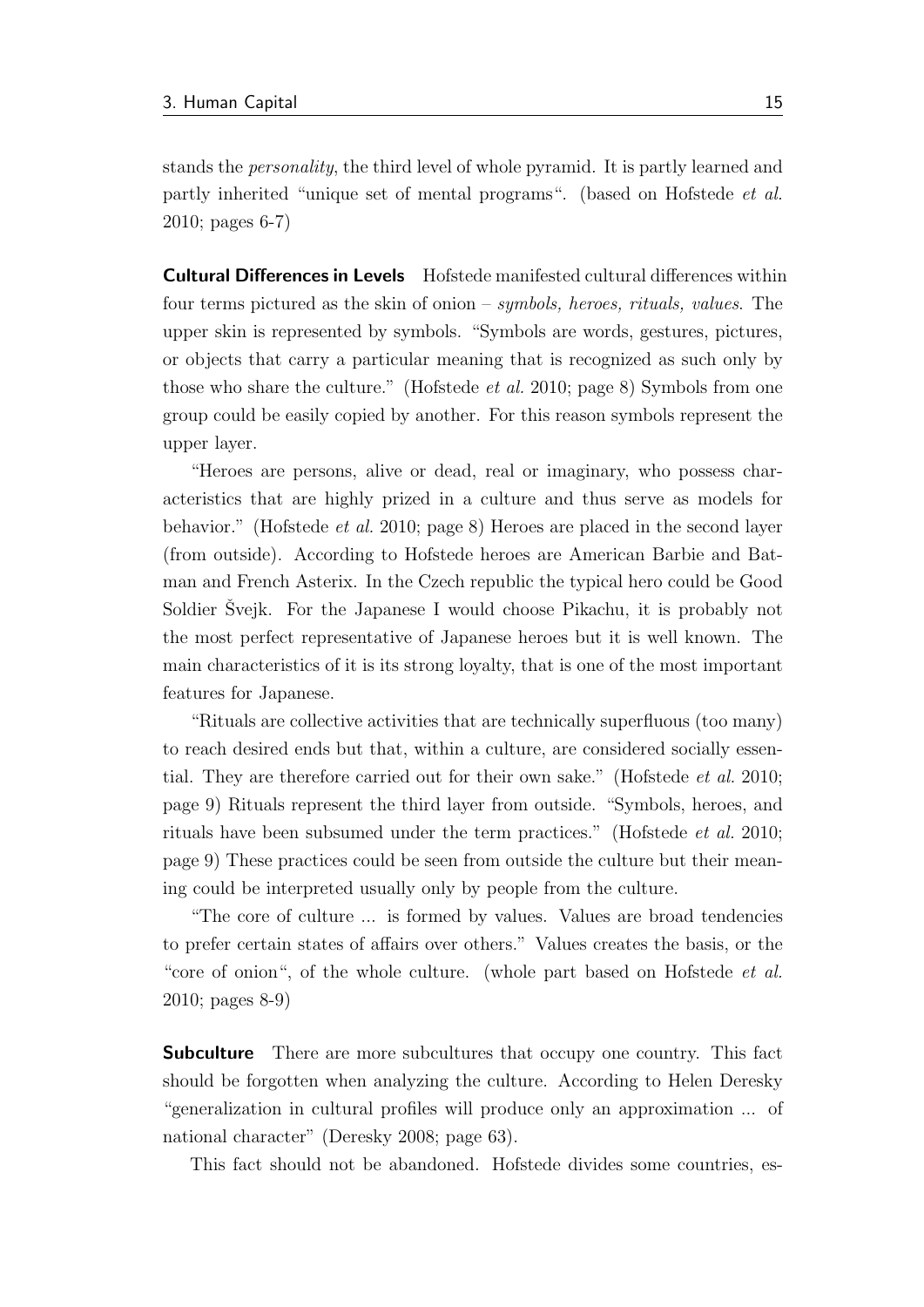pecially according to the language they use, to more "subcultures". As there is almost none such detailed data in all variables I am not able to incorporate this fact in the model.

Culture Development Culture changes a lot. Nowadays in the world of internet and new technologies the world became smaller. There are many companies that do their business worldwide.

"Culture change can be fast for the outer layers of the onion diagram, labeled practices." [\(Hofstede](#page-61-2) *et al.* [2010;](#page-61-2) page 19) That is because practices are visible for people outside the culture. "New practices can be learned throughout one's lifetime; people older than seventy happily learn to surf the Web on their first personal computer, acquiring new symbols, meeting new heroes, and communicating through new rituals." [\(Hofstede](#page-61-2) et al. [2010;](#page-61-2) page 19) But the change for the center or core of the onion, for values, is slow. Main reason for this slow change is that these values were learned in childhood. (part based on [Hofstede](#page-61-2) et al. [2010;](#page-61-2) pages 18-20)

There are some differences between humans that could be seen at the first look, for example the origin of their ancestors. But currently the cultural background doesn't depend only on one's race but also on his or her "adoptive nationality". There are many immigrants in USA that live according to christian culture. (based on [Hofstede](#page-61-2) et al. [2010;](#page-61-2) page 15) Such immigrant in decades create new subculture, which is influenced by both original cultures. Culture of immigrants is affected by new home state and when the immigrants population is substantial the home culture is influenced by immigrants' original culture.

The culture is transmitted from generation to generation. "Culture is ... passed on to newcomers by its members." [\(Hofstede](#page-61-2) et al. [2010;](#page-61-2) page 26) The culture is transmitted into you by people who surround you – your family, people from school, town and people you know from media.

Sources of Differences between Countries The cultural differences between countries stem from three pillars – *identity, values* and *institutions* (see figure [3.1](#page-27-0) on the page [17\)](#page-27-0). All of these are rooted in history.

First pillar is identity. It correlates with practices (symbols, heroes, rituals) defined in part [Cultural Differences in Levels](#page-25-0) (on the page [15\)](#page-25-0). Identity is explicit – it could be expressed in words and also visible and understandable by people outside the culture. The second pillar, values is implicit – values are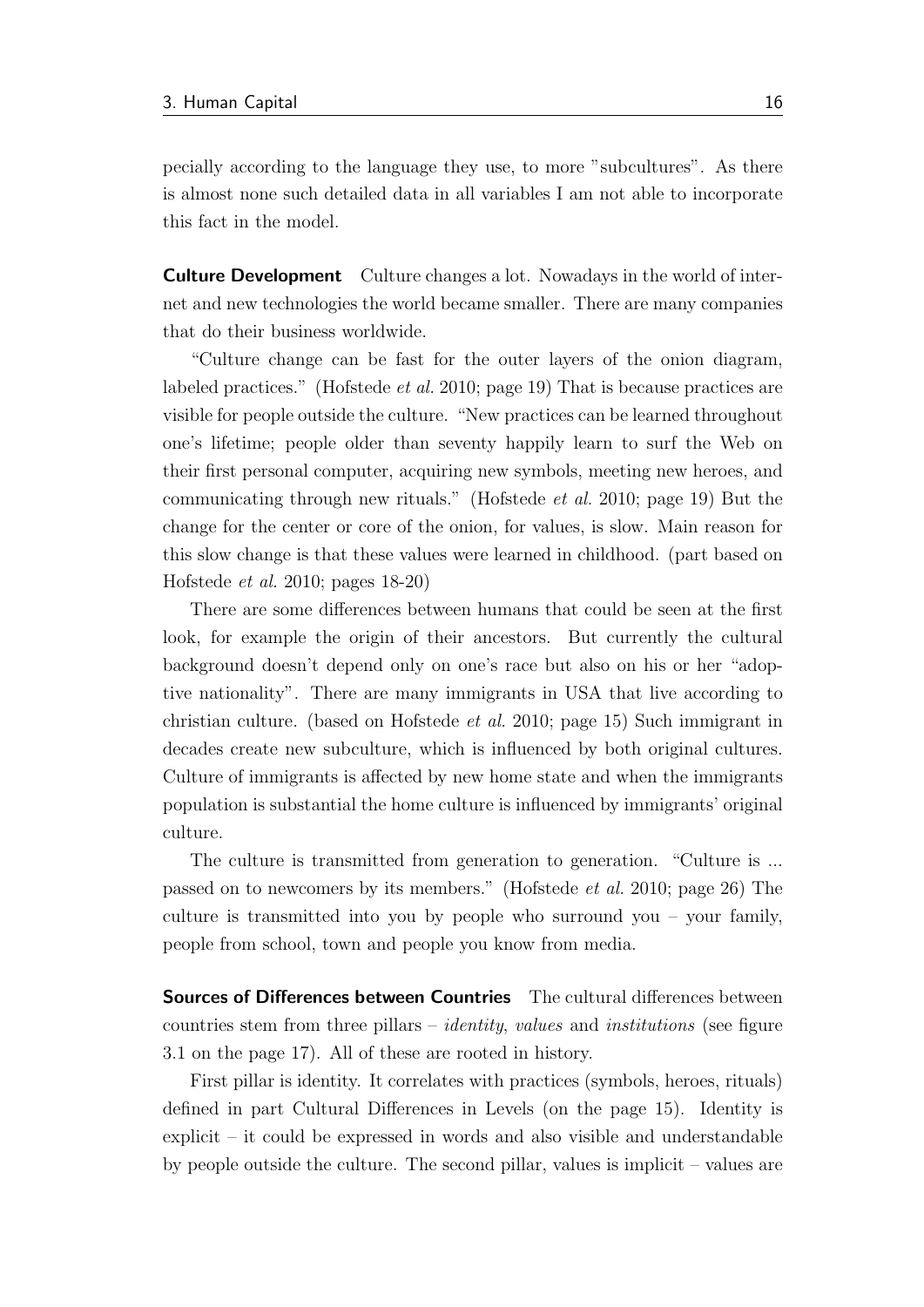not obvious and visible to others and sometimes not even to ourselves, "they belong to the invisible software of our minds". [\(Hofstede](#page-61-2) et al. [2010;](#page-61-2) page 23)

The third pillar are institutions. These are informal and formal rules (such as law) and organizations dealing with family, school, business and others that regulate human behavior. Institutions have developed over time, each country has though different institutions according to their values, and also to identity. (based on [Hofstede](#page-61-2) et al. [2010;](#page-61-2) pages 22-24) "Similar laws work out differently in different countries ... Institutions cannot be understood without considering culture, and understanding culture presumes insight into institutions." [\(Hofstede](#page-61-2) et al. [2010;](#page-61-2) page 24)

Hofstede saw much higher relation between values and institution than between identity and institutions. I consider the influence of the religion on institutions as quite high, especially in its historical development. For example the Czech academic title "JUDr." of the law school originates from Middle Ages. The original meaning in Latin *juris utrisque doctor* – doctor of both laws, secular (Roman) and canon law. Until the  $15<sup>th</sup>$ century the canon law had still existed in Europe, it has determined the current law. But even the informal rules and organizations such as behavior within family strongly depends on family's religion, even on its religious roots. Such as in the Czech Republic most people are atheists but the Christian foundations influence the behavior and thinking of the most of them.

<span id="page-27-0"></span>The way how people think and act can not be changed by only transferring institutions from other successfully developed countries. (based on [Hofstede](#page-61-2) [et al.](#page-61-2) [2010;](#page-61-2) page 24) Each country needs time to its own development.



Figure 3.1: Sources of Differences between Countries)

Source of the figure: [Hofstede](#page-61-2) et al. [2010,](#page-61-2) page 22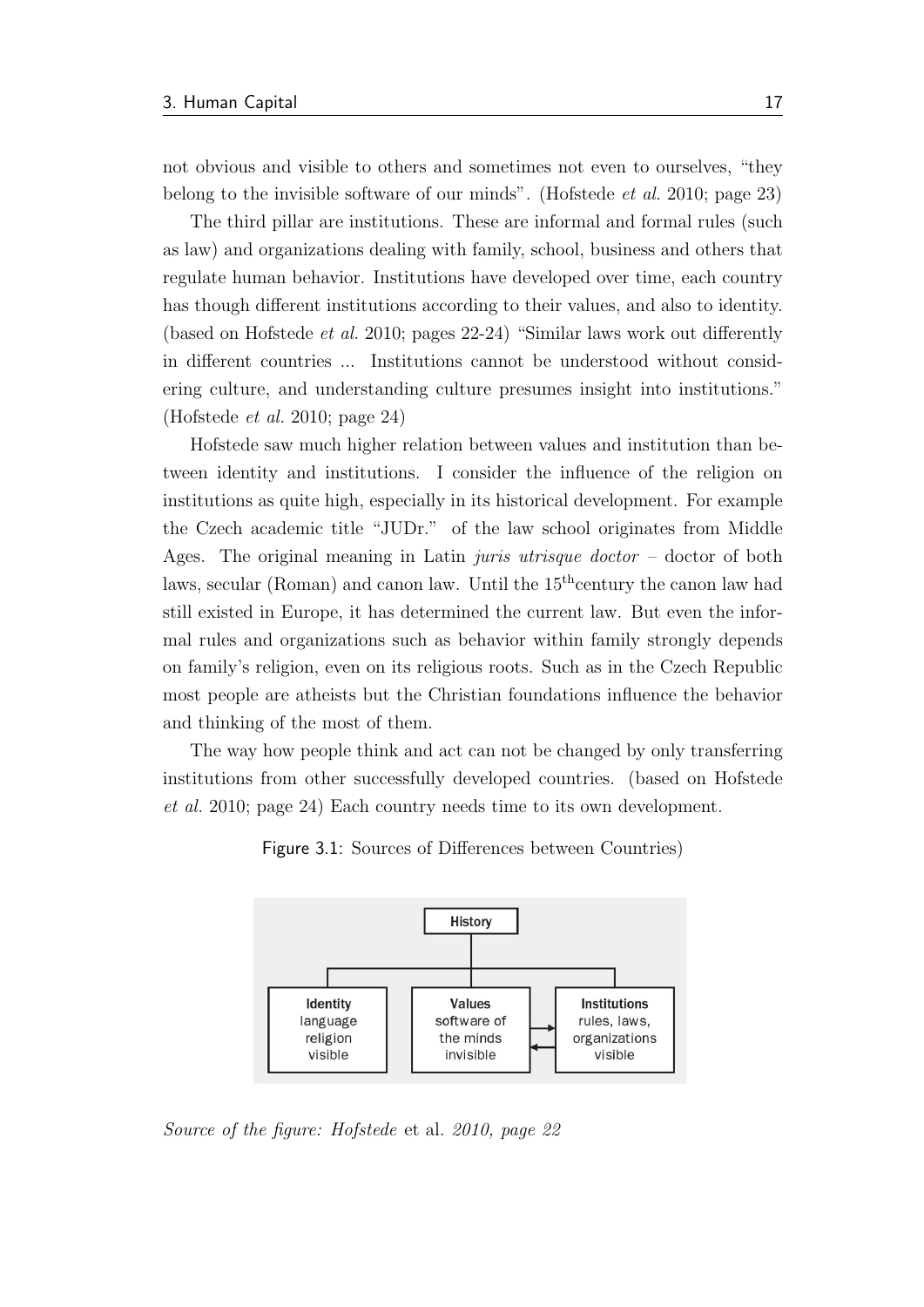#### <span id="page-28-0"></span>3.2.3 Dimensions

There are five Hofstede's cultural dimensions that are used in this Thesis to test the potential effect of culture. [3](#page-28-2)

#### <span id="page-28-1"></span>First Dimension – Power Distance

First dimension Power Distance should reflect how people deal with the fact that there exist inequalities between their status and status of others. "Power distance can ... be defined as the extent to which the less powerful members of institutions and organizations within a country expect and accept that power is distributed unequally. Institutions are the basic elements of society, such as the family, the school, and the community; organizations are the places where people work." [\(Hofstede](#page-61-2) et al. [2010;](#page-61-2) page 61)

Power distance index (PDI) originally varied from 0 for the small-powerdistance countries to 100 for the large-power-distance countries. Later on there were added some new countries and two of them scored higher than 100 (Slovakia was one of these two countries, scored 104). In small-power-distance countries the dependence of subordinates on bosses' decisions is limited, the subordinates prefer (and are "allowed to") to consult decisions with their bosses. The distance between individual levels of power is small. In large-power-distance countries the dependence of subordinates on bosses' decisions is high. The subordinates either accept or reject the decision rather than consult it with the boss. The rejecting of the decision is also called counterdependence (dependence with negative sign). The distance between individual levels of power is large. (based on [Hofstede](#page-61-2) et al. [2010;](#page-61-2) pages 55-62)

As a bit ambiguous could be seen the fact that this dimension is based on answers from the less powerful members, from employees. The employees were asked three questions. First was investigating whether employees are afraid to express disagreement with their managers. Second was focused on "subordinates' perception of the boss's actual decision-making style" and third on "subordinates' preference for their boss's decision-making style". (based on and quoted from [Hofstede](#page-61-2) et al. [2010;](#page-61-2) page 56) Rating the subordinates gave to junior managers (at the first level) is similar to rating junior managers gave to their bosses (managers at the second level). (based on [Hofstede](#page-61-2) et al. [2010;](#page-61-2)

<span id="page-28-2"></span><sup>&</sup>lt;sup>3</sup>All dimensions are expressed by index scores. Scoring of tested countries is included in appendix on the page [I](#page-66-0)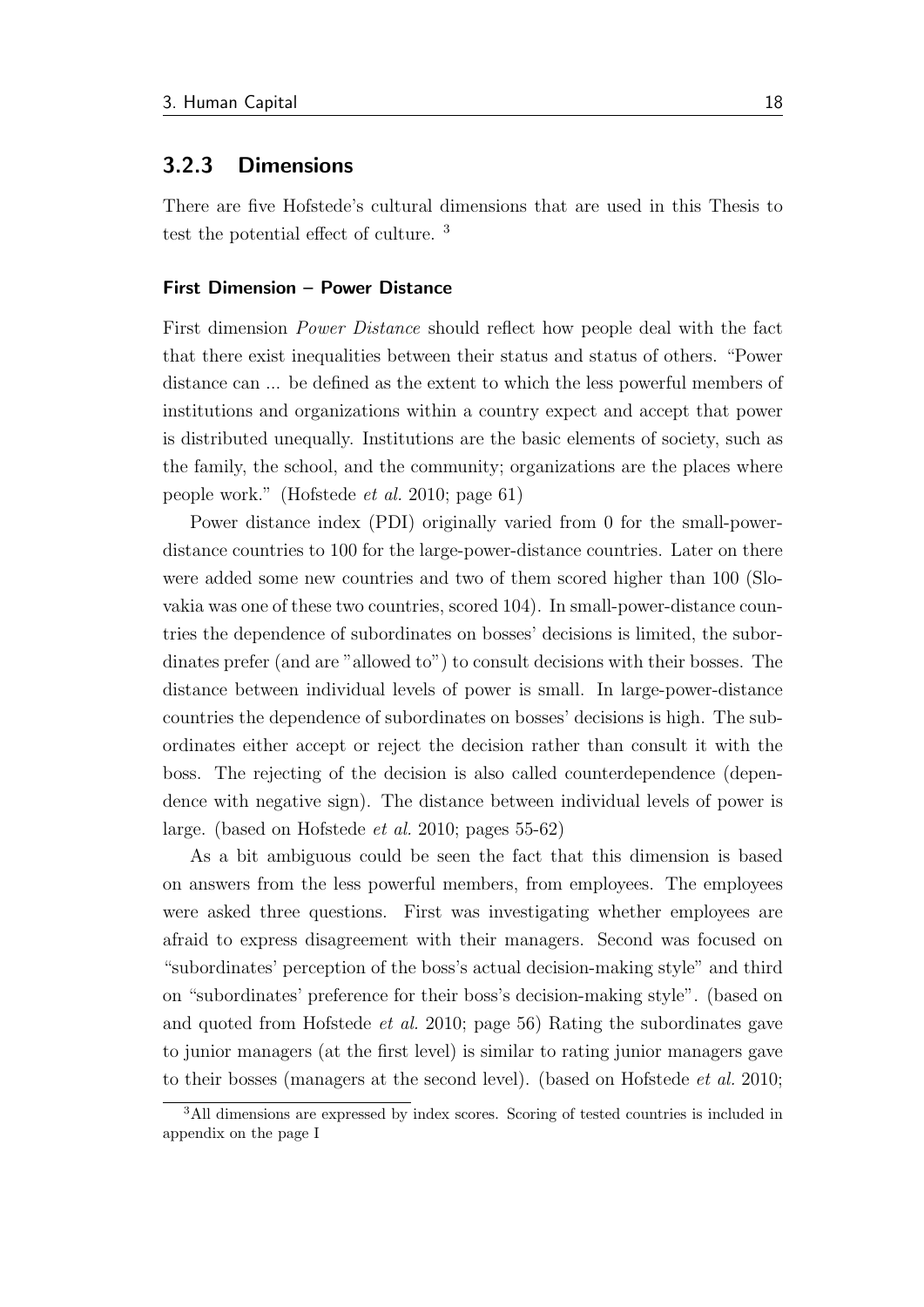page 62) This empirical findings eliminates potential problems of subordinates' subjectivity.

**Power Distance in Real Life** The impact of the power distance volume could be seen in real live in almost all situations where people have to deal with each other, e.g. in family, at school, in the workplace. As concrete example could be used the health care. The significant positive correlation was found between PDI and the prescription of antibiotics. In countries with high PDI medical doctors don't consult much with patients and therefore they more frequently prescribe antibiotics. (based on the findings from the article of [Deschepper](#page-61-4) [et al.](#page-61-4) [2008\)](#page-61-4)

**Relation with Characteristics of Countries** PDI is related to the following characteristics of the country. Firstly it is related to the country's geographic latitude ("the distance from the equator of a country's capital city"). Higher latitudes are usually associated with lower PDI. Secondly it relates to its population size – larger size is usually associated with higher PDI. And finally it is linked to the country's wealth. Richer countries are usually associated with lower PDI. (based on [Hofstede](#page-61-2) [2001;](#page-61-5) pages 115-117 and Hofstede *et al.* [2010;](#page-61-2) pages  $84-85$  $84-85$  $84-85$ <sup>4</sup>

#### Second Dimension – Individualism versus Collectivism

Second dimension Individualism versus Collectivism should represent the fact that some people tend to live closer to each other and tend to support others a lot, these people often accept group interests, while others do care more about themselves and their own lives.

The Individualism Index (IDV) varies from about 0 for most collectivist countries to about 100 for the most individualistic ones.

First group to which people usually belong is their family. Within the family, relatives teach children basic rules. In collectivist societies usually larger families live together or at least meet frequently and spent a lot of time together. A person that grows up in this society perceives him- or herself as a part of a group. In individualistic societies children are born to small families and after they leave their homes they don't spent that much time with their relatives,

<span id="page-29-0"></span><sup>&</sup>lt;sup>4</sup>Presence of such relations may cause the collinearity of variables of the model, thus higher attention is paid to collinearity testing in Data Analysis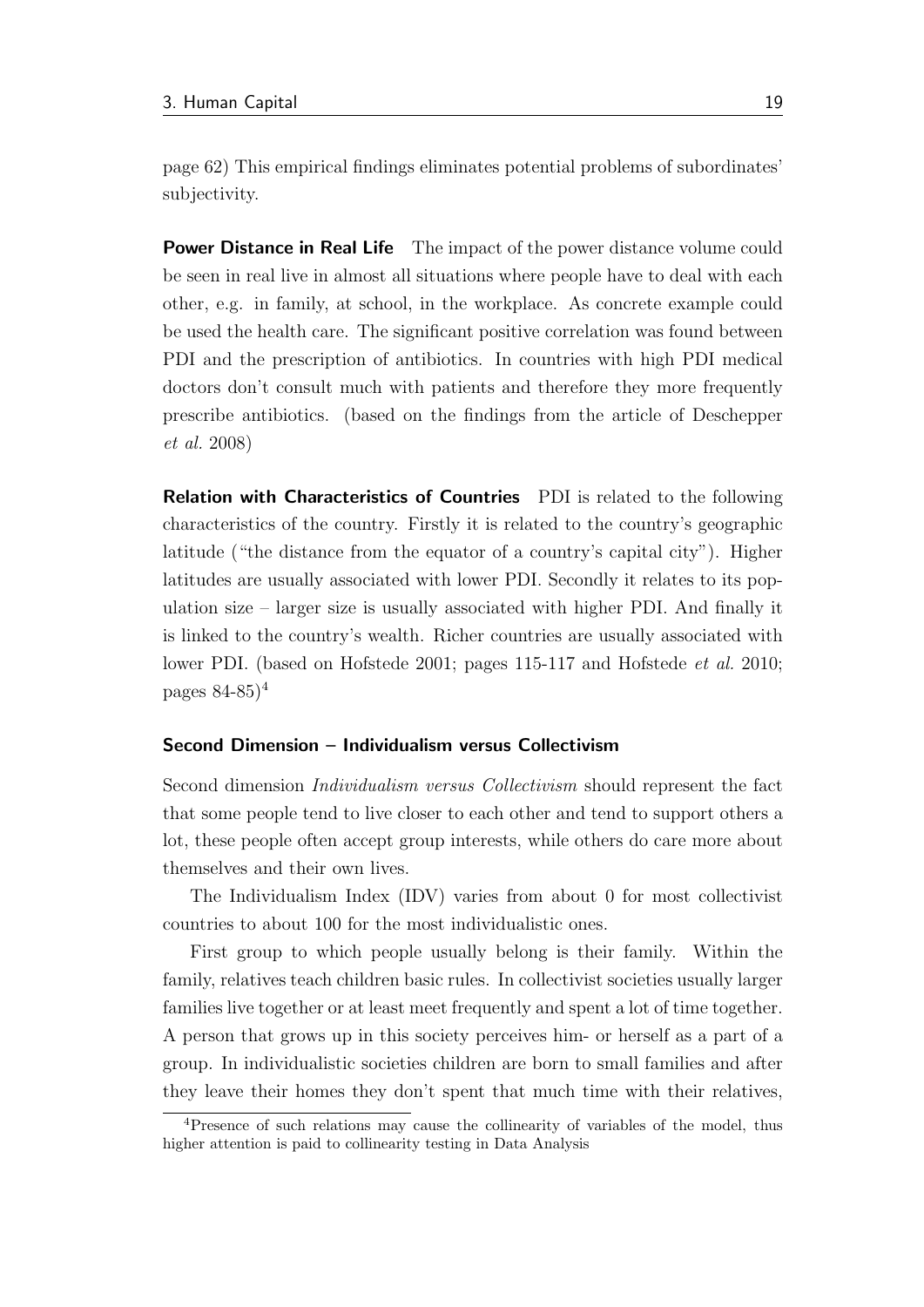often not even with their parents. They think about themselves as "I". (based on [Hofstede](#page-61-2) et al. [2010;](#page-61-2) page 91)

"Individualism pertains to societies in which the ties between individuals are loose: everyone is expected to look after him- or herself and his or her immediate family. Collectivism as its opposite pertains to societies in which people from birth onward are integrated into strong, cohesive in-groups, which throughout people's lifetime continue to protect them in exchange for unquestioning loyalty." [\(Hofstede](#page-61-2) et al. [2010;](#page-61-2) page 92)

Individualism in Real Life In collectivist countries people usually spend a lot of time together, in some extreme cases people aren't left alone in the room at all. People from collectivist countries aren't used to direct confrontation with others. Rather than saying directly "no" they would answer evasively, e.g. "I will think about it". (based on [Hofstede](#page-61-2) *et al.* [2010;](#page-61-2) pages 106-107)

On the other hand people in individualistic countries are taught to tell the truth, and being honest is seemed as a good human characteristic. (based on [Hofstede](#page-61-2) et al. [2010;](#page-61-2) page 107)

Collectivism and individualism also affect the work life. In the collectivist society the resources are shared. If just one person of the big family has payed job he is supposed to and expected to help satisfying the needs of whole family. This doesn't work this way in individualistic countries. (based on [Hofstede](#page-61-2) [et al.](#page-61-2) [2010;](#page-61-2) page 108)

Employees from individualistic societies usually act according to their own interest, employer treats them as individuals. Employees in collectivist societies are usually hired as a group and are treated by employer as a part of a group. (based on [Hofstede](#page-61-2) et al. [2010;](#page-61-2) page 119) In collectivist societies before any important business could be completed, the trust between committed people should be established. (based on [Hofstede](#page-61-2) *et al.* [2010;](#page-61-2) page 119) In collectivist countries occupational mobility is lower than in individualistic countries. (based on [Hofstede](#page-61-2) et al. [2010;](#page-61-2) page 124)

Relation with Characteristics of Countries Almost all wealthy countries achieved high score on IDV, these countries are more individualistic; also nearly all poor countries scored low. IDV is also correlated with geographical latitude, countries closer to the equator have lower score on IDV – are more collectivistic. (based on [Hofstede](#page-61-2) *et al.* [2010;](#page-61-2) pages  $89-91$ , 123, 132) The absolute size of the population is not related to collectivism. The growth of the population is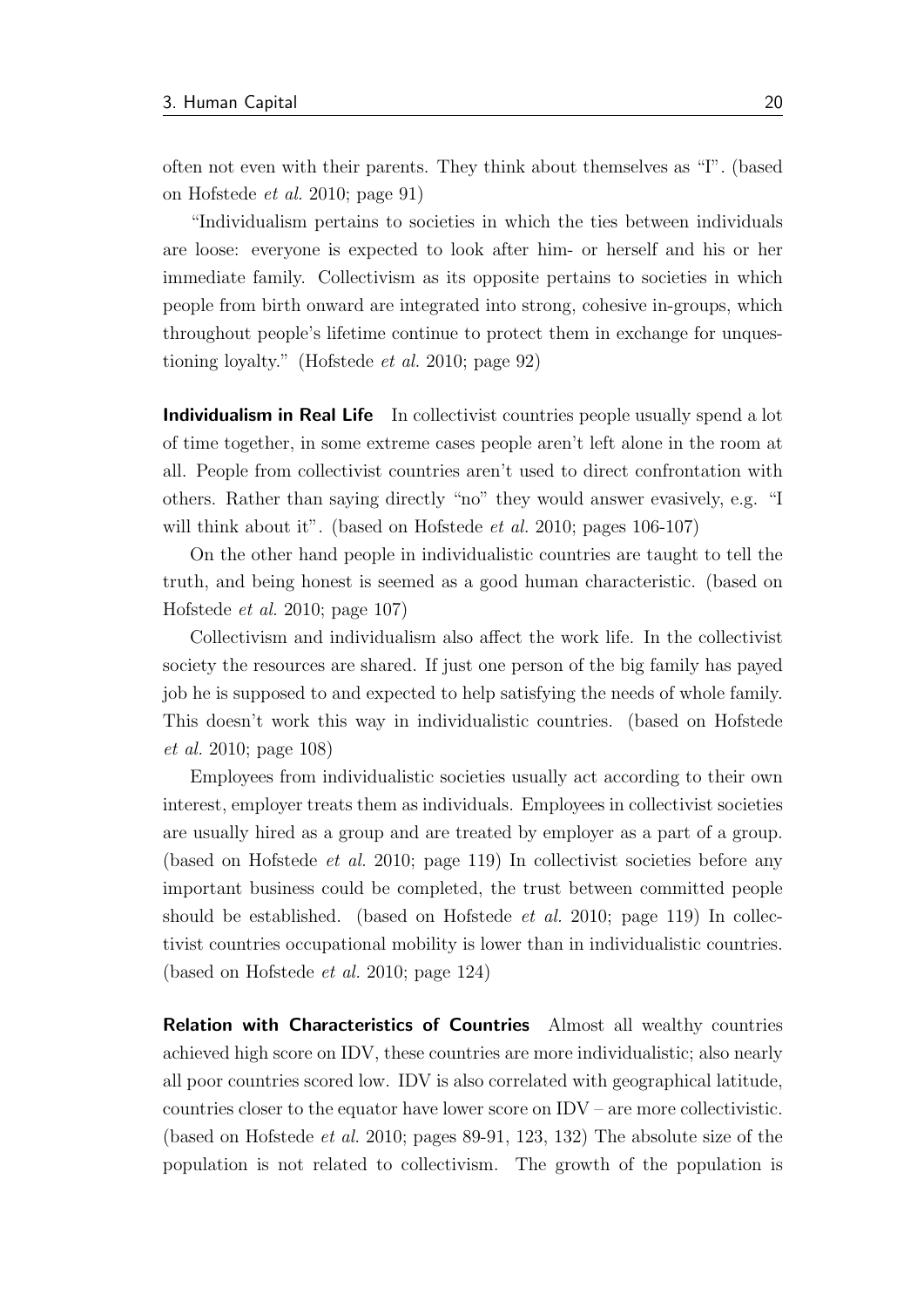related to collectivism, but it is more correlated with the wealth of the country. In poor countries families tend to have more children and the children from big families usually have collectivistic values. (based on [Hofstede](#page-61-2) *et al.* [2010;](#page-61-2) page 133) [5](#page-31-0)

"At equal levels of per capita income, countries also preserve individualist and collectivist values from their history. ... As far as the poor countries of the world are concerned, they cannot be expected to become more individualist as long as they remain poor." [\(Hofstede](#page-61-2) et al. [2010;](#page-61-2) page 134) People from poor countries with poor or almost none social policy would tend to have more children which could help them when they become old. The big family is better established to take care of individuals in difficulties. Children from such big families learn the same model from their parents. The values persist.

**Impact on Economic Theories** Adam Smith presented in his work an idea of the invisible hand, one of the crucial ideas of market economy. In the perfect market, agents by trying to maximize their own profit also increase the wealth of the society, they are guided by an invisible hand of the market.

This strongly individualistic idea originates from Great Britain, country with high IDV. According to Hofstede economics has been an individualistic science and most of the main economists have come from individualistic countries. (based on [Hofstede](#page-61-2) et al. [2010;](#page-61-2) page 128)

An American economist and scientist Mancur Lloyd Olson (1932-1998)<sup>[6](#page-31-1)</sup> researched the collective thinking and theory of groups. Mancur doesn't agree with the widely believed fact that individuals with the same interest would as a group achieve the desired results. "Rational, self-interested individuals will not act to achieve their common or group interest." [\(Olson](#page-63-5) [1965;](#page-63-5) page 2) The individuals in the large group will be not acting to achieve the common goal even if they prosper from its achievement. They would act in the way to achieve the goal only if they are forced to, or if they are offered some special deal. (based on [Olson](#page-63-5) [1965;](#page-63-5) page 2)

From this situation could be easily observed that Olson had been also inherited by its cultural background. This research could be strongly influenced by the culture of the "group". If the members of the group were from collectivist society the results could be ambiguous or even opposite. According to Hofstede

<span id="page-31-0"></span><sup>5</sup>Presence of such relations may cause the collinearity of variables of the model, thus higher attention is paid to collinearity testing in Data Analysis

<span id="page-31-1"></span> ${}^{6}$ Basic information about the author from the article of [McGuire](#page-63-6) [1998](#page-63-6)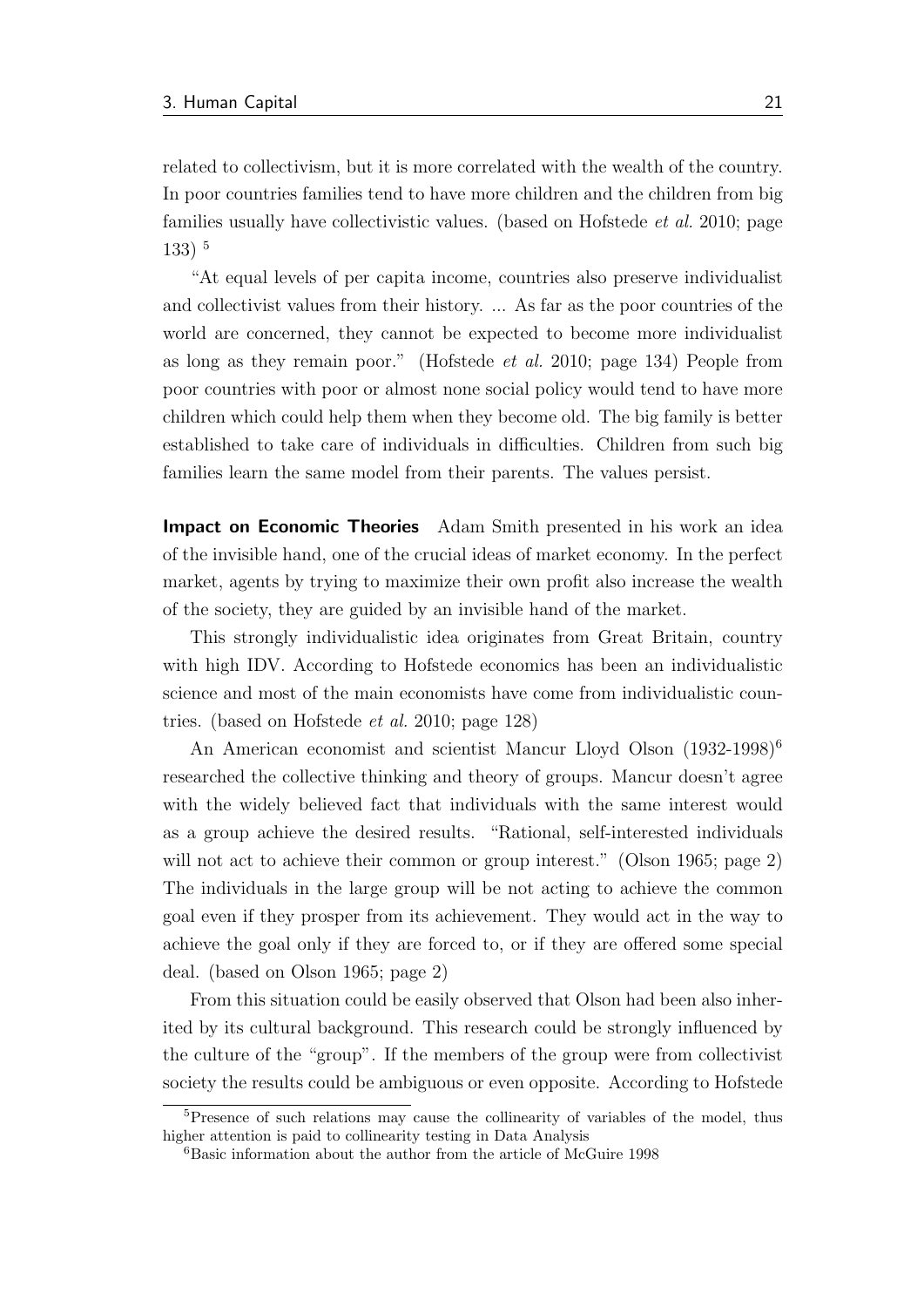people from collectivist societies are taught from the early childhood to behave according to the interest of their families – of the groups.

#### <span id="page-32-0"></span>Third Dimension – Masculinity versus Femininity

Third dimension *Masculinity versus Femininity* represents the fact that some societies pursue more equal roles for men and women in the society, they do care more about the environment and about other people, they try to live both work- and personal- lives while other societies don't.

"A society is called masculine when emotional gender roles are clearly distinct: men are supposed to be assertive, tough, and focused on material success, whereas women are supposed to be more modest, tender, and concerned with the quality of life. A society is called feminine when emotional gender roles overlap: both men and women are supposed to be modest, tender, and concerned with the quality of life." [\(Hofstede](#page-61-2) et al. [2010;](#page-61-2) page 140)

Masculinity index (MAS) "was based on the country's factor score in a factor analysis of the fourteen work goals." [\(Hofstede](#page-61-2) *et al.* [2010;](#page-61-2) page 140) The range of the MAS varies from 0 for the most feminine countries to about 100 for the most masculine countries. The most masculine country is Slovakia  $(MAS = 110)$  the second one is Japan. (based on [Hofstede](#page-61-2) *et al.* [2010;](#page-61-2) pages 140-144)

**Masculinity in Real Life** For most of people socialization is primarily learned within the family. "Socialization means that both girls and boys learn their place in society, and once they have learned it, the majority of them want it that way." [\(Hofstede](#page-61-2) et al. [2010;](#page-61-2) page 151) The parent-child relationship within society predetermines the future power distance dimension of the country and wife-husband relationship predetermines the masculinity versus femininity dimension.

There is an influence of MAS score of the country on working life of its inhabitants, on the occupation they choose and on the industry orientation of the country. The basic difference could be seen in the motto of people from the both ends of the MAS score. In masculine societies the basic idea is "people live in order to work", in feminine societies "people work in order to live". (based on [Hofstede](#page-61-2) et al. [2010;](#page-61-2) page 170)

Within masculine countries conflict are solved by some kind of fighting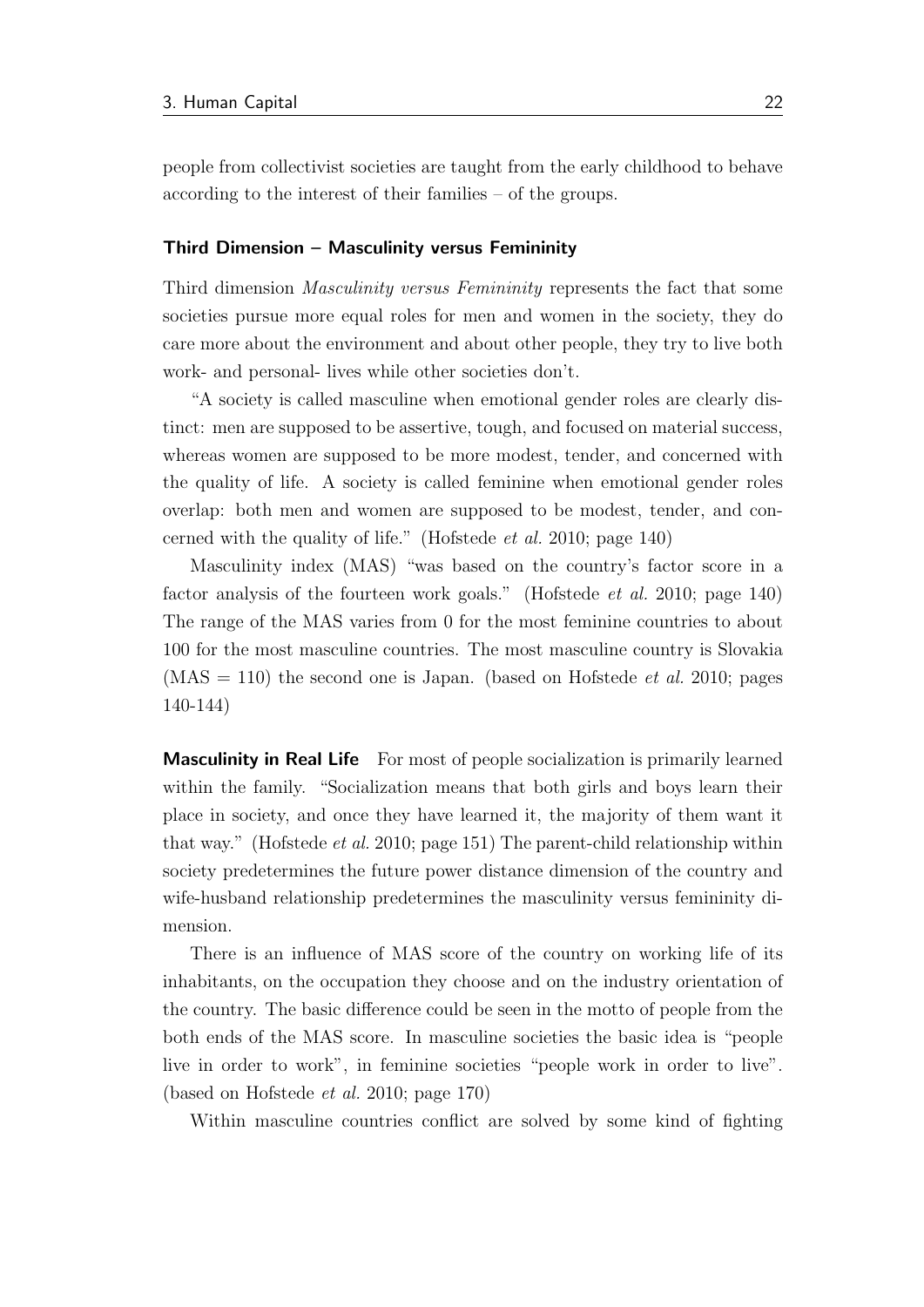"Let the best man win.", within feminine countries they are rather solved by negotiation and compromises. (based on [Hofstede](#page-61-2) et al. [2010;](#page-61-2) page 166)

People in masculine societies prefer higher salaries rather than same salaries but less working hours, people in feminine societies would prefer leisure time. (based on [Hofstede](#page-61-2) et al. [2010;](#page-61-2) pages 167-168)

"Based on their cultural characteristics, masculine and feminine countries excel in different types of industries. Industrially developed masculine cultures have a competitive advantage in manufacturing, especially in large volume: doing things efficiently, well, and fast. ... Feminine cultures have a relative advantage in service industries such as consulting and transportation, in manufacturing according to customer specification, and in handling live matter ..." [\(Hofstede](#page-61-2) et al. [2010;](#page-61-2) page 169)

"There is an international division of labor in which countries are relatively more successful in activities that fit their population's cultural preferences than in activities that go against these preferences." [\(Hofstede](#page-61-2) et al. [2010;](#page-61-2) page 169) For example there is Japan and its high-quality electronics. (based on [Hofstede](#page-61-2) [et al.](#page-61-2) [2010;](#page-61-2) page 169)

Within masculine societies performance seems to be the really important. On the national level economy should continue growing regardless of the environment. Within feminine societies welfare is important, people have to help others and environment should be preserved. (based on [Hofstede](#page-61-2) et al. [2010;](#page-61-2) page 180)

All above stated relations from Hofstede's book indicate that there could be the significant influence of MAS on the production of the country.[7](#page-33-0)

**Historical Development** The masculinity and femininity differences among countries have their roots formed centuries ago. The German sociologist Norbert Elias  $(1897-1990)^8$  $(1897-1990)^8$  $(1897-1990)^8$  claimed that "the balance of power between the genders varies with the development of a society. During the Roman Republic and early Empire (400 b.c. to 100 a.d.), the influence and rights of patrician women improved gradually along with the development of the city-state into a world empire and of the senatorial class from peasant warriors into aristocrats." [\(Hofstede](#page-61-2) et al. [2010;](#page-61-2) page 181)

Northern countries with cold climate tend to be more feminine. This could

<span id="page-33-0"></span><sup>7</sup>Data Analysis does not prove these expectations, MAS is the least significant cultural dimension (page [38\)](#page-48-0)

<span id="page-33-1"></span><sup>8</sup>Basic information about the author from the web page of Norbert Elias Foundation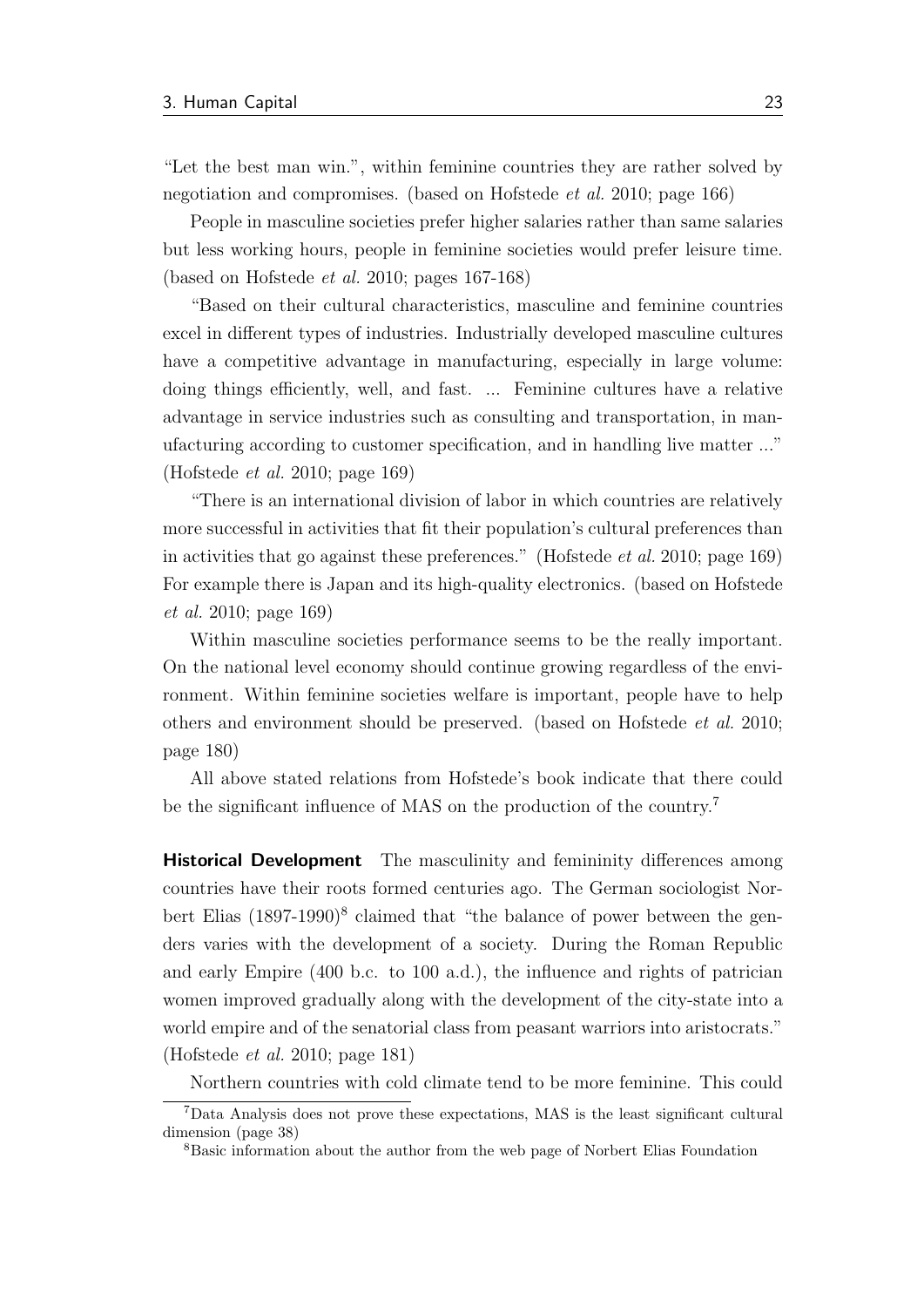raise an idea that closer cooperation and relationship between men and women could improve their lives and the economic growth. (based on [Hofstede](#page-61-2) et al. [2010;](#page-61-2) page 182) This could better support the continuous life cycle of the nation.

**Influence of Religion** There is strong influence of the religion on the development of society, and also on its masculine and feminine values. And reversely there is a strong influence of MAS on development of religion in society. These two phenomenons could be observed in Christianity. "On average, countries with a Catholic tradition tend to maintain more masculine values and those with Protestant traditions more feminine values." [\(Hofstede](#page-61-2) *et al.* [2010;](#page-61-2) page 176)

Dutch sociologist Johan Verweij in 1990's tried to explain secularization in Christian countries. Despite the fact that actual theories at that time perceived as the main reason the modernization of society, Verweij found stronger relationship between secularization of the country and the degree of femininity. Feminine countries had secularized faster than masculine ones. (based on [Hofstede](#page-61-2) et al. [2010;](#page-61-2) page 176)

Relation with Characteristics of Countries Masculine cultures mean larger families in poor countries and smaller families in wealthy countries. [\(Hofstede](#page-61-2) [et al.](#page-61-2) [2010;](#page-61-2) page 184) Other study exhibited that population increases at most in countries where women are subordinated to men. (based on [Levinson](#page-62-1) [1977;](#page-62-1) page 763)

In wealthier countries lower fertility or smaller families causes an aging population. There is strong negative relation between age and masculinity index, older people tend to have feminine values. Aging of population in wealthier countries causes that values of this population are becoming more feminine.

#### <span id="page-34-0"></span>Fourth Dimension – Uncertainty Avoidance

Fourth dimension *Uncertainty Avoidance* should represent the fact that some people feel more stressed than other about unpredictable and new situations.

"Countries differ in their tolerance of the ambiguous and the unpredictable." [\(Hofstede](#page-61-2) et al. [2010;](#page-61-2) pages 188-189) People feel uncertain about situations they haven't experienced yet. To eliminate uncertainties people exploit technology, law and religion. Technology eliminates uncertainties caused by nature. Rules and law help people to handle uncertainties caused by other people. Religion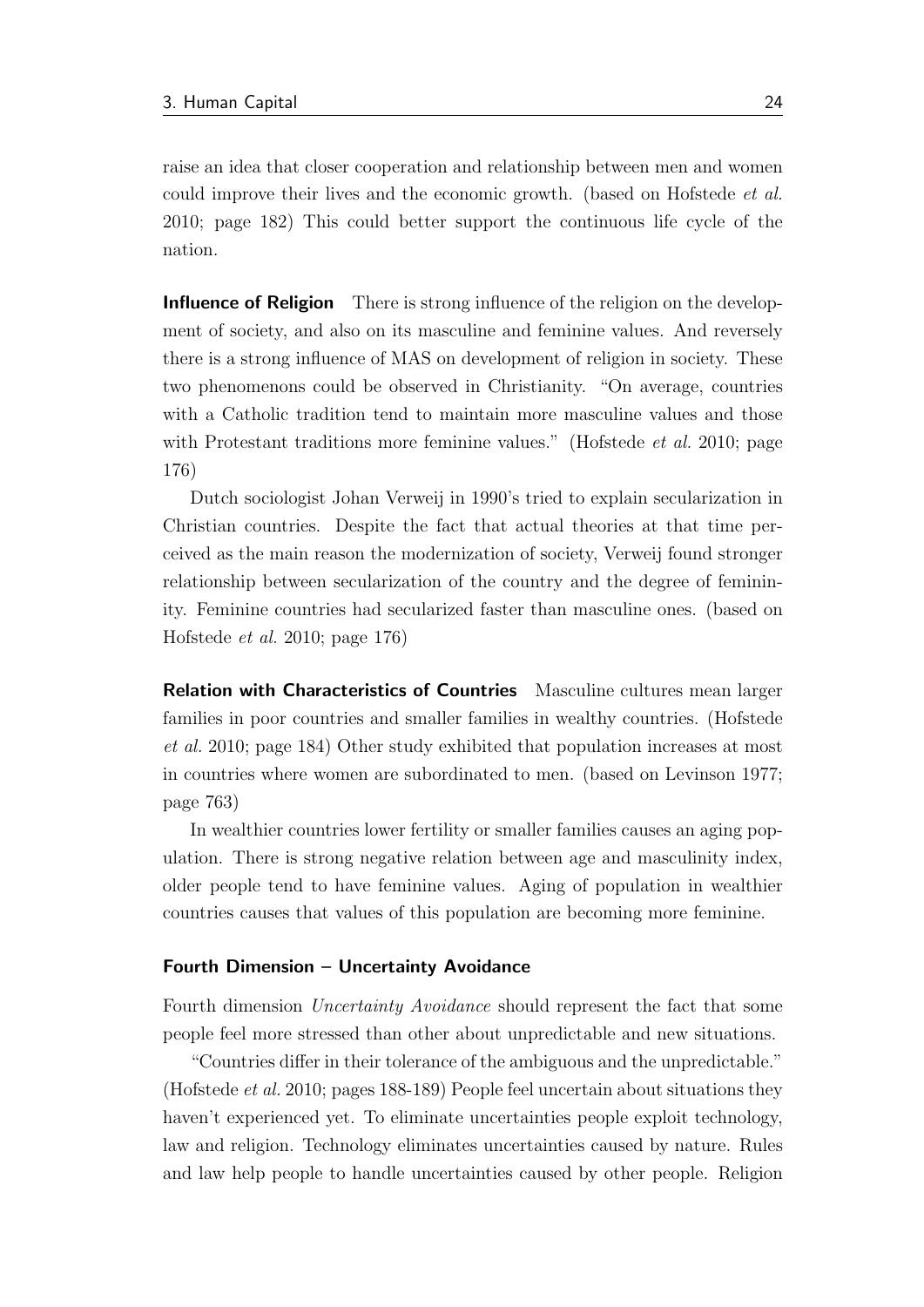strongly lower the uncertainty in the eyes of its followers. It usually brings good future, and another life or heaven after the death. (based on [Hofstede](#page-61-2) [et al.](#page-61-2) [2010;](#page-61-2) page 189)

"Uncertainty avoidance can ... be defined as the extent to which the members of a culture feel threatened by ambiguous or unknown situations. This feeling is, among other manifestations, expressed through nervous stress and in a need for predictability: a need for written and unwritten rules." [\(Hofstede](#page-61-2) [et al.](#page-61-2) [2010;](#page-61-2) page 191)

The Uncertainty Avoidance Index (UAI) is based on answers on several questions about job stress, breaking of company's rules and the expected length of employment. (based on [Hofstede](#page-61-2) *et al.* [2010;](#page-61-2) page 190, 194) The score is ranked in the range from "around 0 for the country with the weakest uncertainty avoidance to around 100 for the strongest." [\(Hofstede](#page-61-2) et al. [2010;](#page-61-2) page 195)

Uncertainty Avoidance in Real Life Societies with strong uncertainty avoidance usually have more rules and laws that lead and control people; in companies there are more internal regulations. People from these societies usually feel more comfortable in the structured environment, where the rules have been set. (based on [Hofstede](#page-61-2) et al. [2010,](#page-61-2) page 209) This emotional need for rules could lead to dysfunctional and noneffective behavior.[9](#page-35-0)

While in some countries, such as in Japan, rules have to be perfectly followed, in some countries the situation is just opposite, e.g. in the Czech Republic. Most of people feel satisfied when they succeed in breaking some – usually inefficient – rules. $10$ 

"In strong uncertainty-avoidance societies, people like to work hard or at least to be always busy. Life is hurried, and time is money. In weak uncertainty-

<span id="page-35-0"></span><sup>&</sup>lt;sup>9</sup> I would like to demonstrate this fact on the story that happened to my professor in Japan. During summer holiday at one university in Tokyo there had been taught some intensive courses. University's support offices were closed and only one temporary office served for professors as assistance. One American professor from Business School needed to copy several materials for his intensive course. He asked assistant in the temporary office to copy them for him. This assistant went to another building at the other side of the campus to copy the materials because the professor belonged to different department then the temporary office was in. There was the rule that materials should be copied only at corresponding copy machines because all parts have their own budgets. The U.S. professor was cultural-shocked (even though he had lived in Japan for several years) and came late to our lecture. This was one of the moments that led me to the idea of this Thesis.

<span id="page-35-1"></span><sup>&</sup>lt;sup>10</sup> This could be easily observed in supermarkets where there are special lines for people with few things to buy and there are usually some people waiting with many things in the basket. Or at the doctor's waiting room when people are knocking even though there is the "non-nocking sign". Or the everyday situation when people are crossing the route at the red lights. These situation are observed in Japan just when you are looking at other foreigners.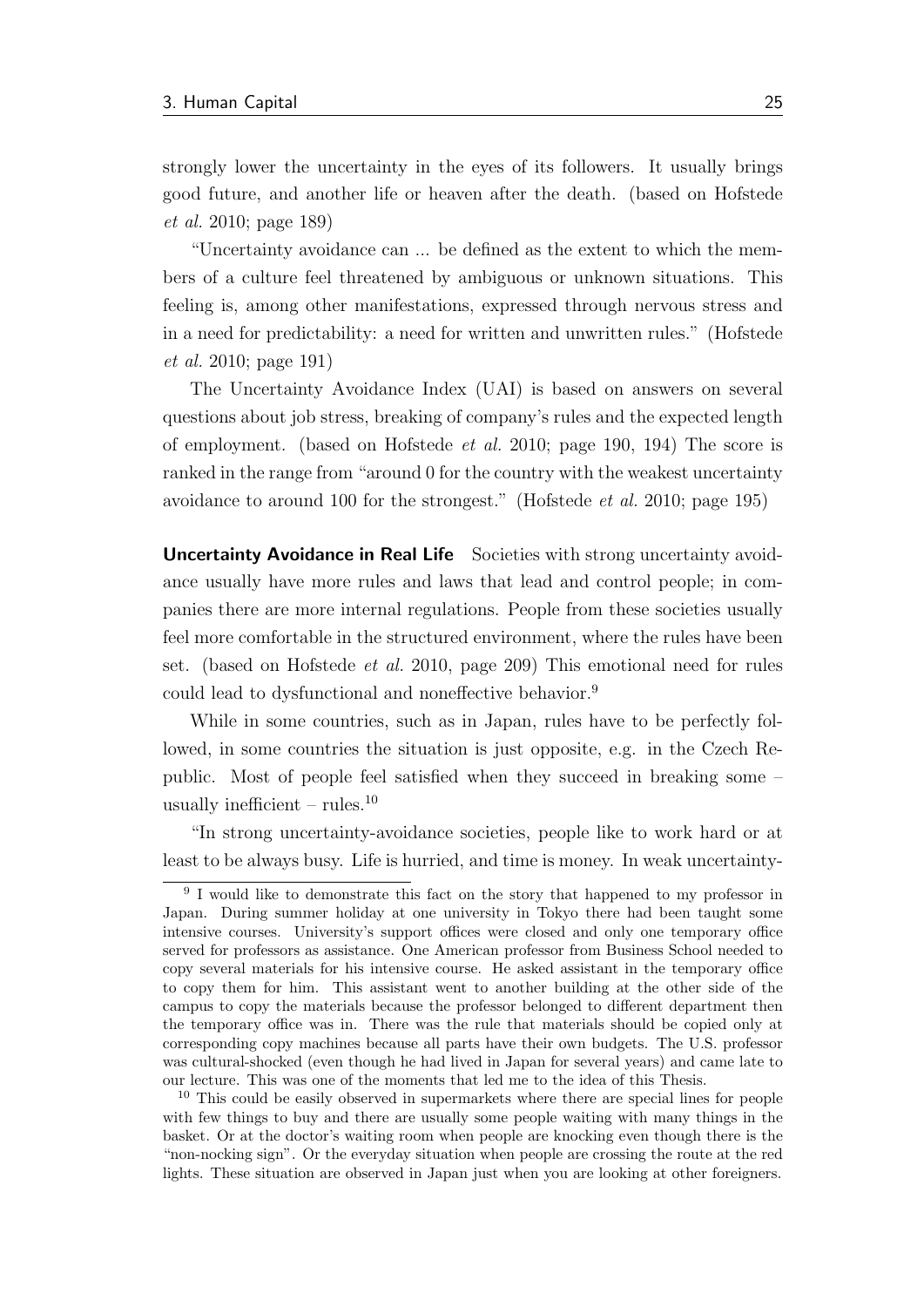avoidance societies, people are able to work hard if there is a need for it, but they are not driven by an inner urge toward constant activity. They like to relax." [\(Hofstede](#page-61-0) et al. [2010,](#page-61-0) page 210)

The influence of the uncertainty avoidance score on the work could be observed. In countries with high UAI there are detailed job description and more complex manuals how to deal with unpredictable situations. In strong uncertainty avoidance countries people believe that specialist at work eliminate ambiguity, so that there are more specialists in the organizations. In weak uncertainty avoidance countries there is a belief in common sense. (based on [Hofstede](#page-61-0) et al. [2010,](#page-61-0) pages 210-211, 217)

There are a contradictory phenomenons when observing influence of UAI on innovations. Weak uncertainty avoidance countries are better suited for initial ideas and basic innovations but people from these countries aren't really able to develop these ideas into final products or services. Implementation of these ideas needs accuracy and punctuality, these characteristics are often found in strong uncertainty avoidance countries. (based on [Hofstede](#page-61-0) et al. [2010,](#page-61-0) pages 192,194,212-213)

In countries with high UAI there are usually found xenophobic tendencies, while in countries with low UAI people are usually positive or at least neutral toward foreigners. (based on [Hofstede](#page-61-0) et al. [2010,](#page-61-0) page 231)

Relation with Characteristics of Countries Neither gender nor occupation showed the dependence on UAI. On the other hand there exists relation between UAI and average age of investigated IBM employees. In countries with stronger uncertainty avoidance people stay longer with the company and that's why they are older. (based on [Hofstede](#page-61-0) et al. [2010,](#page-61-0) page 200) The relation should be therefore considered as the relation between uncertainty avoidance and the number of years spent with the company (than between uncertainty avoidance and age).

### Fifth Dimension – Long-Term Orientation versus Short-Term Orientation

The fifth dimension Long-Term Orientation versus Short-Term Orientation reflects the fact that some people think and focus more on the future, on persistence and on consequences of their actions, while others on today and on immediate results.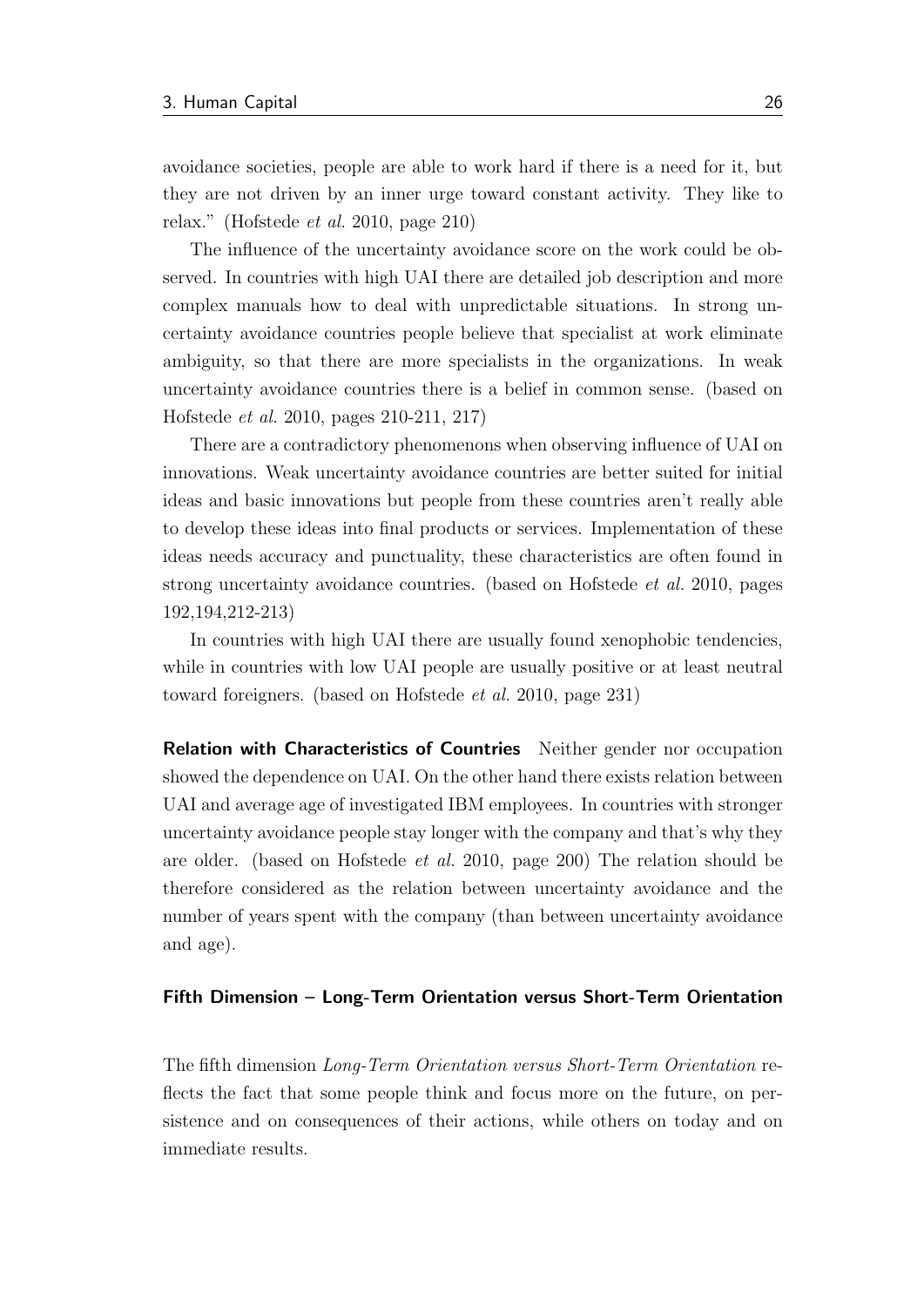This dimension originates from Chinese Value Survey. Originally this research detected four dimensions, but three of them are strongly correlated with Hofstede's dimensions. The fourth dimension was not related with any of them, but was strongly correlated with recent economic growth. The Long-Term Orientation not only correlated with current growth but it also partly predicted future growth.<sup>[11](#page-37-0)</sup> (based on [Hofstede](#page-61-0) *et al.* [2010,](#page-61-0) page 236)

The Long-Term Orientation Index (LTO) varies from about 0 for ST oriented countries to about 100 for the most LT oriented countries.

"Long-term orientation stands for the fostering of virtues oriented toward future rewards – in particular, perseverance and thrift. Its opposite pole, shortterm orientation, stands for the fostering of virtues related to the past and present – in particular, respect for tradition, preservation of "face," and fulfilling social obligations." [\(Hofstede](#page-61-0) et al. [2010,](#page-61-0) page 239)

In LT oriented countries people are able to wait for the reward of their actions for longer time, while in ST oriented countries people expect the rewards to come in short time period. Children in all cultures represent the short-term oriented individuals.

Long-term orientation is strongly connected with teaching of Confucius. LT orientation dimension is a combination of several values. Some of these values seem similar to elements of the teaching of Confucius. These are persistence, thrift, ordering relationships by status and observing this order and having a sense of shame. These four basic values of the dimension could be found in one of Confucius's principle of teaching.<sup>[12](#page-37-1)</sup> (based on [Hofstede](#page-61-0) *et al.* [2010,](#page-61-0) page 237-238)

Long-Term Orientation in Real Life LT oriented cultures are those who focus more about future and also about distant future. People from these countries are able and are prepared to wait longer until their needs are satisfied, they are able to work hard for long time period without seeing that much progress in fulfillment of their long-term goals. According to Norbert Elias selfcontrol and the development of long-term view on people's life is an important part of civilization process. People from LT oriented cultures are patient and persistent in their goals, which makes them good entrepreneurs. Thrift is also

<span id="page-37-1"></span><span id="page-37-0"></span><sup>11</sup>Similar findings arises from the data analysis

 $12$  Virtue with regard to one's tasks in life consists of trying to acquire skills and education, working hard, not spending more than necessary, being patient, and persevering.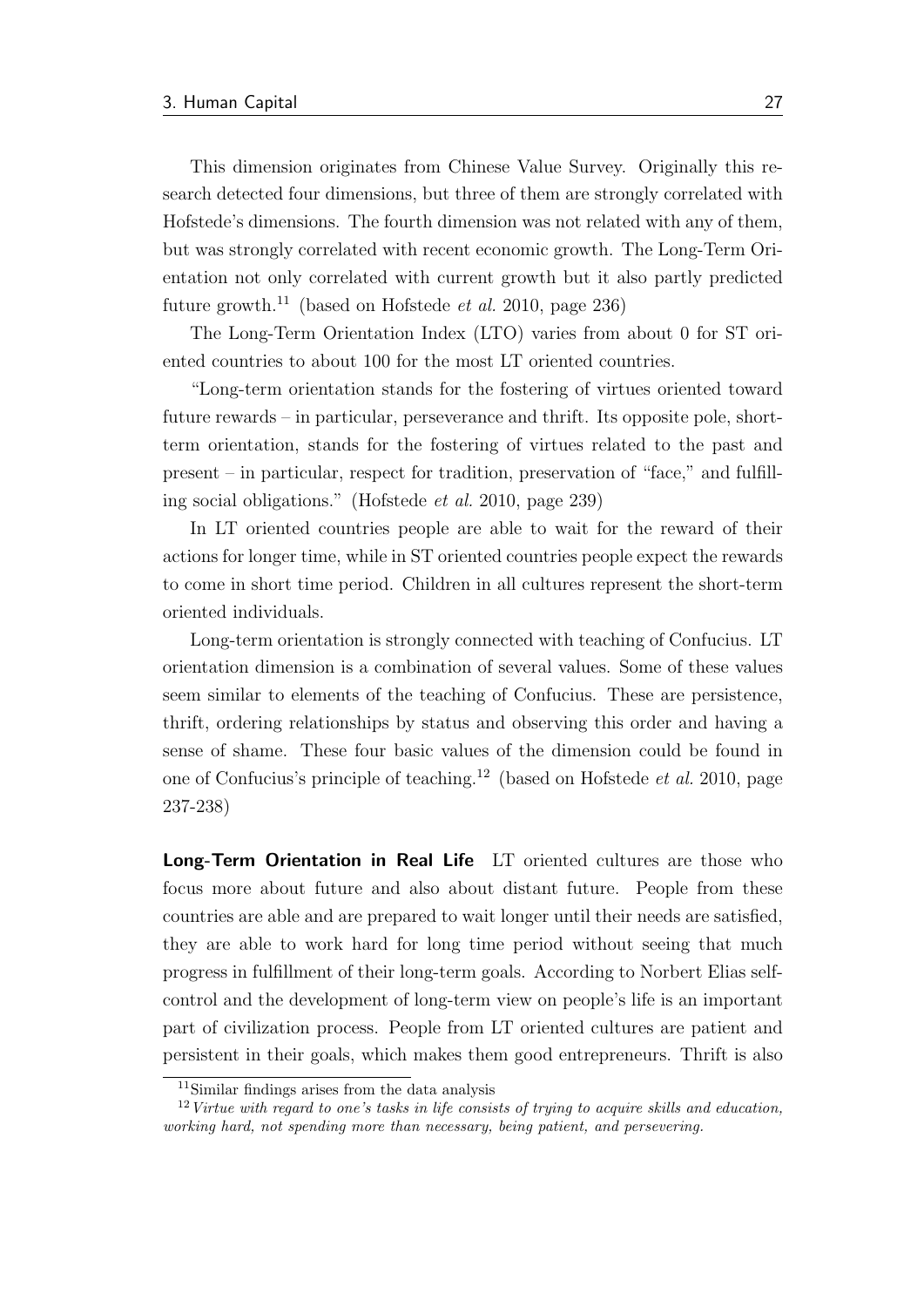one of their characteristics, which helps them to save some money that could be reinvested in their businesses. (based on [Hofstede](#page-61-0) et al. [2010,](#page-61-0) pages 242-243)

In long-term oriented societies companies focus on longer horizon. There is stress putted into the strategic planning within next ten years and even longer. While in short-term oriented societies companies stress about this year and the next year's profits. The main work values respected in LT oriented countries are honesty, adaptability, self-discipline, learning and accountability, while in ST oriented countries main work values are rights, freedom, thinking for oneself and achievement. (based on [Hofstede](#page-61-0) et al. [2010,](#page-61-0) pages 244, 251)

Relation with Characteristics of Countries Long-term orientation is correlated with economic growth. There is a relation of ST and LT orientation on poor countries. LT oriented poor countries have quite fast economic growth, while ST oriented poor countries have slow or even non economic growth.<sup>[13](#page-38-0)</sup> (based on [Hofstede](#page-61-0) et al. [2010;](#page-61-0) pages 262-275)

Countries and societies that have problematic economic development are usually short-term oriented, e.g. African countries and Australian aborigines. In Africa the problem seems to be even worth, because institutions that are helping Africa, such as the International Monetary fund, are solving problems in short-term horizon. (based on [Hofstede](#page-61-0) et al. [2010;](#page-61-0) page 274) People from ST oriented societies don't have much thrift, their overspending seems to be the core of new economic crisis. (based on [Hofstede](#page-61-0) et al. [2010;](#page-61-0) page 265)

There was also found a correlation between LT orientation and between economic growth in rich countries, this correlation was negative. This fact wasn't studied or covered further in Hofstede's book. This negative correlation was found while measuring thirty wealthy countries from whole world comparing 1995 and 2005 per capita GNI. (based on [Hofstede](#page-61-0) et al. [2010;](#page-61-0) pages 265, 501)

<span id="page-38-0"></span><sup>&</sup>lt;sup>13</sup>In 1970's one of the key world's issues to solve was an economic development and elimination of poverty. Some countries were very successful and during 1970 and 2000 they moved from "rags to riches". Five Dragons – Taiwan, Hong Kong, South Korea, Singapore and Japan – were made the biggest progress. Taiwan raised its per capita GNI (in USD) by thirty-six times and Japan by eighteen times. This success had not been predicted and wasn't even sufficiently explained by economists. "Economic success of the countries of East Asia could be attributed to Confucian values, common cultural roots going back far into history." [\(Hofstede](#page-61-0) *et al.* [2010;](#page-61-0) page 263, based on results from [Kahn & Institute](#page-62-0) [1979\)](#page-62-0) This idea was proved by Chinese Value Survey. Economic growth was significantly correlated with LT Orientation dimension during that thirty years (1970-2000). (based on [Hofstede](#page-61-0) *et al.* [2010;](#page-61-0) pages 262-263)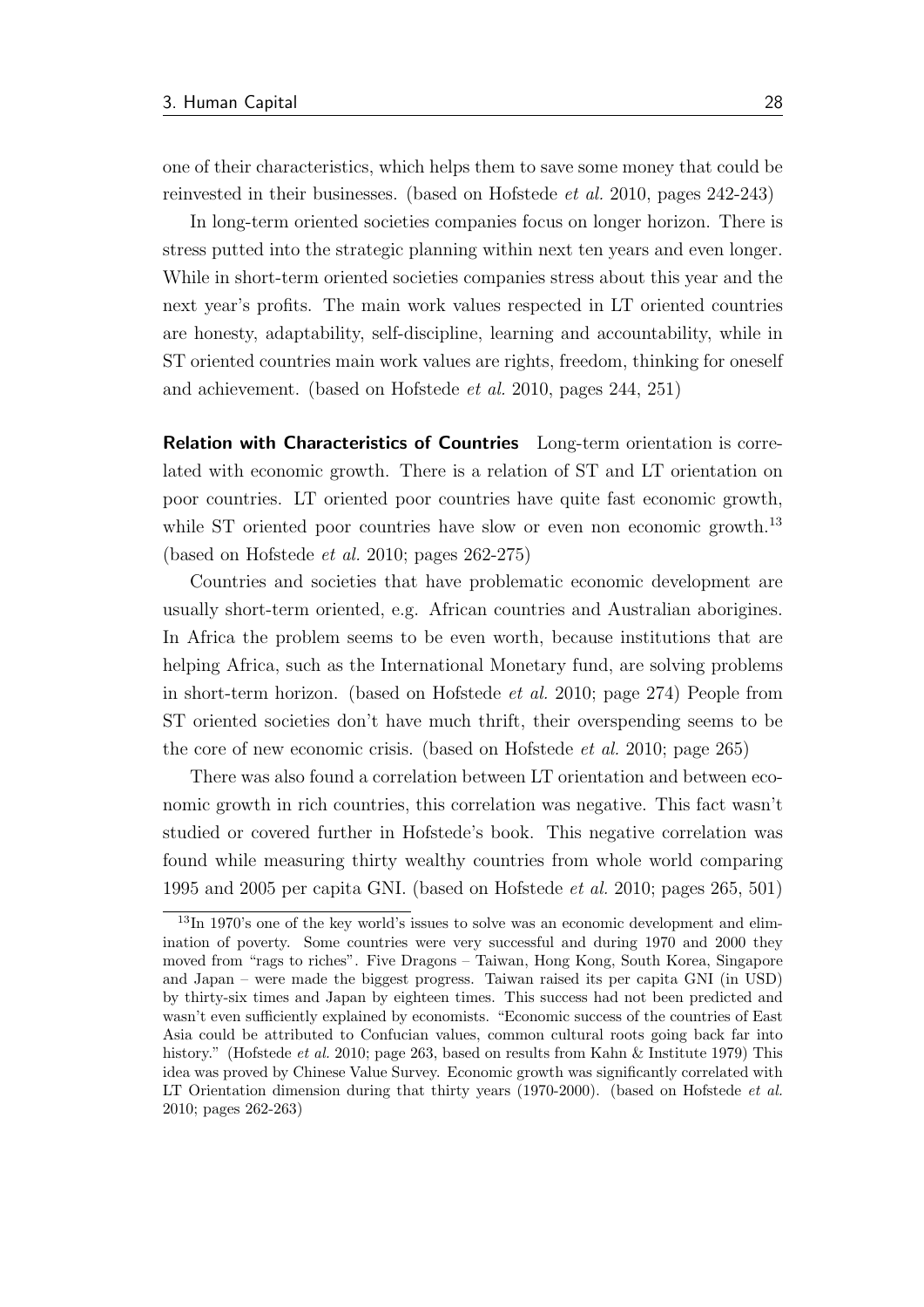### Sixth Dimension – Indulgence Versus Restraint

The sixth dimension Indulgence Versus Restraint should cover how happy and free people feel or how restrained they feel in certain country. The dimension will not be tested in the model, but as it is the sixth Hofstede's dimension it is briefly described in these part. The explanation of not using the dimension in the model is stated.

"Indulgence stands for a tendency to allow relatively free gratification of basic and natural human desires related to enjoying life and having fun. Its opposite pole, restraint, reflects a conviction that such gratification needs to be curbed and regulated by strict social norms." [\(Hofstede](#page-61-0) et al. [2010;](#page-61-0) page 281) Hofstede states that there is high stability in this feeling of people from certain country over decades. The countries with the highest score are usually not wealthy countries, e.g. Nigeria and Ghana from Africa, Mexico a Colombia from Latin America. (based on [Hofstede](#page-61-0) et al. [2010;](#page-61-0) page 278)

The dimension will not be used in the model because of the following reasons. Firstly the score results are based on only one survey and haven't been supported by other studies yet. Hofstede describes that this dimension is in infancy. The dimension is almost never recognized by "public" as one of the dimensions, usually there are five Hofstede's dimensions mentioned. Secondly it doesn't seem to me that it could make that much difference for the production of people whether they feel "happy and free" or "unhappy and restraint". People usually feel restraint in their jobs, they have to follow the internal rules and the law. Thirdly the basic idea why this dimension should influence the work and production seems to be "whether people feel restraint or free to express themselves". The similar context has the Power distance dimension. Power distance cover whether people feel free to discuss their problems and ideas with the job authorities, so whether they feel restraint by authorities or not.  $^{14}$  $^{14}$  $^{14}$ 

### Relationship between Dimensions

There are some relation tendencies between some of dimensions. These tendencies could be expected to occur in analyzed data. The necessary tests will be executed.

<span id="page-39-0"></span><sup>&</sup>lt;sup>14</sup>By stating this reasoning I have nor interest nor desire to debase the dimension. Reasoning should captures the facts why it is not optimal for to use this sixth dimension as one of the variables of the model.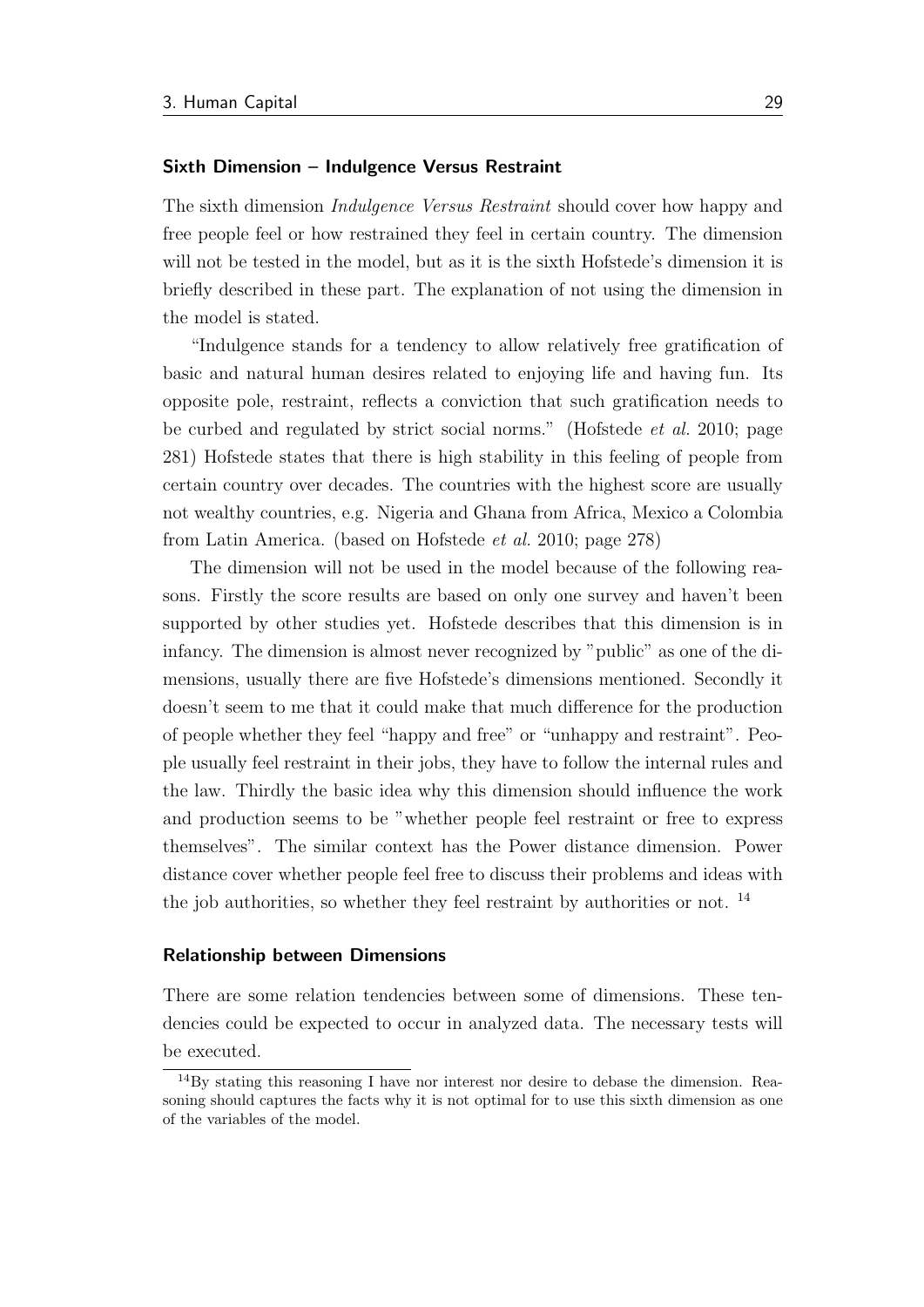Individualism vs Power Distance These "two dimensions tend to be negatively correlated". [\(Hofstede](#page-61-0) et al. [2010;](#page-61-0) page 102) Countries where the power distances are large tend to be collectivist and countries where the power dis-tances are small tend to be individualistic<sup>[15](#page-40-0)</sup>. (based on [Hofstede](#page-61-0) *et al.* [2010;](#page-61-0) pages 102-103)

Masculinity vs Uncertainty Avoidance Combination of weak uncertainty avoidance and high masculinity index is strongly correlated with the need for achievement. The need for achievement is one out of three types of motives – achievement, affiliation (associating with others) and power – defined in the book The Achieving Society by an American psychological theorist David Mc-Clelland  $(1917-1998).$ <sup>[16](#page-40-1)</sup> McClelland measured the strength of motives in individual countries by analyzing the children stories. His hypothesis that "the need for achievement in children's stories would predict a country's rate of economic development at the time when these children grew up" wasn't proved. Later Hofstede used his research and found the correlation between UAI, MAS and the need for achievement. (based on [Hofstede](#page-61-0) et al. [2010;](#page-61-0) page 213-215 and the results of [McClelland](#page-63-0) [1976\)](#page-63-0)

### 3.2.4 Cons Hofstede

In this part some arguments "contra" Hofstede's dimensions theory and especially against some difficulties in elaboration of scoring are stated.

There are 76 units examined (for PDI,IDV,MAS,UAI). In most cases these are individual countries. In three cases there are groups of countries Arabicspeaking countries, West African and East African countries. In three cases there is one country divided in two units, Belgium – Flemish (Dutch speaking) and Walloon (French speaking), Switzerland French speaking and German speaking and China – Hong Kong and the rest of China. (countries are listed in [Hofstede](#page-61-0) et al. [2010](#page-61-0) on page 36)

As the first issue could be seen the fact that the score and especially the final rank is done relatively. Each country (resp. unit, described in previous  $\alpha$  paragraph) has the same value – one point. There are countries such as China with 1.343,2 million inhabitants or India with 1.205,1 million inhabitants with

<span id="page-40-0"></span><sup>15</sup>More about power distance in [First Dimension – Power Distance](#page-28-0) on the page [18](#page-28-0) and about individualism in [Second Dimension – Individualism versus Collectivism](#page-29-0) on the page [19\)](#page-29-0)

<span id="page-40-1"></span> $16B$ asic information about the author from the article [Winter](#page-64-0) [2000](#page-64-0)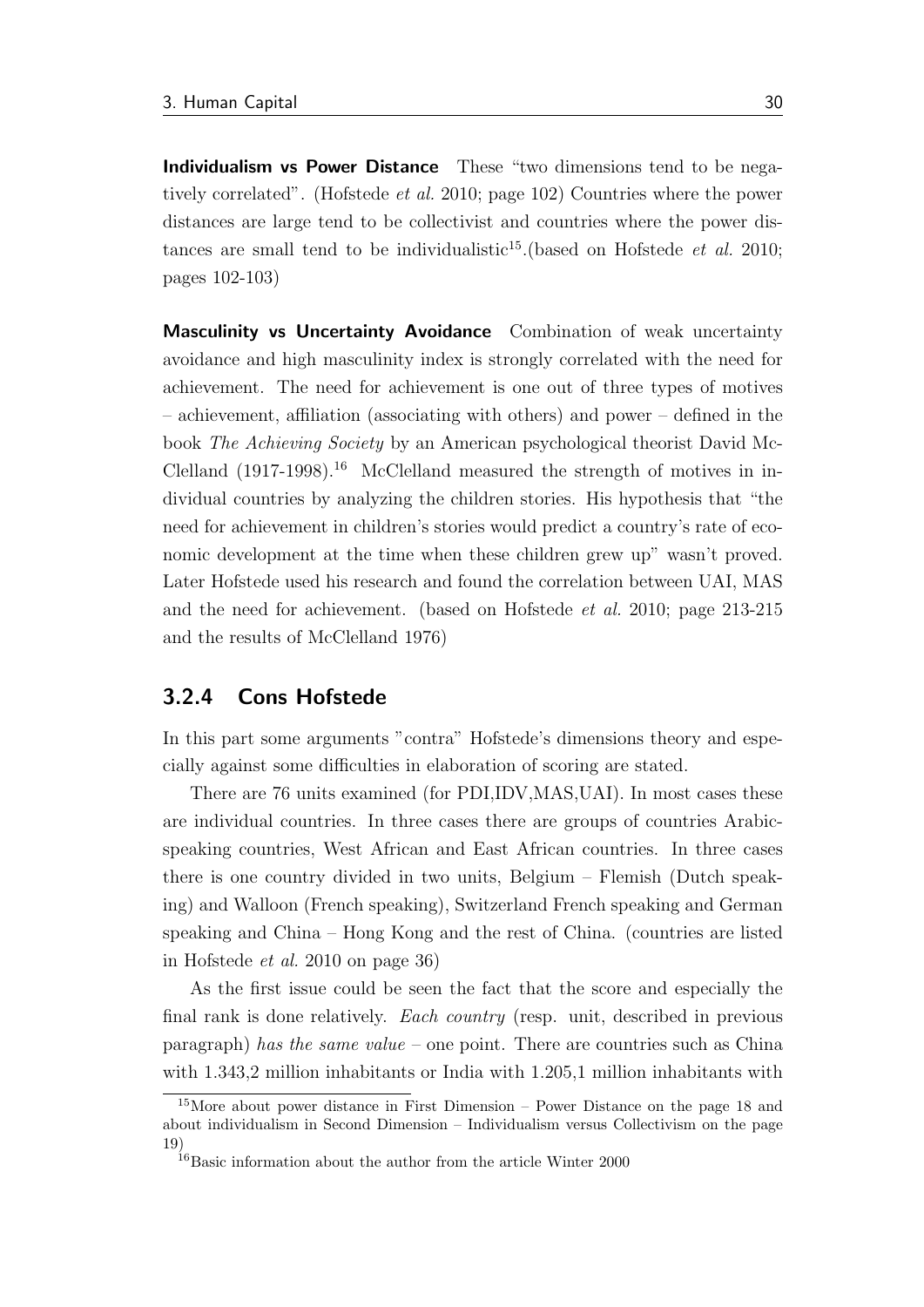one point value and there are also units such as Belgium Walloon with the population of  $3.2 \text{ million}^{17}$  $3.2 \text{ million}^{17}$  $3.2 \text{ million}^{17}$  and even Luxembourg with the population of  $0.5$ million with the same – one "position" – value. China has  $2.600$  times more inhabitants than Luxembourg, but the same "value" in Hofstede's scoring. The division of dimension between all people over the word is not is not respected in this way.[18](#page-41-1)

The second issue is that there are some important data missing, countries from Africa – such as Democratic Republic of the Congo which has 73,6 million inhabitants, and from Asia – such as Burma (Republic of the Union of Myan-mar) with almost 54,6 million inhabitants.<sup>[19](#page-41-2)</sup> This issue is caused by the fact that the data are originally gained from IBM company branches. Despite all of that Hofstede is improving and widening his data over years.

The third issue which I see as the biggest problem. The problem is that all the scores of dimensions have been computed according to answers of people from that culture. Inhabitants of one country were responding about their feelings and perceptions about themselves, this could have produced a distortion. If 170 cm's tall boy lives in the Czech Republic, he would say that he is shorter than average but if he lives in Japan he would say the opposite. The same situation would arise with the dimensions. Lets imagine a person living in a country where it is normal to listen and respect your bosses orders. His boss once a month consult something with him. He probably feels that his boss consult often with him, because it is more often than average. But if he is living in a country where it is normal to consult the decisions with the subordinates (say every week) and he is asked only once a month, he would answer that his boss consult with him seldom. The problem is that on the question of "how often does your boss consult with you?", the possible answer wasn't "twice a week", but "often".

Despite this argumentation the cultural dimensions are further examined in this Thesis.

<span id="page-41-1"></span><span id="page-41-0"></span><sup>&</sup>lt;sup>17</sup>Basic information about Walloon from the web page [www.everyculture.com](#page-65-0)

<sup>18</sup>Population of China, India and Luxembourg July 2011 estimates from The World Factbook published on the CIA web page

<span id="page-41-2"></span><sup>19</sup>Population of the Democratic Republic of the Congo and Burma July 2012 estimates from The World Factbook published on the CIA web page.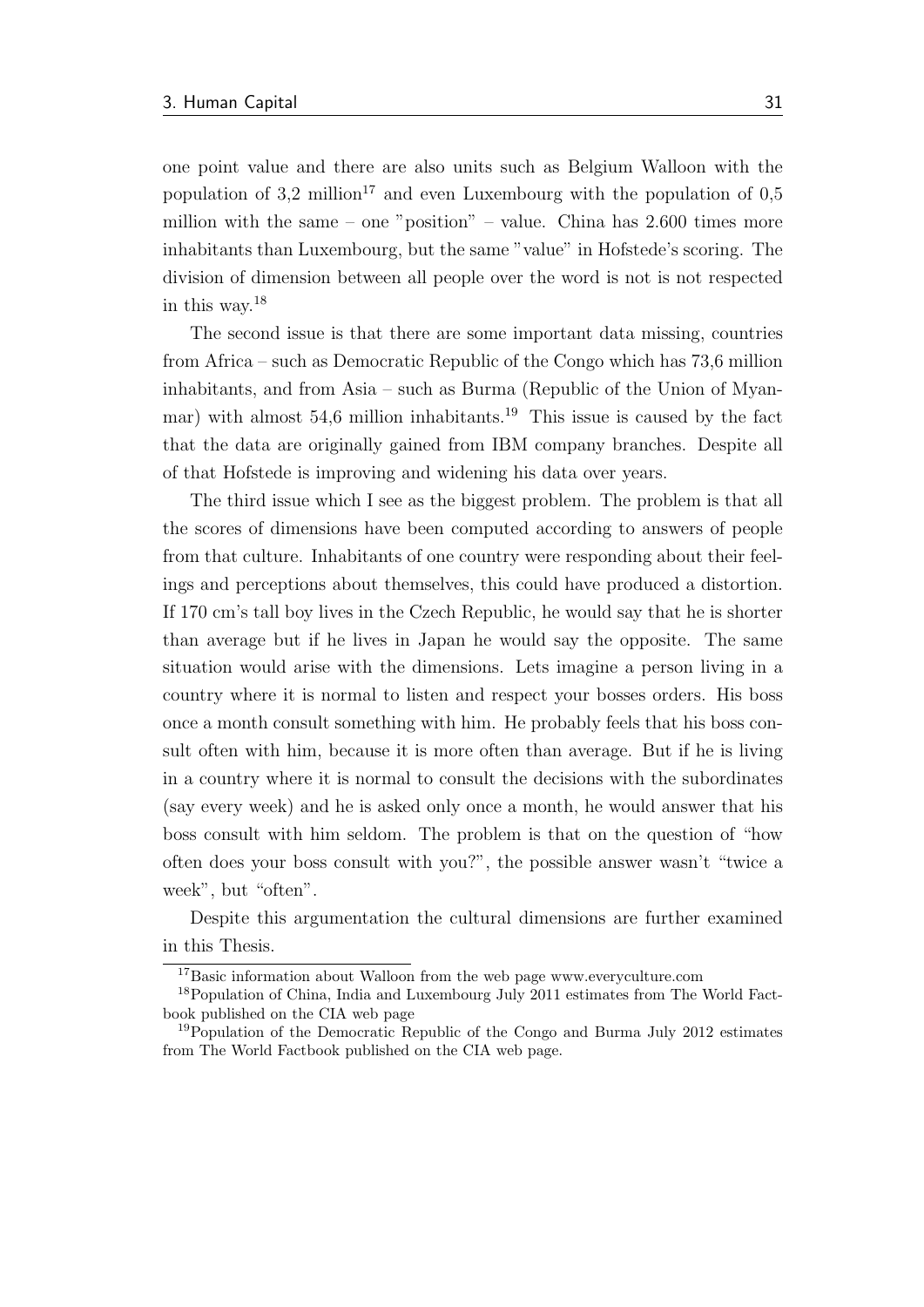### 3.2.5 Language

Similar languages or language families are connected with similar features of countries. An American linguist and engineer Benjamin Lee Whorf (1897-  $1941$ <sup>[20](#page-42-0)</sup> is widely known for his principle that the language strongly determines the way we are thinking.

"We are thus introduced to a new principle of relativity, which holds that all observers are not led by the same physical evidence to the same picture of the universe, unless their linguistic backgrounds are similar, or can in some way be calibrated." [\(Whorf & Carroll](#page-64-1) [1956;](#page-64-1) page 214) According to this principle people with different language background could not be able to understand the situation in the same way.

Hofstede also acknowledges and using the research proves that language is important. Countries with the same languages or language families scored at similar levels in Power Distance dimension and in Uncertainty Avoidance dimension. "European countries in which the native language is Romance (French, Italian, Portuguese, Romanian, Spanish) scored medium to high on the power distance scale. European countries in which the native language is Germanic (Danish, Dutch, English, German, Norwegian, Swedish) scored low." [\(Hofstede](#page-61-0) et al. [2010;](#page-61-0) page 82)

"On uncertainty avoidance we again find the countries with a Romance language together. These heirs of the Roman Empire all score on the strong uncertainty-avoidance side. The Chinese-speaking countries Taiwan, Hong Kong, and Singapore score low on uncertainty avoidance, as do countries with important minorities of Chinese origin: Thailand, Indonesia, the Philippines, and Malaysia." [\(Hofstede](#page-61-0) et al. [2010;](#page-61-0) page 232)

### Different Understanding

**Honesty and Truth** In many cases there are different understandings, in different languages, of the same word. The world could be easily translated, but there could be many interpretations. Let the word "truth" served as an example. Germans see truth as the absolute and honest truth with no exceptions, while Chinese say that there is nothing as absolute truth. (based on [Lewis](#page-62-1) [2005;](#page-62-1) page 5)

Japanese people are "famous" for their interpretation of honesty. Japanese aren't honest in the Czech, and Euro-American, point of view. There are two

<span id="page-42-0"></span> $^{20}$ Basic information about the author from the web page Encyclopedia of World Biography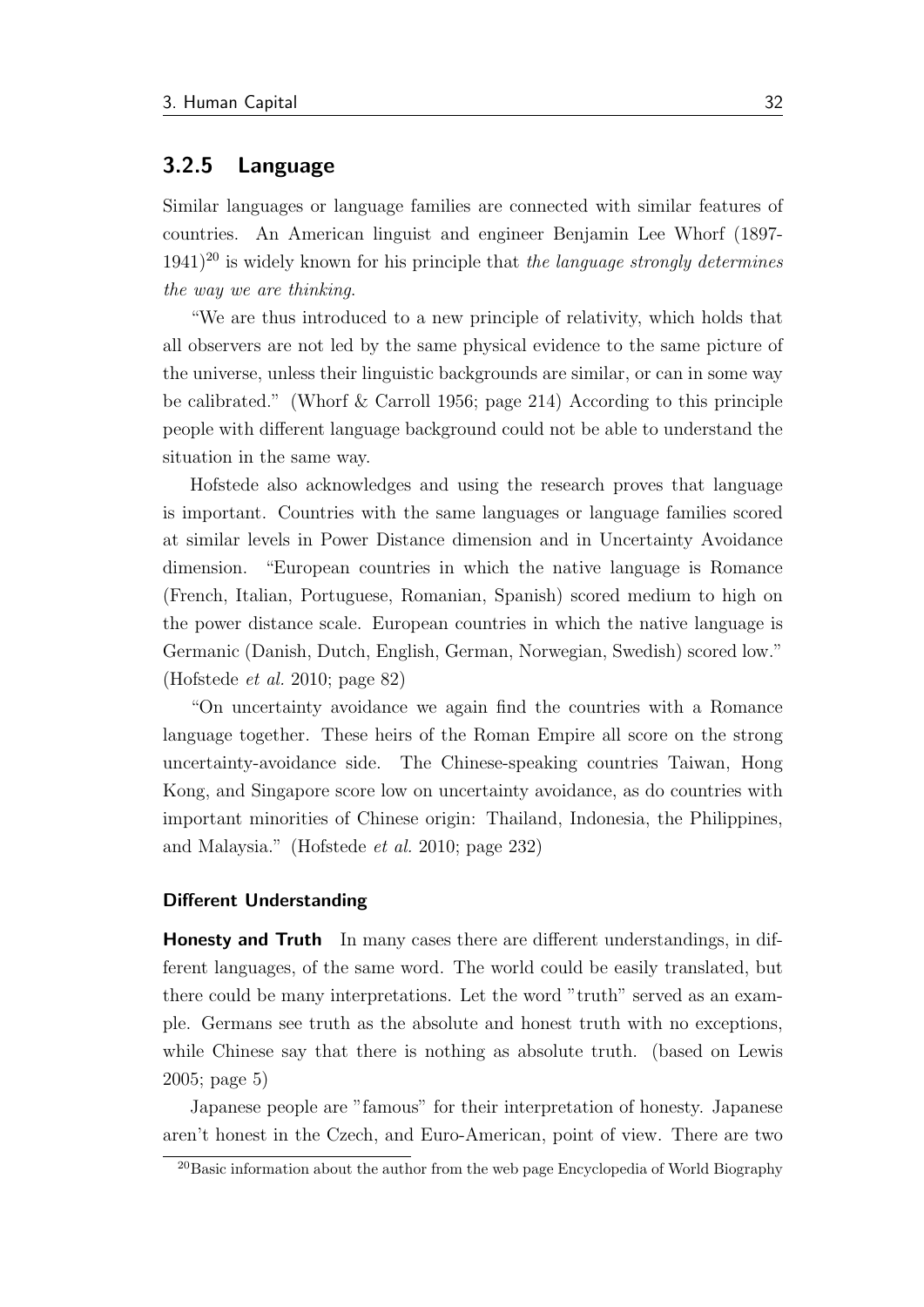terms honne and tatemae that could approach the term honesty in Japanese language. Honne as a private stance versus tatemae as a public stance (based on [Davies & Ikeno](#page-60-0) [2002;](#page-60-0) page 115). Very clear description is that tatemae means "official, public, socially required reality" and honne means "informal, personal reality in disregard of social parameters" [\(BBC](#page-60-1) web page) In some dictionaries there could be found a view of non-Japanese where the honne is described as "true feelings" but tatemae with negative emotions as "facade to disguise true feelings" [\(Japanese Online Dictionary\)](#page-61-1).

The Japanese people doesn't perceive that as any kind of lie, fraud or even hiding the true. They see that as kind of social behavior standards. These are expected manners that every socially literate person should know.<sup>[21](#page-43-0)</sup> The situation could become complicated when dealing with non Japanese.

**Sub-Language** Man and woman speak different languages even if both speak English. Whorf uses example of English and Zulu (mostly spoken in South Africa) in his book to show how differences in vocabulary arise. He describe situation where his friend who speaks Zulu could describe green with 39 one word terms, while Whorf still replies with one – green. This situation arises because there were no milestones on their long tracks through savannah grassland so they had to be able to differentiate between areas through different terms for green. (based on [Whorf & Carroll](#page-64-1) [1956;](#page-64-1) page 9)

This story present not only the development of language and its dependence on the environment, but also the fact that within one language there are more "sub-languages". Men and women languages are also different. Women are usually able to express many more colors than just green  $-$  e.g. teal, khaki and pea. This shows that the language is more developed according to areas of interest, where needed a deeper differentiation there exist wider vocabulary. Men and women are different in their areas of interest and thus the language they use different.

Business Language Misunderstanding could be found even in more structured situations. In today's globalized world in the field such as business are

<span id="page-43-0"></span><sup>21</sup>As an example could be chosen the situation from the Davies and Ikeno "When a person is visiting someone's house in Japan and it becomes time for supper, people will often say, 'Won't you dine with us?' But this is not really an invitation; rather it is a subtle hint that it is time to go home. To those from other countries this may sound confusing, but for the Japanese it is a natural way to interact socially. So the correct response to, 'Won't you dine with us?' is 'Thank you very much, but I am not hungry."' [\(Davies & Ikeno](#page-60-0) [2002;](#page-60-0) page 116)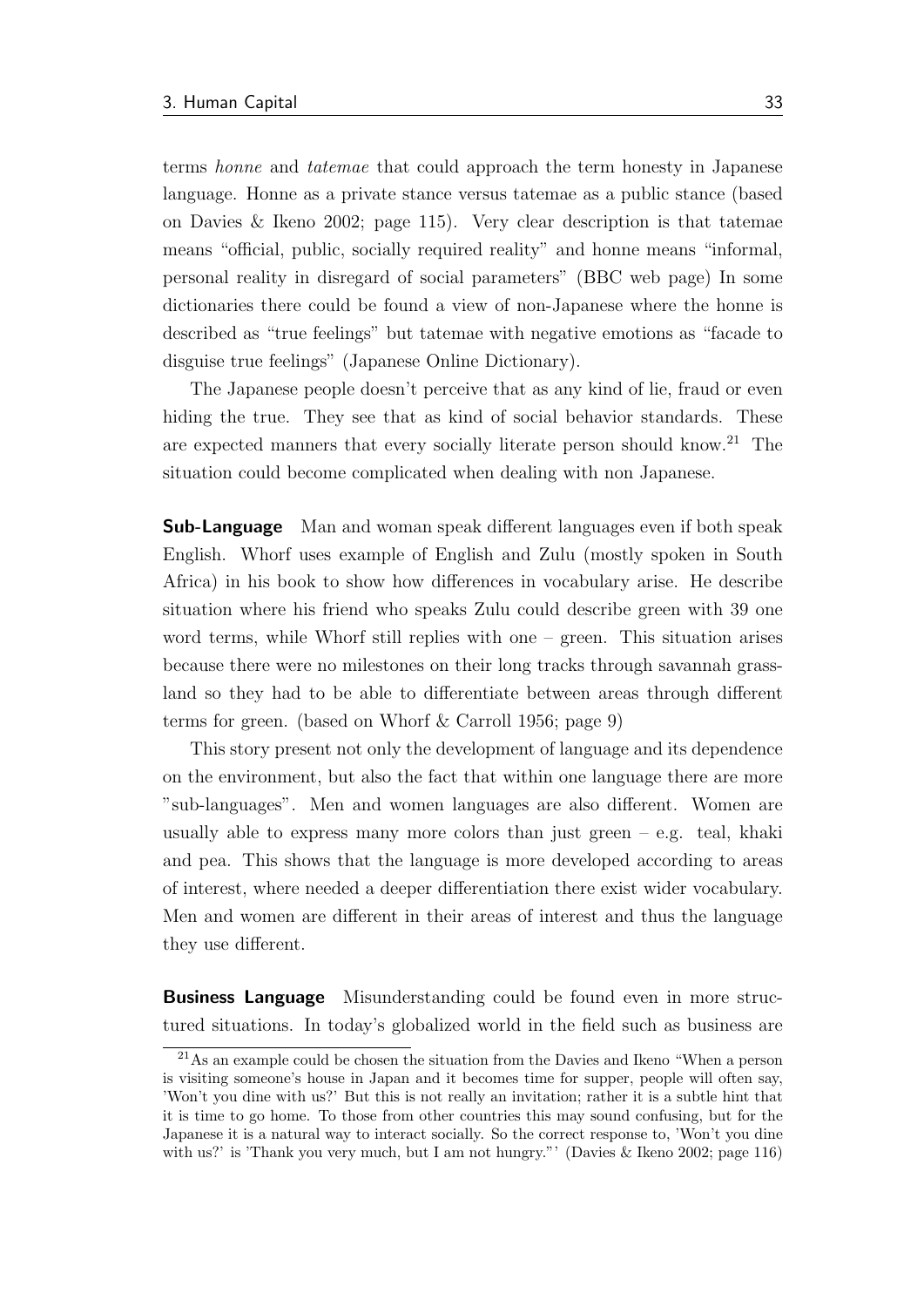some blur situations. "To a Swiss, Scandinavian, American or Brit, a contract is a formal document that has been signed and should be adhered to. Signatures give it a sense of finality. But a Japanese businessperson regards a contract as a starting document to be rewritten and modified as circumstances require." [\(Lewis](#page-62-1) [2005;](#page-62-1) page 5)

### Summary of Language Influence

The language determines thinking and acting of people. The language is what influences the culture and culture is what influences the language.

The main aim of Thesis is to study potential effect of culture. Language as a variable doesn't fit the model conception, thus particular language or language families aren't included in the model (but it could be seen as the interest of potential further research).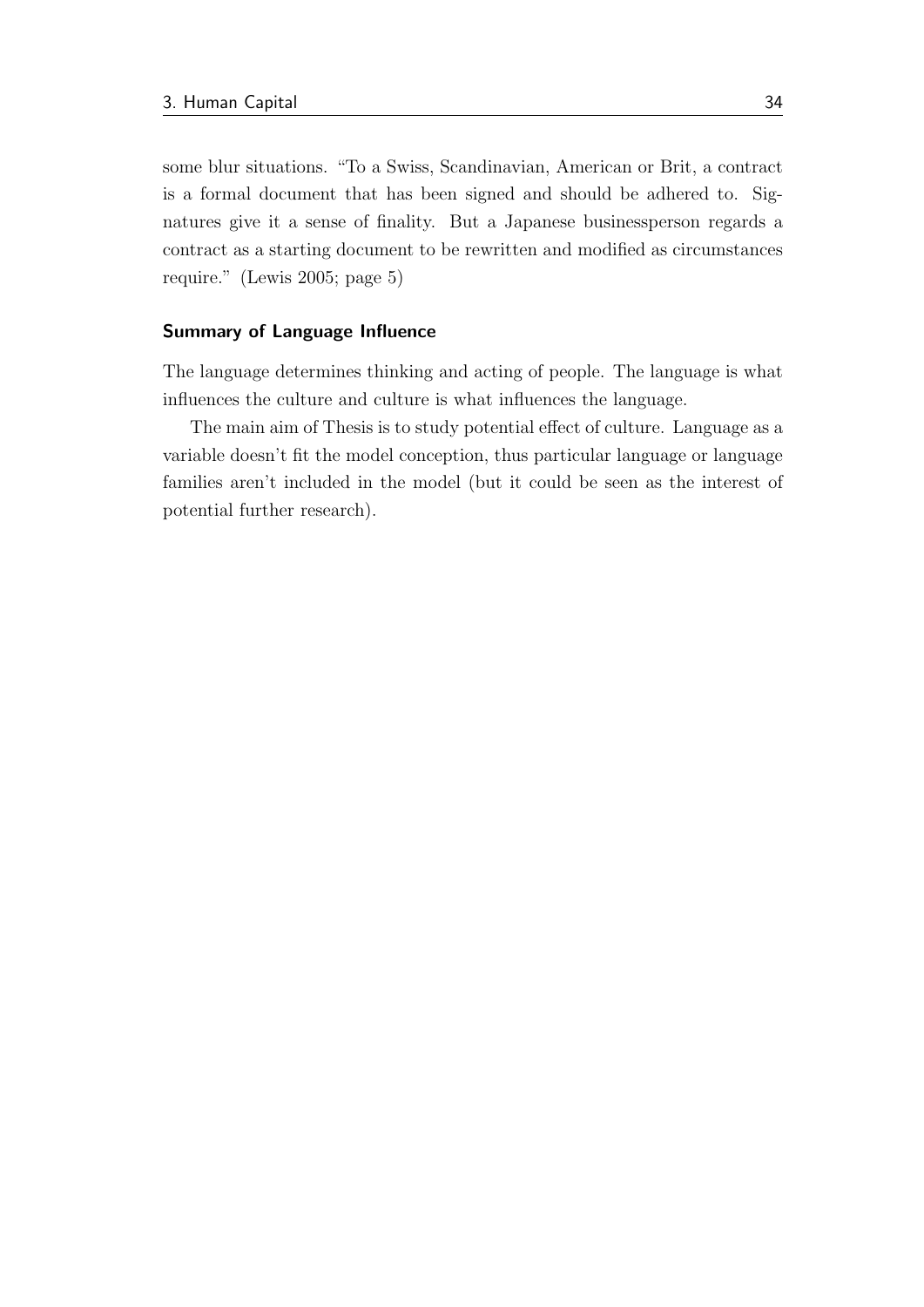# <span id="page-45-0"></span>Chapter 4

## Data Analysis

The objective of the data analysis is to show the potential effect of culture of different countries on their production. In the first part of the chapter the data used to test the null hypothesis are specified. Second part is dedicated to the framework of the model (page [36\)](#page-46-0). In the third part the regression results are described (page [38\)](#page-48-0). In the fourth part the required assumptions are tested (page [44\)](#page-54-0). The final part summarizes the main conclusions of data analysis (page [46\)](#page-56-0).

The null hypothesis of testing is that there is no effect of the cultural dimensions on the production. This hypothesis is desired to be rejected.

- $\bullet$  H<sub>0</sub>: no effect of cultural dimensions on production
- $\bullet$   $H_1$ : there is an effect of cultural dimensions on production

### 4.1 Data

The data set consists of the score of five Hofstede's cultural dimensions, GDP per capita PPP (in current international dollar) and derived data and population growth.

All variables are expressed as numbers. Five cultural dimensions contain numbers varying from around 0 to around 100 (specifically, from 5 to 112). GDP per capita PPP is observed in period 1980-2010, and is expressed in current international dollars. From GDP per capita PPP is derived the Average GDP per capita PPP growth (expressed by number, e.g. growth of 4% is expressed by 0.04) and original Ranking of countries according to GDP per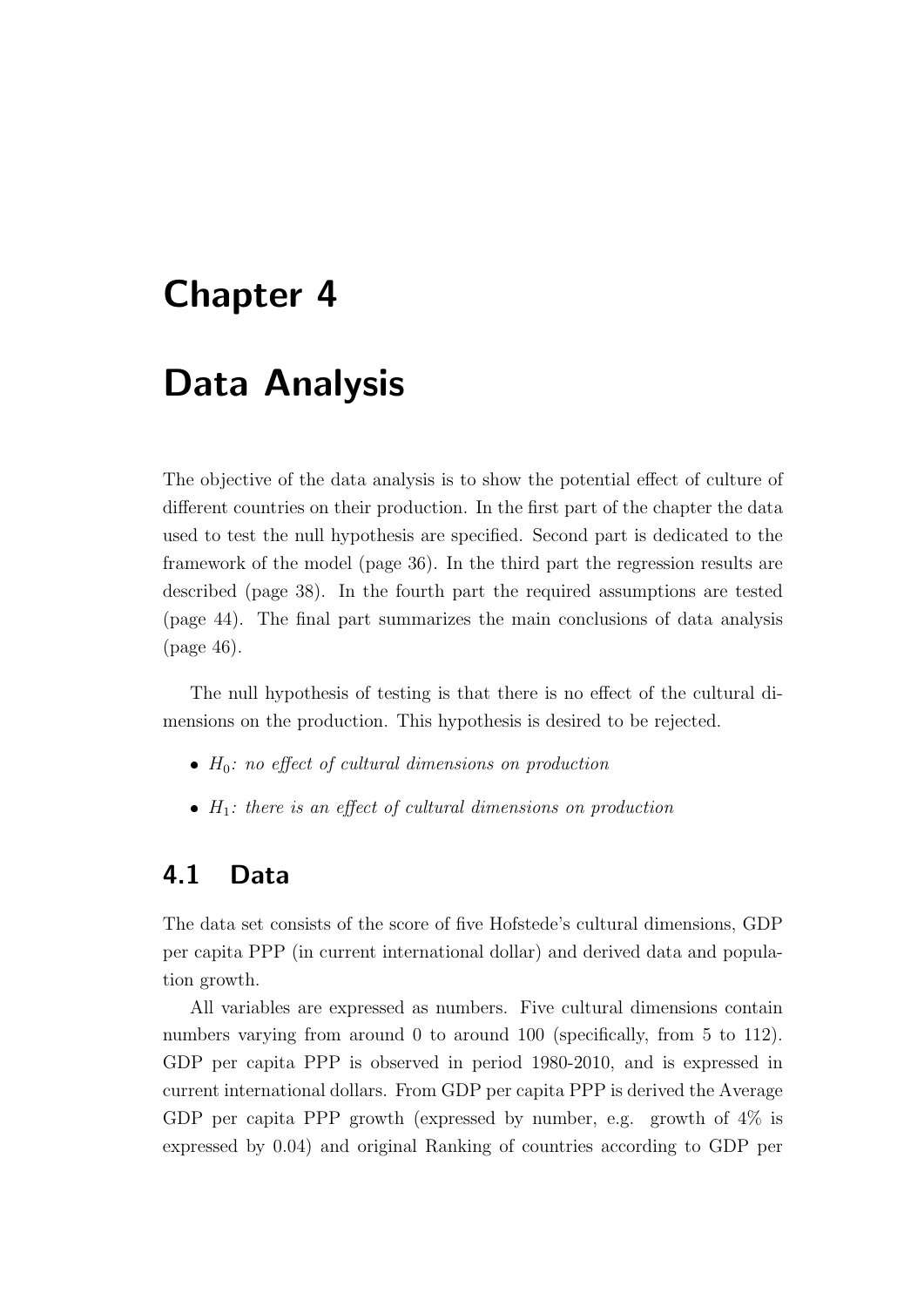capita PPP (expressed by natural numbers, from 1 to 63). The Change in population is observed in period 1980-2010 (also expressed as number).

All variables are described in detail in the appendix, all the used data are included there (see [Data Set](#page-66-0) on page [I\)](#page-66-0).

The final set of countries was chosen according to availability of the respective data for individual countries. The key issue was to find complete data of GDP per capita PPP during desired period (of about 30 years) for individual countries and to match such set of countries with those that have complete scoring of Hofstede's dimensions. Especially for formerly communist East European countries there weren't available GDP data. The Hofstede's first four dimensions are available for different set of countries that is the last LTO dimension. At the end the suitable countries were chosen and the issue was solved (all specific cases are described within the notes in Appendix [A\)](#page-66-0).

The final set of 63 countries consists of 21 countries from Europe, 16 from Asia, 9 from South America, 8 from Africa, 7 from North America and 2 from Oceania. The data set though contains at least 2 countries from each continent. The lack of data from Oceania is caused by the incompleteness of Hofstede's dimensions.

All the relevant data and their specifications are included in the Appendix [Data Set](#page-66-0) on the page [I.](#page-66-0)

### <span id="page-46-0"></span>4.2 Model Framework

The econometric model that is used to demonstrate the potential influence of cultural dimensions and other variables is the linear regression model. Regression model was chosen as the basic instrument to show the interdependence of variables.

As the method to estimate the unknown parameters of dependent variables is used the Ordinary Least Squares method.

The software used for regression analysis is Gretl, all relevant Gretl outputs are included at enclosed CD.

Model Specification The regression equation used is following:

$$
Y_i = \beta_0 + \beta_1 X_{1i} + \beta_2 X_{2i} + \beta_3 X_{3i} + \beta_4 X_{4i} + \beta_5 X_{5i} + \beta_6 X_{6i} + \beta_7 X_{7i} + \varepsilon_i \quad i = (1, ... n)
$$
\n(4.1)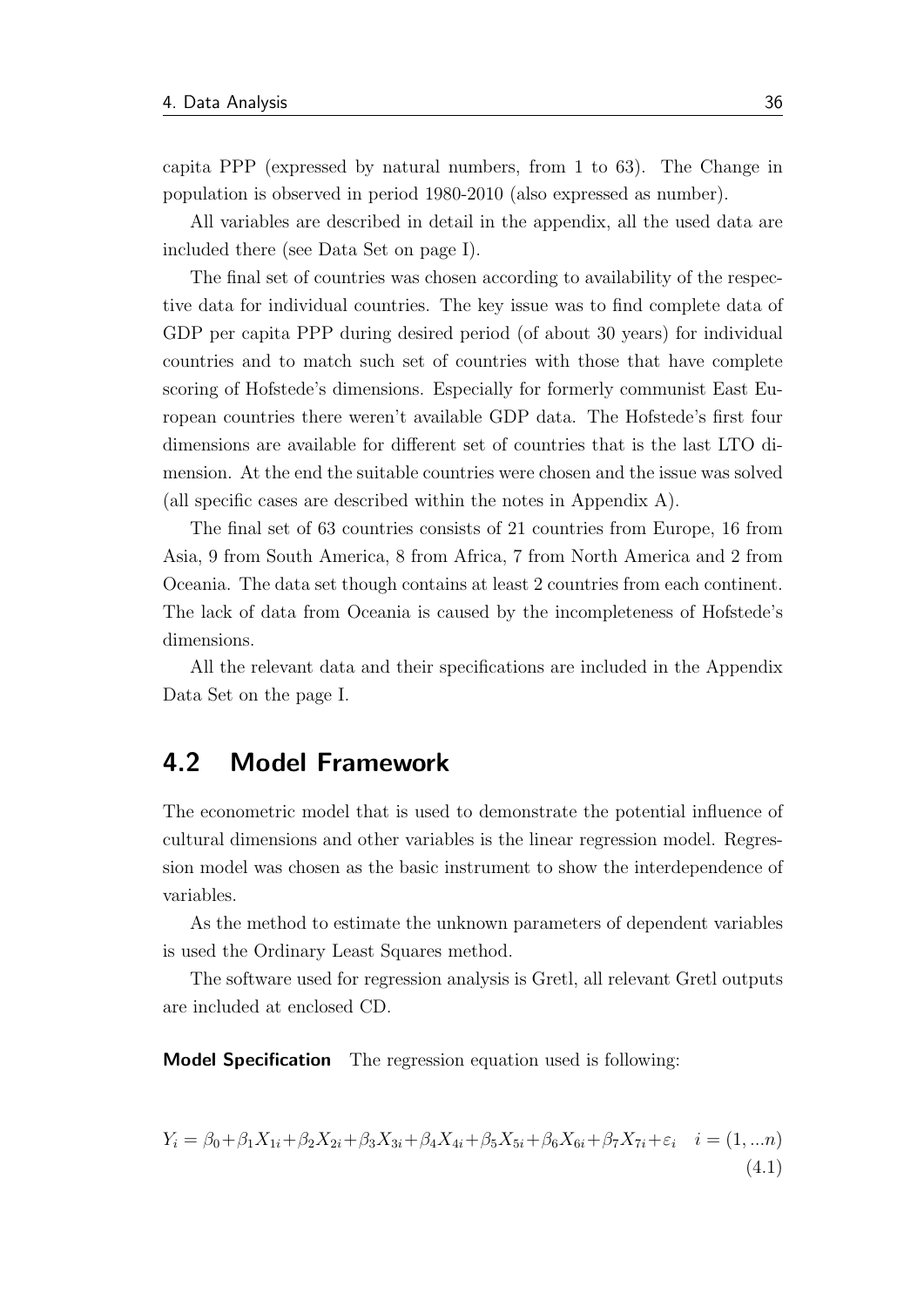For better illustration the abbreviations of variables are stated in the following regression equation:

 $AvG = \beta_0 + \beta_1 PDI + \beta_2 IDV + \beta_3 MAS + \beta_4 UAI + \beta_5 LTO + \beta_6 Rank + \beta_7 PopCh + \varepsilon$ (4.2)

There are four models which vary in the number of independent variables used. Main idea of Thesis is to study possible influence of culture on production, hence all models include five Hofstede's dimensions. Based on the findings of production theory the influence of expressions of capital and labor was tested within models.

### Variables

Y dependent variable: Average growth of GDP per capita PPP (in current international dollars) over time period

It represents the production of the particular state. It corresponds to the concept of output of production function.

 $\beta_0$  constant (to be estimated)

It is logically implemented in the model, because country with zero independent variables could still grow in GDP.

- $\beta_1 \beta_7$  coefficients of independent variables (to be estimated)
- $X_1$  independent variable: Power Distance Index
- $X_2$  independent variable: Individualism Index
- $X_3$  independent variable: Masculinity Index
- $X_4$  independent variable: Uncertainty Avoidance Index
- $X_5$  independent variable: Long-Term Orientation Index
- $X_6$  independent variable: GDP per Capita PPP (in current international dollars) Ranking of the country in the beginning of time period It corresponds to the concept of capital input into production function.
- $X<sub>7</sub>$  independent variable: Change of Population of the country over time period (population growth)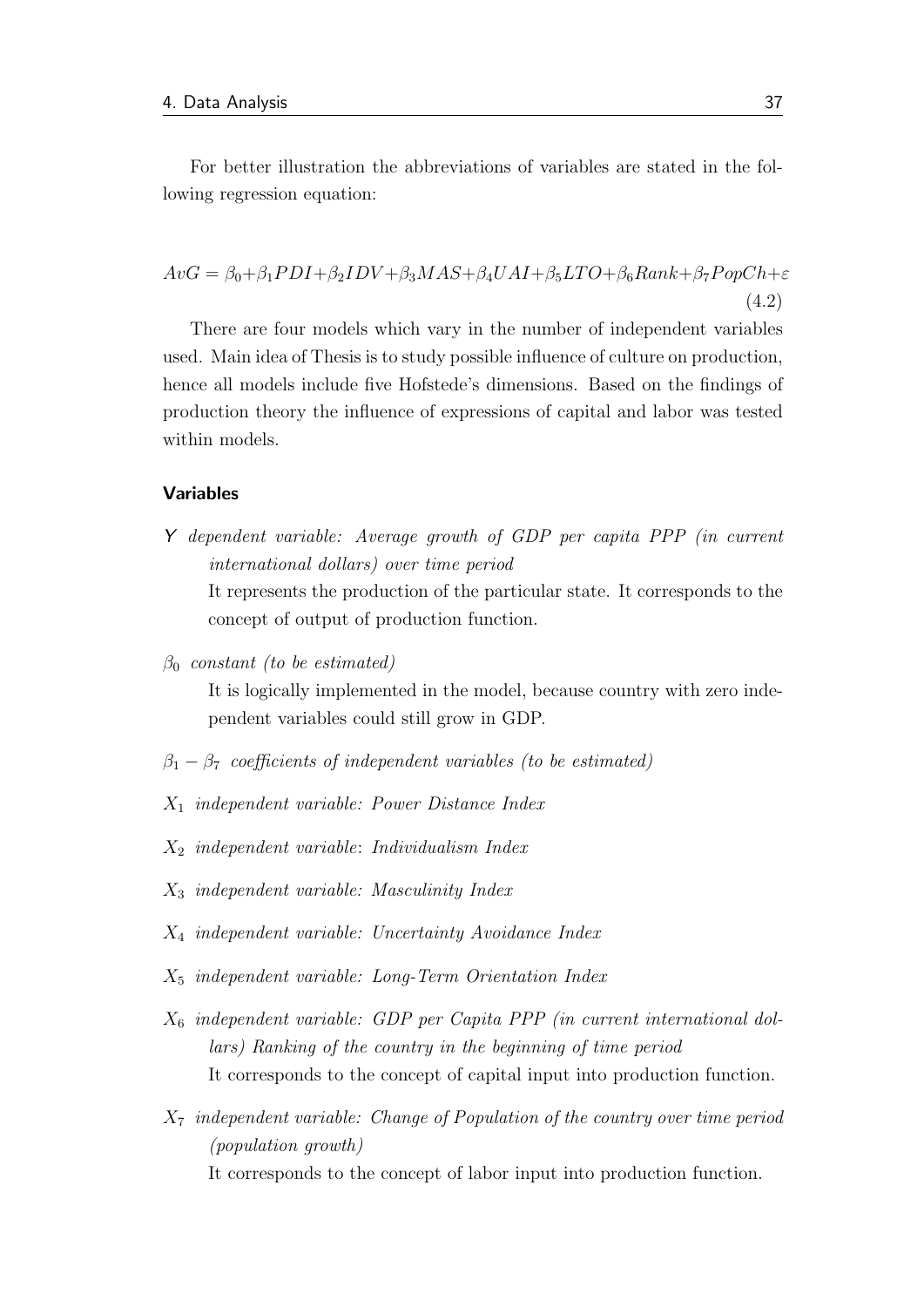- $\epsilon$  error term
- i sequence number of country
- n total number of countries,  $n=63$

### <span id="page-48-0"></span>4.3 Regression Results

|                | Ind. Variables           | Coef.     | Model 1       | Model 2        | Model 3         | Model 4        |
|----------------|--------------------------|-----------|---------------|----------------|-----------------|----------------|
| 0              | Const                    | $\beta_0$ | 0,07056500    | 0,04144610     | 0,08616850      | 0,06103910     |
|                | [t-value]                |           | $[5,567]$ *** | $[4,339]$ ***  | $[7,442]$ ***   | $[6,368]$ ***  |
| 1              | PDI.                     | $\beta_1$ | $-0,00012551$ | $-0,00020373$  | $-0,00005252$   | $-0,00012759$  |
|                | [t-value]                |           | $[-1,083]$    | $[-2, 234]$ ** | $[-0, 514]$     | $[-1, 439]$    |
| $\mathfrak{D}$ | <b>IDV</b>               | $\beta_2$ | $-0,00024363$ | $-0,00001019$  | $-0,00035725$   | $-0,00015858$  |
|                | $[t-value]$              |           | $[-2,265]$ ** | $[-0, 119]$    | $[-3,682]$ ***  | $[-1,908]*$    |
| 3              | <b>MAS</b>               | $\beta_3$ | $-0,00009690$ | $-0,00010202$  | $-0,00004565$   | $-0,00006188$  |
|                | $[t-value]$              |           | $[-0, 889]$   | $[-1, 252]$    | $[-0, 478]$     | $[-0, 741]$    |
| 4              | UAI                      | $\beta_4$ | $-0,00021706$ | $-0,00013545$  | $-0,00031217$   | $-0,00022922$  |
|                | $[t-value]$              |           | $[-2,516]$ ** | $[-1, 728]$ *  | $[-3,999]$ ***  | $[-2,939]$ *** |
| 5              | <b>LTO</b>               | $\beta_5$ | 0,00039764    | 0,00043451     | 0,00031539      | 0,00036243     |
|                | $[t-value]$              |           | $[4,504]$ *** | $[4,637]$ ***  | $[3,992]$ ***   | $[3,991]$ ***  |
| 6              | RankGDP <sub>-1980</sub> | $\beta_6$ |               | 0,00053380     |                 | 0,00039102     |
|                | $[t-value]$              |           |               | $[3,145]$ ***  |                 | $[3,319]$ ***  |
| $\overline{7}$ | $\triangle$ Pop1980_2010 | $\beta_7$ |               |                | $-0,01457420$   | $-0,01102540$  |
|                | [t-value]                |           |               |                | $[-4, 402]$ *** | $[-3,253]$ *** |
|                | Tests                    |           |               |                |                 |                |
|                | R-squared                |           | 0,330616      | 0,492386       | 0,502689        | 0,579289       |
|                | Adj. R-squared           |           | 0,271898      | 0,437999       | 0,449405        | 0,525744       |
|                | Akaike criterion         |           | $-347,9776$   | $-363,4057$    | $-364,6975$     | $-373,2355$    |
|                | Schwarz crit.            |           | $-335,1188$   | $-348,4038$    | $-349,6955$     | $-356,0905$    |
|                | Assumptions              |           | Norm. viol.   | Homosc. viol.  | OК              | OК             |

Table 4.1: Regression Results (1980-2010 Data Set)

\* Significant at 10% level

 $**\,$  Significant at  $5\%$  level

\*\*\* Significant at 1% level

There are four models tested. According to comparison of models, Model 4 was identified as the best model and its variables are interpreted in detail. All crucial results are summarized in Model Conclusions on the page [46](#page-56-0) .

Model 1 is estimating dependent variable by five dimensions and by a constant. Model 2 contains one extra explanatory variable than Model 1 Ranking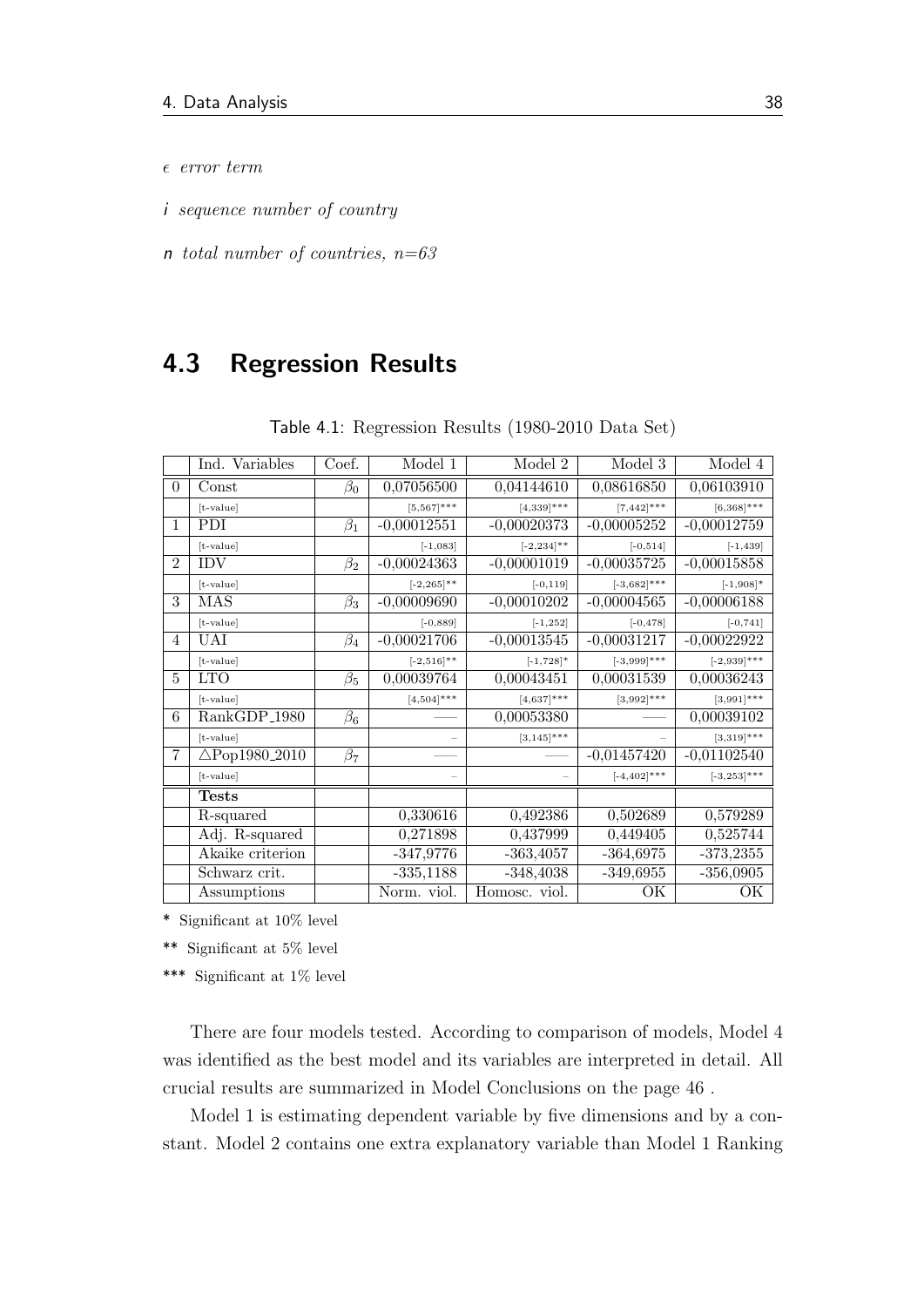GDP per Capita PPP (from the year 1980). Model 3 contains one extra explanatory variable than Model 1 Change of Population (between 1980 and 2010). Model 4 contains all seven the above stated explanatory variables.

The reasoning of indicating the best model are described in following paragraphs. The influences of explanatory variables on the dependent variable are described in part [4.3](#page-50-0) on the page [40.](#page-50-0)

All four models are tested on underlying assumptions on the page [44.](#page-54-0)

### Comparison of Models

**Model 1** The five independent variables model exhibit  $R^2$  of 0.33 indicating that 33% of the variance of dependent variable is explained by the independent variables. The coefficient of determination  $(R^2 \text{ and adjusted } R^2)$  don't indicate the perfect fit, but the proportion of about  $1/3$  of variance of Y explained by explanatory variables is not negligible.

According to Schwarz criterion and also Akaike criterion the Model 1 is the worst of all four models.

**Model 2** Model with an extra explanatory variable *GDP Ranking* (6 explanatory variables) exhibits  $R^2$  of 0,49 indicating that almost  $1/2$  of variance of Y is explained by the model. The adjusted  $R<sup>2</sup>$  which penalizes the extra variables used is little lower.

Swarz criterion and also Akaike criterion indicate significant improvement compared with Model 1.

**Model 3** Model with an extra explanatory variable *Change in Population* (6) explanatory variables) exhibits  $R^2$  and adjusted  $R^2$  similar to Model 2 indicating that  $1/2$  of variance of Y is explained by the model.

Swarz criterion and also Akaike criterion indicate significant improvement compared with Model 1, and little improvement compared with Model 2. Population growth together with cultural dimensions explain the change in GDP p.c. PPP better than the original GDP ranking together with cultural dimensions.

**Model 4** Model 4 is the best model and its results will be further interpreted. The results of this model will be used to test the possible rejection of the fundamental null hypothesis  $(H_0$  is specified on the page [35\)](#page-45-0).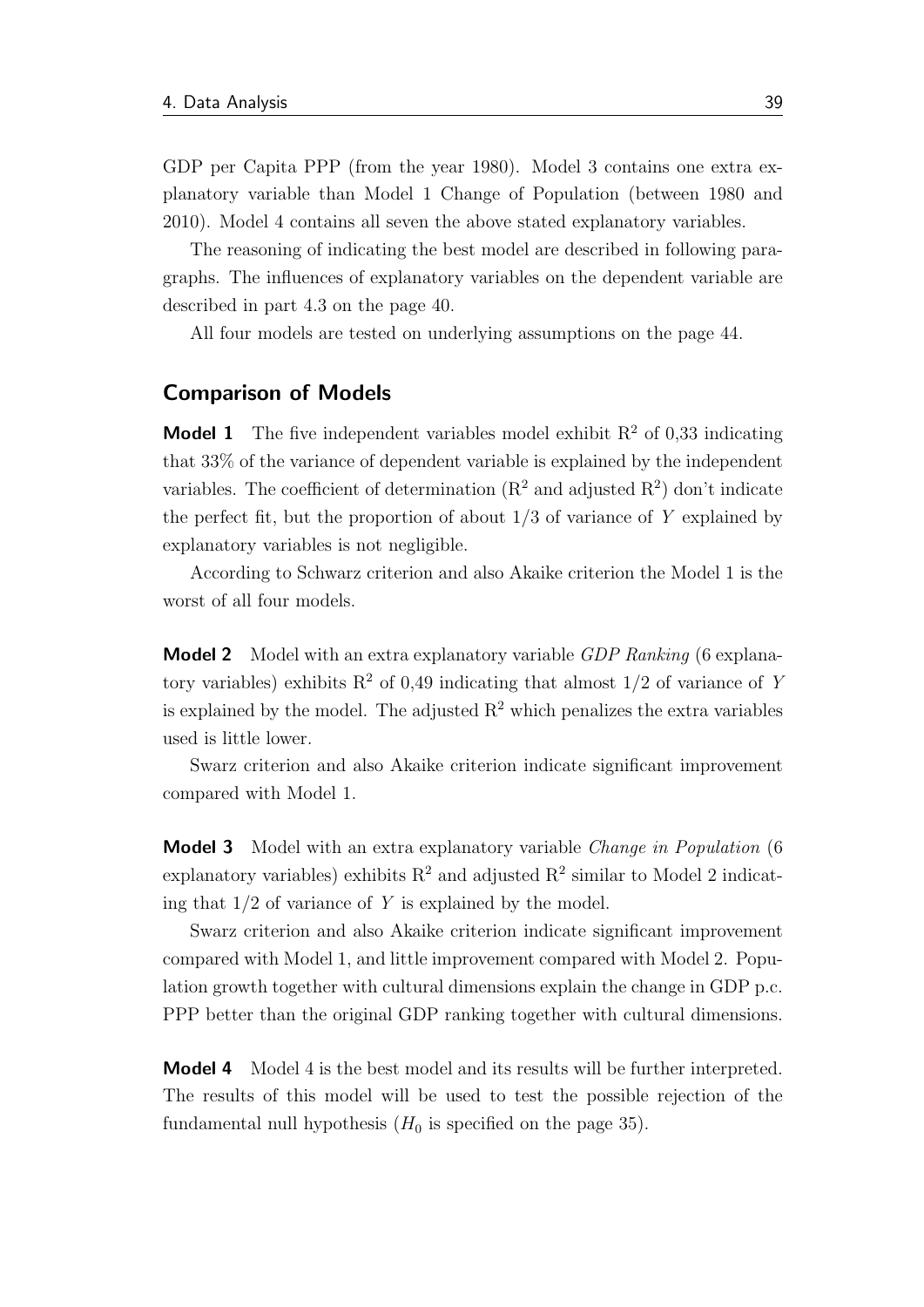Model with seven explanatory variables exhibits  $R^2$  of 0.58 and adjusted  $R^2$  $0.53$  both indicating that more than half of the variance of Y is estimated by the model. This implies the satisfactory level of goodness of the fit.

Swarz criterion and also Akaike criterion indicate large improvement compared with Model 1, and significant improvement compared with Model 2 and Model 3. All seven variables together – 5 cultural dimensions, GDP p.c. PPP Ranking and Change in Population – estimate the real change in GDP per cap. PPP at best, this corresponds with the production function concept.

### <span id="page-50-0"></span>Variables – Interpretation of Results

Constant The constant captures the fact of the natural growth of GDP p.c. PPP. The constant coefficient exhibit level of significance at 1% level. The coefficient value is 0,06103910 identifying that there is a natural positive growth of GDP p.c. PPP. If all variables exhibit null values, there would be still 6% growth of GDP per capita PPP. Under the constant there is a hidden influence of outside-model factors.

The constant coefficient is significant at 1% level in all four models. The value of coefficient ranges from 0,04 to 0,09 indicating that this "natural growth" fluctuates around 6-7%.

**Power Distance Index** The power distance index exhibit negative influence on the GDP p.c. PPP growth but without sufficient level of significance. The p-value of 0,156 is not high exhibiting the "16% level of significance". It is not sufficient but the results could not be probably found in random data. Despite the fact of non sufficient level of significance the negative effect of PDI score on GDP p.c. PPP growth could be observed. High PDI exhibiting in reality as the high dependence of subordinates on bosses' decisions negatively influences the GDP p.c. PPP growth. The closer cooperation between vertical levels and consultation of problems could lead to higher efficiency in production resulting in higher production. The value of the coefficient is -0,00012759 meaning that 1 point shift of PDI score of the country toward small power distance country would increase the Average Growth of GDP per Capita PPP of about 0,013 percentage points (pp).

PDI is not significant in most of the models, except for Model 2. In all models the coefficient is negative.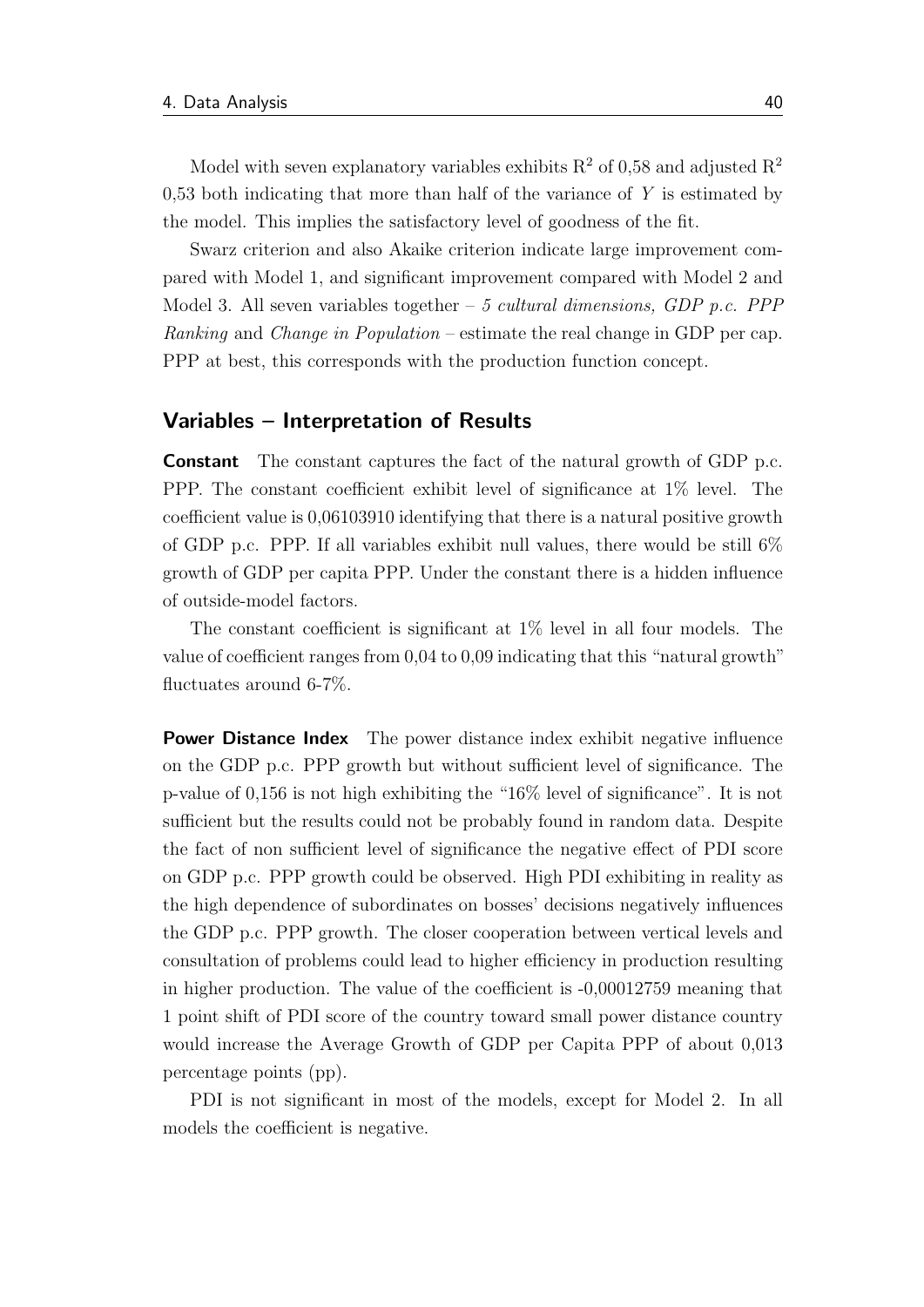Individualism Index The individualism index exhibit negative influence on the GDP p.c. PPP growth. The p-value of 0,062 is exhibiting the 10% level of significance. The coefficient value identifies negative influence of IDV on growth of GDP p.c. PPP. High individualism index which represents the societies with individualistic tendencies where people do care more about themselves and their closest families and they defend their own interest lead to smaller growth in GDP p.c. PPP. The increase of collectivist values in society, such as acting towards interests of group, would lead to higher GDP p.c. PPP growth. The value of the coefficient is -0,000158581 meaning that 1 point shift of IDV score of the country toward collectivist country would increase the Average Growth of GDP per Capita PPP of about 0,016 pp.

The significant level of IDV varies across models a lot, the strongest level of significance is observed in Model 3. In all models the coefficient is negative.

Masculinity Index The masculinity index is not significant, but the predicted influence on GDP p.c. PPP is negative. The p-value of 0,462 is exhibiting really weak significance. The coefficient value identifies negative influence of MAS on growth of GDP p.c. PPP, but as the p-value is so high the information value is really low.

The p-value of MAS is high in all models, so the significance at 10% level is not present in any of them. The lowest p-value of MAS is present in Model 2. In all models the coefficient is negative.

If the MAS variable is excluded from the model, modified model exhibits slightly better Swarz and Akaike criteria, also the adjusted  $R^2$  is slightly better. Despite these findings the MAS variable is left in the model to complete the Hofstede's variables. The aim of this Thesis is to show if there is any influence of the cultural variables so keeping the variable in the model does not contradict that.

**Uncertainty Avoidance Index** The uncertainty avoidance index exhibit negative influence on the GDP p.c. PPP growth. The p-value of 0,005 is exhibiting the 1% level of significance. The coefficient value identifies negative influence of UAI on growth of GDP p.c. PPP. High uncertainty avoidance index represents situation when people feel threatened by ambiguous or unknown conditions, this leads to smaller GDP p.c. PPP growth. The decrease of such feelings could cause higher willingness of people to accept some risks, people could start up businesses etc.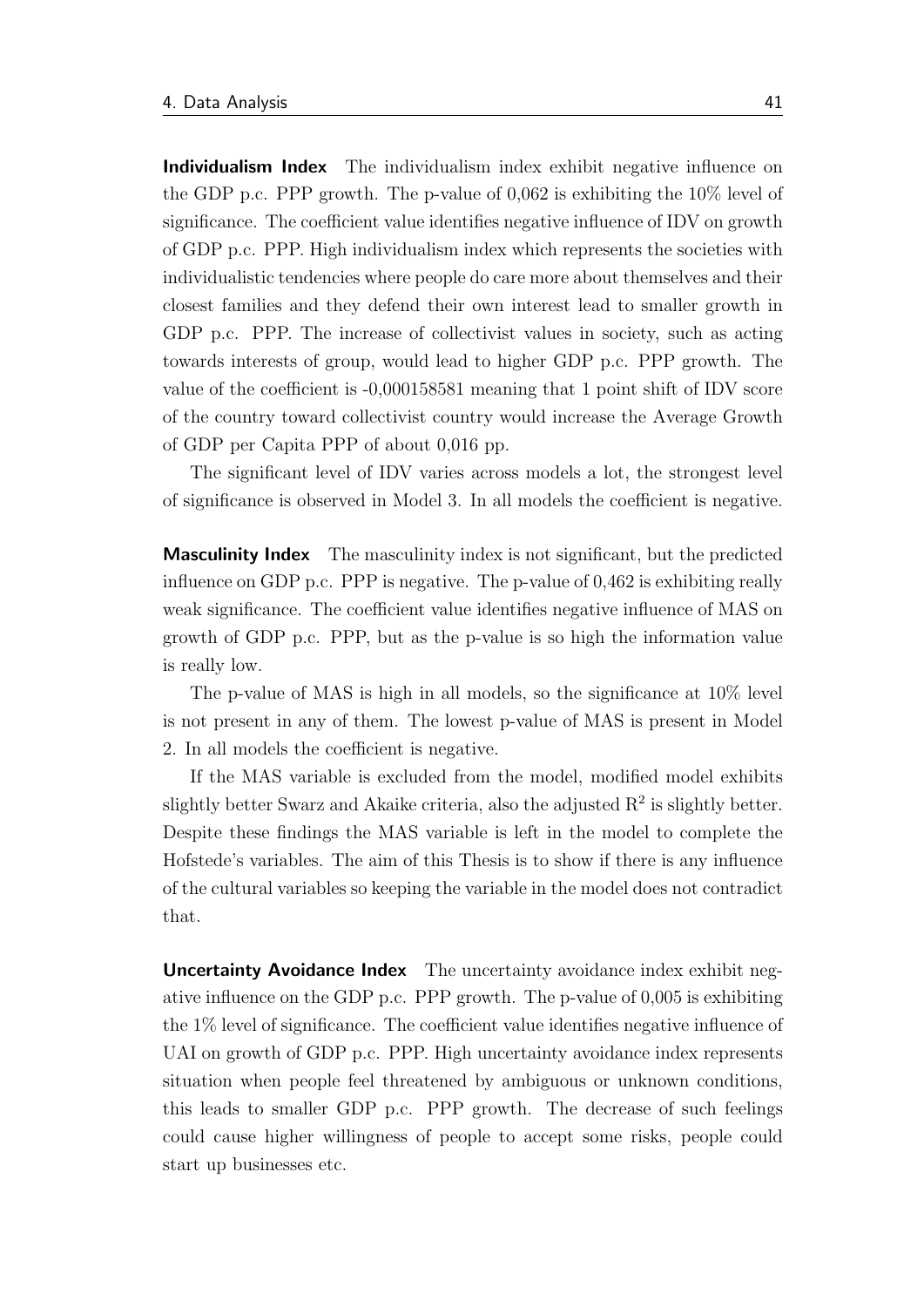The value of the coefficient is 0,000229224 meaning that 1 point shift of UAI score of the country toward less uncertainty avoiding country would increase the Average Growth of GDP p.c. PPP of about 0,023 pp.

The significant level of UAI varies across models from 10% level to 1% level. In all models the coefficient is negative.

Long-Term Orientation Index The long-term orientation index exhibit significant positive influence on the GDP p.c. PPP growth. The p-value of 0,004 is exhibiting the 1% level of significance. The coefficient value identifies positive influence of LTO on growth of GDP p.c. PPP. LTO is though the only one of Hofstede's cultural dimension that has positive influence. High long-term orientation index represents countries where people are able to wait for the reward of their actions for longer time, this leads to higher GDP p.c. PPP growth.

Relation between LTO and development of countries was identified by Hofstede's team. Poor countries which are LT oriented improved their situation over years more than those who are ST oriented. Long-term oriented people build their property over years and even over generations, they are able to postpone consumption of some goods when necessary. The value of the coefficient is 0,00036243 meaning that 1 point shift of LTO score of the country toward more long-term oriented country would increase the Average Growth of GDP per Capita PPP of about 0,036 pp. LTO variable exhibits the strongest influence on growth of GGDP p.c. PPP of all dimensions.

The level of significance of LTO stays for all models at 1% level. Coefficient of LTO in all models is positive.

GDP per Capita PPP Ranking The GDP per Capita PPP Ranking exhibits positive influence on the GDP p.c. PPP growth – originally poorer countries exhibit higher increase of GDP p.c. PPP. The p-value of 0,002 is exhibiting the 1% level of significance. The coefficient value identifies positive influence of GDP p.c. PPP Ranking on growth of GDP p.c. PPP. GDP p.c. PPP Ranking variable is structured in the way that the best performing countries have the best ranking i.e. the lowest values. Higher GDP p.c. PPP Ranking value represent poorer (lower GDP per capita PPP country) countries, where the expectations about increase and the possibility of increase of GDP p.c. PPP are high. The value of the coefficient is 0,00039102 meaning that 1 position higher original ranking of country (which exhibit poorer countries according to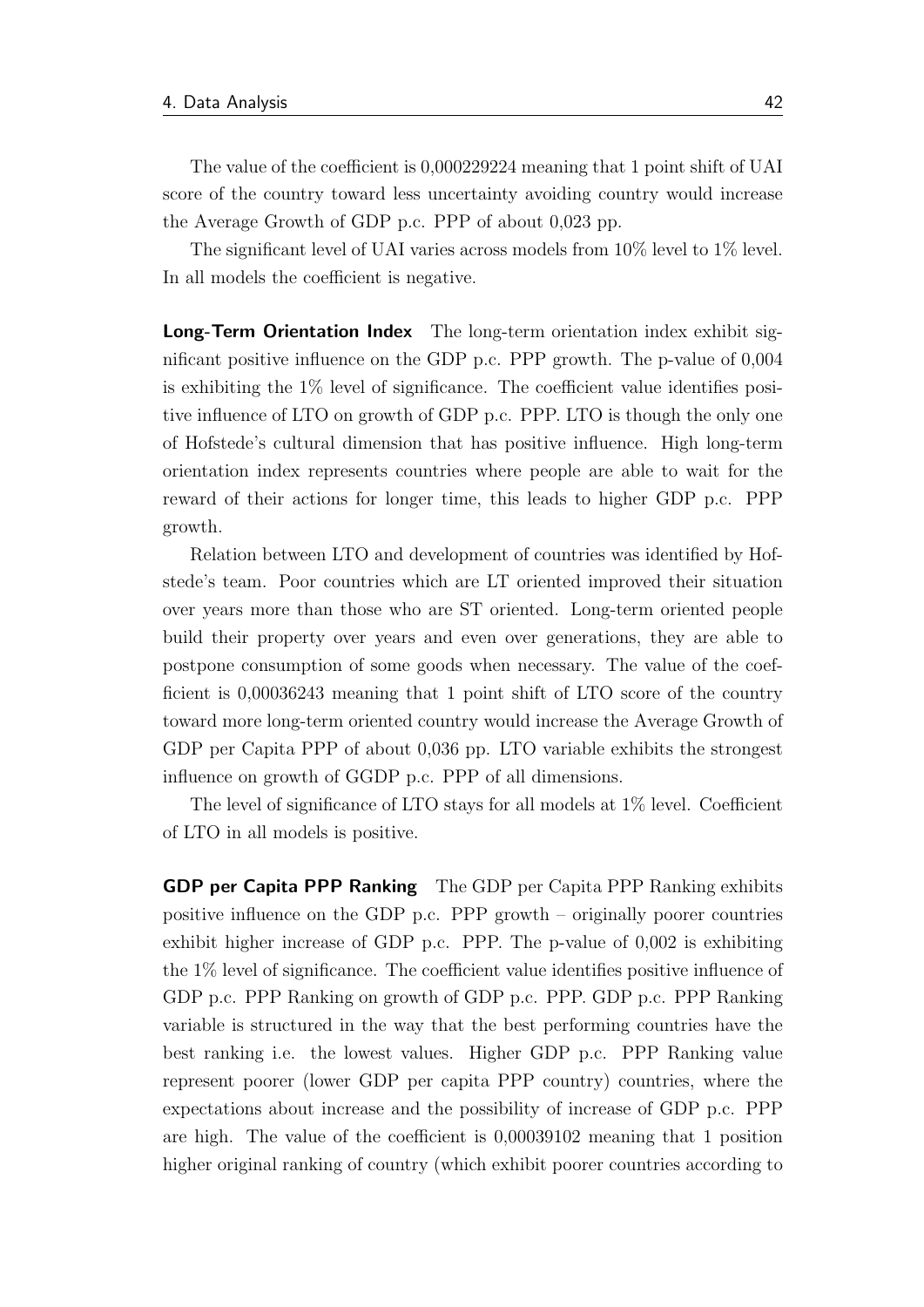others) would increase the Average Growth of GDP per Capita PPP of about 0,039 pp.

**Change of Population** The Change of Population exhibits negative influence on the GDP per Capita PPP Growth.

The p-value of  $0.002$  is exhibiting the 1% level of significance. The coefficient value identifies negative influence of population growth on growth of GDP per Capita PPP. High population growth means higher labor factor. If the capital (factor) doesn't increase as much as well as labor (capital), the production per capita probably decreases. This probably mostly occurs in poor countries with high birthrate. The value of the coefficient is  $-0.01102540$  meaning that  $1\%$ point increase (value 0,01) of population cause the decrease of the GDP per capita PPP of about  $0.011\%$  (value  $0.00011$ ).

The level of significance of Change of Population stays for both models (M3, M4) at 1% level. Coefficient of Change of Population is negative in both models.

### Estimated Model

The coefficient variables are integrated into Model 4. The insignificant variables are marked by square brackets. The estimated regression is following:

$$
AvG \text{ estimated} = (+0,061039) + [(-0,000128) \text{PDI}]
$$

$$
+ (-0,000159) \text{IDV} + [(-0,000062) \text{MAS}]
$$

$$
+ (-0,000229) \text{UAI} + (+0,000362) \text{LTO}
$$

$$
+ (+0,000391) \text{Rank} + (-0,0011025) \text{PopCh}
$$

### Further Analysis – Different Time Periods

Further analysis of data was executed. The complex data for 31 years were divided into three sets according to decades, all required values of variables were computed. Model 4 was applied to test these data.

In the period 1980-1990 (more precisely 1980-1989) two cultural dimensions exhibit sufficient level of significance. Positive influence of LTO and negative influence of UAI on the GDP per Capita PPP Growth are present. GDP p.c. PPP Ranking exhibits positive influence and Change in Population negative influence, both variables are significant. All significant variables from 1980-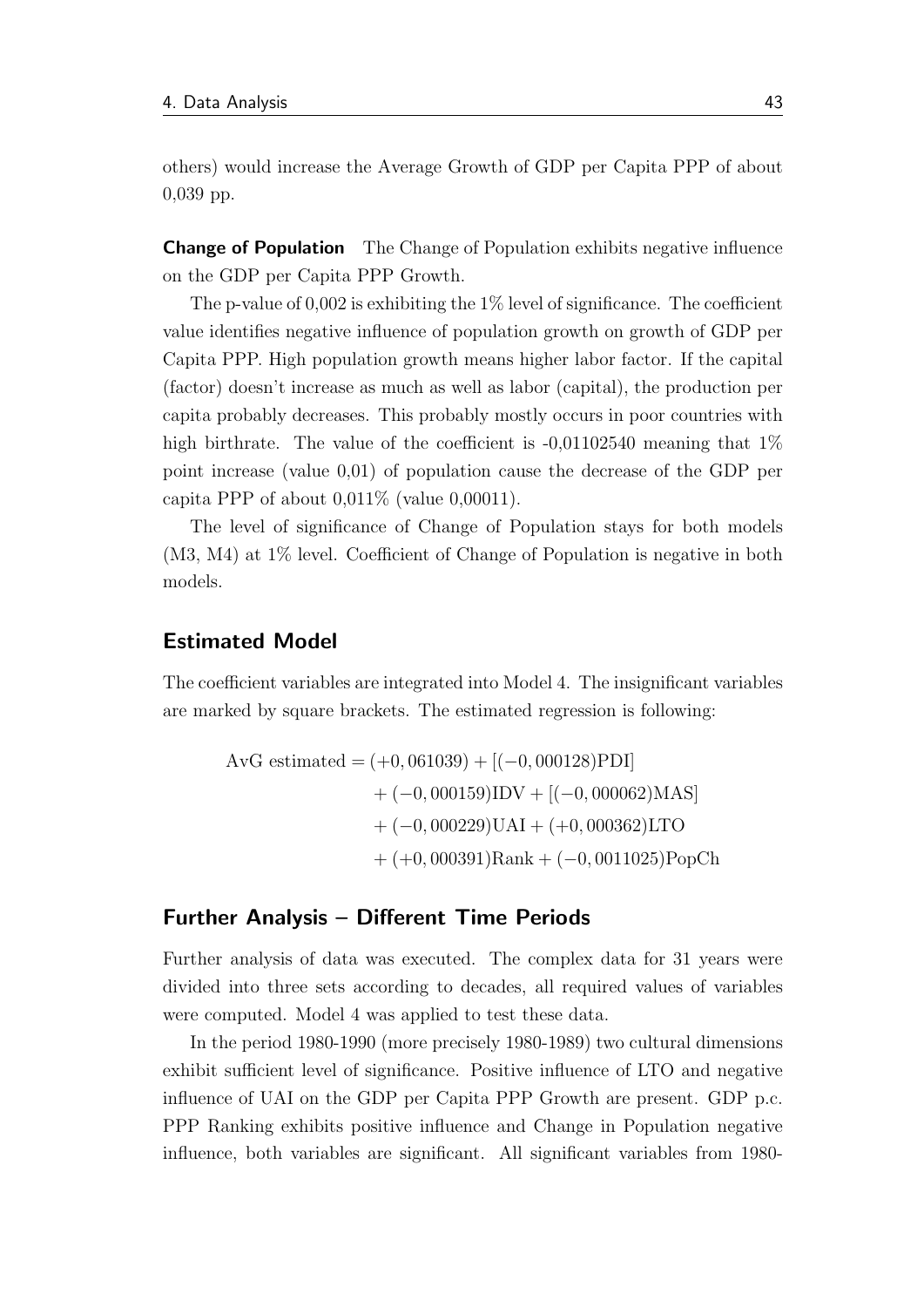1990 exhibit the same influence as these variables exhibit in 1980-2010 data set.

In the period 1990-2000 (more precisely 1990-1999) two cultural dimension exhibit sufficient level of significance. LTO positive influence and PDI negative influence are present. GDP p.c. PPP Ranking and Change in Population aren't significant. All significant variables from 1990-2000 exhibit the same influence as these variables exhibit in 1980-2010 data set.

In the period 2000-2010 (the period lasts 11 years) two cultural dimensions exhibit sufficient level of significance. IDV negative influence and UAI negative influence are present. GDP p.c. PPP Ranking exhibits positive influence and Change in Population negative influence, both variables are significant. All significant variables from 2000-2010 exhibit the same influence as these variables exhibit in 1980-2010 data set.

Across all the data tested the highest level of significance from cultural dimensions exhibit LTO and UAI estimates.

Differences in influence of dimensions could be caused by changing importance of other out-of-model factors during decades, e.g. natural resources, trends in industries, political situation. The solution could be seen in aggregating data over longer period, which was done originally, the influence of these out-of-model factor is then averaged and mitigated.

### <span id="page-54-0"></span>4.4 Testing Assumptions

There are four assumptions imposed on the cross-sectional data that could be used in linear regression model.

All four models were tested for following assumptions:

- 1. Homoscedasticity
- 2. Normality of Residuals
- 3. Linearity of Model
- 4. No Collinearity of Variables

Autocorrelation wasn't tested, because the data are cross-sectional.

**Model 1** The assumption of normality of residuals is violated, other assumptions are fulfilled.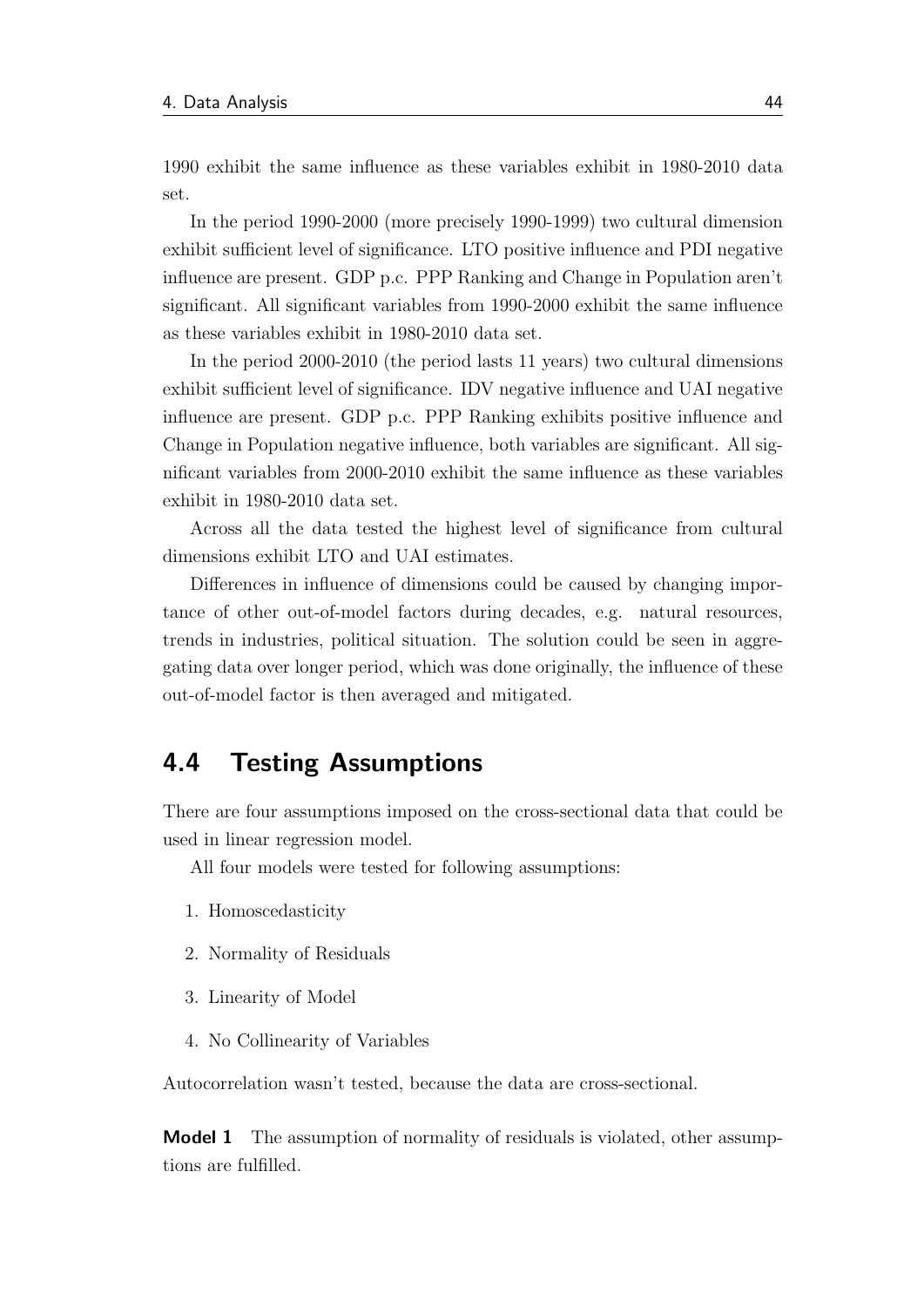(ad 1) The White's test doesn't reject (p-value=0,530) the null hypothesis of the heteroscedasticity being not present. (ad 2) The test for normality of residuals (p-value  $\langle 0.001 \rangle$  rejects the hypothesis of residuals being normally distributed. (ad 3) Both tests on non-linearity of models don't reject the hypothesis of linear relationship (squares at p-value=0,297 and logs at pvalue=0,332). (ad 4) None of the variables exhibit the collinearity problem (values should be  $\langle 10,$  reported values  $\langle 3 \rangle$ .

(ad 2)

When executing the normal probability plot of the residuals, the kurtosis could be observed. As the reason could be considered the non-normal distribution of two variables,  $IDV(X_2)$  and  $LTO(X_5)$ . This non-normality in distribution of two variables is probably caused by the selected set of countries. The possible solution would be to include more observations. As far as I included all possible data, the issue of non-normal distribution of residuals persists.

**Model 2** The assumption of homoscedasticity is violated, the robust standard errors are used as correction. Other assumptions are fulfilled.

(ad 1) The White's test rejects (p-value=0,094) the null hypothesis at  $10\%$ level of the heteroscedasticity being not present. (ad 2) The test for normality of residuals (p-value=0,287) can't reject the hypothesis of residuals being normally distributed. (ad 3) Both tests on non-linearity of models don't reject the hypothesis of linear relationship (squares at p-value=0,290 and logs at p-value=0,315). (ad 4) None of the variables exhibit the collinearity problem (values should be  $\langle 10,$  reported values  $\langle 3 \rangle$ .

**Model 3** All assumptions are fulfilled, homoscedasticity and linearity assumptions exhibit boundary values.

(ad 1) The White's test doesn't reject (p-value=0,118) the null hypothesis of the heteroscedasticity being not present. (ad 2) The test for normality of residuals (p-value=0,420) can't reject the hypothesis of residuals being normally distributed. (ad 3) Both tests on non-linearity of models don't reject the hypothesis of linear relationship (squares at p-value=0,110 and logs at pvalue=0,398). (ad 4) None of the variables exhibit the collinearity problem (values should be  $\langle 10,$  reported values  $\langle 3 \rangle$ .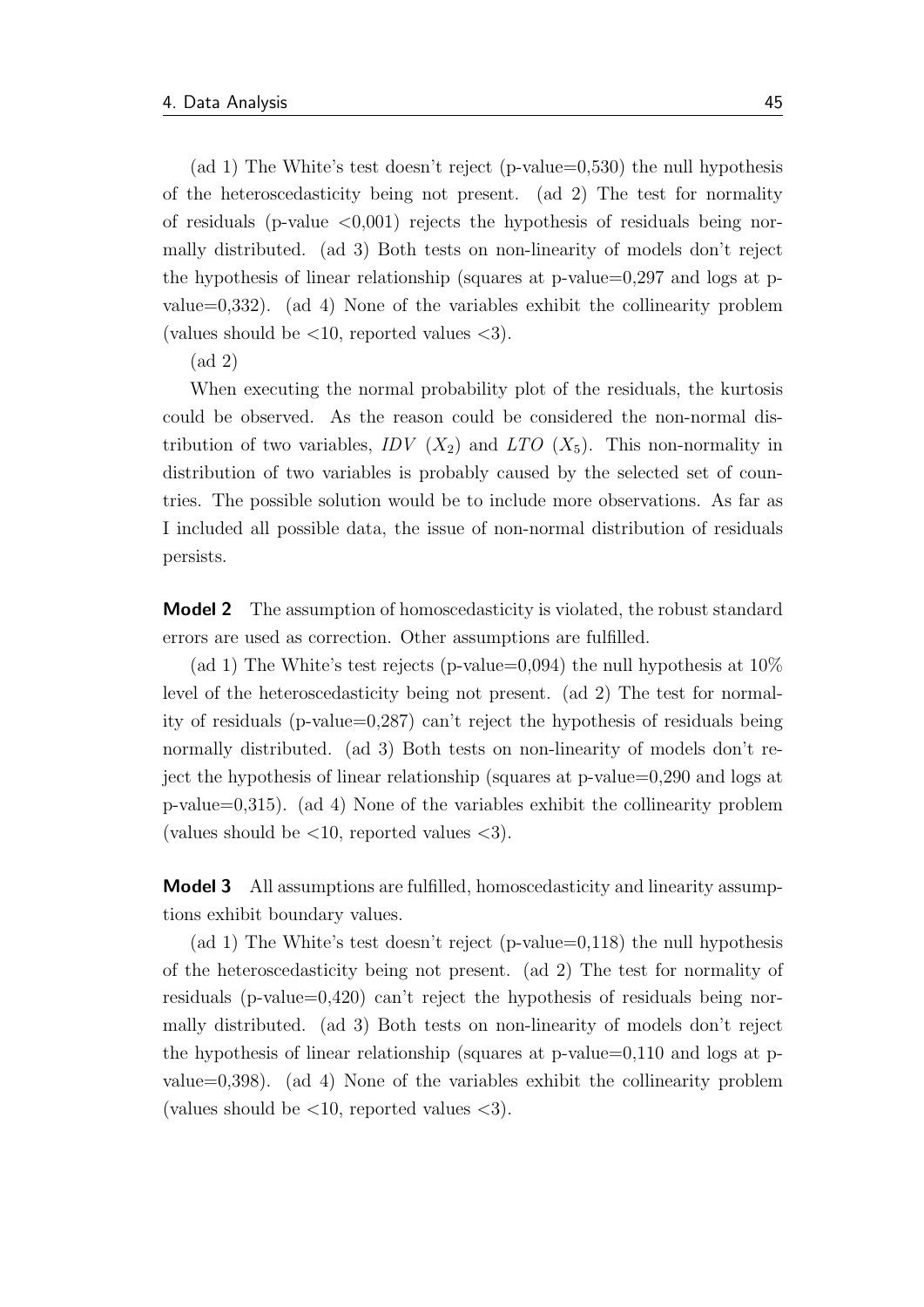Model 4 All assumptions are fulfilled, but the homoscedasticity assumptions exhibit partial violation. The robust standard errors are used.

(ad 1) The White's test doesn't reject (p-value=0,176) the null hypothesis of the heteroscedasticity being not present. And the Breusch-Pagan test even rejects (p-value=0,052) the null hypothesis at  $10\%$  level of the heteroscedasticity being not present. (ad 2) The test for normality of residuals (p-value=0,492) can't reject the hypothesis of residuals being normally distributed. (ad 3) Both tests on non-linearity of models don't reject the hypothesis of linear relationship (squares at p-value=0,401 and logs at p-value=0,764). (ad 4) None of the variables exhibit the collinearity problem (values should be  $\langle 10 \rangle$ , reported values  $\langle 4 \rangle$ .

### <span id="page-56-0"></span>4.5 Conclusions of Data Analysis

Model demonstrates significant influence of cultural variables on dependent variable, thus the null hypothesis of no effect of cultural dimensions on production could be rejected.

The best model for testing the potential influence of culture on production corresponds with the production function concept. Except for five cultural variables there are variables that represent labor and capital.

Strong level of significance  $(1\%)$  of constant indicates that there is the "natural" growth of GDP per capita PPP (in the values of about 6% per year within 1980-2010). The real value of production of average person in average country naturally growth in time.

The Individualism Index exhibits negative influence on GDP p.c. PPP growth on sufficient level of significance. Collectivist values in society lead to higher GDP p.c. PPP growth with sufficient level of significance.

Masculinity Index which was expected to exhibit strong influence, according to Hofstede's findings, reaches the worst level of significance.

Uncertainty Avoidance Index exhibits negative effect on GDP p.c. PPP growth at sufficient level of significance, this was observed also in sub-periods. Decrease in desire to avoid uncertainties (e.g. people have less fear to start up businesses) influences positively GDP p.c. PPP growth.

Long-Term orientation positively influences GDP p.c. PPP growth at strong (1%) level of significance. LTO from cultural dimensions has the biggest abso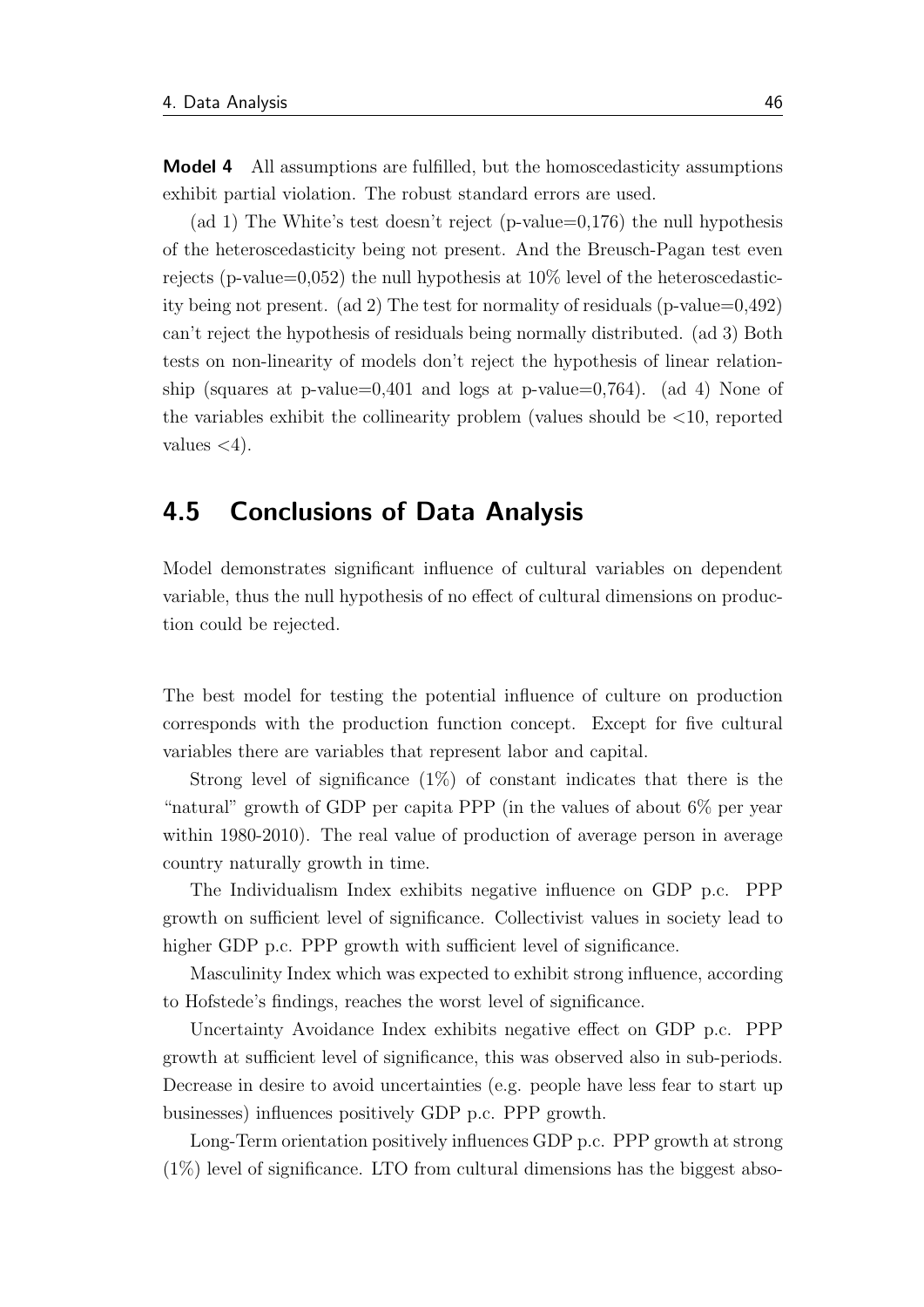lute effect on the dependent variable. Raise in the long-term orientation index of 1 point, increase the GDP per capita PPP growth of about 0,036 pp.

GDP per Capita PPP Ranking matches the capital concept in PF theory. It exhibits positive influence at strong (1%) level of significance, meaning that originally poorer countries increased their GDP per capita PPP more than the rich ones. Change in Population matches the labor concept in PF theory. It exhibits negative influence at strong (1%) level of significance, meaning that countries with highest population growth don't reach that high increase in GDP p.c. PPP as the countries with smaller population growth. Increasing number of human capital doesn't lead to increase in per capita production, production does not growth as fast as population (could be caused by lack of increase of other production inputs).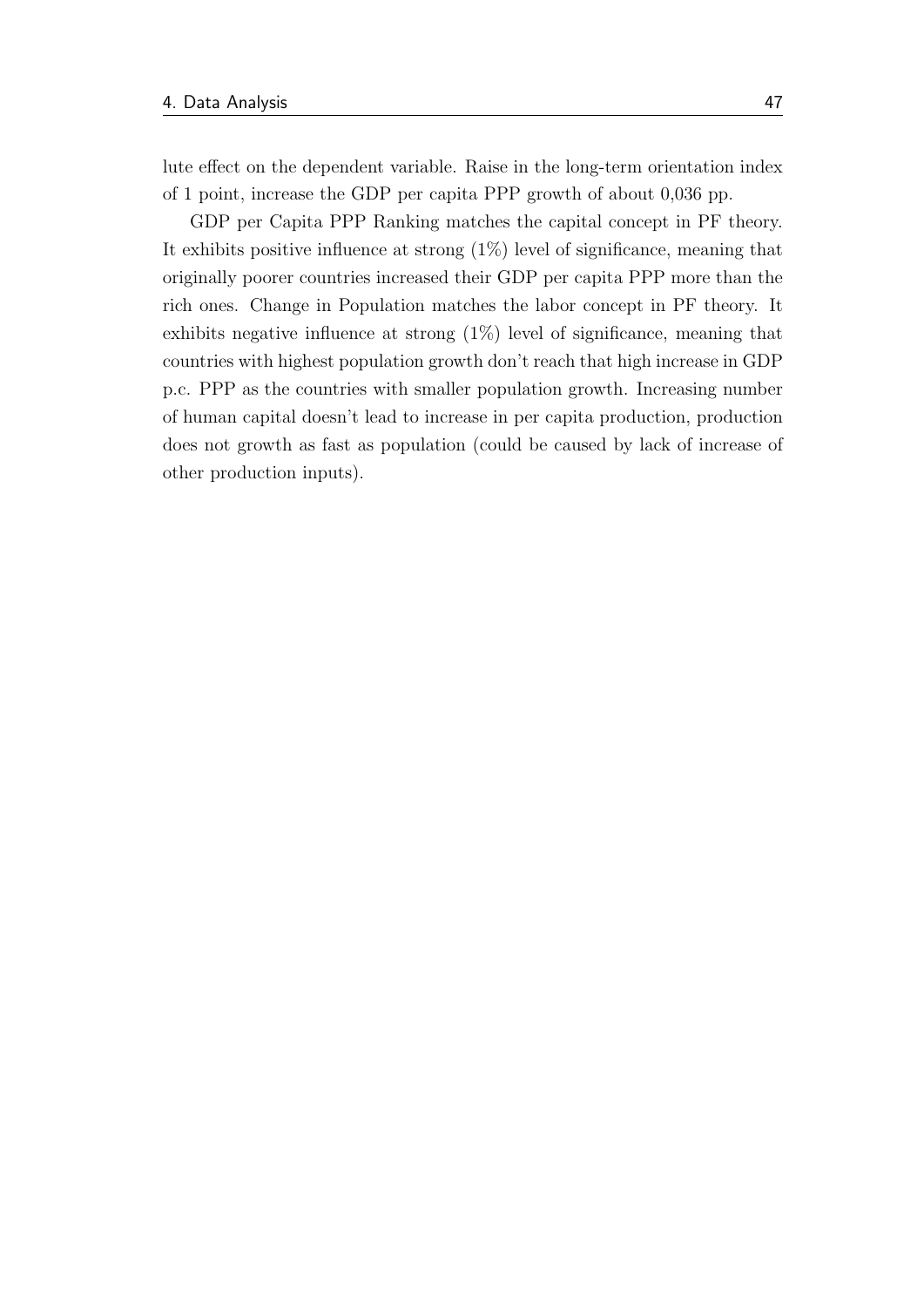# Chapter 5

# **Conclusion**

The effect of culture on human capital should not be overlooked. The expectations of influence of culture on production didn't turn out to be false. Model demonstrates significant influence of cultural dimensions on production growth, thus the null hypothesis of no effect of cultural dimensions on production could be rejected.

In the first part of the Thesis the main types of production functions were described aiming to specify the factors that influence production output at most. Factors that were comprehended in most of production functions were labor and capital. These two factors were used as the input for further investigation. In the second part the important factors that specify the human capital are described, the special attention is paid to culture. The effect of culture on people is explained using five cultural dimensions (concept of dimensions from [Hofstede](#page-61-0) et al. [2010\)](#page-61-0). Each of dimensions takes effect in everyday life. It influences family structure, education, health and health care, relations between men and women, development of religion, choice of occupation, international business, industry specialization of country and many more.

In the third part the test of potential effect of cultural dimensions on production growth was executed. There was the significant effect of Individualism, Uncertainty Avoidance and for Long-Term Orientation dimensions. The biggest affect exhibits UAI and LTO. Decrease in desire to avoid uncertainties influences positively GDP per capita PPP growth. From five cultural dimensions, LTO has the biggest absolute effect on GDP per capita PPP growth. Raise in the long term orientation index of 1 point, increase the GDP per capita PPP growth of about 0,036 pp.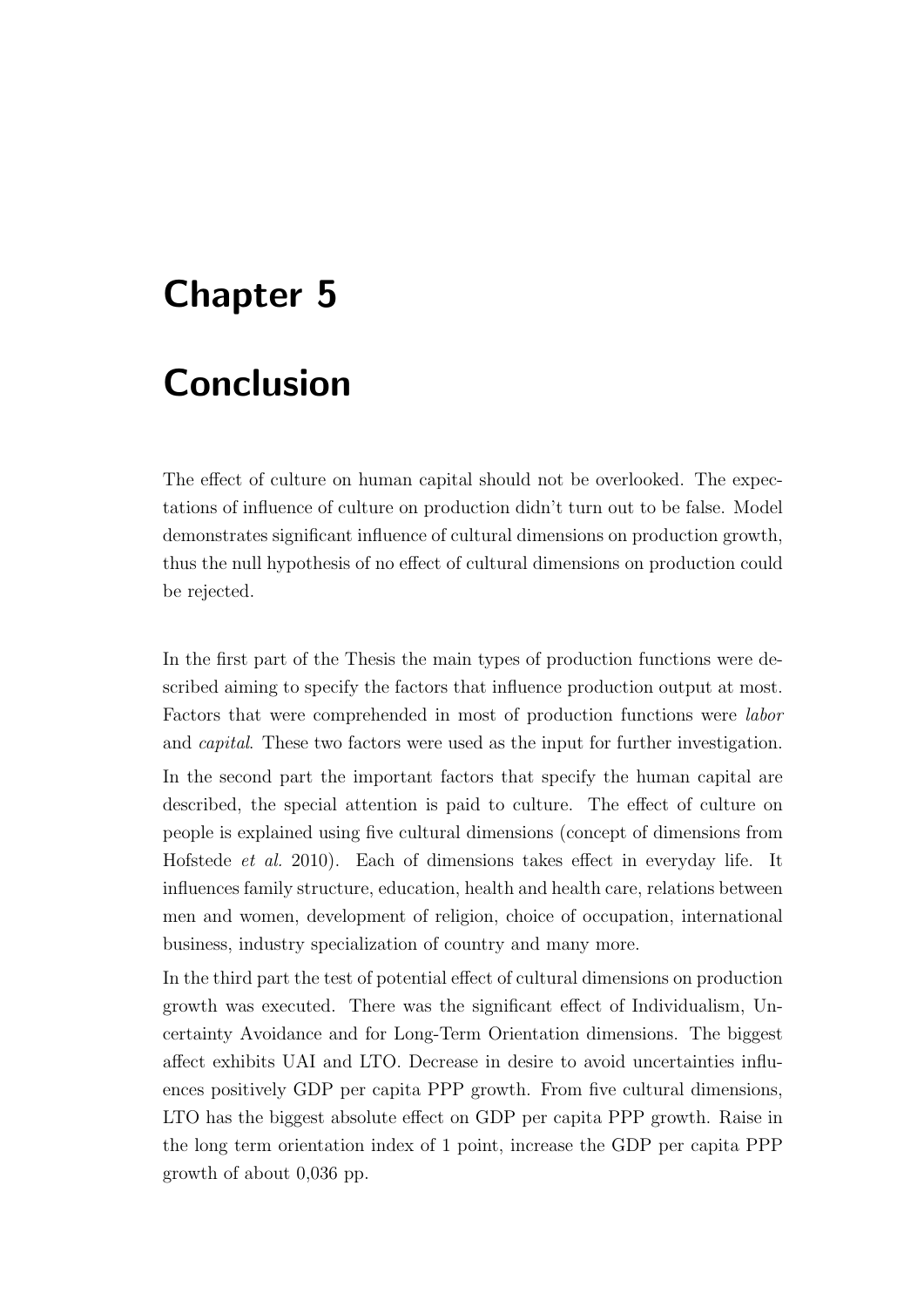This Thesis offers substantial and interesting input for further analysis. The author sees the suitable "follow-up" of this Thesis in following steps. Firstly searching and testing other factors that influence human capital to form complex set of factors that influences productivity of human capital. Secondly estimating the relation between these variables – if they interact together towards higher production and productivity or not. Third step could be seen in estimating the most suitable production function for the individual firm, and subsequently the aggregated production function for the state. Function should have well defined determinants of total factor productivity. These determinants should include the culture-specifying factor.

The thoughts beyond the scope of the Thesis are to try to improve the economic situation in Africa (and in other ST oriented countries) using the proved effect of LT orientation in poor countries. If the children are explained long-term oriented ideas and they are taught long-term values in an appropriate way, the situation could improve slowly.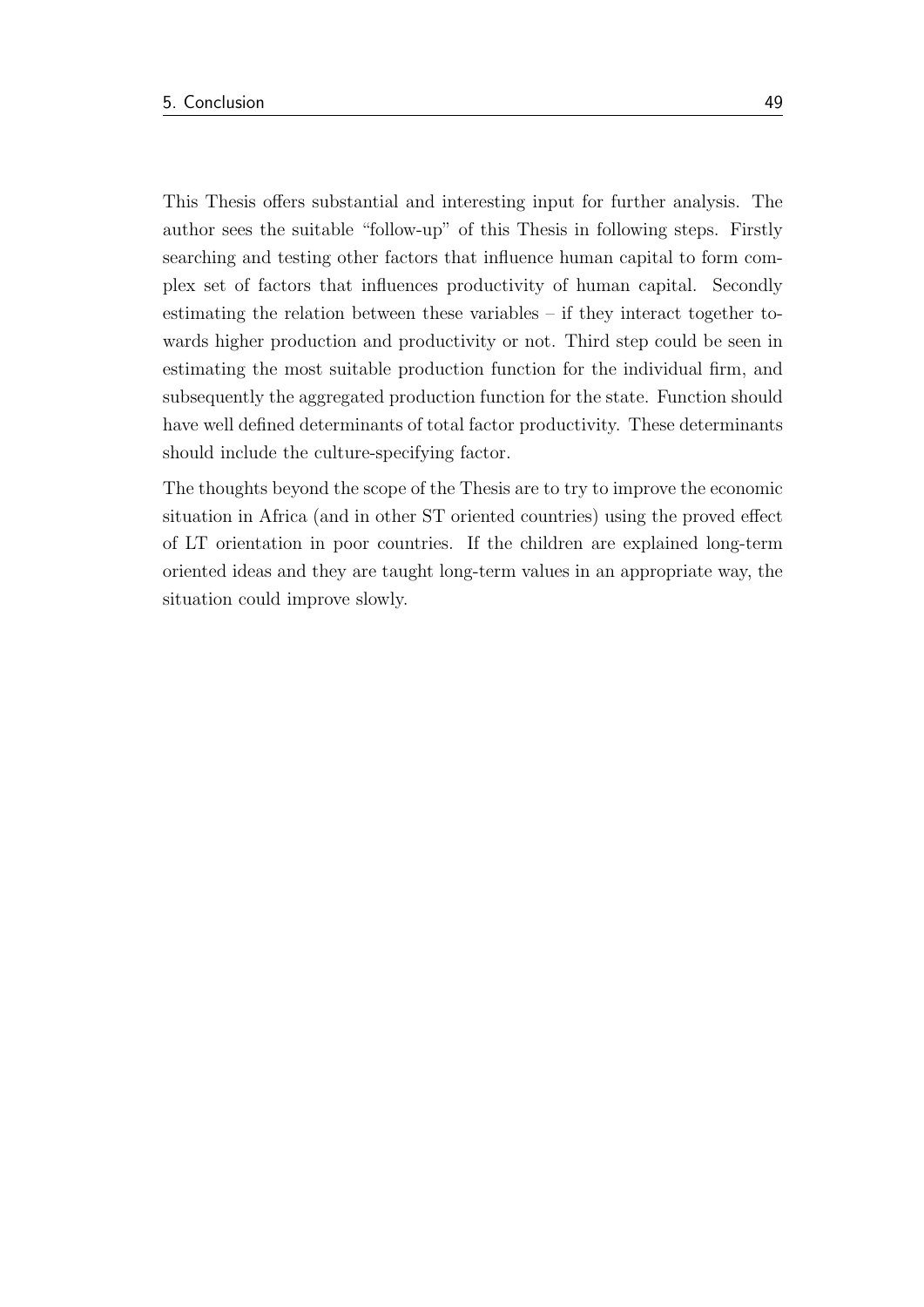# Bibliography

- AFROOZ, A. & K. B. A. RAHIM (2010): "A Review of Effects of Gender, Age, and Education on Wage and Productivity." International Research Journal of Finance and Economics Issue 46. ISSN=1450-2887.
- Allen, R. (1968): Macroeconomic Theory: A Mathematical Treatment. Macmillan Publishers. ISBN-10=0333041127.
- Asano, H. & D. Kawaguchi (2007): "Male-Female Wage and Productivity Differentials: A Structural Approach Using Japanese Firm-level Panel Data." RIETI Discussion Paper Series 07-E-020 p. 28. The Research Institute of Economy, Trade and Industry (http://www.rieti.go.jp/en/).
- <span id="page-60-1"></span>BBC (http://news.bbc.co.uk/dna/ptop/plain/A571565): "Tatemae and Honne in Japanese Society." Accessed on 2012/04/26; Nickname of the author is "PrezHS".
- BBC (www.bbc.co.uk/history): "Thomas Malthus at BBC History." Accessed on 2012/07/16.
- BECKER, G. S. (1993): Human Capital: A Theoretical and Empirical Analysis, with Special Reference to Education. Chicago: University of Chicago Press, 3rd edition edition. ISBN=0-226-04120-4.
- Biographical Directory of the United States Congress (http://bioguide.congress.gov/scripts/biodisplay.pl?index=d000456): "Paul Howard Douglas at Biography." Accessed on 2012/07/10.
- COBB, C. W. & P. H. DOUGLAS (1928): "A Theory of Production." American Economic Review 18, Supplement: pp. 139–165.
- <span id="page-60-0"></span>DAVIES, R. J. & O. IKENO (2002): The Japanese Mind: Understanding Contemporary Japanese Culture. USA: Tittle Publishing, 1st edition. ISBN=0- 8048-3295-1.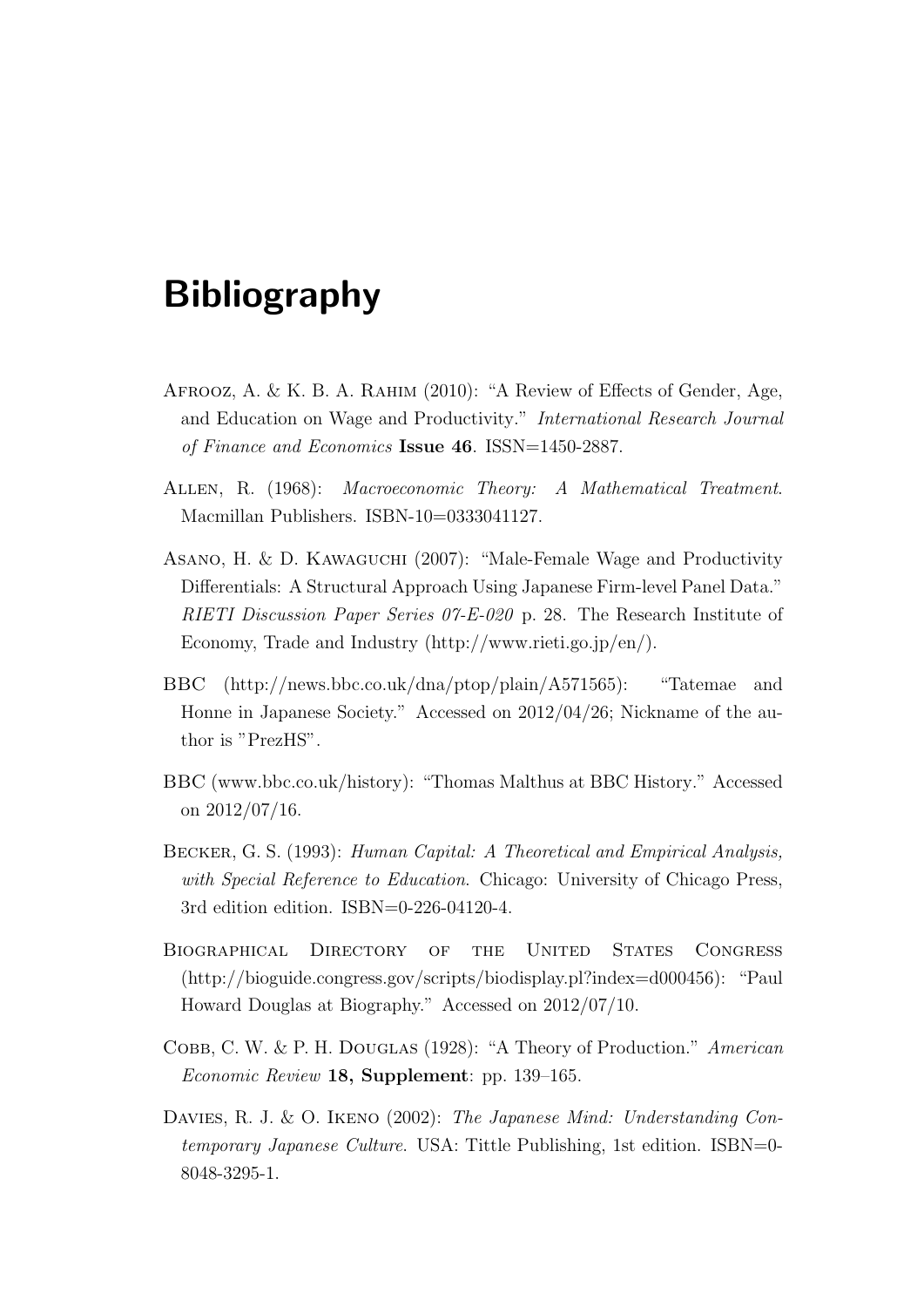- DERESKY, H. (2008): International Management: Managing Across Borders and Cultures. New Jersey: Pearson Education, 6th edition edition. ISBN=978-0-13-515699-5.
- Deschepper, R., L. Grigoryan, C. S. Lundborg, G. Hofstede, J. Cohen, G. V. D. Kelen, L. Deliens, & F. M. Haaijer-Ruskamp (2008): "Are cultural dimensions relevant for explaining cross-national differences in antibiotic use in Europe?" BMC Health Services Research 8(123). Available from http://www.biomedcentral.com/1472-6963/8/123.
- ENCYCLOPEDIA OF WORLD BIOGRAPHY (www.notablebiographies.com): "Benjamin Lee Whorf at Encyclopedia of World Biography." Accessed on 2012/07/15.
- GEERT HOFSTEDE ET AL. (http://geert-hofstede.com/countries.html): "Countries Dimensions at Hofstede's web." Website is powered by Itim International. Accessed during 2012/06 and 2012/07.
- GORDON, D. M. (2011): "A Brief History of the Production Function and its Role in Economics." Proceedings of American Society of Business and Behavioral Sciences  $18(1)$ : pp. 65–69.
- <span id="page-61-0"></span>HOFSTEDE, G., G. J. HOFSTEDE, & M. MINKOV (2010): Cultures and Organizations: Software of the Mind. New York, USA: McGraw-Hill, revised and expanded 3rd edition edition. ISBN=978-0-07-177015-6.
- HOFSTEDE, G. H. (2001): Culture's Consequences: Comparing Values, Behaviors, Institutions, and Organizations Across Nations. USA: Sage Publications, Inc., 2nd edition. ISBN=0-8039-7323-3.
- Humphrey, T. M. (1997): "Algebraic Production Functions and Their Uses Before Cobb-Douglas." Federal Reserve Bank of Richmond Economic Quarterly  $83/1$ : pp. 51–83.
- Index Mundi (www.indexmundi.com): "Country Statistics." Source of some data about countries for model, specific URL in Appendix. Accessed during 2012/07.
- <span id="page-61-1"></span>Japanese Online Dictionary (www.englishjapaneseonlinedictionary.com): "Tatemae and Honne at English Japanese Online Dictionary." Published on web page by English Japanese Online Dictionary. Accessed on 2012/06/26.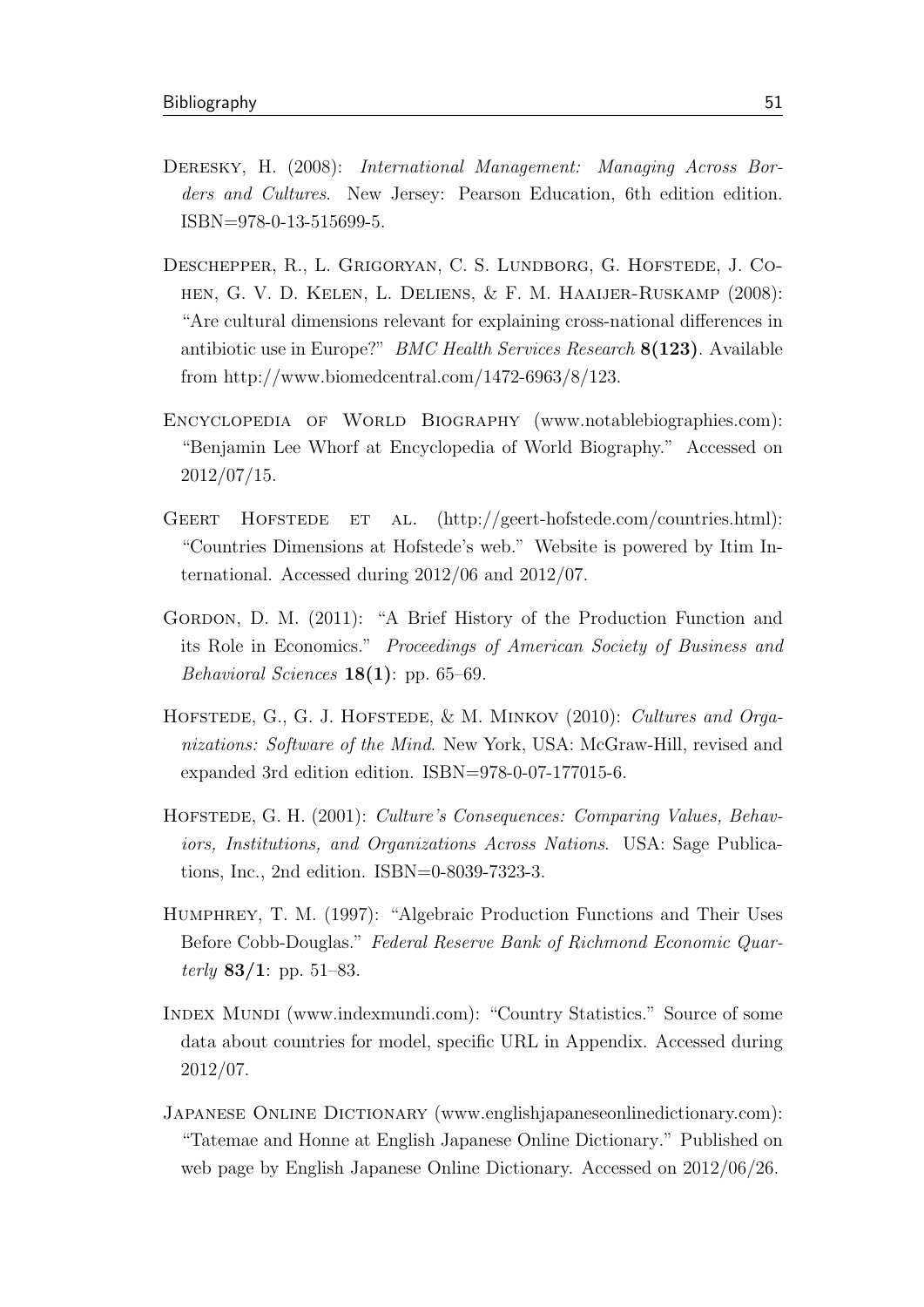- <span id="page-62-0"></span>KAHN, H. & H. INSTITUTE (1979): World Economic Development: 1979 and Beyond. Westview Press. ISBN=978-0891583929.
- Levinson, D. (1977): "What have we learned from cross-cultural surveys?" American Behavioral Scientist 20:5: pp. 757–792.
- <span id="page-62-1"></span>Lewis, R. D. (2005): When Cultures Collide: Leading Across Cultures: A Major New Edition of the Global Guide. Yarmouth, ME, USA: Nicholas Brealey Publishing, 3rd edition edition. ISBN=1-904838-02-2.
- Lewis, W. A. (1954): "Economic Development with Unlimited Supplies of Labour." The Manchester School  $22(Issue 2)$ : pp. 139–191.
- Library of Economics and Liberty (http://www.econlib.org/library/Enc/bios/Leontief.html): "Wassily Leontief at The Concise Encyclopedia of Economics." Provided by Liberty Fund, Inc. Accessed on 2012/07/12.
- Library of Economics and Liberty (http://www.econlib.org/library/Enc/bios/Lewis.html): "W. Arthur Lewis at The Concise Encyclopedia of Economics." Provided by Liberty Fund, Inc. Accessed on 2012/07/11.
- Library of Economics and Liberty (http://www.econlib.org/library/Enc/bios/Pigou.html): "Arthur Cecil Pigou at The Concise Encyclopedia of Economics." Provided by Liberty Fund, Inc. Accessed on 2012/07/11.
- Library of Economics and Liberty (http://www.econlib.org/library/Enc/bios/Ricardo.html): "David Ricardo at The Concise Encyclopedia of Economics." Provided by Liberty Fund, Inc. Accessed on 2012/07/20.
- Library of Economics and Liberty (http://www.econlib.org/library/Enc/bios/Smith.html): "Adam Smith at The Concise Encyclopedia of Economics." Provided by Liberty Fund, Inc. Accessed on 2012/07/11.
- Library of Economics and Liberty (http://www.econlib.org/library/Enc/bios/Solow.html): "Robert Merton Solow at The Concise Encyclopedia of Economics." Provided by Liberty Fund, Inc. Accessed on 2012/07/11.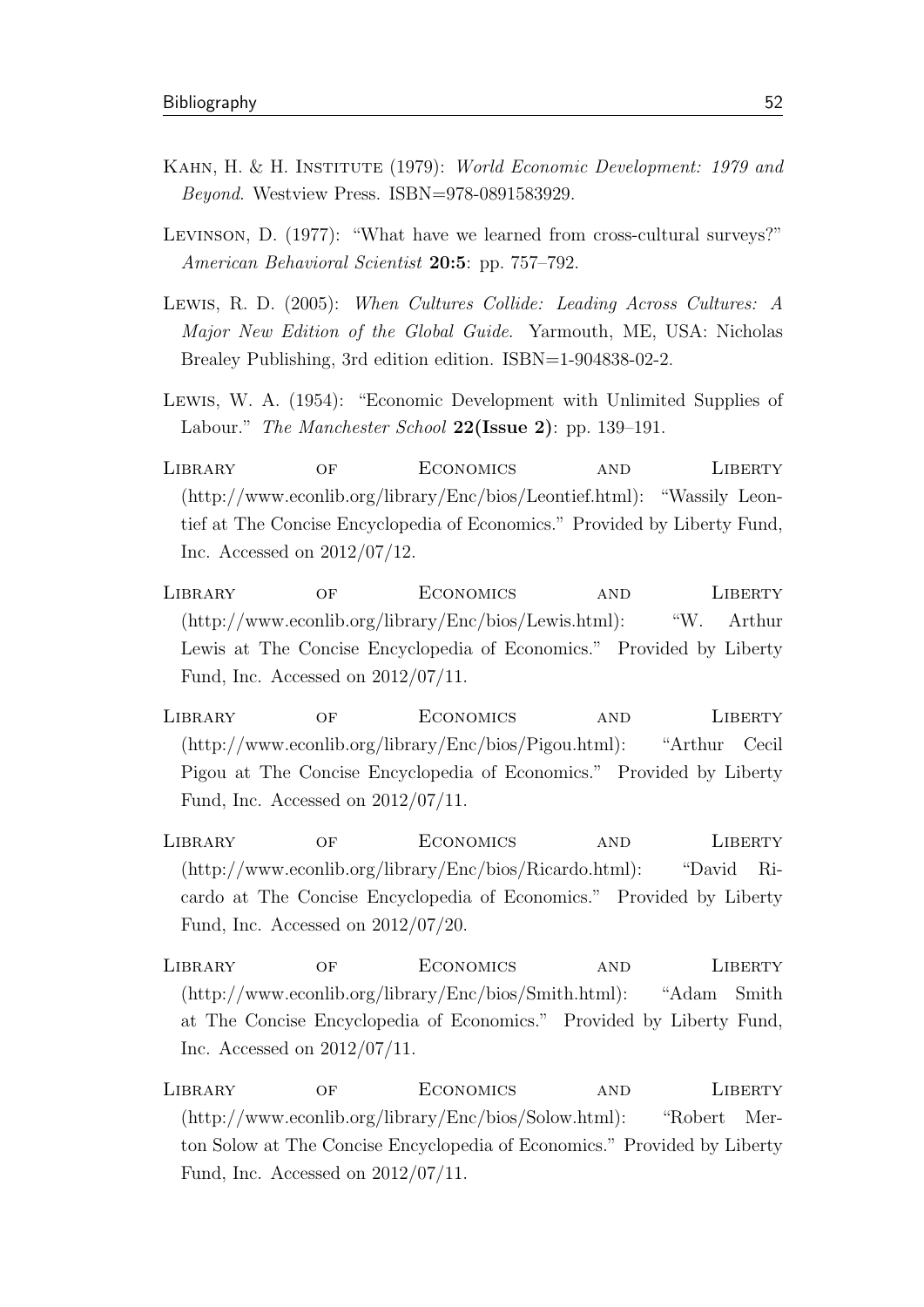- Library of Economics and Liberty (http://www.econlib.org/library/Enc/bios/Turgot.html): "Anne-Robert-Jacques Turgot at The Concise Encyclopedia of Economics." Provided by Liberty Fund, Inc. Accessed on 2012/07/16.
- MALTHUS, T. (1798): "An Essay on the Principle of Population." Printed for J. Johnson, in St. Pauls Church-Yard, London p. 126. Accessed through http://www.esp.org as 1998, Electronic Scholarly Publishing Project.
- <span id="page-63-0"></span>MCCLELLAND, D. C. (1976): The Achieving Society - With a New Introduction. Irvington Publishers. ISBN=0-470-01397-4.
- McGuire, M. C. (1998): "Mancur Lloyd Olson, Jr. 1932-1998, Personal Recollections." Eastern Economic Journal 24, No. 3, Summer: pp. 252–264. University of California, Irvine.
- Mincer, J. (1958): "Investment in Human Capital and Personal Income Distribution." Journal of Political Economy  $66$ , No. 4: pp. 281–302.
- Nation Master (www.nationmaster.com/graph/peo(underscore)poppeople-population): "People Statistics at Nation Master." Main source of population data in model. Accessed during 2012/07.
- NORBERT ELIAS FOUNDATION (www.norberteliasfoundation.nl/elias): "Norbert Elias A Biographical Sketch." Accessed on 2012/07/15.
- Olson, M. (1965): The Logic of Collective Action: Public Goods and the Theory of Groups. Harvard University Press. ISBN=0-674-53751-3.
- OxfordDictionaries (oxforddictionaries.com/definition/culture): "Definition for "culture" - Oxford Dictionaries Online (World English)." Published on web page by Oxford University Press. Accessed on 2012/04/24.
- OXFORDDICTIONARIES (oxforddictionaries.com/definition/human+capital): "Definition for "human capital" - Oxford Dictionaries Online (World English)." Published on web page by Oxford University Press. Accessed on 2012/07/14.
- Pigou, A. C. (1928): A study in public finance. London, UK: Macmillan and co.,limited. LCCN=28014301.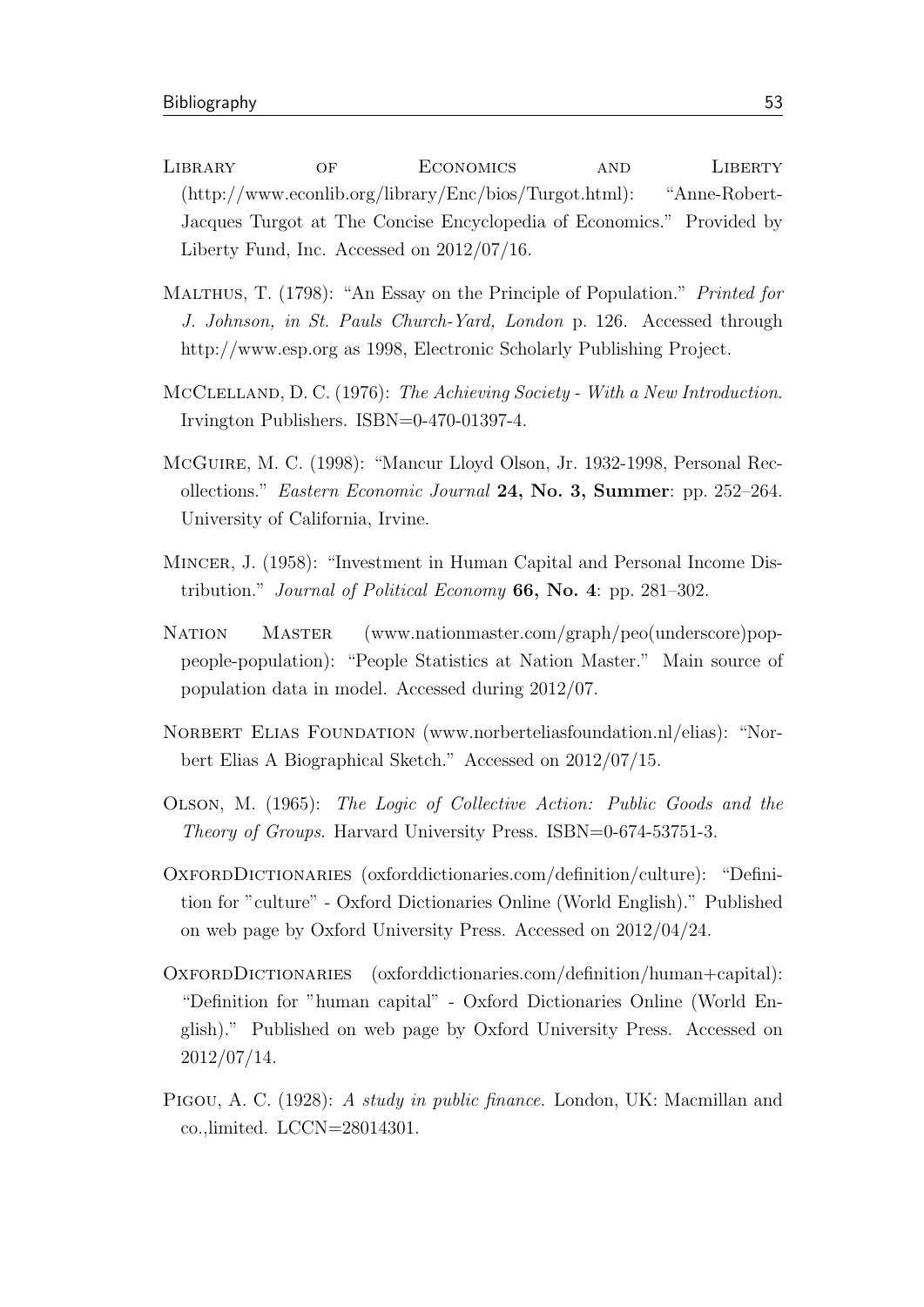- RICARDO, D. (1817): On the Principles of Political Economy and Taxation. London, GBR: ElecBook. ISBN=1843270196; Electronic book - accessed via library of faculty.
- Schumpeter, J. A. (1987): History of Economic Analysis. Routledge, first published in 1954 edition. ISBN=0-415-10888-8.
- SMITH, A. (2009): The Wealth of Nations. Digireads.com Publishing, firstly published in 1776 edition. ISBN=1420932063.
- Solow, R. M. (1956): "A Contribution to the Theory of Economic Growth." The Quarterly Journal of Economics 70: pp. 65–94.
- Solow, R. M. (1957): "Technical Change and the Aggregate Production Function." The Review of Economics and Statistics 39: pp. 312–320.
- The Central Intelligence Agency (www.cia.gov/library/publications/theworld-factbook/index.html): "The World Factbook." Accessed on 2012/07/17.
- Trahair, R. C. S. (1994): From Aristotelian to Reaganomics: A Dictionary of Eponyms With Biographies in the Social Sciences. Greenwood Publishing Group. ISBN=0313279616.
- <span id="page-64-1"></span>WHORF, B. L. & J. B. CARROLL  $(1956)$ : Language, Thought, and Reality: Selected Writings of Benjamin Lee Whorf. MIT Press. ISBN=0262730065.
- <span id="page-64-0"></span>WINTER, D. G. (2000): "David C. McClelland (1917-1998): Obituary." Amer*ican Psychologist* Vol. 55, Issue 5, May: pp.  $540-541$ .
- WORLD BANK (data.worldbank.org/indicator/NY.GDP.PCAP.PP.CD): "GDP per capita, PPP (current international dollar)." Main source of GDP data in model. Accessed during 2012/07.
- World Economic Forum (2011): "The Global Competitiveness Report 20112012." ISBN-10=92-95044-74-6.
- Worldatlas (http://www.worldatlas.com/aatlas/populations/ctypopls.htm): "Countries of the World at Worldatlas." Source of some data about population for the model. Accessed during 2012/07.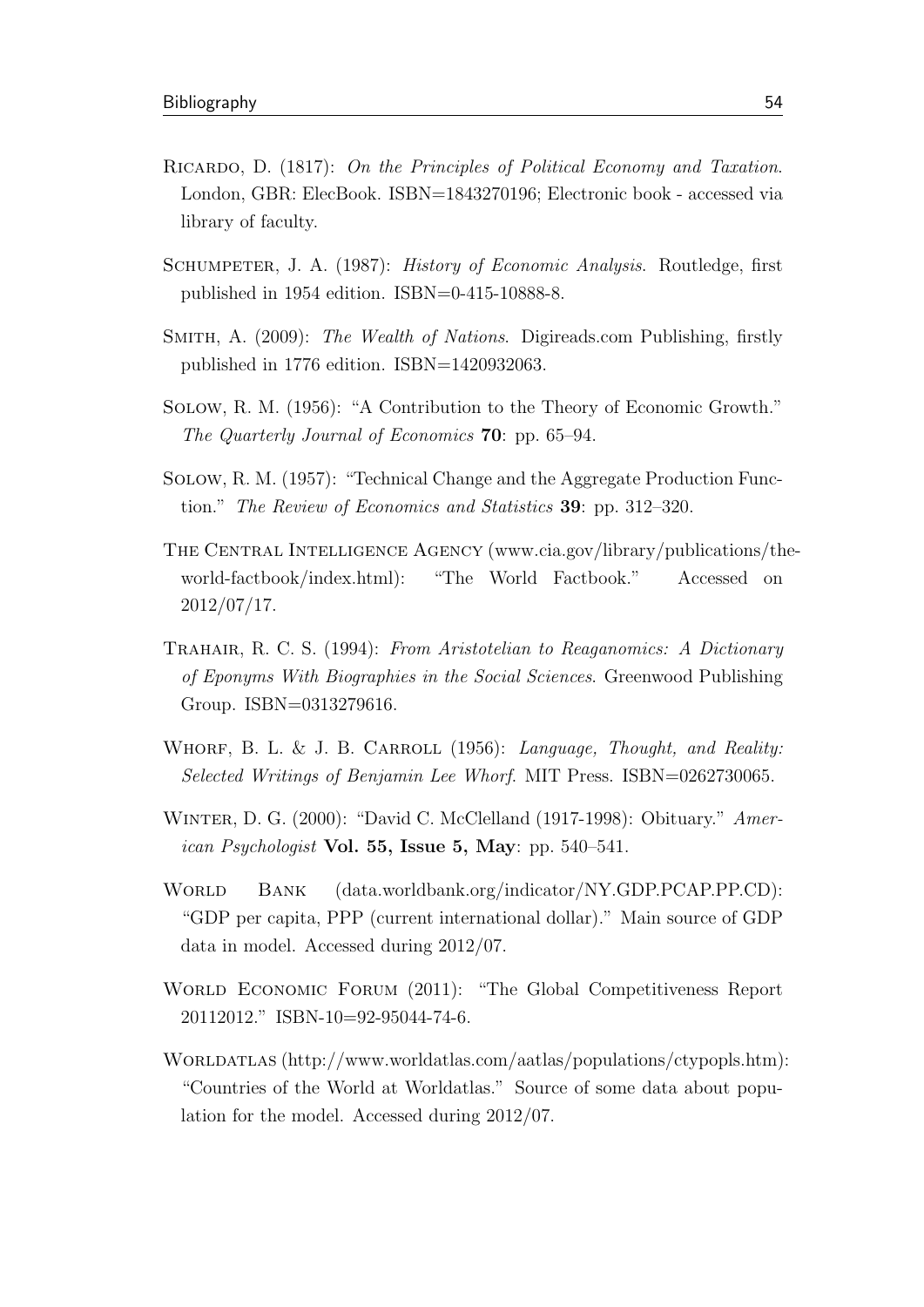<span id="page-65-0"></span>www.everyculture.com (http://www.everyculture.com/wc/Afghanistanto-Bosnia-Herzegovina/Walloons.html): "Wallons at Countries and Their Cultures." Accessed on 2012/07/05.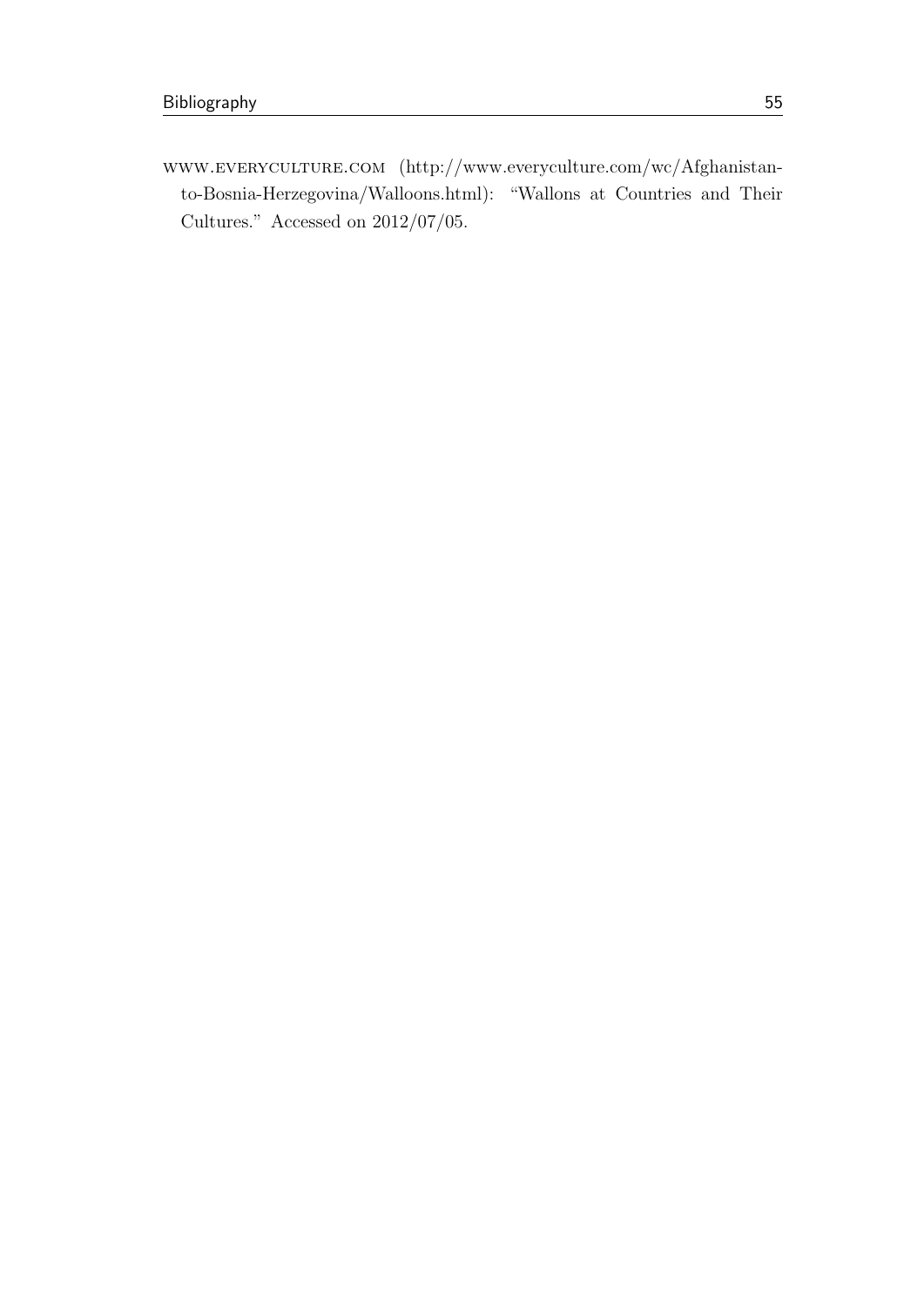# <span id="page-66-0"></span>Appendix A

# Data Set

# A.1 Hofstede's Dimensions A.1 Hofstede's Dimensions

The Hofstede's Dimensions represent five (out of eight) explanatory variables of the model - Power Distance Index (PDI), Indi-The influence of these dimensions on production is observed using the model. The dimensions and their possible influence is widely vidualism Index (IDV), Masculinity Index (MAS), Uncertainty Avoidance Index (UAI) and Long-Term Orientation Index (LTO). The Hofstede's Dimensions represent five (out of eight) explanatory variables of the model – Power Distance Index (PDI), Indi-The influence of these dimensions on production is observed using the model. The dimensions and their possible influence is widely vidualism Index (IDV), Masculinity Index (MAS), Uncertainty Avoidance Index (UAI) and Long-Term Orientation Index (LTO). described in the subsection Dimensions on the page 18.

In the model the dimensions are represented by *independent variables*  $(X_1, X_2, X_3, X_4, X_5)$ . described in the subsection [Dimensions](#page-28-1) on the page [18.](#page-28-1)<br>In the model the dimensions are represented by *independent variables* ( $X_1$ ,  $X_2$ ,  $X_3$ ,  $X_4$ ,  $X_5$ ).

Table A.1: Hofstede's Dimensions Scores for Countries Examined Table A.1: Hofstede's Dimensions Scores for Countries Examined

|  | PDI | $_{\rm IDV}$ | MAS | JAI | <b>DLI</b>          |
|--|-----|--------------|-----|-----|---------------------|
|  | ₽   | ≌            | 56  | 86  | $\overline{\Omega}$ |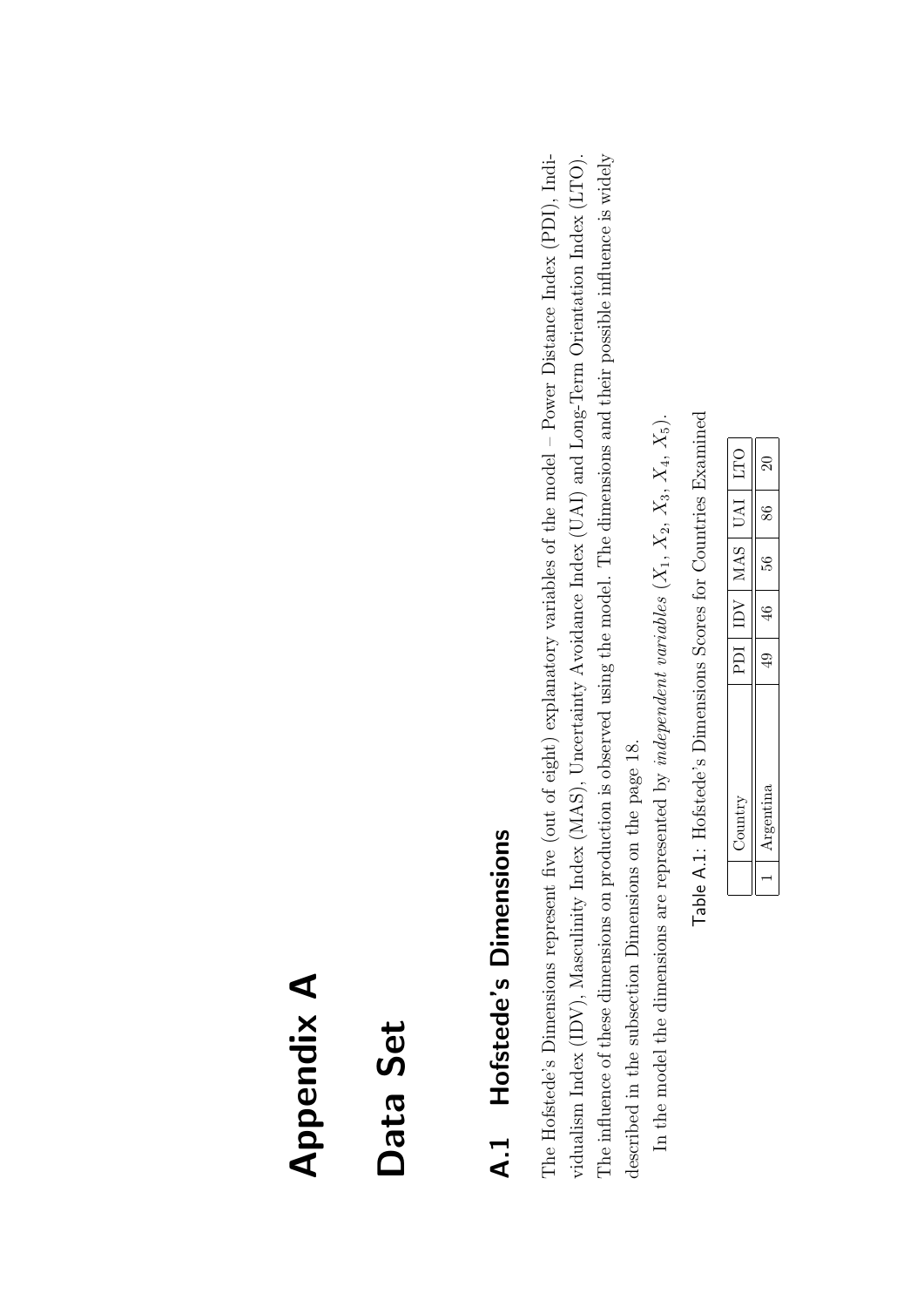|                 | Country             | <b>IGd</b>     | $\overline{\text{IDV}}$ | <b>MAS</b>      | <b>UAI</b>     | <b>DIT</b>      |  |
|-----------------|---------------------|----------------|-------------------------|-----------------|----------------|-----------------|--|
| $\mathcal{C}$   | Australia           | 38             | $\overline{6}$          | $\overline{6}$  | 51             | $\overline{21}$ |  |
| S               | Austria             | $\Xi$          | 55                      | 67              | $\overline{C}$ | 60              |  |
| ₹               | Bangladesh          | 80             | $\overline{20}$         | 55              | $60\,$         | 47              |  |
| LO              | Belgium**           | 65             | 52                      | 54              | 94             | 82              |  |
| G               | <b>Brazil</b>       | $\mathbf{63}$  | 38                      | $\overline{6}$  | 97             | 44              |  |
| Ņ               | Bulgaria            | $\Im$          | $\overline{30}$         | $\overline{40}$ | 85             | 69              |  |
| $\infty$        | $\mathrm{Canada}^*$ | 39             | 80                      | 52              | $\frac{8}{5}$  | 23              |  |
| 6               | Colombia            | 79             | $\frac{3}{2}$           | 64              | 80             | $\frac{3}{2}$   |  |
| $\Box$          | Costa Rica          | 35             | $\frac{5}{1}$           | 21              | 86             | $19^{\rm 1}$    |  |
| $\Box$          | Denmark             | $\frac{8}{18}$ | 74                      | $\frac{6}{1}$   | 23             | 35              |  |
| 12              | Egypt**             | $\mathcal{C}$  | 25                      | $\frac{5}{4}$   | 80             | $\overline{ }$  |  |
| $\frac{3}{1}$   | El Salvador         | $\mathcal{S}$  | $\frac{0}{1}$           | $\overline{40}$ | $\overline{5}$ | $\approx$       |  |
| $\overline{14}$ | $E$ thiopia $^*$    | $\Im$          | $\Omega$                | 65              | 55             | $25^{\rm 2}$    |  |
| $\frac{15}{2}$  | Finland             | 33             | 63                      | 26              | 59             | 38              |  |
| $\frac{6}{1}$   | France              | $8^{\circ}$    | $\overline{7}$          | 43              | 86             | 63              |  |
| $\overline{11}$ | Germany             | 35             | 59                      | 66              | 65             | 83              |  |
| $\frac{8}{18}$  | $Ghana^*$           | 80             | $\frac{15}{2}$          | $\overline{40}$ | 65             | $16^3\,$        |  |
| $\overline{0}$  | Greece              | $\odot$        | 35                      | 25              | 112            | 45              |  |
| $\overline{20}$ | $G$ uatemala        | 56             | G                       | 75              | 101            | $19^4$          |  |
|                 |                     |                |                         |                 |                |                 |  |

<span id="page-67-3"></span><span id="page-67-2"></span><span id="page-67-1"></span><span id="page-67-0"></span><sup>1</sup>The score derived from the score of the nearest and most similar country El Salvador (weight = 0,5) and from Mexico (weight = 0,25) and Colombia 1The score derived from the score of the nearest and most similar country El Salvador (weight = 0,5) and from Mexico (weight = 0,25) and Colombia  $(\text{weight} = 0, 25)$  $(\text{weight} = 0,25)$ 

<sup>2</sup>The score common for East Africa (Ethiopia, Kenya, Tanzania, Zambia); source: web page *geert-hofstede.com/countries.html*<br><sup>3</sup>The score common for West Africa (Ghana, Nigeria, Sierra Leone); source: web page *geert-hofs* <sup>2</sup>The score common for East Africa (Ethiopia, Kenya, Tanzania, Zambia); source: web page *geert-hofstede.com/countries.html* 

<sup>3</sup>The score common for West Africa (Ghana, Nigeria, Sierra Leone); source: web page geert-hofstede.com/countries.html

<sup>4</sup>The score derived from the score of the nearest and most similar country El Salvador (weight = 0,5) and from Mexico (weight = 0,25) and Colombia <sup>4</sup>The score derived from the score of the nearest and most similar country El Salvador (weight = 0,5) and from Mexico (weight = 0,25) and Colombia  $(\text{weight} = 0,25)$  $(\text{weight} = 0,25)$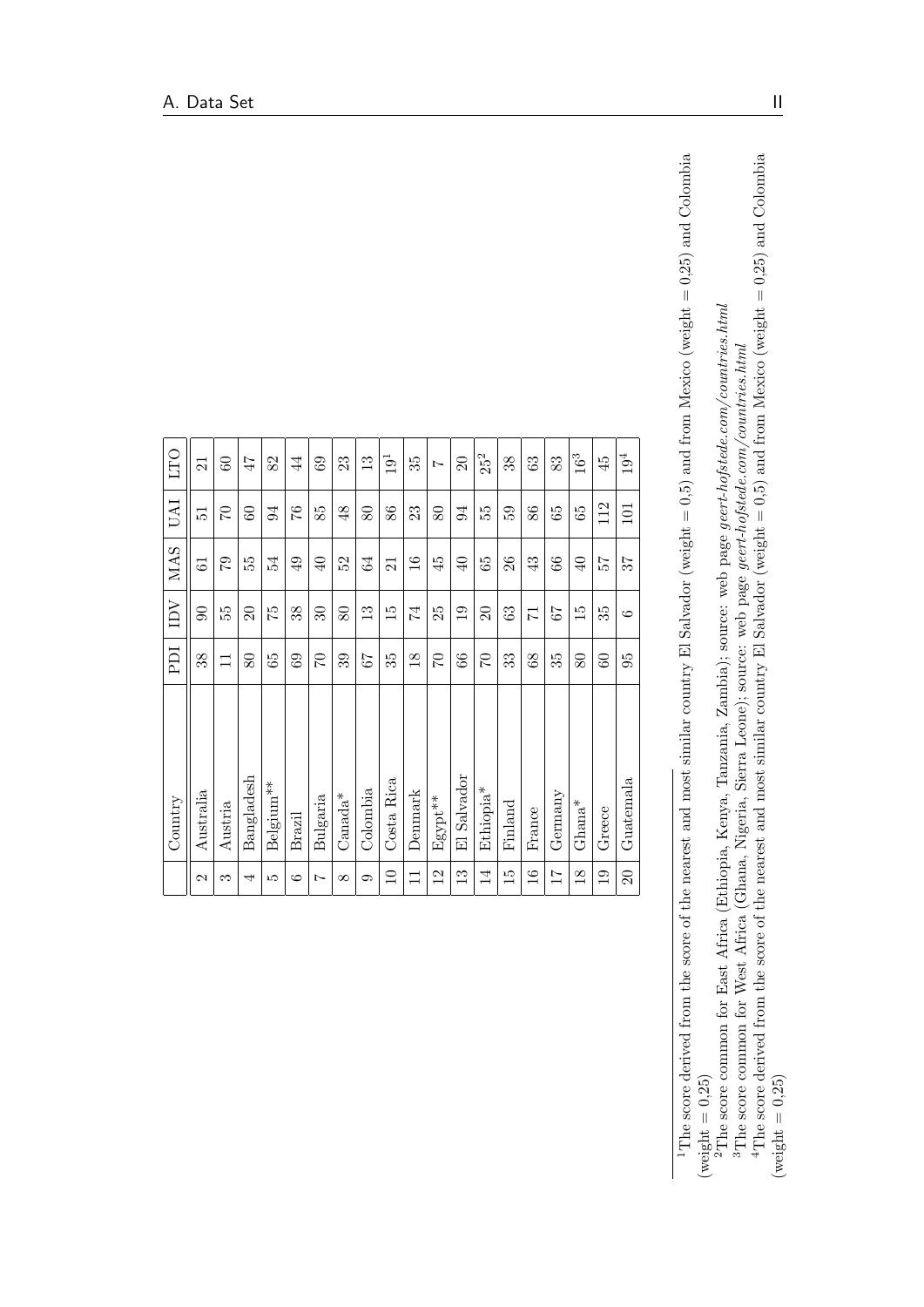|                 | Country              | <b>IGS</b>      | $\overline{\text{IDV}}$  | <b>MAS</b>      | <b>IND</b>      | <b>DIT</b>      |
|-----------------|----------------------|-----------------|--------------------------|-----------------|-----------------|-----------------|
| $\overline{21}$ | Hungary              | $\frac{4}{6}$   | 80                       | 88              | 82              | 58              |
| 22              | Chile                | 63              | 23                       | 28              | 86              | $\overline{31}$ |
| 23              | $China**$            | 80              | $\Omega$                 | $\frac{6}{6}$   | Z               | 78              |
| 24              | India                | 77              | 48                       | 56              | $\Theta$        | $\overline{5}$  |
| 25              | Indonesia            | 87              | $\overline{14}$          | 46              | 48              | $\mathcal{S}$   |
| 26              | Iran                 | 38              | $\overline{4}$           | 43              | 59              | $\overline{14}$ |
| 27              | Ireland              | 28              | 20                       | 89              | 35              | 24              |
| 28              | Israel               | $\mathfrak{D}$  | 54                       | 47              | $\overline{81}$ | 38              |
| 29              | Italy                | SO.             | 97                       | $\overline{C}$  | 52              | $\overline{6}$  |
| $\Im 0$         | ${\it Japan}$        | 54              | 46                       | 95              | 92              | 88              |
| 31              | Luxembourg           | $\Theta$        | 60                       | $50^{\circ}$    | $\overline{C}$  | $\mathfrak{A}$  |
| 32              | Malaysia             | 104             | 26                       | $50\,$          | 36              | $\overline{4}$  |
| 33              | Malta                | 56              | 59                       | 47              | 96              | 47              |
| 34              | Mexico               | $\overline{8}$  | $\overline{\mathcal{E}}$ | 69              | 82              | 24              |
| 35              | Morocco              | $\sqrt{2}$      | 46                       | 53              | 68              | 14              |
| 36              | Netherlands          | 38              | 80                       | $\overline{14}$ | 53              | 79              |
| 75              | New Zealand          | 22              | 62                       | 58              | $\overline{6}$  | 33              |
| 38              | Nigeria <sup>*</sup> | 80              | $\mathcal{S}^0$          | $60\,$          | 55              | $16^5$          |
| 39              | Norway               | $\overline{31}$ | 69                       | $\infty$        | $50\,$          | 35              |
| $\overline{40}$ | Pakistan             | 55              | $\overline{14}$          | $50\,$          | $\overline{C}$  | 50              |
| $\overline{41}$ | Panama               | 95              | $\Box$                   | $\overline{4}$  | 86              | $19^6$          |
| 42              | Peru                 | 54              | 16                       | 42              | 78              | 25              |

<span id="page-68-1"></span><span id="page-68-0"></span><sup>5</sup>The score common for West Africa (Ghana, Nigeria, Sierra Leone); source: web page *geert-hofstede.com/countries.html*<br><sup>6</sup>The score derived from the score of the nearest and most similar country El Salvador (weight = 1/ <sup>6</sup>The score derived from the score of the nearest and most similar country El Salvador (weight = 1/2) and from Mexico (weight = 1/4) and Colombia 5The score common for West Africa (Ghana, Nigeria, Sierra Leone); source: web page geert-hofstede.com/countries.html (weight  $= 1/4$ )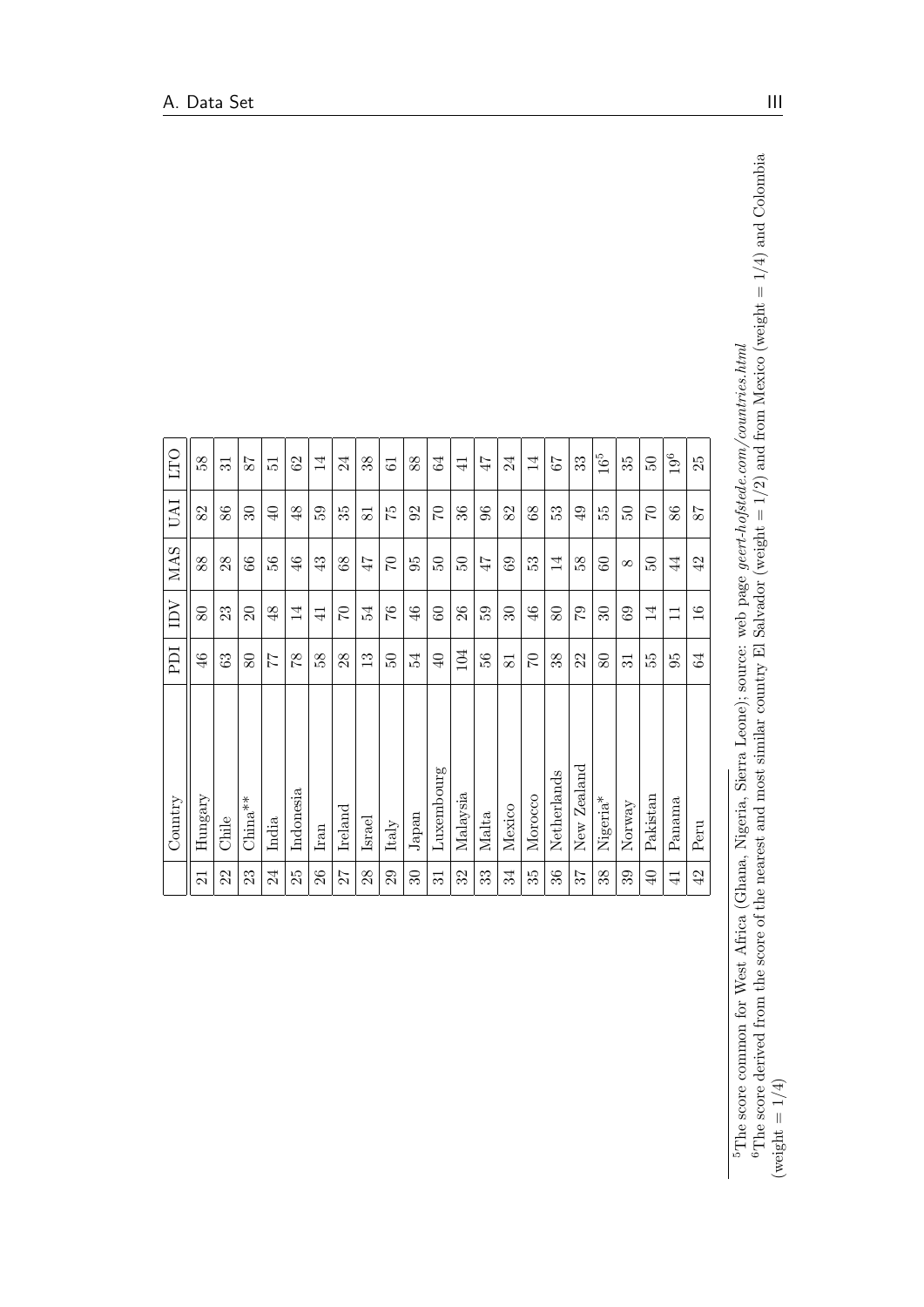| $\overline{a}$<br>100<br>$25^8\,$<br>$36^9\,$<br>$16^7$<br>52<br>36<br>$\mathfrak{F}$<br>53<br>$\frac{6}{5}$<br>26<br>$\frac{6}{1}$<br>27<br>28<br>22<br>$\frac{8}{3}$<br>$\Theta$<br>32<br>26<br>$\mathbf{13}$<br>51<br>25<br>104<br>100<br>$\ddot{4}$<br>$\infty$<br>86<br>29<br>64<br>80<br>$\frac{4}{6}$<br>97<br>80<br>$\overline{6}$<br>85<br>92<br>58<br>55<br>85<br>35<br>$50\,$<br>$50^{\circ}$<br>$\infty$<br>66<br>34<br>42<br>$\overline{60}$<br>$\overline{40}$<br>48<br>63<br>39<br>42<br>34<br>58<br>$\ddot{4}$<br>$\overline{50}$<br>62<br>38<br>73<br>$\overline{40}$<br>75<br>$\Im$<br>$\overline{31}$<br>LO<br>32<br>$\overline{\mathrm{30}}$<br>20<br>$\frac{8}{18}$<br>20<br>$\frac{6}{1}$<br>25<br>36<br>25<br>$\overline{20}$<br>65<br>$\frac{8}{3}$<br>89<br>12<br>35<br>47<br>27<br>57<br>$\overline{51}$<br>$\overline{7}$<br>$\overline{5}$<br>54<br>$\infty$<br>74<br>60<br>$\mathcal{S}$<br>$\infty$<br>63<br>95<br>$\Im$<br>$\overline{6}$<br>25<br>85<br>64<br>35<br>60<br>ಸ<br>47<br>$\Theta$<br>$\overline{31}$<br>61<br>$\overline{81}$<br>Arab Emirates*<br>Tobago<br>Kingdom<br>Arabia <sup>**</sup><br>Sierra Leone*<br><b>States</b><br>Trinidad and<br>$Switzerland*$<br>Africa<br>South Korea<br>Philippines<br>Singapore<br>Venezuela<br>Suriname<br>Romania<br>$\rm_{Thailand}$<br>Uruguay<br>$\rm Zambia^*$<br>Portugal<br>Sweden<br>United<br>United<br>United<br>Turkey<br>South<br>Saudi<br>Spain<br>$\overline{4}$<br>46<br>53<br>56<br>58<br>$\mathcal{S}^2$<br>43<br>$\ddot{4}$<br>47<br>$\frac{8}{3}$<br>$\overline{6}$<br>52<br>54<br>55<br>59<br>63<br>$50^{\circ}$<br>75<br>$\overline{5}$<br>$60\,$<br>61 | Country | PDI | $_{\rm IDV}$ | <b>MAS</b> | <b>IVA</b> | <b>DTI</b> |
|-----------------------------------------------------------------------------------------------------------------------------------------------------------------------------------------------------------------------------------------------------------------------------------------------------------------------------------------------------------------------------------------------------------------------------------------------------------------------------------------------------------------------------------------------------------------------------------------------------------------------------------------------------------------------------------------------------------------------------------------------------------------------------------------------------------------------------------------------------------------------------------------------------------------------------------------------------------------------------------------------------------------------------------------------------------------------------------------------------------------------------------------------------------------------------------------------------------------------------------------------------------------------------------------------------------------------------------------------------------------------------------------------------------------------------------------------------------------------------------------------------------------------------------------------------------------------------------------------------------------------------------------------------------------|---------|-----|--------------|------------|------------|------------|
|                                                                                                                                                                                                                                                                                                                                                                                                                                                                                                                                                                                                                                                                                                                                                                                                                                                                                                                                                                                                                                                                                                                                                                                                                                                                                                                                                                                                                                                                                                                                                                                                                                                                 |         |     |              |            |            |            |
|                                                                                                                                                                                                                                                                                                                                                                                                                                                                                                                                                                                                                                                                                                                                                                                                                                                                                                                                                                                                                                                                                                                                                                                                                                                                                                                                                                                                                                                                                                                                                                                                                                                                 |         |     |              |            |            |            |
|                                                                                                                                                                                                                                                                                                                                                                                                                                                                                                                                                                                                                                                                                                                                                                                                                                                                                                                                                                                                                                                                                                                                                                                                                                                                                                                                                                                                                                                                                                                                                                                                                                                                 |         |     |              |            |            |            |
|                                                                                                                                                                                                                                                                                                                                                                                                                                                                                                                                                                                                                                                                                                                                                                                                                                                                                                                                                                                                                                                                                                                                                                                                                                                                                                                                                                                                                                                                                                                                                                                                                                                                 |         |     |              |            |            |            |
|                                                                                                                                                                                                                                                                                                                                                                                                                                                                                                                                                                                                                                                                                                                                                                                                                                                                                                                                                                                                                                                                                                                                                                                                                                                                                                                                                                                                                                                                                                                                                                                                                                                                 |         |     |              |            |            |            |
|                                                                                                                                                                                                                                                                                                                                                                                                                                                                                                                                                                                                                                                                                                                                                                                                                                                                                                                                                                                                                                                                                                                                                                                                                                                                                                                                                                                                                                                                                                                                                                                                                                                                 |         |     |              |            |            |            |
|                                                                                                                                                                                                                                                                                                                                                                                                                                                                                                                                                                                                                                                                                                                                                                                                                                                                                                                                                                                                                                                                                                                                                                                                                                                                                                                                                                                                                                                                                                                                                                                                                                                                 |         |     |              |            |            |            |
|                                                                                                                                                                                                                                                                                                                                                                                                                                                                                                                                                                                                                                                                                                                                                                                                                                                                                                                                                                                                                                                                                                                                                                                                                                                                                                                                                                                                                                                                                                                                                                                                                                                                 |         |     |              |            |            |            |
|                                                                                                                                                                                                                                                                                                                                                                                                                                                                                                                                                                                                                                                                                                                                                                                                                                                                                                                                                                                                                                                                                                                                                                                                                                                                                                                                                                                                                                                                                                                                                                                                                                                                 |         |     |              |            |            |            |
|                                                                                                                                                                                                                                                                                                                                                                                                                                                                                                                                                                                                                                                                                                                                                                                                                                                                                                                                                                                                                                                                                                                                                                                                                                                                                                                                                                                                                                                                                                                                                                                                                                                                 |         |     |              |            |            |            |
|                                                                                                                                                                                                                                                                                                                                                                                                                                                                                                                                                                                                                                                                                                                                                                                                                                                                                                                                                                                                                                                                                                                                                                                                                                                                                                                                                                                                                                                                                                                                                                                                                                                                 |         |     |              |            |            |            |
|                                                                                                                                                                                                                                                                                                                                                                                                                                                                                                                                                                                                                                                                                                                                                                                                                                                                                                                                                                                                                                                                                                                                                                                                                                                                                                                                                                                                                                                                                                                                                                                                                                                                 |         |     |              |            |            |            |
|                                                                                                                                                                                                                                                                                                                                                                                                                                                                                                                                                                                                                                                                                                                                                                                                                                                                                                                                                                                                                                                                                                                                                                                                                                                                                                                                                                                                                                                                                                                                                                                                                                                                 |         |     |              |            |            |            |
|                                                                                                                                                                                                                                                                                                                                                                                                                                                                                                                                                                                                                                                                                                                                                                                                                                                                                                                                                                                                                                                                                                                                                                                                                                                                                                                                                                                                                                                                                                                                                                                                                                                                 |         |     |              |            |            |            |
|                                                                                                                                                                                                                                                                                                                                                                                                                                                                                                                                                                                                                                                                                                                                                                                                                                                                                                                                                                                                                                                                                                                                                                                                                                                                                                                                                                                                                                                                                                                                                                                                                                                                 |         |     |              |            |            |            |
|                                                                                                                                                                                                                                                                                                                                                                                                                                                                                                                                                                                                                                                                                                                                                                                                                                                                                                                                                                                                                                                                                                                                                                                                                                                                                                                                                                                                                                                                                                                                                                                                                                                                 |         |     |              |            |            |            |
|                                                                                                                                                                                                                                                                                                                                                                                                                                                                                                                                                                                                                                                                                                                                                                                                                                                                                                                                                                                                                                                                                                                                                                                                                                                                                                                                                                                                                                                                                                                                                                                                                                                                 |         |     |              |            |            |            |
|                                                                                                                                                                                                                                                                                                                                                                                                                                                                                                                                                                                                                                                                                                                                                                                                                                                                                                                                                                                                                                                                                                                                                                                                                                                                                                                                                                                                                                                                                                                                                                                                                                                                 |         |     |              |            |            |            |
|                                                                                                                                                                                                                                                                                                                                                                                                                                                                                                                                                                                                                                                                                                                                                                                                                                                                                                                                                                                                                                                                                                                                                                                                                                                                                                                                                                                                                                                                                                                                                                                                                                                                 |         |     |              |            |            |            |
|                                                                                                                                                                                                                                                                                                                                                                                                                                                                                                                                                                                                                                                                                                                                                                                                                                                                                                                                                                                                                                                                                                                                                                                                                                                                                                                                                                                                                                                                                                                                                                                                                                                                 |         |     |              |            |            |            |
|                                                                                                                                                                                                                                                                                                                                                                                                                                                                                                                                                                                                                                                                                                                                                                                                                                                                                                                                                                                                                                                                                                                                                                                                                                                                                                                                                                                                                                                                                                                                                                                                                                                                 |         |     |              |            |            |            |

<span id="page-69-3"></span><span id="page-69-2"></span><span id="page-69-1"></span><sup>7</sup>The score common for West Africa (Ghana, Nigeria, Sierra Leone); source: web page geert-hofstede.com/countries.html<br><sup>8</sup>The score derived from the score of the nearest and most similar countries Brazil (weight = 1/3) an <sup>8</sup>The score derived from the score of the nearest and most similar countries Brazil (weight =  $1/3$ ) and Venezuela (weight =  $2/3$ ) <sup>7</sup>The score common for West Africa (Ghana, Nigeria, Sierra Leone); source: web page geert-hofstede.com/countries.html <sup>9</sup>The score derived from the score of the nearest and most similar country Saudi Arabia

<span id="page-69-0"></span><sup>10</sup>The score common for East Africa (Ethiopia, Kenya, Tanzania, Zambia); source: web page geert-hofstede.com/countries.html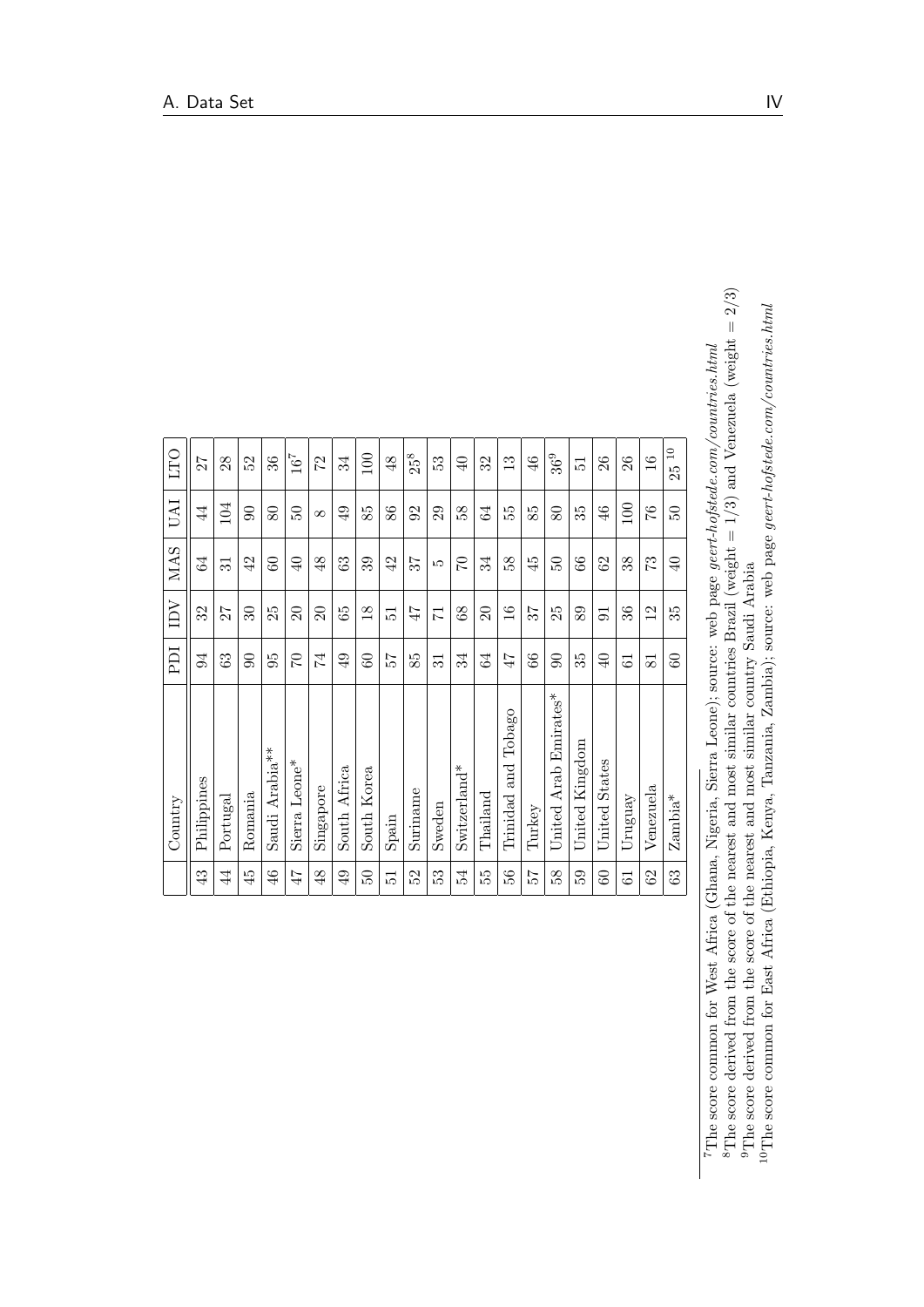- $*$  The dimension scores for these countries are from the web page geert-hofstede.com/countries.html  $*$  The dimension scores for these countries are from the web page geert-hofstede.com/countries.html
- \*\* The PDI, IDV, MAS and UAI scores for these countries are from the web page geert-hofstede.com/countries.html, the LTO score is from the book \*\* The PDI, IDV, MAS and UAI scores for these countries are from the web page geert-hofstede.com/countries.html, the LTO score is from the book Hofstede et al. 2010 [Hofstede](#page-61-0) et al. [2010](#page-61-0)

The dimension scores for the rest of the countries are from the book Hofstede *et al.* 2010 The dimension scores for the rest of the countries are from the book [Hofstede](#page-61-0) et al. [2010](#page-61-0)

# A.2 Gross Domestic Product A.2 Gross Domestic Product

# A.2.1 Gross Domestic Product per Capita Purchasing Power Parity A.2.1 Gross Domestic Product per Capita Purchasing Power Parity

The data of the GDP per capita PPP in current international dollars serve as the input in computation of the dependent variable The data of the GDP per capita PPP in current international dollars serve as the input in computation of the dependent variable X6 (GDP per Capita PPP Ranking). Y (GDP per Capita PPP Growth) and independent variable  $X_6$  (GDP per Capita PPP Ranking) Y (GDP per Capita PPP Growth) and independent variable

has in the United States. GDP at purchaser's prices is the sum of gross value added by all resident producers in the economy plus "GDP per capita based on purchasing power parity (PPP). PPP GDP is gross domestic product converted to international dollars using purchasing power parity rates. An international dollar has the same purchasing power over GDP as the U.S. dollar any product taxes and minus any subsidies not included in the value of the products. It is calculated without making deductions for depreciation of fabricated assets or for depletion and degradation of natural resources. Data are in current international dollars." "GDP per capita based on purchasing power parity (PPP). PPP GDP is gross domestic product converted to international dollars using purchasing power parity rates. An international dollar has the same purchasing power over GDP as the U.S. dollar has in the United States. GDP at purchaser's prices is the sum of gross value added by all resident producers in the economy plus any product taxes and minus any subsidies not included in the value of the products. It is calculated without making deductions for depreciation of fabricated assets or for depletion and degradation of natural resources. Data are in current international dollars." The World Bank web page) (The World Bank web page)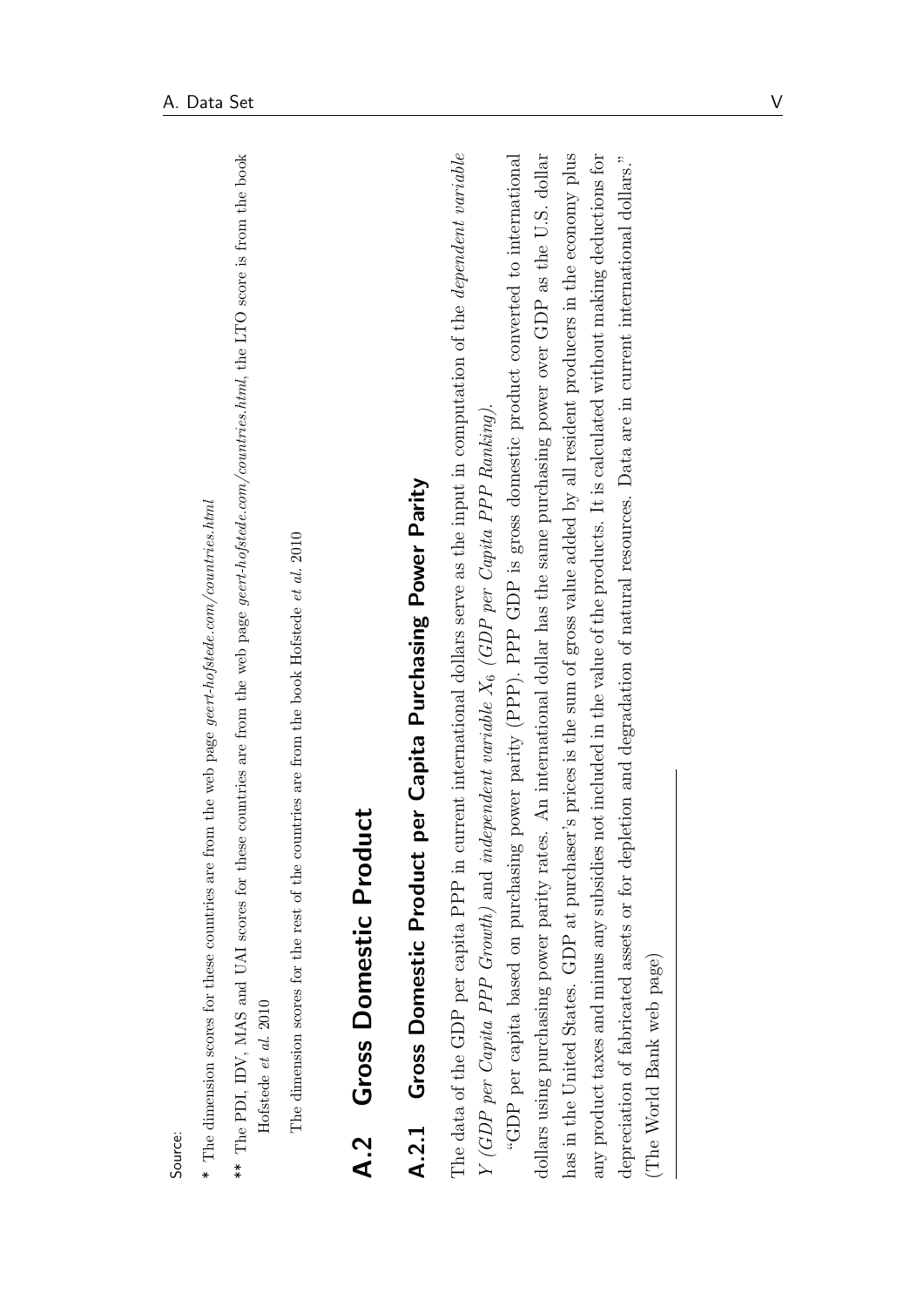| נס             |
|----------------|
| œ              |
| σ              |
| −              |
|                |
| ¢              |
| œ              |
| ີ              |
| $\blacksquare$ |
|                |
| U)             |
| d<br>t         |
| ä              |
|                |
|                |

<span id="page-71-0"></span>

|                          | Years 1980-1989                 |           | Table A.2:         | GDP per C. PPP in 1980-1989 (in current int. dollars) |                             |                          |                           |                             |                                    |                        |                              |
|--------------------------|---------------------------------|-----------|--------------------|-------------------------------------------------------|-----------------------------|--------------------------|---------------------------|-----------------------------|------------------------------------|------------------------|------------------------------|
|                          | $\mathop{\rm Country}\nolimits$ | 1980      | 1981               | 1982                                                  | 1983                        | 1984                     | 1985                      | 1986                        | 1987                               | 1988                   | 1989                         |
| $\overline{\phantom{0}}$ | Argentina                       | 4810,45   | 55,75<br>488       | 853,30<br>4                                           | 161,25<br>LΩ                | 390,83<br>LO.            | 057.12<br>īΟ              | 494,71<br>LΩ                | 734,88<br>īΟ                       | 699,13<br>ŗΟ           | 392,52<br>LΩ                 |
| $\mathcal{C}$            | Australia                       | 9164,57   | 10 155,01          | 10 915,71                                             | 11 113,33                   | 112,81<br>$\overline{2}$ | 892,71<br>$\frac{2}{1}$   | 13 495,22                   | 13 990,14                          | 14 943,75              | 16 057,70                    |
| $\infty$                 | Austria                         | 10548,65  | 11 491,33          | 419,93<br>12                                          | 313,95<br>$\frac{3}{2}$     | 823,23<br>$\frac{3}{1}$  | 588,44<br>$\overline{14}$ | 250,46<br>$\overline{15}$   | 898,90<br>$\overline{15}$          | 16872,63               | 18 086,30                    |
| 4                        | Bangladesh                      | 323,14    | 356,87             | 377,26                                                | 397,19                      | 422,03                   | 436,99                    | 453,26                      | 471,02                             | 484,84                 | 503,07                       |
| LC.                      | Belgium                         | 10 251,88 | $11\ 181,70$       | 936,80<br>$\overline{11}$                             | 12 448.65                   | 234,95<br>$\frac{3}{2}$  | 13860,30                  | 14 423,36                   | 15 175,78                          | 16 389,56              | 536,55<br>$\overline{11}$    |
| ం                        | Brazil                          | 3443,37   | 3 644,38           | 891,42<br>S                                           | 795,98<br>က                 | 4 042.25                 | 4392,90                   | 4751,79                     | 4 970.07                           | 5 042,48               | 307,63<br>ນລ                 |
| $\overline{z}$           | Bulgaria                        | 2773,30   | 3 171,27           | 3 432,86                                              | 681,86<br>$\infty$          | 3940,66                  | 4 170.04                  | 4443,85                     | 4 843,85                           | 554,89<br>ນລ           | 639,98<br>ນລ                 |
| $\infty$                 | Canada                          | 11 030,90 | 12 333,44          | 558,47<br>$\mathcal{L}_{\mathcal{L}}$                 | 13 276,24                   | 14 436,28                | 15444.08                  | 16 009,94                   | 16 956,39                          | 18 178.75              | 19 019,14                    |
| $\circ$                  | Colombia                        | 2528,99   | 2 765,77           | 896,91<br>$\mathcal{Q}$                               | 992,65<br>$\mathbf{\Omega}$ | 3 140,34                 | 3 265,67                  | 3 460,10                    | 3 675,97                           | 878,73<br>$\infty$     | 4 079,92                     |
| $\overline{10}$          | Costa Rica                      | 3 045,06  | 3 165,91           | 3 028,42                                              | 3 149,35                    | 375,54<br>$\infty$       | 3419,90                   | 3599,82                     | 855,49<br>က                        | 4 034,34               | 4 285,75                     |
| $\Box$                   | Denmark                         | 9973,63   | 10 814,72          | 11 908,51                                             | 12716,58                    | 13750,99                 | 14735,26                  | 15789,20                    | 16 278,65                          | 16808,98               | 17534,98                     |
| 12                       | Egypt                           | 1147,64   | 1 271,99           | 448,32                                                | 578,75                      | 696,48                   | 819,33                    | 863,61                      | 919,69<br>$\overline{\phantom{0}}$ | 2043,14                | 176,16<br>$\mathbf{\Omega}$  |
| 13                       | El Salvador                     | 2 087,30  | $2\ 012,70$        | 971,73<br>$\overline{\phantom{0}}$                    | 2 052,66                    | 2 129,65                 | 179,49<br>$\mathbf{c}$    | 204,02<br>$\mathbf{\Omega}$ | 296,61<br>$\mathbf{c}$             | 390,72<br>$\mathbf{c}$ | 471.69<br>$\mathbf{\hat{c}}$ |
| 14                       | Ethiopia                        | 294,7611  | 313,18             | 325,99                                                | 355,53                      | 346,96                   | 307,58                    | 333,94                      | 379,00                             | 381,64                 | 381,86                       |
| $\overline{15}$          | Finland                         | 8977,61   | 9 903,02           | 10 766,25                                             | 11 462,03                   | 12 196,74                | 12 930,26                 | 13524,61                    | 14 366,21                          | 15 593,28              | 16944.30                     |
| $\frac{6}{1}$            | France                          | 9502,20   | 10 442,59          | 286,26<br>$\overline{11}$                             | 11810,74                    | 12 366,46                | 875,67<br>$\overline{2}$  | 384,05<br>$\frac{3}{2}$     | 14 025,18                          | 15 102,04              | 16 242,58                    |
| $\overline{11}$          | Germany                         | 9880,78   | 17,50<br>1084      | 11 473,88                                             | 12 147,09                   | 13 003,96                | 13743,74                  | 14 365,87                   | 14 971,41                          | 16 000,34              | 17 120,45                    |
| $\frac{8}{18}$           | Ghana                           | 473,99    | 485,87             | 464,16                                                | 444.63                      | 484,22                   | 507,72                    | 530,01                      | 555,90                             | 591.49                 | 627,87                       |
| $\overline{0}$           | Greece                          | 8 247,79  | 801,37<br>$\infty$ | 175,12<br>$\circ$                                     | 380,44<br>$\circ$           | 879,09<br>$\circ$        | 10395,84                  | 10648.03                    | 10 676.91                          | 11477,73               | 300,72<br>$\frac{1}{2}$      |
| $\Omega$                 | $G$ uatemala                    | 1849,15   | 1 986,02           | 1982,82                                               | 1959,08                     | 1 993,40                 | 1993,40                   | 1 993,60                    | 2 076,35                           | 2 181,99               | 300,45<br>$\mathbf{\Omega}$  |
| Ţ                        |                                 |           |                    |                                                       |                             |                          |                           |                             |                                    |                        |                              |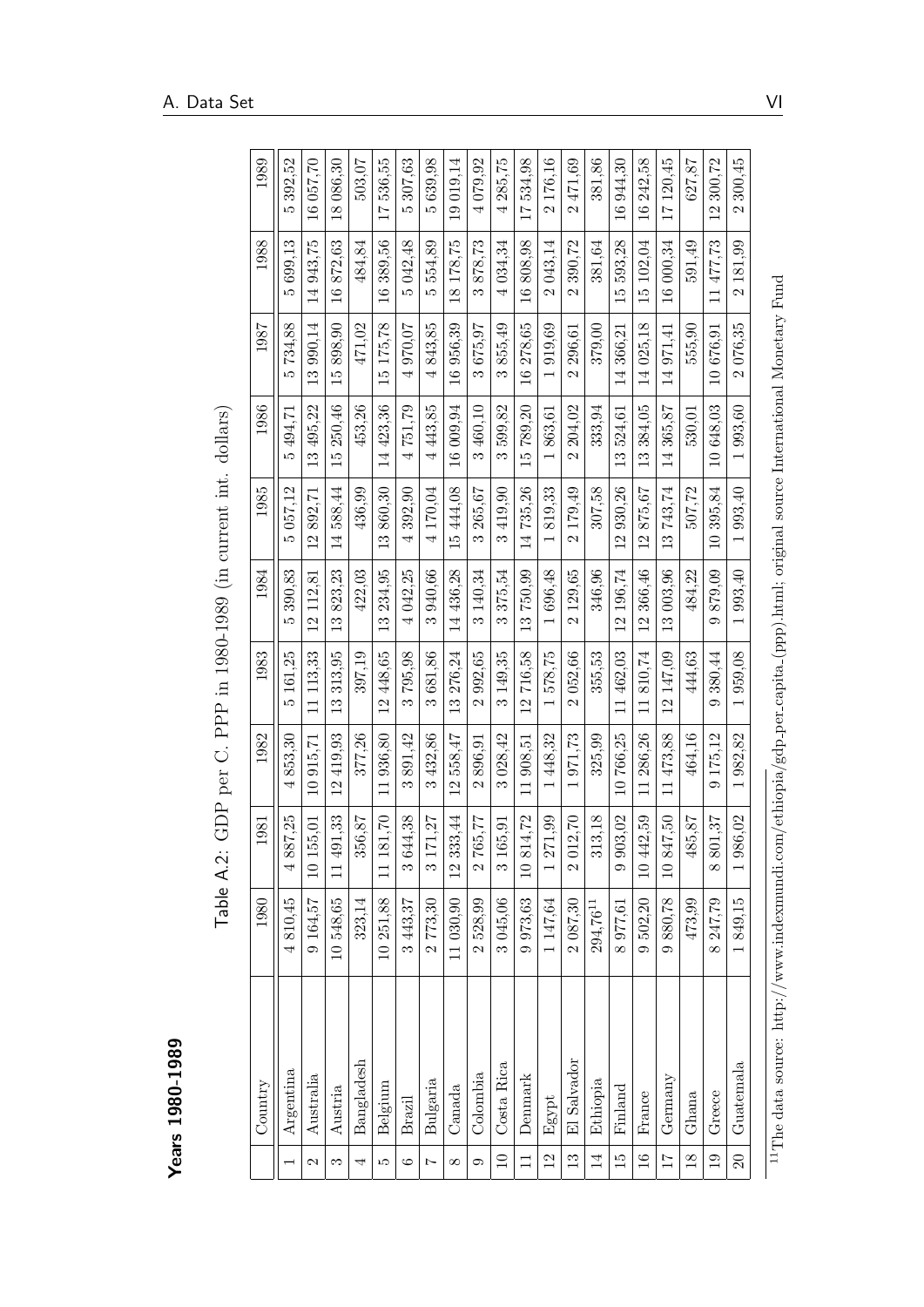|                     | Country        | 1980              | 1981                         | 1982                        | 1983                                | 1984                     | 1985                               | 1986                          | 1987                               | 1988                     | 1989                     |
|---------------------|----------------|-------------------|------------------------------|-----------------------------|-------------------------------------|--------------------------|------------------------------------|-------------------------------|------------------------------------|--------------------------|--------------------------|
| $\overline{\Omega}$ | Hungary        | 5 120.51          | 760,58<br>LΩ                 | 288,90<br>G                 | 594,83<br>Ğ                         | 038.46<br>$\overline{1}$ | 248.22<br>$\overline{ }$           | 536,88<br>$\overline{ }$      | 085,54<br>$\infty$                 | 374.48<br>$\infty$       | 849,57<br>$\infty$       |
| 22                  | Chile          | 2 338,14          | 638,40<br>$\mathcal{C}$      | 471,24<br>$\mathbf{\Omega}$ | 432,22<br>$\mathcal{Q}$             | 680,45<br>$\mathcal{Q}$  | 910.32<br>$\mathbf{\Omega}$        | 089.99<br>∞                   | 367,39<br>∞                        | 712,38<br>က              | 4 228,66                 |
| 23                  | China          | 250,16            | 284,17                       | 324.11                      | 368.30                              | 434.47                   | 501.32                             | 549.39                        | 621,05                             | 703,87                   | 748,75                   |
| 24                  | India          | 419,87            | 475,64                       | 510.30                      | 556.34                              | 585.92                   | 621.48                             | 651.15                        | 681.72                             | 756.86                   | 814.55                   |
| 25                  | Indonesia      | 631,62            | 730,37                       | 766.13                      | 845,05                              | 919,93                   | 961.08                             | 020.81                        | 085,55<br>$\overline{\phantom{0}}$ | 173,01                   | 304,36                   |
| 26                  | Iran           | 3 431,79          | 430,64<br>S                  | 960.66<br>က                 | 464.76<br>4                         | 390.53<br>4              | 448,57<br>4                        | 980.28<br>∞                   | 894.50<br>∞                        | 648,12<br>S              | 896.93<br>∞              |
| 77                  | Ireland        | 6 180,68          | 903,42<br>$\circ$            | 420.79<br>$\sim$            | 641.11<br>$\overline{z}$            | 222,19<br>$\infty$       | 720.78<br>$\infty$                 | 873.55<br>$\infty$            | 558,66<br>0                        | 10449.51                 | 521.34<br>$\overline{1}$ |
| 28                  | Israel         | 7462.28           | $461,70$<br>$\infty$         | 719,15<br>$\infty$          | 211.09<br>$\circ$                   | 634.20<br>G.             | 965,47<br>$\circ$                  | 381.93<br>$\approx$           | 200.93<br>$\overline{1}$           | 865.34<br>$\overline{1}$ | 12 422,07                |
| 29                  | Italy          | $9\,218.01$       | 10 154,87                    | 810.13<br>$\overline{10}$   | 364,99<br>$\overline{11}$           | 12 169.49                | 888.33<br>$\overline{c}$           | 552,62<br>13                  | 393.81<br>$\overline{14}$          | 508.30<br>LO             | 628.52<br>$\frac{6}{1}$  |
| $\overline{30}$     | $_{\rm Japan}$ | 8532,10           | 649,97<br>$\circ$            | 512.05<br>$\frac{1}{10}$    | 185.84<br>$\overline{1}$            | 12047.35                 | 3 121.11                           | 13710.47                      | 14 620.06                          | 137,24<br>$\frac{6}{1}$  | 575,68<br>11             |
| 31                  | Luxembourg     | 13 006,53         | 14 105,53                    | 121,82<br>$\frac{5}{1}$     | 6 185.56                            | 814.12<br>17             | 834.23<br>$\infty$                 | 082,99<br>$\overline{\Omega}$ | 412,85<br>22                       | 24 967,94                | 28 177,13                |
| 32                  | Malaysia       | 233,71            | 651,58<br>$\mathbf{\hat{c}}$ | 905,78<br>$\mathbf{\Omega}$ | 127.08<br>S                         | 403.68<br>ຕ              | 373,45<br>ຕ                        | 390.27<br>S                   | 571.60<br>S                        | 945.56<br>S              | 337,65<br>4              |
| 33                  | Malta          | 5 524,51          | 6 196,66                     | 581,69<br>ص                 | 704.96<br>Ğ                         | 020,87<br>$\overline{ }$ | 293.08<br>$\overline{a}$           | 617.49<br>$\overline{ }$      | 106,95<br>$\infty$                 | 020,79<br>Ó              | 10 027,88                |
| 34                  | Mexico         | 873,50<br>က       | 507,46<br>4                  | 651.51<br>4                 | 537.13<br>4                         | 782.15<br>4              | 964.98<br>4                        | 787.11<br>4                   | 916.59<br>4                        | 378,92<br>LΩ             | 700,45<br>LΩ             |
| 35                  | Morocco        | 1114,67           | 154,31                       | 306.81                      | 315,33                              | 387.46                   | 483.10<br>$\overline{\phantom{0}}$ | 603.98                        | 573.43<br>$\overline{\phantom{0}}$ | 760.05                   | 832.11                   |
| 36                  | Netherlands    | 877,85<br>$\circ$ | 645,70<br>$\overline{10}$    | 103.15<br>$\overline{1}$    | 736,67<br>$\overline{\overline{1}}$ | 500.58<br>$\overline{2}$ | 153.25<br>$\frac{3}{1}$            | 745,63<br>$\frac{3}{1}$       | 330.69<br>$\overline{4}$           | 237,34<br>LO             | 414,66<br>$\frac{6}{1}$  |
| 78                  | New Zealand    | 8 558,37          | 566,64<br>$\circ$            | 468.72<br>$\Xi$             | 038.93<br>$\Box$                    | 903.54<br>$\Box$         | 291.01<br>$\frac{2}{1}$            | 807.48<br>$\overline{2}$      | 128,17<br>$\frac{3}{1}$            | 574.53<br>က              | 971,78<br>$\frac{3}{1}$  |
| 38                  | Nigeria        | 785,60            | 726,61                       | 749.57                      | 719.77                              | 693.36                   | 764.36                             | 780,82                        | 777,70                             | 861.87                   | 934.50                   |
| 39                  | Norway         | 9576,31           | 10 599,39                    | 217,97                      | 072,62<br>$\mathbf{\Omega}$         | 226.94<br>$\mathbb{C}$   | 317,74<br>$\overline{1}$           | 174.68<br>ŗÓ,                 | 823,42<br>ŗΩ                       | 254,24<br>$\frac{6}{1}$  | 967,89<br>$\frac{1}{2}$  |
| $\overline{40}$     | Pakistan       | 584,40            | 666,72                       | 728.16                      | 780.97                              | 822,75                   | 881.96                             | 920.06                        | 975.50                             | 052.19                   | 111,25                   |
| $\overline{41}$     | Panama         | 3 131,30          | 655,43<br>S                  | 995.29<br>ణ                 | 880.98<br>∞                         | 047.94                   | 285.99<br>4                        | 444.34<br>4                   | 400.08<br>$\overline{ }$           | 864.13<br>∞              | 989,83<br>∞              |
| $42\,$              | Peru           | 2904,47           | 321,53<br>S                  | 419,36<br>∞                 | 062,15<br>∞                         | 265,84<br>∞              | 381.68<br>∞                        | 718,24<br>∞                   | 042,64<br>$\overline{ }$           | 737,28<br>S              | 352,40<br>∞              |
| 43                  | Philippines    | 1 349,74          | 84,66<br>4                   | 587,26                      | 634.99                              | 529.43                   | 421.61                             | 462.88                        | 529.11                             | 645.21                   | 766,92                   |
| $\overline{4}$      | Portugal       | 5413,94           | 965,22<br>LQ                 | 424.41<br>Ğ                 | 636,11<br>Ġ                         | 729,97<br>Ġ              | 110,73<br>$\overline{z}$           | 563,88<br>$\overline{ }$      | 284,73<br>$\infty$                 | 222,49<br>$\circ$        | 10 203,12                |

 $\overline{\phantom{a}}$  $\overline{\phantom{a}}$  $\overline{\phantom{a}}$  $\overline{\phantom{0}}$ 

 $\mathbf{r}$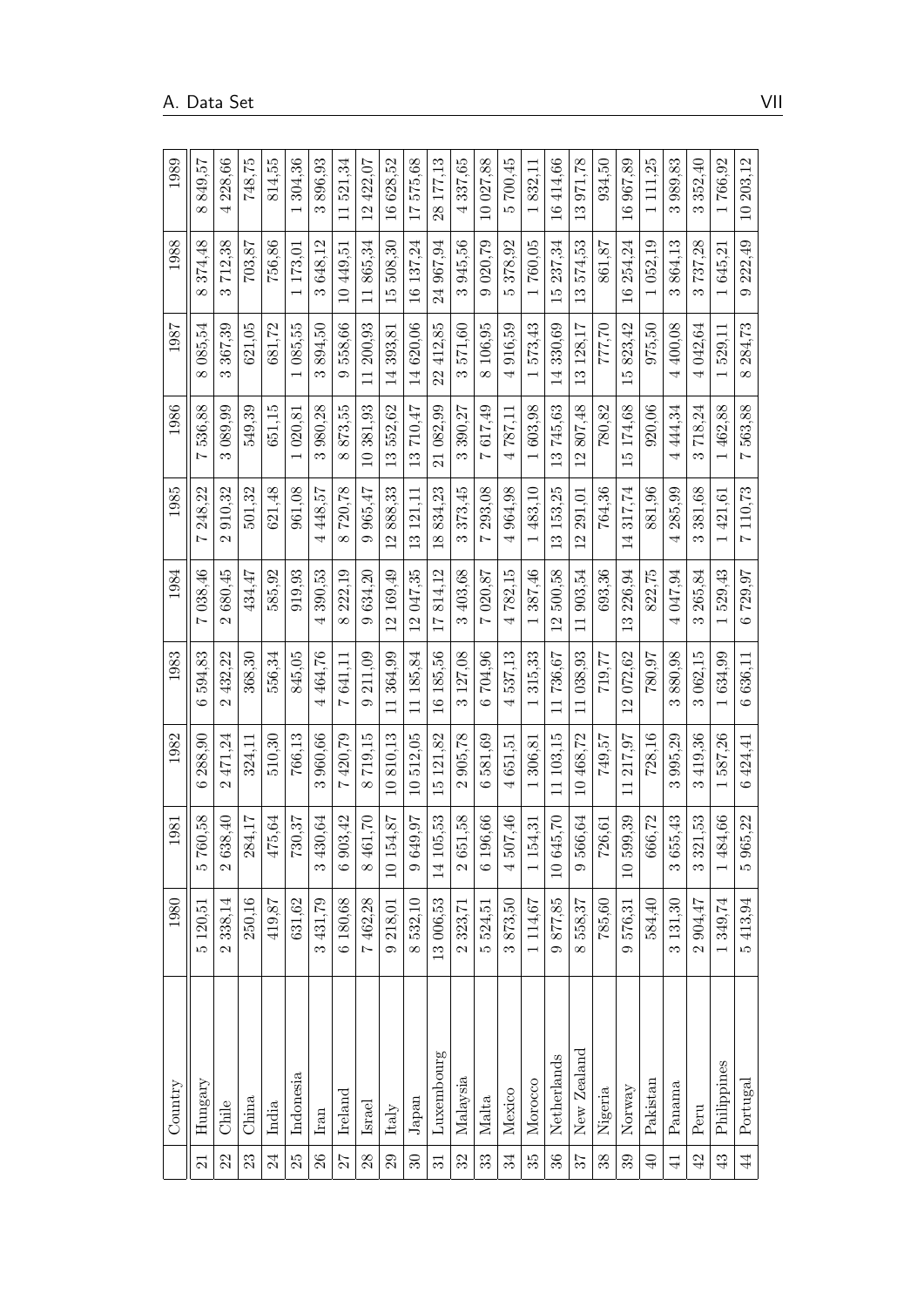<span id="page-73-0"></span>

|        | Country                                                                                                                                 | 1980         | 1981                      | 1982                               | 1983                               | 1984                               | 1985                               | 1986                     | 1987                     | 1988                              | 1989                     |
|--------|-----------------------------------------------------------------------------------------------------------------------------------------|--------------|---------------------------|------------------------------------|------------------------------------|------------------------------------|------------------------------------|--------------------------|--------------------------|-----------------------------------|--------------------------|
| 45     | Romania                                                                                                                                 | 3 617,0712   | 3 650,56                  | 4 010,00                           | 4 408,53                           | 4829,61                            | 4950.43                            | 5159.08                  | 331,73<br>rð             | 5 464,10                          | 317,02<br>LΩ             |
| 46     | Saudi Arabia                                                                                                                            | 16 187,01    | 399,58<br>$\overline{17}$ | 399,62<br>$\frac{15}{1}$           | 811,80<br>$\frac{3}{2}$            | 13 106,93                          | 12 260,01                          | 12562,38                 | 894.42<br>$\overline{1}$ | 12810,56                          | 828,24<br>$\frac{1}{2}$  |
| 47     | Sierra Leone                                                                                                                            | 387,69       | 426,90                    | 464,53                             | 462,54                             | 488,06                             | 464,46                             | 467,64                   | 501,38                   | 469,21                            | 480,21                   |
| 48     | Singapore                                                                                                                               | 7217,15      | 329,56<br>$\infty$        | 064.17<br>$\circ$                  | 10 100,27                          | 11 191,54                          | 11441.61                           | 861,03<br>$\overline{1}$ | 319,00<br>$\frac{3}{2}$  | 14 927.12                         | 16578,16                 |
| 49     | South Africa                                                                                                                            | 4 183,73     | 705,34<br>4               | 849,79<br>$\overline{ }$           | 823,31<br>$\overline{4}$           | 5 124,92                           | 5083,71                            | 5066.67                  | 5 193,42                 | 5467,93                           | 5681,29                  |
| $50\,$ | South Korea                                                                                                                             | 2376,44      | 736,56<br>$\mathbf{\sim}$ | 3 083,21                           | 542,89<br>$\infty$                 | 983,22<br>$\infty$                 | 4364,50                            | 4950,78                  | 654,84<br>LO.            | 6 465,06                          | 7 093,87                 |
| 12     | $S$ pain                                                                                                                                | 6846.75      | 418,78<br>$\overline{a}$  | 926.42<br>$\overline{a}$           | 346.30<br>$\infty$                 | 778.35<br>$\infty$                 | 9 222,66                           | 9706.12                  | 10518.92                 | 11411.68                          | 12 391.36                |
| 52     | Suriname                                                                                                                                | 3 145,40     | 434,94<br>S               | 565,02<br>$\infty$                 | 577,07<br>$\infty$                 | 3543,95                            | 556,26<br>$\infty$                 | 3 469,68                 | 3 043,68                 | 358,00<br>$\infty$                | 3783,45                  |
| 53     | Sweden                                                                                                                                  | 10583,05     | 537,67<br>$\Box$          | 379,60<br>12                       | 13 096,25                          | 14 155.62                          | 14882,76                           | 15 614,50                | 16 572,59                | 17521,72                          | 566,40<br>$\frac{8}{18}$ |
| 54     | Switzerland                                                                                                                             | 13 957,01    | 424,94<br>$\overline{15}$ | 16 056.38                          | 16726.29                           | 812,50<br>$\overline{11}$          | 18 947,00                          | 19628,27                 | 20 395,61                | 21 632.42                         | 23 235.37                |
| 55     | $\rm_{Thailand}$                                                                                                                        | 1 060,23     | 203,32                    | 318,78<br>$\overline{\phantom{0}}$ | 419,99<br>$\overline{\phantom{0}}$ | 528,75<br>$\overline{\phantom{0}}$ | 617,70<br>$\overline{\phantom{0}}$ | 712,31                   | 893,72                   | 179,90<br>$\mathbf{\hat{c}}$      | 2 496,47                 |
| 56     | Trinidad and Tobago                                                                                                                     | 7 309,76     | 217,02<br>$\infty$        | 903.98<br>$\infty$                 | 252.57<br>$\infty$                 | 938.44<br>$\overline{z}$           | 737,68<br>$\overline{z}$           | 572,01<br>$\overline{a}$ | 381,32<br>$\overline{a}$ | 295,78<br>$\overline{z}$          | 7466,13                  |
| 29     | Turkey                                                                                                                                  | 2 161,53     | 422,80<br>$\mathfrak{a}$  | 2 600,50                           | 772,33<br>$\mathbf{\Omega}$        | 3 001,33                           | 3 156,42                           | 3 385,24                 | 3743,95                  | 885,14<br>$\infty$                | 3972,34                  |
| 58     | United Arab Emirates                                                                                                                    | 58852,10     | 62 683,69                 | 540,46<br>58                       | 55 125,07                          | 56 609,50                          | 53 323,41                          | 43772.22                 | 43 876,27                | 41 622,59                         | 45736,99                 |
| 59     | United Kingdom                                                                                                                          | 8 362,21     | 9031,55                   | 796.37<br>$\circ$                  | 10 556.17                          | 229,63<br>$\overline{1}$           | 11 964,75                          | 12693.89                 | 13 633,16                | 14781.14                          | 15 650.12                |
| 60     | United States                                                                                                                           | 12 179,56    | 526,19<br>$\frac{3}{2}$   | 932,68<br>$\frac{3}{1}$            | 15 000,09                          | 16539,38                           | 588,81<br>$\overline{11}$          | 18 427,29                | 393,78<br>$\overline{0}$ | 20 703,15                         | 22 039,23                |
| 5      | Uruguay                                                                                                                                 | 3728,22      | .14, 11<br>4              | 913,24<br>S                        | 626,52<br>S                        | 695,86<br>S                        | 839.83<br>S                        | 4 244.49                 | 4 688.65                 | 892,95<br>$\overline{\mathbf{r}}$ | 5100.04                  |
| 62     | Venezuela                                                                                                                               | 535,64<br>LΩ | 825,62<br>ŗΟ              | 872,49<br>LO.                      | 706,21<br>ΓÒ,                      | 839,48<br>ŗΟ                       | 868,20<br>ΓÒ,                      | 6224,93                  | 6470.91                  | 914,25<br>$\circ$                 | 6404.88                  |
| 63     | Zambia                                                                                                                                  | 731,55       | 822,08                    | 820,41                             | 809,44                             | 810.68                             | 822,68                             | 821,37                   | 842,04                   | 899,02                            | 897,27                   |
|        | Source: The World Bank web page: http://data.worldbank.org/indicator/NY.GDP.PCAP.PP.CD (unless otherwise stated)                        |              |                           |                                    |                                    |                                    |                                    |                          |                          |                                   |                          |
|        | <sup>12</sup> The data source: http://www.indexmundi.com/romania/gdp_per_capita_(ppp).html; original source International Monetary Fund |              |                           |                                    |                                    |                                    |                                    |                          |                          |                                   |                          |

| しんしょう しんしょう しんしょう<br>$\frac{1}{2}$<br> <br> <br> <br> }<br> } |
|---------------------------------------------------------------|
|                                                               |
|                                                               |
| ׇ֖֖֚֚֚֬֝֬                                                     |
| ١<br>.<br>.<br>.<br>֚֘<br>ׇ֚֓<br>i                            |
|                                                               |
| ֖֖֖֖֖ׅׅׅ֚֚֚֚֚֚֚֚֚֚֚֚֚֚֚֚֚֚֚֚֚֚֚֡֬֡֡֓֡֞֡֡֡֓֞֡֡֓                |
| ֘֒<br>j<br>j<br>١                                             |
|                                                               |
| $\frac{1}{2}$                                                 |
| I<br>ļ                                                        |
| $\frac{1}{2}$<br>l<br>l                                       |
| ;                                                             |
| $\frac{1}{2}$                                                 |
|                                                               |
| urce:                                                         |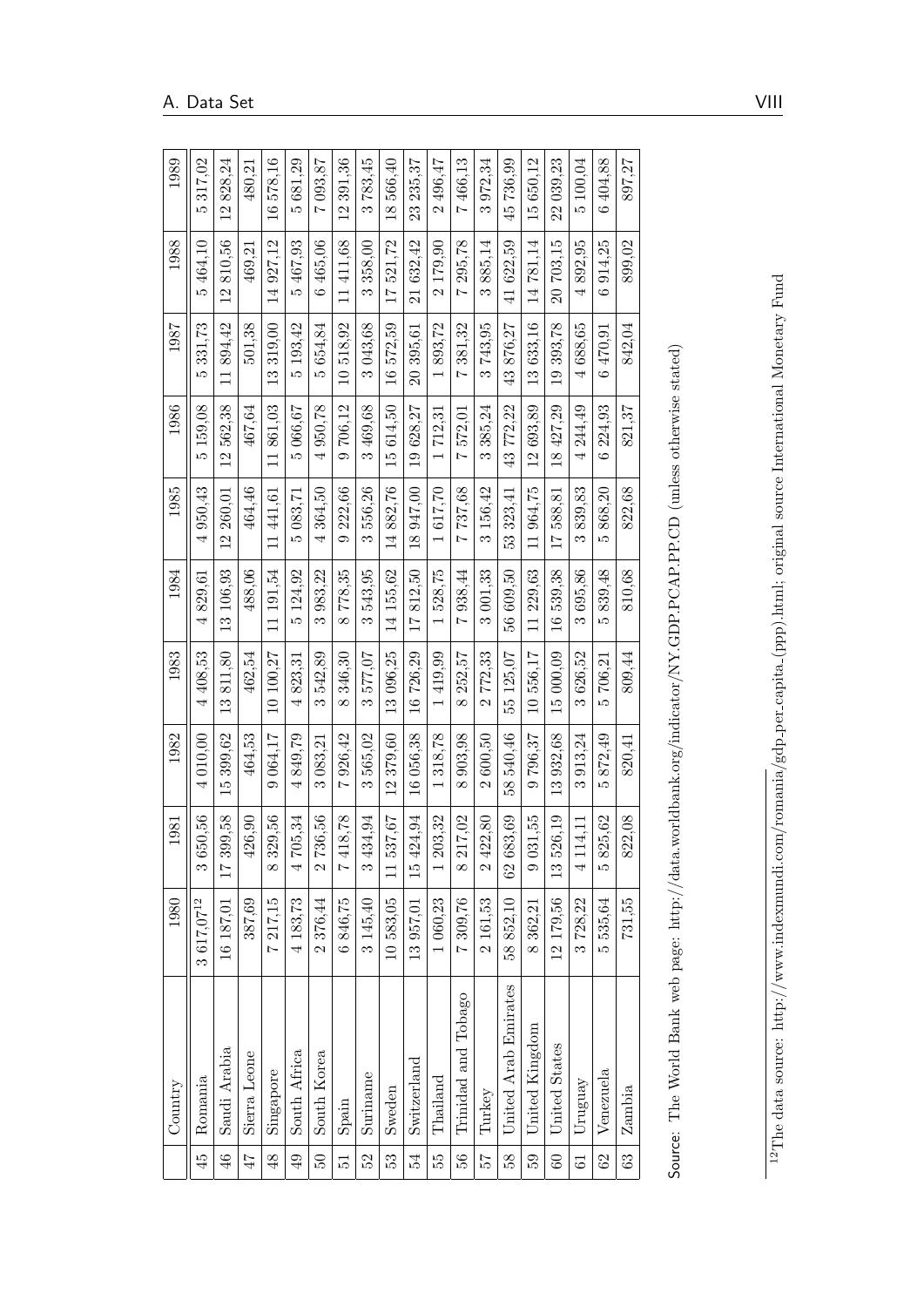| o<br>ה         |
|----------------|
| ຕ              |
|                |
| ໐              |
| ⊣<br>٣         |
|                |
|                |
| c<br>נ         |
|                |
| ຕ              |
| ໐າ             |
|                |
| $\blacksquare$ |
|                |
| U)             |
|                |
|                |
| ٥<br>t         |
| C              |
|                |
|                |
|                |
|                |

|                     | $\mathsf{Years}$ 1990-1999 |            |                                 |                               |                             |                                     |                                                           |                             |                   |                    |                         |
|---------------------|----------------------------|------------|---------------------------------|-------------------------------|-----------------------------|-------------------------------------|-----------------------------------------------------------|-----------------------------|-------------------|--------------------|-------------------------|
|                     |                            | Table A.3: |                                 |                               |                             |                                     | GDP per Capita PPP in 1990-1999 (in current int. dollars) |                             |                   |                    |                         |
|                     | Country                    | 1990       | 1991                            | 1992                          | 1993                        | 1994                                | 1995                                                      | 1996                        | 1997              | 1998               | 1999                    |
|                     | Argentina                  | 5386,58    | 6 189,74                        | 980,62<br>$\circ$             | 456,77<br>$\overline{z}$    | 950,10<br>$\overline{z}$            | 805,00<br>$\overline{z}$                                  | 279,60<br>$\infty$          | 014.43<br>$\circ$ | 382,75<br>$\circ$  | 095,73<br>$\circ$       |
| $\mathbf{\Omega}$   | Australia                  | 17 221,75  | 17754,76                        | 18 172,25                     | 19 038,05                   | 19 965,81                           | 20 902,48                                                 | 21 962,03                   | 22 960,21         | 24 292,34          | 25 375,38               |
| S                   | Austria                    | 19 435,54  | 20 582,42                       | 251,01<br>$\overline{21}$     | 21 637,82                   | 504,54<br>22                        | 548,28<br>23                                              | 24 396,11                   | 25 046,31         | 26 231,28          | 27 186,28               |
| 4                   | Bangladesh                 | 539.64     | 563,17                          | 590,54                        | 617,54                      | 642,09                              | 675,14                                                    | 704,22                      | 741.37            | 775,67             | 809,72                  |
| LC.                 | Belgium                    | 18730,15   | 19676,25                        | 369,05<br>$\overline{20}$     | 20 535,58                   | 575,09<br>$\overline{21}$           | 500,77<br>22                                              | 845,55<br>22                | 23 874,38         | 24 389,80          | 355,06<br>25            |
| $\circ$             | Brazil                     | 5 181,80   | .9,66<br>Ž<br>ມລ                | 351,19<br>ນລ                  | 5635,98                     | 965,81<br>ມລ                        | 277,75<br>$\circ$                                         | 6 427,22                    | 6 669,68          | 6664,48            | 6679,54                 |
| $\overline{z}$      | Bulgaria                   | 5416.99    | 179,09<br>ນລ                    | 956,55<br>$\overline{a}$      | 5 030,20                    | 243,71<br>LO.                       | 543,80<br>LΩ                                              | 4645,69                     | 4863,96           | 470,87<br>LΩ       | 664,66<br>ΓÒ,           |
| $\infty$            | Canada                     | 19 499.26  | 19500,83                        | 892,99<br>$\overline{1}$      | 20 578,65                   | 807,80<br>$\overline{21}$           | 22 696,71                                                 | 23 253,09                   | 24 406,25         | 25 472,04          | 27 050,52               |
| $\circ$             | Colombia                   | 4 403,17   | 4567,53                         | 806,53<br>4                   | 4 935,27                    | 232,60<br>LΩ                        | 531,62<br>LΩ                                              | 5643,24                     | 845,01<br>LΩ      | 857,92<br>ro       | 597,32<br>LΩ            |
| $\overline{10}$     | Costa Rica                 | 4505,92    | 4 661,64                        | 5 070,76                      | 433,73<br>ນວ                | 667,47<br>īΟ,                       | 880,04<br>LΩ                                              | 887.56<br>LΩ                | 6 177.48          | 6 622,74           | 7 099,79                |
| $\Box$              | Denmark                    | 18 475,72  | 19 329,10                       | 20 112,42                     | 20 467,19                   | 21975,55                            | 22 998,96                                                 | 24 070,04                   | 25 278,89         | 26 144,04          | 26 921,74               |
| $\overline{2}$      | Egypt                      | 2 338,08   | $396,\!85$<br>$\mathbf{\Omega}$ | 510,24<br>$\mathcal{Q}$       | 595,00<br>$\mathcal{C}$     | 707,40<br>$\mathbf{\Omega}$         | 850,81<br>$\mathbf{\Omega}$                               | 995,03<br>$\mathbf{\Omega}$ | 166,27<br>က       | 283,60<br>$\infty$ | 474,10<br>$\infty$      |
| 13                  | El Salvador                | 2651,97    | 2797,93                         | 024,79<br>$\infty$            | 268,06<br>$\infty$          | 486,54<br>$\infty$                  | 749,75<br>$\infty$                                        | 842,39<br>$\infty$          | 4 049,40          | 4 231,99           | 4417,34                 |
| $\overline{14}$     | Ethiopia                   | 393,79     | 365,51                          | 329,44                        | 368,29                      | 375,30                              | 394,98                                                    | 438,60                      | 448,05            | 426,70             | 443,22                  |
| $\overline{15}$     | Finland                    | 17610,15   | 17 046,90                       | 16749,17                      | 16896,11                    | 802,90<br>$\overline{17}$           | 820,39<br>$\frac{8}{2}$                                   | 19 276,92                   | 20 964,44         | 22 574,62          | 23 613,38               |
| $\frac{6}{1}$       | France                     | 17 225,03  | 17 935,60                       | 549,87<br>$\overline{18}$     | 18750,63                    | 492,21<br>$\overline{0}$            | 220,55<br>$\overline{20}$                                 | 20 755,51                   | 21 643,10         | 22 664,33          | 541,55<br>23            |
| $\overline{11}$     | Germany                    | 18 556.27  | 20 048,85                       | 758,95<br>$\overline{\Omega}$ | 20864,43                    | 751,80<br>$\overline{\mathfrak{a}}$ | 509,23<br>22                                              | 23 058,80                   | 23 565,65         | 24 184.36          | 24 990,18               |
| $\frac{8}{2}$       | $G$ hana                   | 655,13     | 693,36                          | 714,78                        | 744,49                      | 763,42                              | 792,15                                                    | 822,37                      | 852,55            | 884,08             | 914,77                  |
| 19                  | Greece                     | 12 691,56  | $L\bar{V}$<br>$13\;41'$         | 13 680,77                     | 13631.63                    | 14 077.41                           | 14 558.99                                                 | 15 053.88                   | 15 909,20         | 16 362,94          | 877,26<br>$\frac{6}{1}$ |
| $\overline{\Omega}$ | $G$ uatemala               | 2 406,13   | 520,18<br>$\mathbf{\Omega}$     | 635,98<br>$\mathcal{Q}$       | 735,32<br>$\mathbf{\Omega}$ | 837,24<br>$\mathbf{\Omega}$         | 977,74<br>$\mathbf{\Omega}$                               | 3 049,83                    | 3 171,52          | 300,58<br>$\infty$ | 398,22<br>$\infty$      |
| 21                  | Hungary                    | 8956,07    | 8 159,64                        | 8 100,62                      | 8 240,14                    | 8672,30                             | 8 996,61                                                  | 9 299,78                    | 9 942,02          | 10638,82           | 11 059,38               |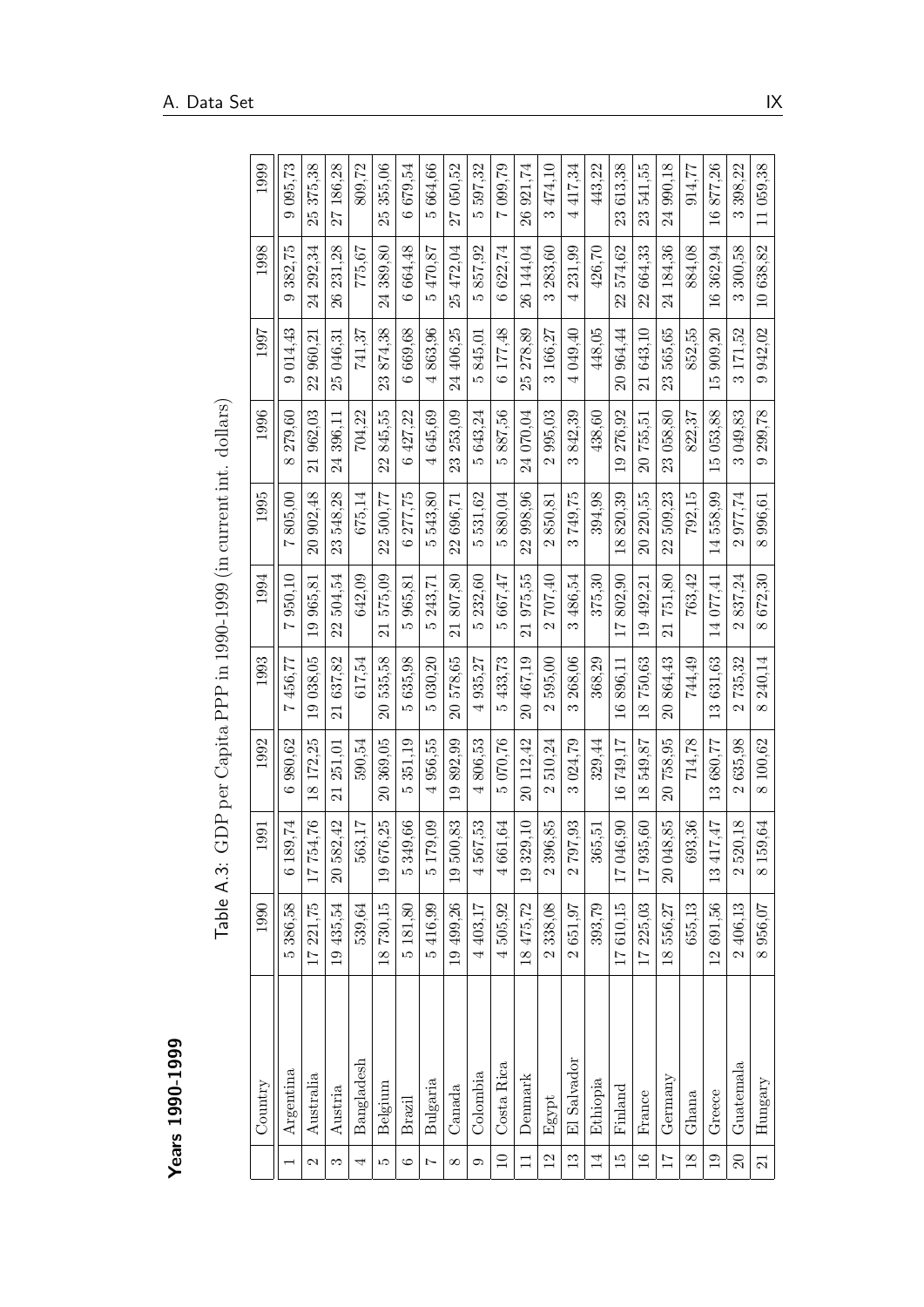|                | Country      | 1990      | 1991                       | 1992                          | 1993                               | 1994                      | 1995                                | 1996                      | 1997                               | 1998                               | 1999                                |
|----------------|--------------|-----------|----------------------------|-------------------------------|------------------------------------|---------------------------|-------------------------------------|---------------------------|------------------------------------|------------------------------------|-------------------------------------|
| 22             | Chile        | 4519,46   | 5011,54                    | 712,37<br>ŗΟ                  | 194.61<br>G                        | 635.33<br>ు               | 444,85<br>$\overline{ }$            | 035.67<br>$\infty$        | 591,21<br>$\infty$                 | 845,74<br>$\infty$                 | 790.10<br>$\infty$                  |
| 23             | China        | 794.93    | 885,40                     | 019,84                        | 174,53                             | 340,21                    | 504,43                              | 666,62                    | 837,82                             | 989,82                             | 153,71<br>$\mathbf{\hat{c}}$        |
| 24             | India        | 873,76    | 894,45                     | 944.14                        | 990.91                             | 057,73                    | 142.45<br>$\overline{ }$            | 227,47                    | 278.37                             | 352.29<br>1                        | 462,70<br>$\overline{\phantom{0}}$  |
| 25             | Indonesia    | 1450.49   | 606,62                     | 730,65                        | 867,35                             | 018,14<br>Z               | 205,80<br>$\mathbf{\Omega}$         | 382,29<br>2               | 507,55<br>$\mathbf{\Omega}$        | 179,49<br>2                        | 199,61<br>$\mathbf{\Omega}$         |
| 26             | Iran         | 4478,29   | 01,99<br>LΩ                | 336.11<br>LO                  | 286.32<br>LO                       | 295.69<br>LO              | 474,35<br>LO                        | 863.03<br>LО              | 064.64<br>$\ddot{\circ}$           | 200.56<br>Ğ                        | 298,88<br>ం                         |
| $\mathbb{Z}7$  | Ireland      | 12 969,06 | 609,37<br>13               | 300.48<br>$\overline{14}$     | 933,07<br>$\overline{14}$          | 059.52<br>$\frac{6}{1}$   | 880.18<br>$\overline{11}$           | 511,11<br>$\frac{0}{1}$   | 694,80<br>$\overline{21}$          | 24 004.95                          | 921,03<br>25                        |
| 28             | Israel       | 13 360,45 | 13817,17                   | 14625.38                      | 113,36<br>$\frac{1}{1}$            | 16 099.86                 | 897.82<br>$\frac{8}{18}$            | 791.63<br>$\frac{1}{2}$   | 308.01<br>$\overline{\mathcal{S}}$ | 20899.79                           | 366.79<br>$\overline{\mathfrak{a}}$ |
| $29\,$         | Italy        | 17611,26  | 502,32<br>$\frac{8}{18}$   | 167.95<br>$\frac{1}{2}$       | 405.05<br>$\overline{19}$          | 20 231.42                 | 238.81<br>$\overline{21}$           | 940,17<br>$\overline{21}$ | 720,11<br>22                       | 881.47<br>23                       | 344.71<br>$\overline{24}$           |
| $\mathcal{S}$  | Japan        | 19 206,85 | 185,05<br>$20\,43$         | 21090.89                      | 537,50<br>$\overline{\Omega}$      | 22 102.48                 | 859.20<br>22                        | 860.96<br>23              | 24 622.16                          | 335,26<br>24                       | 603,23<br>$\overline{24}$           |
| $\overline{5}$ | Luxembourg   | 30 440,19 | 33 787,94                  | 755.03<br>ಭ                   | 516.43<br>36                       | 181,22<br>38              | 980,18<br>38                        | 267,71<br>$\overline{Q}$  | 894,29<br>$\overline{40}$          | 272,46<br>$\frac{3}{4}$            | 49 075,15                           |
| 32             | Malaysia     | 4772,01   | $260,\!94$<br>LC.          | 697.88<br>LO.                 | 237,48<br>ల                        | 777,33<br>$\circ$         | 427.21<br>$\overline{ }$            | 108.84<br>$\infty$        | 652.77<br>$\infty$                 | 931.60<br>$\overline{z}$           | 338.18<br>$\infty$                  |
| $33\,$         | Malta        | 10 955,32 | 11 916,65                  | 613,85<br>S                   | 340,80<br>$\infty$                 | 255.15<br>$\overline{14}$ | 407,60<br>LO.                       | 14 666,95                 | 584.84<br>LO.                      | 16 284,06                          | 028,99<br>$\overline{11}$           |
| 34             | Mexico       | 6 099,93  | 58,91<br>↵<br>$\circ$      | 727,01<br>$\circ$             | 883,99<br>$\circ$                  | 226,60<br>$\overline{ }$  | 800,29<br>G                         | 163,27<br>$\overline{ }$  | 653,47<br>$\overline{a}$           | 990,24<br>$\overline{a}$           | 289,26<br>$\infty$                  |
| 35             | Morocco      | 1 940,49  | 05,74<br>$\mathbf{\Omega}$ | 027,66<br>$\mathbf{\Omega}$   | 017,23<br>2                        | 235,56<br>$\mathcal{C}$   | 104.59<br>$\mathbf{\mathcal{C}}$    | 368.40<br>Z               | 327,09<br>$\mathbf{\Omega}$        | 506.07<br>$\mathbf{\Omega}$        | 522,96<br>$\mathbf{\Omega}$         |
| 36             | Netherlands  | 17 640,66 | 564,53<br>18               | 184.07<br>$\overline{9}$      | 713,86<br>$\overline{1}$           | 20 597,63                 | 573.32<br>$\overline{\mathfrak{a}}$ | 656,89<br>22              | 24 108.55                          | 25 482.54                          | 927,63<br>$\overline{26}$           |
| 57             | New Zealand  | 14 202,83 | 14 387,61                  | 836.26<br>$\overline{14}$     | 771.33<br>$\frac{15}{1}$           | 855.08<br>$\frac{6}{1}$   | 643.91<br>$\overline{17}$           | 115.59<br>$\frac{8}{18}$  | 754,53<br>$\frac{8}{18}$           | 945.32<br>$\frac{8}{18}$           | 206.66<br>$\overline{\Omega}$       |
| 38             | Nigeria      | 1023,42   | 181,53<br>Ö<br>H           | 109,26                        | 131.06<br>$\overline{\phantom{0}}$ | 128.14                    | 155,69<br>$\overline{\phantom{0}}$  | 198,37                    | 225,60<br>$\overline{\phantom{0}}$ | 237,05<br>$\overline{\phantom{0}}$ | 239.57<br>1                         |
| 39             | Norway       | 17 901,86 | 19 021,12                  | 042,88<br>$\overline{\Omega}$ | 928,67<br>$\overline{\Omega}$      | 318.32<br>23              | 612,23<br>$\mathbb{S}^2$            | 065.18<br>$\frac{8}{2}$   | 982,82<br>77                       | 428,57<br>27                       | 800,74<br>$\overline{6}$            |
| $\Theta$       | Pakistan     | 1 170,10  | 236,55                     | 324,86                        | 343,33                             | 386,49                    | 451,44<br>$\overline{\phantom{0}}$  | 508.57                    | 512,54                             | 532,36<br>$\overline{\phantom{0}}$ | 572,34                              |
| $\frac{4}{1}$  | Panama       | 4 385,76  | 861,01<br>4                | 261,10<br>LO                  | 554,34<br>LO                       | 710,66<br>LO              | 825,88<br>LO                        | 973.42<br>LO              | 352,86<br>$\circ$                  | 778,74<br>G                        | 008,64<br>$\overline{z}$            |
| 42             | Peru         | 3 233,33  | 348,22<br>S                | 339,00<br>ొ                   | 508.39<br>S                        | 965.59<br>S               | 329,01<br>⇥                         | 438.10<br>4               | 752,11<br>4                        | 708.56<br>4                        | 745,69<br>4                         |
| 43             | Philippines  | 1842,82   | 848,88                     | 849,89                        | 886,27                             | 963,75                    | 056,30<br>$\mathcal{C}$             | 165,76                    | 270.82<br>$\mathbf{\Omega}$        | 239,55<br>$\mathbf{\Omega}$        | 292,00<br>$\mathbf{\Omega}$         |
| $\ddot{4}$     | Portugal     | 11 040,34 | 949,36<br>$\overline{1}$   | 363.84<br>$\overline{2}$      | 361.40<br>$\overline{2}$           | 714.37<br>$\overline{2}$  | 498.53<br>S                         | 14 040.36                 | 928.49<br>4                        | 731,51<br>LΩ                       | 743,92<br>$\frac{6}{1}$             |
| 45             | Romania      | 5 200,56  | 724,49<br>4                | 437,45<br>4                   | 609,54<br>4                        | 897,24<br>4               | 380,84<br><b>LC</b>                 | 731,78<br>LC.             | 510.01<br>LO.                      | 341,75<br><b>LC</b>                | 340,51<br>ນລ                        |
| 46             | Saudi Arabia | 13 942,20 | 15 227,67                  | 776,59<br>$\frac{15}{2}$      | 679,14<br>$\frac{15}{2}$           | 715,29<br>$\frac{5}{2}$   | 787,42<br>$\frac{15}{2}$            | 16 350,15                 | 16886,93                           | 393,74<br>$\overline{11}$          | 228,35<br>$\overline{17}$           |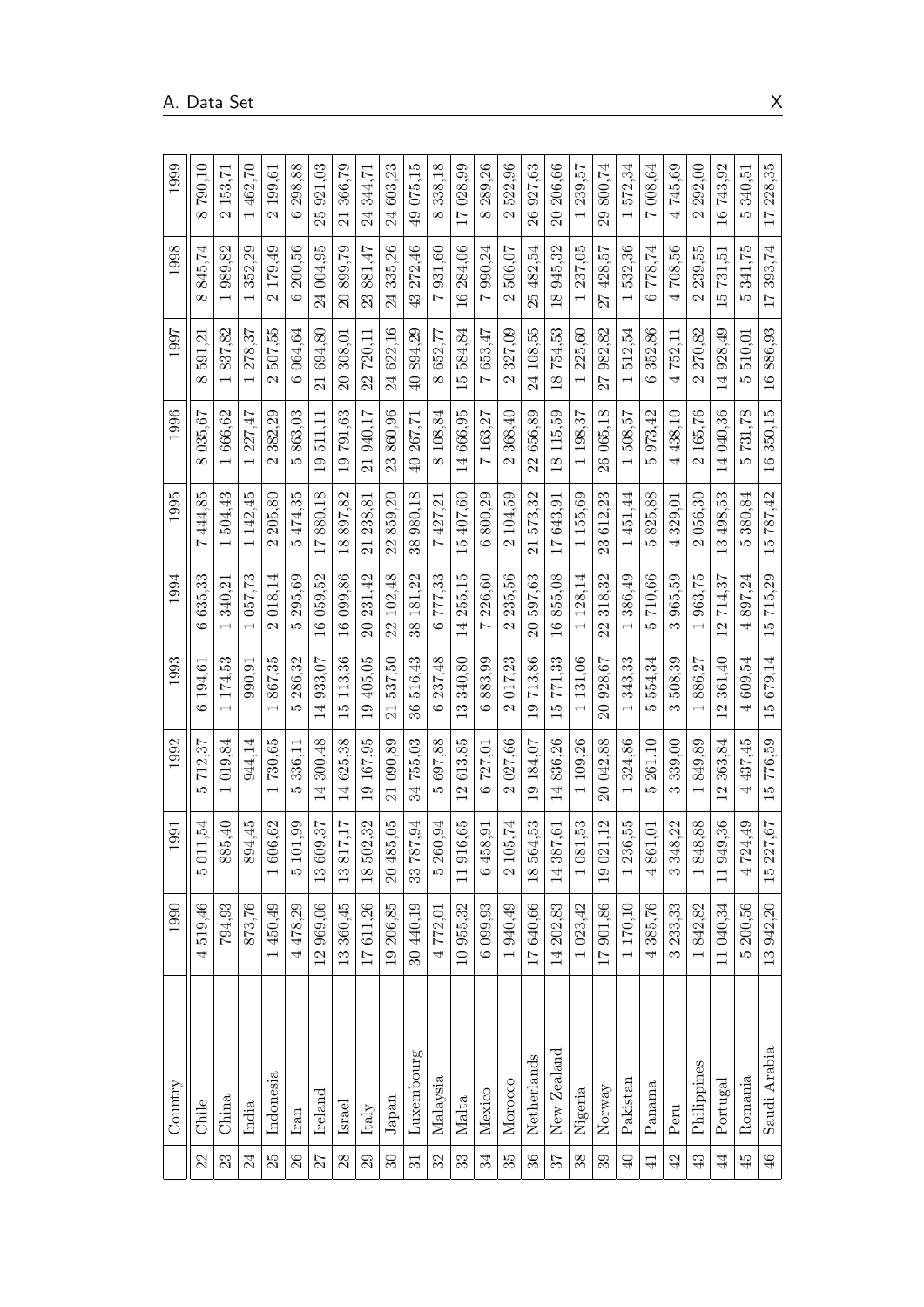|                 | Country                                                                                | 1990                        | 1991                     | 1992               | 1993                      | 1994         | 1995               | 1996                     | 1997      | 1998                     | 1999               |
|-----------------|----------------------------------------------------------------------------------------|-----------------------------|--------------------------|--------------------|---------------------------|--------------|--------------------|--------------------------|-----------|--------------------------|--------------------|
| 47              | Sierra Leone                                                                           | 508,69                      | 536,49                   | 445,41             | 465,28                    | 469,27       | 443,68             | 474,13                   | 400,78    | 398,92                   | 365,02             |
| $\frac{8}{3}$   | Singapore                                                                              | 18 224,64                   | 502,27<br>$\frac{1}{2}$  | 20 682,47          | 973,43<br>22 <sub>1</sub> | 25 120,27    | 26 750,14          | 28 133,06                | 30 087,90 | 851,23<br>28             | 30840,96           |
| 49              | South Africa                                                                           | 759,54<br>īΦ                | 774,37<br>LΩ             | 650,85<br>ΓÒ       | 5723,82                   | 5 901,76     | 6 094,02           | 6326,67                  | 6469,58   | 6441,17                  | 6530,18            |
| $\overline{50}$ | South Korea                                                                            | 7 960,21                    | 969,57<br>$\infty$       | 9613,50            | 10 325,95                 | 11354,51     | 12 465,17          | 13 481,46                | 14 329,45 | 13511,97                 | 15 046,52          |
| 12              | Spain                                                                                  | 13 336,91                   | 28,97<br>14              | 14550,82           | 14671,16                  | 15 293,81    | 16 004,13          | 16720,99                 | 17 709,81 | 898,98<br>$\frac{8}{18}$ | 19824,87           |
| 52              | Suriname                                                                               | 845,02<br>က                 | 4 025,71                 | 4 045,29           | 3783,19                   | 3933,29      | 4 014,81           | 4 081,86                 | 4339,69   | 4 408,18                 | 4373,36            |
| 53              | Sweden                                                                                 | 19 329,21                   | 19655,44                 | 19763,79           | 19 667,44                 | 20736,63     | 21 885,43          | 22 676,22                | 23 509,24 | 24 428,43                | 25 976,71          |
| 54              | Switzerland                                                                            | 24 765,02                   | 25 084,65                | 25 424.15          | 698,98<br>25 <sub>1</sub> | 338,20<br>26 | 26 799,17          | 27 475,51                | 28 607,00 | 29 603,84                | 30 123,88          |
| 55              | Thailand                                                                               | 840,79<br>$\mathbf{\Omega}$ | 153,38<br>$\infty$       | 3 449,32           | 3786,83                   | 4 178,75     | 4629,97            | 4 939,67                 | 4 910,79  | 4 403,89                 | 4611,25            |
| 56              | Trinidad and Tobago                                                                    | 817,28<br>$\overline{z}$    | 240,46<br>$\infty$       | 211,58<br>$\infty$ | 204,60<br>$\infty$        | 8 604,74     | 9 0 9 1, 8 8       | 561,89<br>$\circ$        | 957,94    | 10831,94                 | 11424,30           |
| 72              | Turkey                                                                                 | 4 430,41                    | 551,02<br>$\overline{4}$ | 4854,76            | 271,12<br>īΟ              | 5 004,22     | 386,70<br>LΩ       | 796,67<br>ມ              | 6 257,35  | 674,99<br>$\infty$       | 258,41<br>$\infty$ |
| 58              | United Arab Emirates                                                                   | 53 084,74                   | 52 428,17                | 52 458,67          | 51 531,64                 | 53 405,94    | 55 434,43          | 56 660,80                | 59 190,54 | 57 053,94                | 56 660,18          |
| 59              | United Kingdom                                                                         | 16 333,03                   | 16 624,94                | 16 998,68          | 17715,34                  | 18812,08     | 19 736,25          | 20 958,21                | 22 436,16 | 23 310,77                | 24 253,28          |
| 60              | United States                                                                          | 23 037,94                   | 23 443,26                | 24 411,14          | 326,74<br>25              | 26 577,76    | 27 559,17          | 28 772,36                | 30 281,64 | 31 687,05                | 33 332,14          |
| $\overline{6}$  | Uruguay                                                                                | 5 273,32                    | 605,78<br>LΩ             | 6 133,35           | 387,45<br>$\circ$         | 6941,14      | 6949,73            | 439,27<br>$\overline{z}$ | 8 178,67  | 621,76<br>$\infty$       | 539,30<br>$\infty$ |
| 62              | Venezuela                                                                              | 6914,56                     | 7671,56                  | 8122,08            | 8 140,95                  | 7937,90      | 267,35<br>$\infty$ | 225,81<br>$\infty$       | 8741,02   | 717,50<br>$\infty$       | 8 159,01           |
| 63              | Zambia                                                                                 | 901,75                      | 908,04                   | 888,59             | 946,24                    | 860,49       | 833,91             | 883,60                   | 905,04    | 876,14                   | 884,72             |
|                 |                                                                                        |                             |                          |                    |                           |              |                    |                          |           |                          |                    |
|                 | Source: The World Bank web page: http://data.worldbank.org/indicator/NY.GDP.PCAP.PP.CD |                             |                          |                    |                           |              |                    |                          |           |                          |                    |
|                 |                                                                                        |                             |                          |                    |                           |              |                    |                          |           |                          |                    |
|                 | $Years 2000-2010$                                                                      |                             |                          |                    |                           |              |                    |                          |           |                          |                    |

| イライト イーマイトイラック            |
|---------------------------|
| ֕                         |
| :<br>;<br>;<br>;<br>;     |
|                           |
|                           |
|                           |
| ׇ֚֚֘֕                     |
| <br>                      |
|                           |
|                           |
|                           |
|                           |
|                           |
|                           |
|                           |
|                           |
|                           |
|                           |
|                           |
|                           |
| .<br>;                    |
|                           |
| a servizione della montra |
| $\frac{1}{2}$             |
| $\frac{1}{1}$             |
|                           |
|                           |
| j                         |
|                           |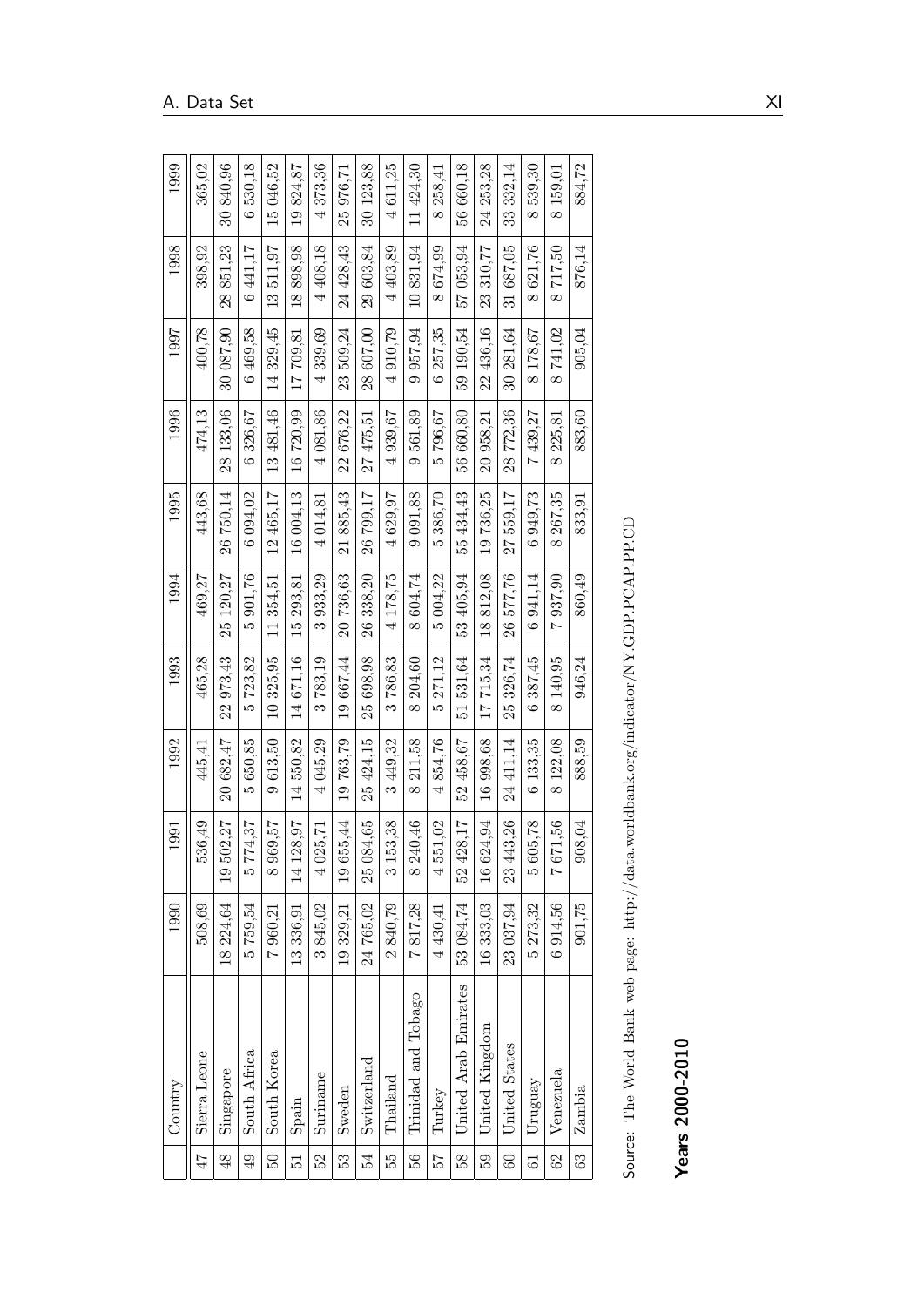| 2010    | 15 940,55                | 38 158,26         | 40 007,28                 | 1651,80                            | 37 664.78     | 11 201.55                | 13944.33                 | 39 049,96     | 9410.93                  | 11 600,93                | 40 157,65                 | 6 152.57                 | 6 634,28          | 1 034.65       | 36 476,96      | 34 107,02         | 37 402.30              | 640,89                   | 28 409.60                | 4768.60                | 20545,35                 | 16 043,91  | 567,84<br>$\overline{z}$ |
|---------|--------------------------|-------------------|---------------------------|------------------------------------|---------------|--------------------------|--------------------------|---------------|--------------------------|--------------------------|---------------------------|--------------------------|-------------------|----------------|----------------|-------------------|------------------------|--------------------------|--------------------------|------------------------|--------------------------|------------|--------------------------|
| 2009    | 562.53<br>$\overline{4}$ | 39 431.73         | 823,67<br>38              | 556.94<br>$\overline{ }$           | 717,85<br>36  | 10 388.71                | 718,35<br>$\frac{3}{1}$  | 842,29<br>57  | 071.34<br>$\circ$        | 11 118,56                | 291,52<br>38              | 886,71<br>ນລ             | 504.60<br>$\circ$ | 950,60         | 35 693,16      | 33 545,45         | 36 035,88              | 537,71<br>$\overline{ }$ | 29 381,22                | 4696,95                | 20 154,45                | 15356,48   | 6809,64                  |
| 2008    | 14 413.08                | 37 289,95         | 39 783.17                 | 472.46<br>$\overline{ }$           | 37 025,90     | 10 404.96                | 915,60<br>$\frac{3}{1}$  | 38 985,32     | 957,24<br>$\infty$       | 11 282.18                | 829,58<br>39              | 662,98<br>ນລ             | 677,71<br>Ġ       | 883.45         | 38 080.47      | 34 041.01         | 37 119,22              | 498,36<br>$\overline{ }$ | 29568,49                 | 4738,96                | 20 431,74                | 15 298.45  | 6 201,64                 |
| 2007    | 324.72<br>$\frac{3}{2}$  | 36 287,97         | 38 073.66                 | 370.96                             | 35 654.73     | 768.31<br>$\circ$        | 366,17<br>$\overline{2}$ | 349,81<br>38  | 587.97<br>$\infty$       | 10913,34                 | 712,77<br>57              | 263,30<br>ນລ             | 481,45<br>Ġ       | 797.51         | 36 167,24      | 33 024,64         | 557.27<br>$35^{\circ}$ | 384,81                   | 709.47<br>27             | 4 600.71               | 933,47<br>$\frac{8}{18}$ | 14 597,55  | 564,45<br>LΩ             |
| 2006    | 12 023,13                | 34 324.88         | 582,97<br>36              | 265,96<br>$\overline{ }$           | 34 237,73     | 9 035,61                 | 11 081.63                | 36 862,95     | 924.43<br>$\overline{z}$ | 984,87<br>$\circ$        | 36 046,64                 | 863.25<br>$\overline{a}$ | 6 092,26          | 711,16         | 33 140.37      | 315,36<br>ವ       | 547.35<br>ಜ            | 295,03<br>$\overline{ }$ | 803,06<br>26             | 310.47<br>4            | 298,77<br>$\frac{8}{2}$  | 13703,97   | 4760,06                  |
| 2005    | 833.41<br>$\Xi$          | 32719.03          | 33626.39                  | 1 164.60                           | 32 189,35     | 509,43<br>$\infty$       | 809,34<br>$\circ$        | 35 033,42     | 304.56<br>$\overline{z}$ | 9 041,54                 | 33 193,24                 | 4 490.62                 | 702,19<br>ŗΩ      | 636,07         | 30 707.95      | 29 452,67         | 31 114.53              | 1 208,01                 | 24 348,40                | 4 061.59               | 16974.56                 | 12662,92   | 4 1 1 4, 5 7             |
| 2004    | 689.10<br>$\circ$        | 31 484.50         | 845.73<br>32              | 1078.82                            | 31 177,44     | 075,56<br>$\infty$       | 869,86<br>$\infty$       | 32780.76      | 856.41<br>$\circ$        | 8408.60                  | 280,54<br>32              | 237,88<br>$\overline{a}$ | 348,33<br>LO      | 563.75         | 862,74<br>29   | 28 090,00         | 29 678,84              | 1 131,24                 | 860,91<br>23             | 902.86<br>$\infty$     | 16 187,70                | 11 274.41  | 599,17<br>$\infty$       |
| 2003    | 720,89<br>$\infty$       | 29 998,18         | 306,26<br>$\overline{31}$ | 002,73<br>$\overline{\phantom{0}}$ | 30 282,95     | 521,94<br>$\overline{z}$ | 209,24<br>$\infty$       | 231,05<br>31  | 430,50<br>G              | 986,25<br>$\overline{1}$ | 30 426,39                 | 034,53<br>⊣              | 124,79<br>ນລ      | 494,69         | 615,87<br>27   | 27 193,15         | 348,80<br>28           | 067,69<br>÷              | 497,22<br>$\overline{2}$ | 773,27<br>က            | 343,55<br>$\frac{15}{1}$ | 10 453,10  | 3 198,55                 |
| 2002    | $\overline{16}$<br>7919, | 50<br>28 900,     | 99<br>30 463              | $63\,$<br>948,                     | 38<br>30 046, | 28<br>7378,              | $46\,$<br>7579,          | 36<br>29 903, | $82\,$<br>6 156,         | 77<br>7489,              | $\mathbb{Z}^2$<br>30 756, | 25<br>3 901,             | 84<br>4 922,      | $69\,$<br>507, | 35<br>27 531   | $80\,$<br>27 586, | $66\,$<br>27 443,      | 52<br>1018,              | 69<br>21 401             | $\mathcal{S}$<br>3695, | $2\,$<br>14 669,         | 82<br>926, | $\frac{8}{3}$<br>2865,5  |
| 2001    | 828.66<br>$\infty$       | 27 470,28         | 29 024,62                 | 909,73                             | 28 508,77     | 7168.82                  | 6757,66                  | 29 272,60     | 6 006,31                 | 7305,82                  | 29 422,36                 | 3820,06                  | 4751,03           | 504.83         | 26 530,55      | 26 527.43         | 26 703,94              | 982,63                   | 19744,07                 | 3588.38                | 13393.69                 | 9674.19    | 2601,97                  |
| 2000    | 9121.94                  | 26 424.20         | 28 909,25                 | 860.34                             | 27 654,41     | 7016,49                  | 6 225,96                 | 28 407,36     | 871.86<br>LΩ             | 7218,84                  | 28 822,25                 | 3673.94                  | 4587,41           | 467,79         | 25 674,18      | 25 171,93         | 25 760,71              | 946,40                   | 18 248,48                | 3512,92                | 11883,58                 | 9 264,54   | 2 366,42                 |
| Country | Argentina                | Australia         | Austria                   | Bangladesh                         | Belgium       | Brazil                   | Bulgaria                 | Canada        | Colombia                 | Costa Rica               | Denmark                   | Egypt                    | El Salvador       | Ethiopia       | Finland        | France            | Germany                | Ghana                    | Greece                   | $G$ uatemala           | Hungary                  | Chile      | China                    |
|         |                          | $\mathbf{\Omega}$ | S                         | 4                                  | LC.           | $\circ$                  | $\overline{ }$           | $\infty$      | $\circ$                  | $\overline{10}$          | $\Xi$                     | $\overline{2}$           | 13                | 14             | $\frac{15}{2}$ | $\frac{6}{1}$     | $\overline{11}$        | 18                       | $\overline{19}$          | 20                     | $\overline{\Omega}$      | 22         | 23                       |

Table A.4: GDP per Capita PPP in 2000-2010 (in current int. dollars) Table A.4: GDP per Capita PPP in 2000-2010 (in current int. dollars)

A. Data Set XII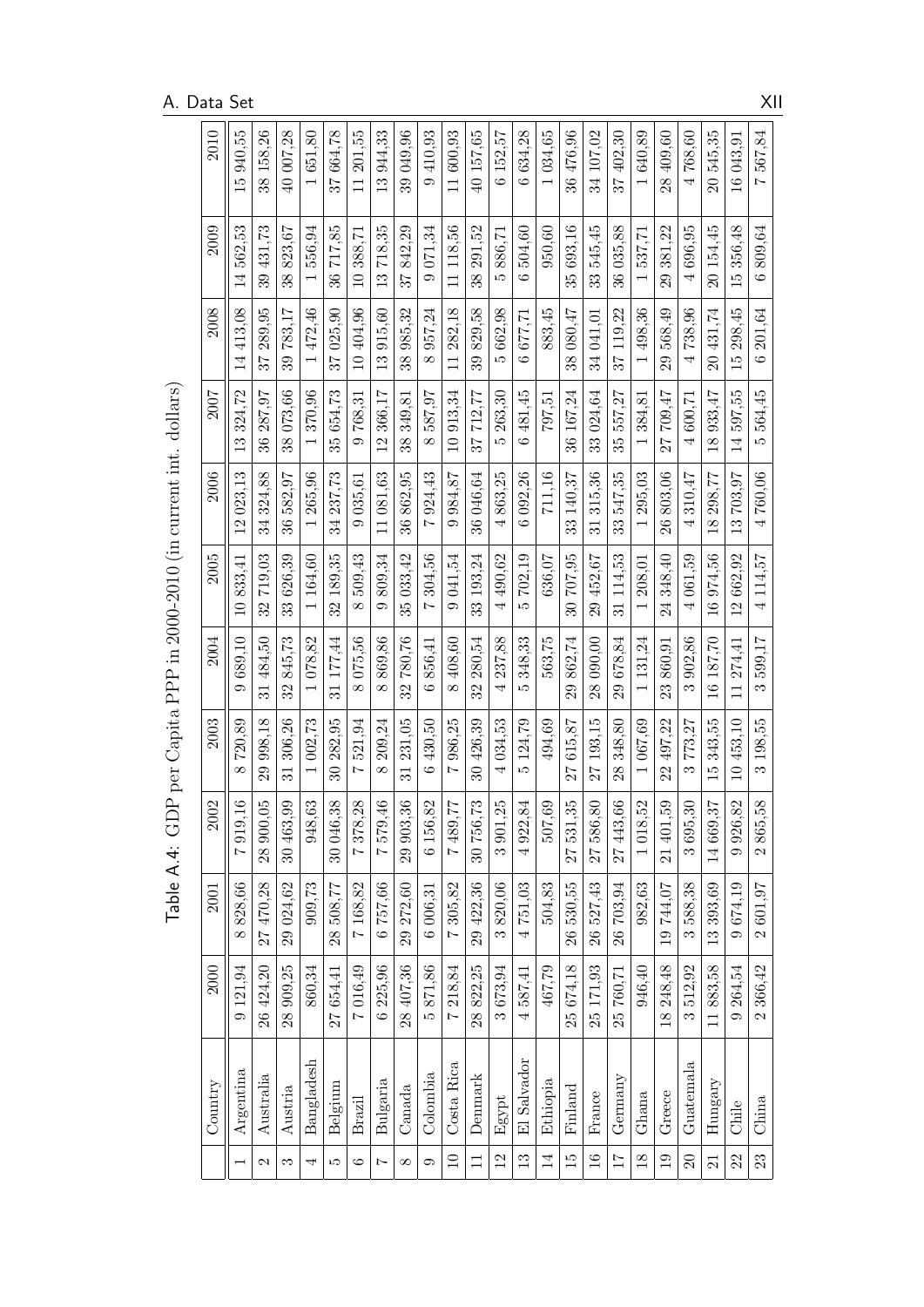|                 | Country                                                                                                                              | 2000                        | 2001      | 2002                      | 2003                               | 2004                               | 2005                         | 2006                        | 2007                         | 2008                        | 2009                        | 2010                        |
|-----------------|--------------------------------------------------------------------------------------------------------------------------------------|-----------------------------|-----------|---------------------------|------------------------------------|------------------------------------|------------------------------|-----------------------------|------------------------------|-----------------------------|-----------------------------|-----------------------------|
| 24              | India                                                                                                                                | 1527,74                     | 1612,88   | $\mathbf{S}$<br>1676,     | 818,56                             | 985,72<br>$\overline{\phantom{0}}$ | 208.59<br>$\mathbf{\hat{c}}$ | 2454.45                     | 733,15<br>$\mathbf{\hat{c}}$ | 2861,12                     | 3 086,02                    | 3372,66                     |
| 25              | Indonesia                                                                                                                            | 2 327,00                    | 2 434.43  | 96<br>2551,               | 695,66<br>$\mathcal{L}$            | 875.01<br>$\mathbf{\Omega}$        | 3 102.28                     | 3340.09                     | 3615.01                      | 875,65<br>$\infty$          | 4 055,65                    | 4311.93                     |
| $26\,$          | Iran                                                                                                                                 | 6 655,96                    | 6953,29   | $63\,$<br>7495,           | 095,80<br>$\infty$                 | 8640.99                            | 228,24<br>$\circ$            | 965,90                      | 10 925,14                    | 11 288.65                   | 11 479,42                   | 11882,6613                  |
| 27              | Ireland                                                                                                                              | 28 925,05                   | 30 756,42 | $\rm 60$<br>33 272,6      | 771.88<br>34                       | 768.96<br>36                       | 896,39<br>38                 | 529,59<br>$\overline{42}$   | 45 506,08                    | 741.07<br>$\frac{1}{2}$     | 831,62<br>39                | 40 470.15                   |
| $28$            | Israel                                                                                                                               | 23 531,81                   | 23 452,21 | $\mathcal{C}$<br>23 527,  | 259,54<br>22                       | 573,57<br>23                       | 23 339,95                    | 23 966,58                   | 25 558,99                    | 599,56<br>25                | 25 472,17                   | 26 525,29                   |
| 29              | Italy                                                                                                                                | 25 757,54                   | 27 276,47 | 53<br>26 941,             | 271,48<br>77                       | 528,23<br>$\overline{27}$          | 279,87<br>28                 | 30 399,03                   | 32 056,41                    | 372,09<br>33                | 246,68<br>32                | 895,19<br>$\overline{31}$   |
| $\Omega$        | Japan                                                                                                                                | 25 969,02                   | 26 602,31 | $\Box$<br>27 241.         | 960,40<br>27                       | 29 333,02                          | 30 441,35                    | 31799,60                    | 33 370,03                    | 33 589,33                   | 32 063,62                   | 33 915,85                   |
| $\overline{31}$ | Luxembourg                                                                                                                           | 53 661,85                   | 53895,13  | 53<br>57 549,             | 60710,73                           | 64 956,29                          | 319,64<br>68                 | 78 499,87                   | 84524,53                     | 89 055,80                   | 82 892,27                   | 86 132,27                   |
| 32              | Malaysia                                                                                                                             | 9 056,53                    | 9 096,25  | 45<br>9523,               | 10 063,28                          | 10819.10                           | 11544,28                     | 12 383,08                   | 13334,64                     | 14 050,57                   | 13744.10                    | 14 665,63                   |
| 33              | Malta                                                                                                                                | 19 044,31                   | 18 244,23 | 56<br>19 328,             | 19686,28                           | 19 940.61                          | 21 018,45                    | 22 222,99                   | 23 526,74                    | 25 303.43                   | 25 647,17                   | 26334,92                    |
| 34              | Mexico                                                                                                                               | 9 017,43                    | 9 087,50  | $82\,$<br>317,<br>$\circ$ | 670,36<br>$\overline{10}$          | 296,38<br>$\overline{11}$          | 12 191,06                    | 392,40<br>$\frac{3}{2}$     | 14 053,36                    | 741,34<br>$\overline{14}$   | 858,70<br>$\frac{3}{2}$     | 563,88<br>$\overline{14}$   |
| 35              | Morocco                                                                                                                              | 2585,70                     | 2809,53   | $\Omega$<br>2915,         | 128,57<br>S                        | 333,56<br>$\infty$                 | 508,30<br>S                  | 861,08<br>$\infty$          | 4 038,06                     | 313.16<br>$\overline{a}$    | 519,64<br>4                 | 4691,13                     |
| $36\,$          | Netherlands                                                                                                                          | 29 407,90                   | 30776.53  | $\mathbf{68}$<br>31939,   | 700.29<br>31                       | 33 185,05                          | 35 104,49                    | 38 075,66                   | 40726,51                     | 42 914.81                   | 41 077,94                   | 42 166,04                   |
| 57              | New Zealand                                                                                                                          | 21 091,55                   | 22 127,67 | 19<br>22899,              | 536,76<br>23                       | 24 579,02                          | 25 304,94                    | 27 106,75                   | 28 685,41                    | 29 159,37                   | 313,96<br>29                | 30 108,41                   |
| 38              | Nigeria                                                                                                                              | 1 303,43                    | 1341,59   | 14<br>1351,               | 484,71<br>$\overline{\phantom{0}}$ | 1647,01                            | 1749,65                      | 1871,03                     | 1 999,07                     | 2 112,48                    | 2 227,87                    | 2 369,50                    |
| 39              | Norway                                                                                                                               | 36 136,85                   | 37 078,77 | $\approx$<br>37 058,8     | 263,69<br>38                       | 42 470,67                          | 47 626,28                    | 849,24<br>53                | 55 837,04                    | 61342,10                    | 54 688,08                   | 57 227,94                   |
| $\overline{40}$ | Pakistan                                                                                                                             | 1637,00                     | 1672,18   | 1720,90                   | 809,43                             | 1 962,52                           | 2 144,80                     | 309,02<br>$\mathbf{\Omega}$ | 466,21<br>$\mathbf{\Omega}$  | 515,14<br>$\mathbf{\Omega}$ | 586,14<br>$\mathbf{\Omega}$ | 675,72<br>$\mathbf{\Omega}$ |
| $\exists$       | Panama                                                                                                                               | 7214,17                     | 7 280,91  | 84<br>7424,8              | 757,43<br>$\overline{z}$           | 423,45<br>$\infty$                 | 9 166,56                     | 10 093,83                   | 11 449.61                    | 12675,67                    | 13 008.25                   | 14 027,29                   |
| $42$            | Peru                                                                                                                                 | 4 917.45                    | 4969,34   | 52<br>5233,5              | 489,62<br>LΩ                       | 854.01<br>ນລ                       | 386,96<br>G                  | 7 024,91                    | 788,56<br>$\overline{a}$     | 8649,93                     | 722,43<br>$\infty$          | 9498,61                     |
| 43              | Philippines                                                                                                                          | 393,01<br>$\mathbf{\Omega}$ | 2 465,32  | $\mathcal{E}$<br>2543,    | 670,58<br>$\mathcal{L}$            | 872,22<br>$\mathbf{\Omega}$        | 3 050,83                     | 254,63<br>S                 | 508,70<br>$\infty$           | 3672,24                     | 3691,28                     | 3951,67                     |
| $\overline{44}$ | Portugal                                                                                                                             | 17797,22                    | 18 507,37 | $\mathbf{C}$<br>19 146,   | 19 455,65                          | 853,62<br>$\frac{1}{2}$            | 21 368,96                    | 22 967,25                   | 24 201.00                    | 24 938,96                   | 24 935,40                   | 25 431.60                   |
| 45              | Romania                                                                                                                              | 5 662,58                    | 6416,45   | $\Omega$<br>7013,         | 677,97<br>$\overline{a}$           | 730,75<br>$\infty$                 | 361,30<br>$\circ$            | 11 135,86                   | 12 688,24                    | 14 669,96                   | 14364.69                    | 14531.46                    |
| 46              | Saudi Arabia                                                                                                                         | 18 027,93                   | 17 967,24 | $\Omega$<br>17616,        | 610,01<br>$\frac{8}{2}$            | 377,96<br>$\overline{0}$           | 20 405,81                    | 21 064,81                   | 501,71<br>$\overline{21}$    | 326,61<br>22                | 22 044,56                   | 790,47<br>22                |
|                 |                                                                                                                                      |                             |           |                           |                                    |                                    |                              |                             |                              |                             |                             |                             |
|                 | <sup>13</sup> The data source: http://www.indexmundi.com/iran/gdp per capita (ppp).html; original source International Monetary Fund |                             |           |                           |                                    |                                    |                              |                             |                              |                             |                             |                             |

A. Data Set XIII

<span id="page-78-0"></span>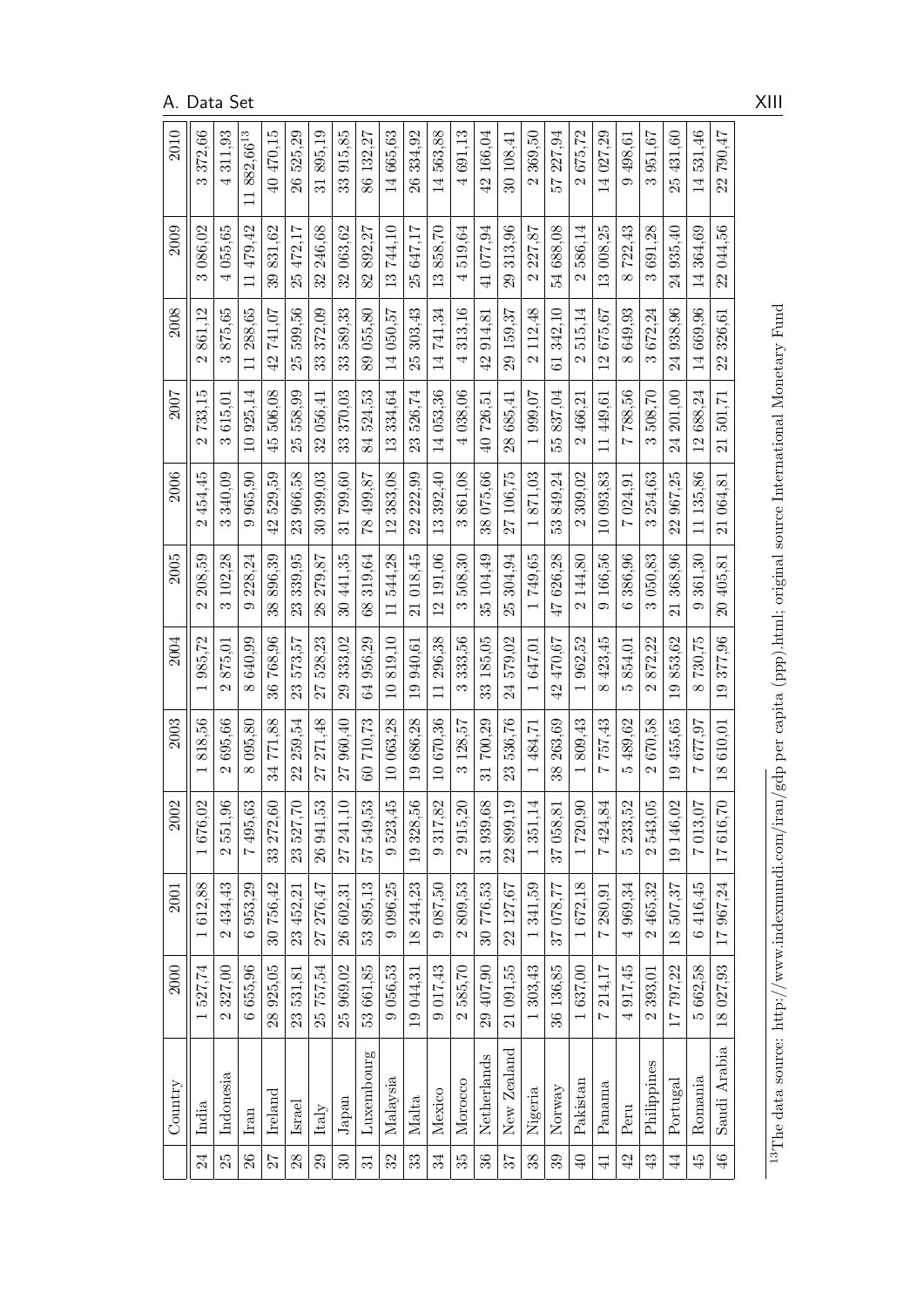|                  | Country                                                                                                                           | 2000                      | 2001               | 2002           | 2003                     | 2004                      | 2005               | 2006      | 2007              | 2008         | 2009                                                                                                         | 2010                     |
|------------------|-----------------------------------------------------------------------------------------------------------------------------------|---------------------------|--------------------|----------------|--------------------------|---------------------------|--------------------|-----------|-------------------|--------------|--------------------------------------------------------------------------------------------------------------|--------------------------|
| $\Delta \vec{P}$ | Sierra Leone                                                                                                                      | 376,38                    | 437,86             | 541,79         | 575,89                   | 608.01                    | 646.99             | 693.09    | 738.22            | 777.31       | 792,75                                                                                                       | 823,17                   |
| 48               | Singapore                                                                                                                         | 33 767,28                 | 33 225,96          | 34 864,16      | 37 782,78                | 874.70<br>$\overline{41}$ | 45 374.24          | 49 373,25 | 53 048.14         | 52 285.76    | 50 769,35                                                                                                    | 57 901,56                |
| 49               | South Africa                                                                                                                      | 6778,64                   | 6 977,67           | 7 250,40       | 7 525,07                 | 7993,96                   | 596.83<br>$\infty$ | 9 266.90  | 954.79            | 10 427.35    | 10 265,34                                                                                                    | 10540.24                 |
| $50\,$           | South Korea                                                                                                                       | 17 197,15                 | 18 151,08          | 79<br>19 655,  | 20 180.01                | 624.35<br>$\overline{21}$ | 22 783,27          | 24 246,50 | 26 101.37         | 26 688,74    | 26 930.55                                                                                                    | 797.54<br>28             |
| $\overline{5}$   | Spain                                                                                                                             | 21 314,95                 | 22 578,44          | 24 068,23      | 24 754.89                | 25 956,54                 | 27 392,04          | 30 372,68 | 32 229,63         | 33 157,01    | 32 161.05                                                                                                    | 31889.18                 |
| 52               | Suriname                                                                                                                          | 4403,73                   | 4642,98            | 4877,17        | 206,54<br>LΩ             | 5742,85                   | 128,52<br>$\circ$  | 6496,31   | 954,39<br>$\circ$ | 7331,84      | 7562,72                                                                                                      | 891,41<br>$\overline{z}$ |
| 53               | Sweden                                                                                                                            | 27956,53                  | 28 226,37          | 29 277,91      | 30 419,38                | 32 495,57                 | 702,98<br>32       | 35 704,49 | 38 477,77         | 39 614,97    | 37 337,49                                                                                                    | 39 325,43                |
| 54               | Switzerland                                                                                                                       | 31 736,74                 | 32 343,40          | 33 657,81      | 33 568,03                | 34 825,62                 | 35 784,01          | 39526,23  | 43 128,46         | 46 018,45    | 45 103.62                                                                                                    | 46383,58                 |
| 55               | Thailand                                                                                                                          | 4876,48                   | 5 035,80           | 79<br>5327,6   | 763,45<br>ŗΟ             | 6235.58                   | 6674.74            | 7178.77   | 7699.99           | 8 010.07     | 856,23<br>$\overline{z}$                                                                                     | 515,86<br>$\infty$       |
| 56               | Trin. and T.                                                                                                                      | 12 337,68                 | 13 084,37          | 14 311,48      | 16 664.64                | 18 422.40                 | 20 058,24          | 23349.09  | 25 079.46         | 26 220,01    | 25 522.58                                                                                                    | 25 713.08                |
| $\overline{2}$   | Turkey                                                                                                                            | 9 263,46                  | 8690,37            | 8741,44        | 861,32<br>$\infty$       | 10 237,70                 | 11 464,73          | 12 961,44 | 13 946,68         | 15 057,64    | 14 452.13                                                                                                    | 15 616.43                |
| 58               | <b>UAE</b>                                                                                                                        | 61 281,93                 | 61 208,50          | 66<br>61 655,  | 65 548.93                | 68 649.49                 | 66 854,72          | 66 195.45 | 60 642,36         | 55761.80     | 49596,89                                                                                                     | 47 006.03                |
| 59               | UK                                                                                                                                | 26 069,56                 | 27 570,12          | 50<br>28 880,9 | 838,18<br>$\overline{6}$ | 31752,40                  | 32737.95           | 34 991,89 | 35 735,39         | 884.84<br>35 | 34 472,65                                                                                                    | 35 686,58                |
| $60\,$           | USA                                                                                                                               | 35 081,92                 | 35 912,33          | 36 819,45      | 38 224,74                | 40 292,30                 | 42516,39           | 44 622.64 | 46349,12          | 46759,56     | 45 191.94                                                                                                    | 46 701,52                |
| 61               | Uruguay                                                                                                                           | 8524,52                   | 8 363,63           | 7841,86        | 8 083,71                 | 8731,65                   | 9682,79            | 10377,37  | 11 344,43         | 12 389,57    | 12782,33                                                                                                     | 14 030,84                |
| 62               | Venezuela                                                                                                                         | 485,03<br>$\infty$        | 807,45<br>$\infty$ | 8 010,67       | 411,65<br>$\overline{z}$ | 857,19<br>$\infty$        | 924,46<br>$\circ$  | 11 066,94 | 12 180.93         | 12895,32     | 12 415,56                                                                                                    | 12 178,58                |
| 63               | Zambia                                                                                                                            | 912,68                    | 955,84             | 980,56         | 1 028,73                 | 1 089,25                  | 1157,59            | 1 238,24  | 1318,79           | 1387,23      | 1451,40                                                                                                      | 1555,09                  |
|                  | Source: The World Bank web page: $\frac{\text{http://data.worldbank.org/indicateor/NY.GDP.PCAP.PPC.D (unless otherwise stated)}}$ |                           |                    |                |                          |                           |                    |           |                   |              |                                                                                                              |                          |
|                  |                                                                                                                                   |                           |                    |                |                          |                           |                    |           |                   |              |                                                                                                              |                          |
| A.2.2            |                                                                                                                                   | GDP per Capita PPP Growth |                    |                |                          |                           |                    |           |                   |              |                                                                                                              |                          |
|                  |                                                                                                                                   |                           |                    |                |                          |                           |                    |           |                   |              |                                                                                                              |                          |
|                  | This data were used to express the production                                                                                     |                           |                    |                |                          |                           |                    |           |                   |              | of the country. In the model it is represented by <i>dependent variable <math>(Y)</math></i> . It is derived |                          |
|                  | from the total production of whole country                                                                                        |                           |                    |                |                          |                           |                    |           |                   |              | represented by $GDP$ . The choice of GDP (nor GNP nor GNI) is because I would                                |                          |
|                  | like to measure the effect of different cultural                                                                                  |                           |                    |                |                          |                           |                    |           |                   |              | characteristics of inhabitants on their production. GNP includes also outputs of                             |                          |

A. Data Set XIV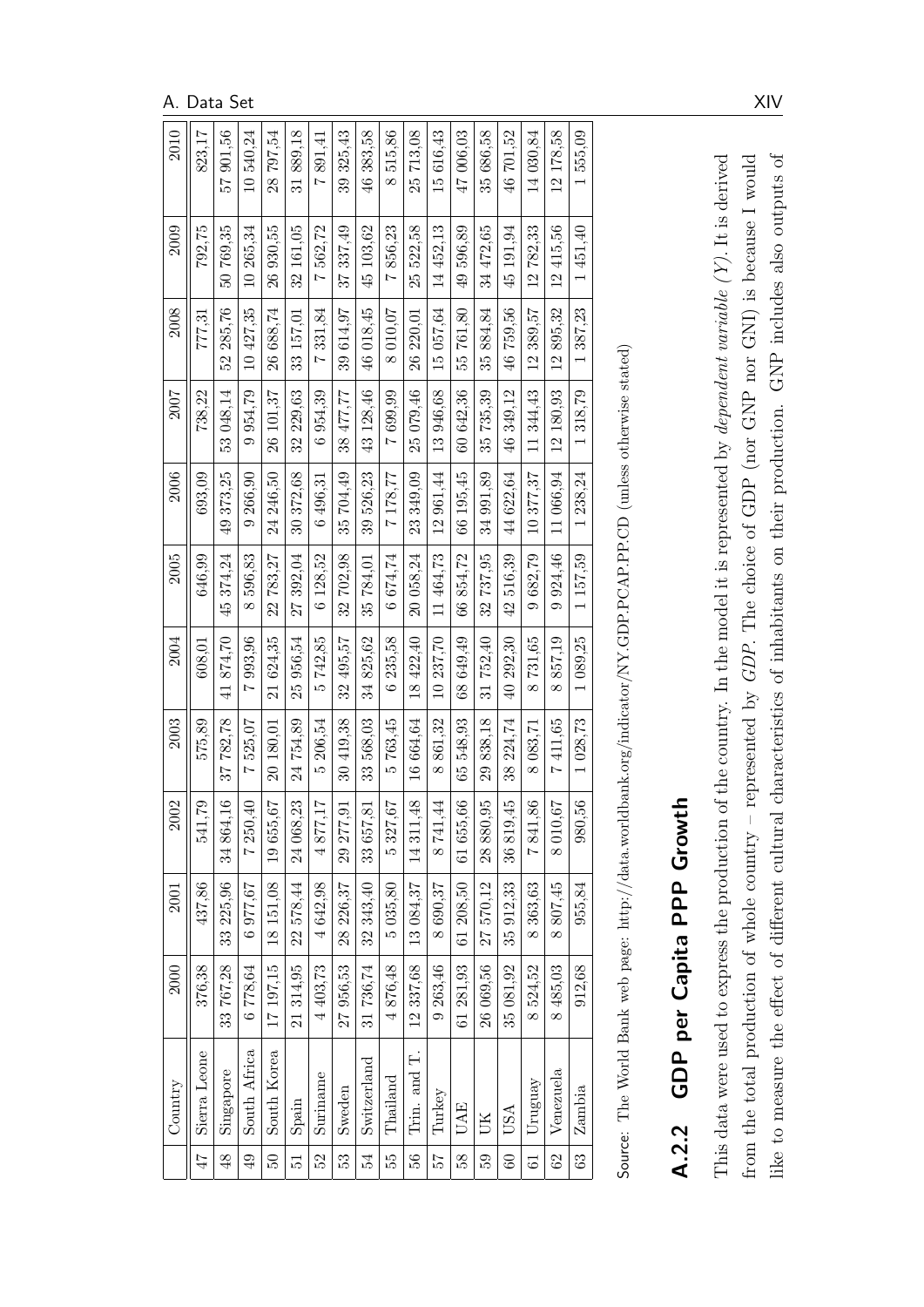| reason is that Hofstede within his work tried to test correlation of some dimensions with GNI, and he was partly successful. None<br>companies owned by the country's inhabitants but located elsewhere, so it includes the production of foreign employees. Another<br>of the studies I was able to find tested the cultural affect on GDP per capita PPP. |                |                                                                                        |                                                       |                                                                |           |           |       |  |
|-------------------------------------------------------------------------------------------------------------------------------------------------------------------------------------------------------------------------------------------------------------------------------------------------------------------------------------------------------------|----------------|----------------------------------------------------------------------------------------|-------------------------------------------------------|----------------------------------------------------------------|-----------|-----------|-------|--|
| The chosen data respect the number of people which participated in production – represented by GDP per capita. It is<br>not influenced by different power of currencies in respective countries. The usage of Purchasing Power Parity respects that the                                                                                                     |                |                                                                                        |                                                       |                                                                |           |           |       |  |
| production of the same amount and of the same commodities has the same value – represented by GDP per capita PPP.<br>$gdp_t\ldots$ GDP per capita PPP in year t                                                                                                                                                                                             |                |                                                                                        |                                                       |                                                                |           |           |       |  |
| $AvG_{t,t+i}$ average growth of GDP per<br>$g_{t+1}$ growth of GDP per capita PPP                                                                                                                                                                                                                                                                           |                | capita PPP between years t and $t+i$ (in $\%$ )<br>between years t and $t+1$ (in $%$ ) |                                                       |                                                                |           |           |       |  |
|                                                                                                                                                                                                                                                                                                                                                             |                |                                                                                        | $g_{t+1} = \frac{gdp_{t+1}}{2}$<br>$\overline{gdp_t}$ |                                                                |           |           | (A.1) |  |
|                                                                                                                                                                                                                                                                                                                                                             |                |                                                                                        | $\label{eq:4} A v G_{t,t+i} =$                        | $\sum_{a=i}^{a=i}(g_{t+a})$<br>$a\hspace{-2pt}=\hspace{-2pt}1$ |           |           | (A.2) |  |
|                                                                                                                                                                                                                                                                                                                                                             |                | Table A.5: Average Growth GDP per Capita                                               |                                                       |                                                                |           |           |       |  |
|                                                                                                                                                                                                                                                                                                                                                             |                | $\operatorname{Country}$                                                               | 2010/1980                                             | 1990/1980                                                      | 2000/1990 | 2010/2000 |       |  |
|                                                                                                                                                                                                                                                                                                                                                             | $\overline{ }$ | Argentina                                                                              | 4,2660%                                               | 1,2415%                                                        | 5,5570%   | 5,9995%   |       |  |
|                                                                                                                                                                                                                                                                                                                                                             | 2              | Australia                                                                              | 4,8975%                                               | 6,5401%                                                        | 4,3783%   | 3,7742%   |       |  |
|                                                                                                                                                                                                                                                                                                                                                             | S              | Austria                                                                                | 4.5714%                                               | 6,3144%                                                        | 4.0588%   | 3,3411%   |       |  |
|                                                                                                                                                                                                                                                                                                                                                             | 4              | Bangladesh                                                                             | 5,6031%                                               | 5,2837%                                                        | 4,7765%   | 6,7491%   |       |  |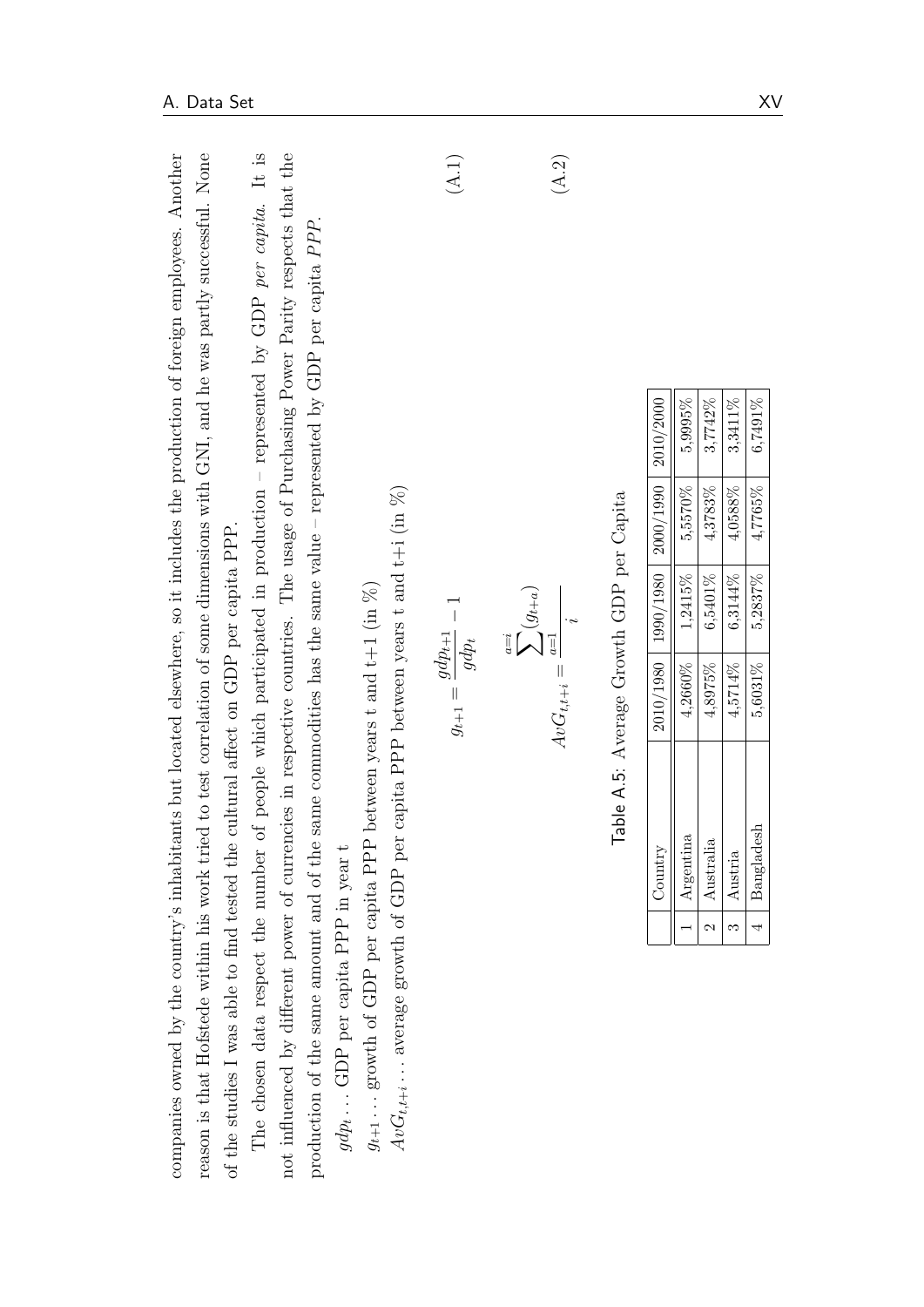|                 | Country          | 2010/1980  | 1990/1980  | 2000/1990  | 2010/2000  |
|-----------------|------------------|------------|------------|------------|------------|
| Ľ               | Belgium          | 4,4587%    | 6,2234%    | 3,9963%    | 3,1565%    |
| G               | Brazil           | 4,0567%    | 4,2434%    | 3,1017%    | $4,8251\%$ |
| $\overline{ }$  | Bulgaria         | 5,7563%    | 7,0527%    | 1,7191%    | 8,4970%    |
| $\infty$        | Canada           | 4,3383%    | 5,8999%    | $3,8505\%$ | 3,2647%    |
| $\circ$         | Colombia         | 4,5128%    | 5,7153%    | $2,9653\%$ | 4,8577%    |
| $\Xi$           | Costa Rica       | 4,6079%    | 4,0486%    | 4,8583%    | 4,9167%    |
| $\Box$          | Denmark          | $4,7908\%$ | 6,3819%    | $4,5598\%$ | 3,4308%    |
| $^{12}$         | Egypt            | 5,7873%    | 7,4227%    | 4,6285%    | 5,3108%    |
| $\frac{3}{2}$   | El Salvador      | 3,9700%    | 2,4691%    | 5,6486%    | 3,7922%    |
| 14              | Ethiopia         | 4,5066%    | 3,1581%    | 1,9740%    | 8,3878%    |
| 15              | Finland          | 4,8574%    | 6,9866%    | 3,9204%    | 3,6653%    |
| $\frac{6}{1}$   | France           | 4,3801%    | 6,1463%    | 3,8760%    | 3,1179%    |
| 17              | Germany          | 4,5671%    | 6,5170%    | 3,3509%    | 3,8335%    |
| $\frac{8}{2}$   | Ghana            | 4,2659%    | 3,3757%    | 3,7499%    | 5,6719%    |
| $\frac{0}{1}$   | Greece           | 4,2516%    | $4,4288\%$ | 3,7215%    | 4,6047%    |
| $\Omega$        | $\rm Guatemala$  | 3,2302%    | 2,7067%    | 3,8596%    | 3,1244%    |
| $\overline{21}$ | Hungary          | 4,8231%    | 5,7955%    | 2,9781%    | 5,6956%    |
| $\mathcal{Z}$   | Chile            | $6,7335\%$ | 6,9888%    | 7,5210%    | 5,6907%    |
| 23              | China            | 12,0734%   | 12,3148%   | 11,5530%   | 12,3525%   |
| 24              | India            | 7,2232%    | 7,6360%    | 5,7612%    | 8,2726%    |
| 25              | Indonesia        | 6,7177%    | 8,7181%    | 5,0647%    | 6,3704%    |
| 26              | Iran             | 4,3885%    | 3,0533%    | 4.1168%    | 5,9953%    |
| 27              | $_{\rm Ireland}$ | $6,5633\%$ | 7,7441%    | 8,3852%    | 3,5607%    |
| 28              | Israel           | 4,4039%    | $6,0355\%$ | 5,9130%    | 1,2630%    |
| 29              | Italy            | 4,2656%    | 6,6972%    | 3,8844%    | 2,2153%    |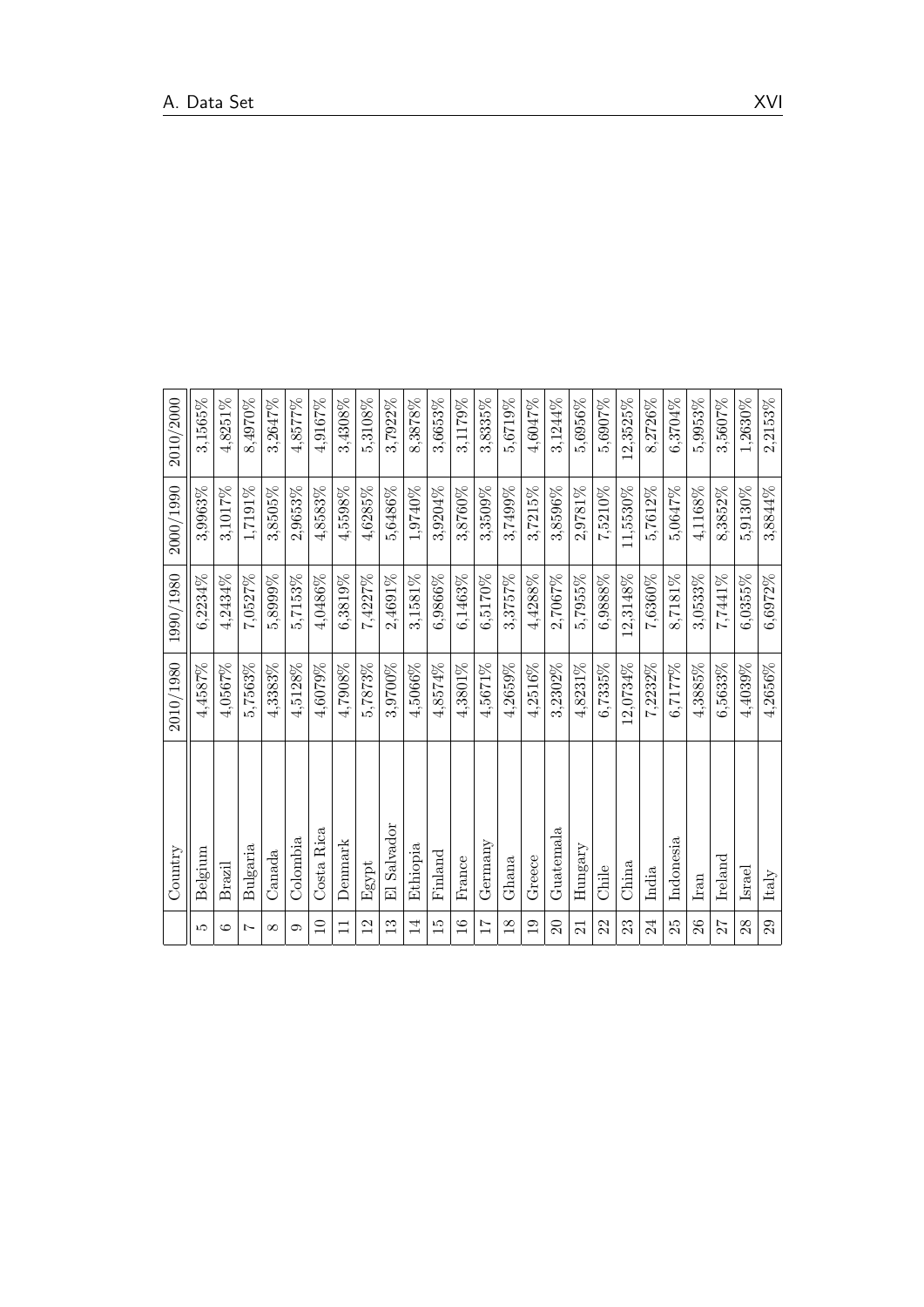|                 | Country      | 2010/1980  | 1990/1980   | 2000/1990    | 2010/2000  |
|-----------------|--------------|------------|-------------|--------------|------------|
| $\mathfrak{S}$  | Japan        | $4,7685\%$ | 8,4758%     | 3,0837%      | 2,7460%    |
| $\overline{31}$ | Luxembourg   | 6,5941%    | 8,9010%     | 5,9010%      | 4,9803%    |
| 32              | Malaysia     | $6,4318\%$ | 7,5538%     | 6,7557%      | 4,9860%    |
| ೫               | Malta        | 5,4185%    | 7,1401%     | 5,7674%      | 3,3480%    |
| 34              | Mexico       | 4,6264%    | 4,7838%     | 4,0555%      | 5,0400%    |
| స్ట             | Morocco      | 5,0126%    | 5,7913%     | 3,0901%      | 6,1564%    |
| $36\,$          | Netherlands  | 4,9891%    | 5,9788%     | 5,2567%      | 3,7319%    |
| 75              | New Zealand  | 4,3120%    | 5,2431%     | $4,0528\%$   | 3,6402%    |
| 38              | Nigeria      | 3,8458%    | 2,8765%     | 2,4647%      | $6,1962\%$ |
| 39              | Norway       | 6,2777%    | 6,4824%     | 7,4156%      | 4,9352%    |
| ₽               | Pakistan     | 5,2417%    | 7,2216%     | 3,4343%      | 5,0691%    |
| $\overline{4}$  | Panama       | 5,2646%    | 3,7052%     | 5,1385%      | $6,9502\%$ |
| $\overline{42}$ | Peru         | 4.2209%    | 1,4330%     | 4,3634%      | 6,8662%    |
| 43              | Philippines  | 3,7173%    | 3,3124%     | 2,6716%      | 5,1679%    |
| 4               | Portugal     | 5,3357%    | 7,4308%     | 4,9150%      | 3,6613%    |
| $\frac{15}{4}$  | Romania      | $4,9639\%$ | 3,7925%     | 1,0371%      | 10,0622%   |
| $\frac{4}{6}$   | Saudi Arabia | 1,2757%    | $-1,2206\%$ | 2,6435%      | 2,4042%    |
| 47              | Sierra Leone | 2,8648%    | 2,8939%     | 2,6103%      | 8,3108%    |
| $\frac{8}{5}$   | Singapore    | 7,2982%    | 9,7726%     | $6,4365\%$   | 5,6853%    |
| $\overline{6}$  | South Africa | 3,1756%    | 3,3172%     | 1,6600%      | 4,5495%    |
| 50              | South Korea  | 8,7745%    | 12,8652%    | 8,1401%      | 5,3182%    |
| $\overline{5}$  | Spain        | 5,3001%    | $6,9052\%$  | 4,8163%      | 4,1787%    |
| 52              | Suriname     | 3,2367%    | 2,2664%     | 1,4216%      | $6,0222\%$ |
| 53              | Sweden       | 4,5199%    | 6,2183%     | 3,7884%      | 3,5529%    |
| 54              | Switzerland  | 4,1246%    | 5,9209%     | $2{,}5200\%$ | 3,9329%    |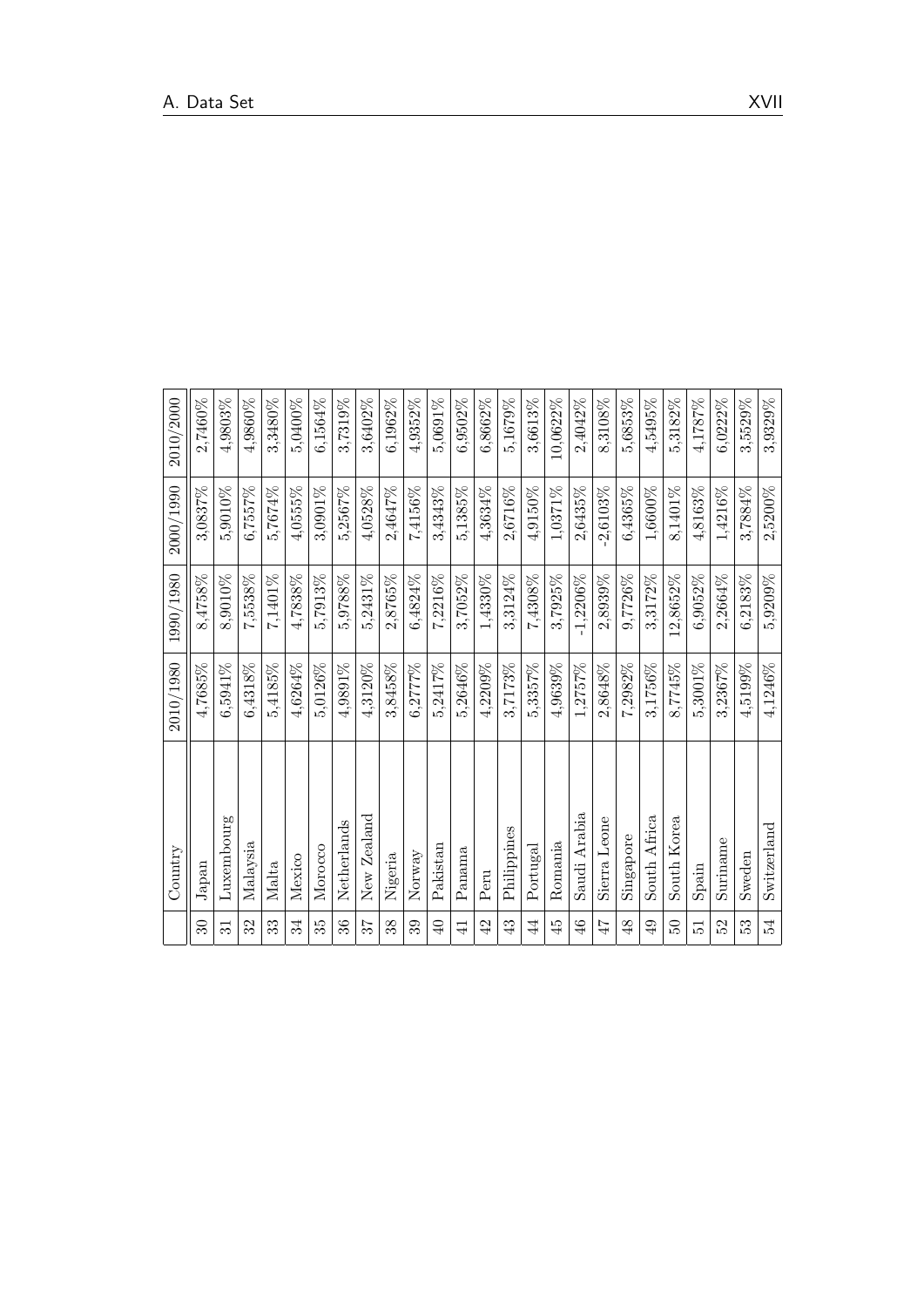|                | Country              |             |            | $ 1000/1000/1980 $ 1980 $ 100/1000/1990 $ | 2010/2000  |
|----------------|----------------------|-------------|------------|-------------------------------------------|------------|
| r3             | Thailand             | 7,3156%     | 10,4113%   | 5,7563%                                   | 5,7792%    |
| 56             | Trinidad and Tobago  | 4,4387%     | 0,8340%    | 4,7068%                                   | 7,7752%    |
| $57$ .         | Turkey               | 7,0971%     | 7,4849%    | 8,2115%                                   | 5,5947%    |
| 58             | United Arab Emirates | $-0.5181\%$ | $-0.5906%$ | 1,5024%                                   | $-2,4662%$ |
| 59             | United Kingdom       | 4,9899%     | 6,9311%    | 4,8028%                                   | 3,2358%    |
| $\frac{1}{60}$ | United States        | 4,6138%     | 6,6078%    | 4,3001%                                   | 2,9335%    |
| 61             | Uruguay              | 4,6457%     | 3,6939%    | 4,9922%                                   | 5,2509%    |
| 62             | Venezuela            | 2,8648%     | 2,3511%    | 2,1790%                                   | 4,0642%    |
| $\frac{3}{63}$ | Zambia               | 2,6312%     | 2,1898%    | 0,2223%                                   | 5,4816%    |

**A.2.3 GDP per Capita PPP Ranking** (state in current international dollars) is used as one of the explanatory variables. GDP pc.<br>GDP per Capita PPP Ranking (state in current international dollars) is used as one of the ex

| RankGDP <sub>2000</sub>     | ೫ |
|-----------------------------|---|
|                             | ွ |
| RankGDP_1980   RankGDP_1990 |   |
|                             |   |
|                             |   |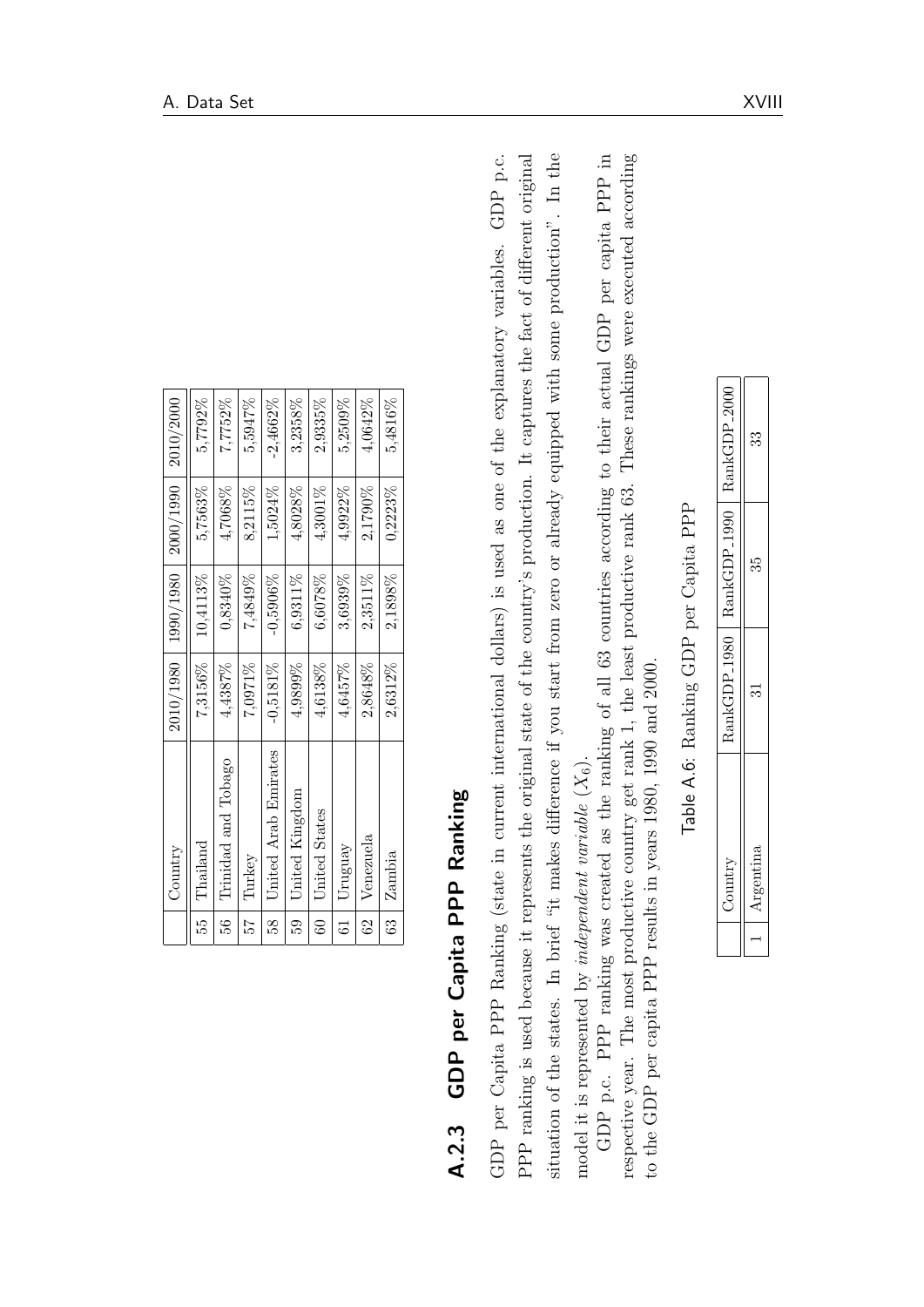|                 | Country       | RankGDP <sub>1980</sub> | RankGDP <sub>-1990</sub> | RankGDP <sub>2000</sub> |
|-----------------|---------------|-------------------------|--------------------------|-------------------------|
| N               | Australia     | $\overline{16}$         | $\frac{8}{18}$           | 14                      |
| S               | Austria       | $\infty$                | $\circ$                  | c                       |
| ↤               | Bangladesh    | $\overline{6}$          | 61                       | 61                      |
| LO              | Belgium       | $\circ$                 | $\circ$                  | $\frac{3}{1}$           |
| $\circ$         | <b>Brazil</b> | 36                      | 38                       | $\overline{40}$         |
| $\overline{ }$  | Bulgaria      | 42                      | 34                       | 43                      |
| $\infty$        | Canada        | $\circ$                 | S                        | $\Box$                  |
| 6               | Colombia      | 43                      | $\overline{4}$           | 44                      |
| $\Box$          | Costa Rica    | $\overline{40}$         | $\exists$                | 38                      |
| $\Box$          | Denmark       | $\Box$                  | Ξ                        | $\overline{10}$         |
| 12              | Egypt         | $\overline{5}$          | $\overline{5}$           | $50\,$                  |
| $\frac{3}{1}$   | El Salvador   | 48                      | $\overline{49}$          | 48                      |
| $\overline{14}$ | Ethiopia      | 62                      | 63                       | $\mbox{62}$             |
| $\overline{15}$ | Finland       | $\overline{11}$         | $\frac{6}{1}$            | $\overline{0}$          |
| $\frac{6}{1}$   | France        | 14                      | $\overline{17}$          | $\Omega$                |
| $\overline{11}$ | Germany       | $\Box$                  | $\Xi$                    | $\overline{11}$         |
| $\frac{8}{18}$  | Ghana         | 58                      | 60                       | 59                      |
| 19              | Greece        | 21                      | 25                       | 25                      |
| $\Omega$        | Guatemala     | 49                      | $50^{\circ}$             | $\overline{5}$          |
| 21              | Hungary       | $30\,$                  | 28                       | $30\,$                  |
| 22              | Chile         | $\ddot{4}$              | $\overline{\theta}$      | $\overline{31}$         |
| 23              | China         | 63                      | 65                       | 54                      |
| $24\,$          | India         | 59                      | 58                       | 25                      |
| 25              | Indonesia     | 56                      | 54                       | 55                      |
| $26\,$          | Iran          | 57                      | $42\,$                   | 42                      |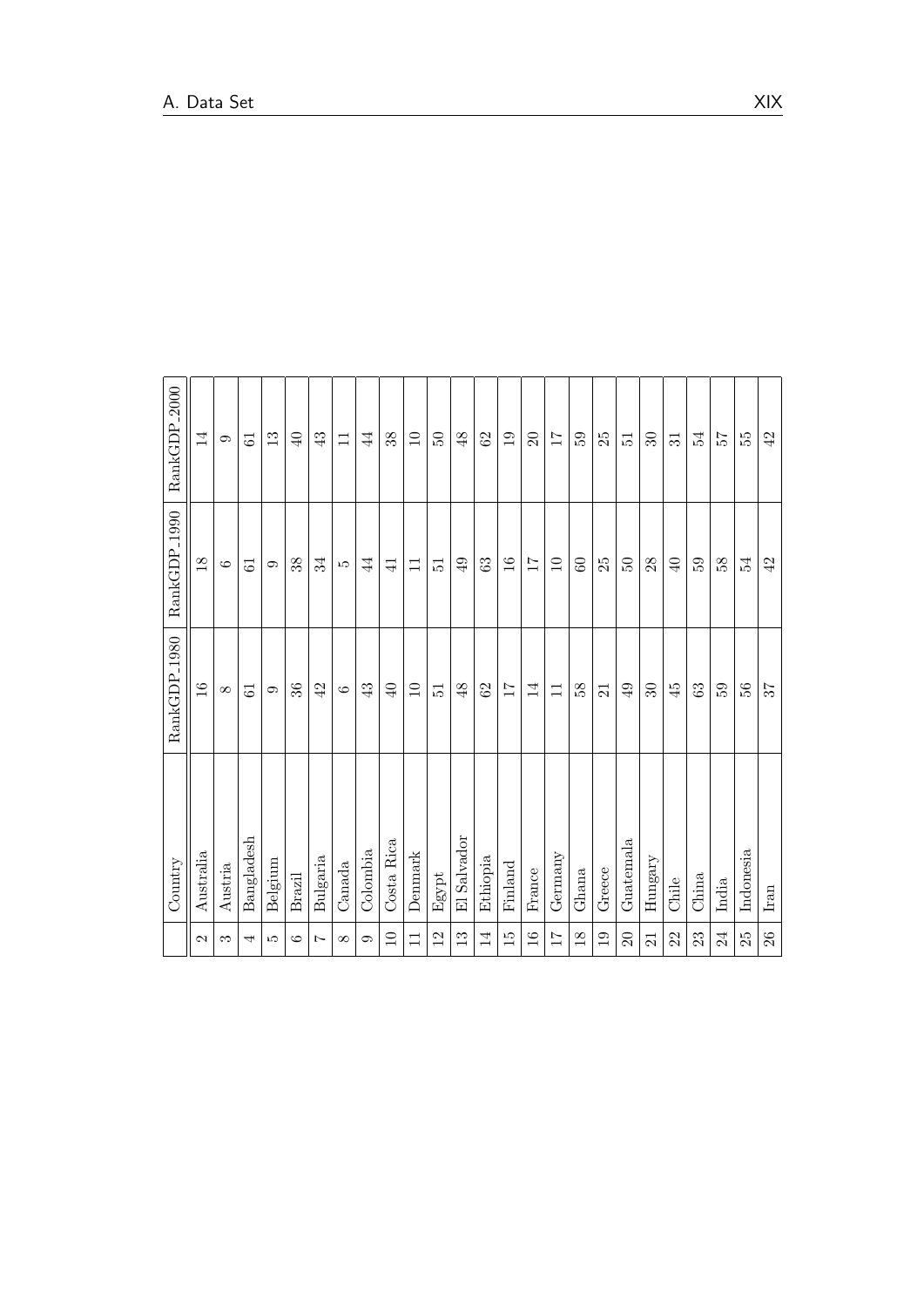|                 | Country          | RankGDP <sub>-1980</sub> | RankGDP <sub>-1990</sub> | RankGDP <sub>2000</sub> |
|-----------------|------------------|--------------------------|--------------------------|-------------------------|
| 27              | $_{\rm Ireland}$ | 26                       | 24                       | $\infty$                |
| 28              | Israel           | 22                       | 22                       | 21                      |
| 29              | Italy            | 15                       | $\overline{15}$          | $18$                    |
| 30              | Japan            | $\overline{0}$           | $\infty$                 | $\frac{6}{1}$           |
| $\overline{31}$ | Luxembourg       | 4                        | $\mathbf{\Omega}$        | $\mathcal{C}$           |
| 32              | Malaysia         | $\frac{46}{5}$           | 39                       | 34                      |
| 33              | Malta            | $28\,$                   | 27                       | 24                      |
| 34              | Mexico           | 33                       | 32                       | 35                      |
| 35              | Morocco          | 52                       | 52                       | 52                      |
| 36              | Netherlands      | $\overline{2}$           | 14                       | $\overline{z}$          |
| 75              | New Zealand      | $\frac{8}{1}$            | $\Omega$                 | 23                      |
| 38              | Nigeria          | 54                       | 36                       | 58                      |
| 39              | Normay           | $\frac{3}{1}$            | $\frac{3}{2}$            | S                       |
| $\overline{40}$ | Pakistan         | 75                       | 55                       | 56                      |
| $\overline{4}$  | Panama           | 39                       | $\ddot{4}$               | 39                      |
| 42              | Peru             | $\overline{+}$           | 47                       | 46                      |
| 43              | Philippines      | $50\,$                   | 53                       | 53                      |
| 44              | Portugal         | 29                       | 26                       | 27                      |
| 45              | Romania          | 35                       | 57                       | $\ddot{4}$              |
| $\frac{6}{5}$   | Saudi Arabia     | $\mathbf{\Omega}$        | $\overline{21}$          | 26                      |
| $47$            | Sierra Leone     | 60                       | 62                       | 63                      |
| 48              | Singapore        | 24                       | 12                       | LO.                     |
| 49              | South Africa     | 32                       | 33                       | $\frac{1}{4}$           |
| $50\,$          | South Korea      | $\overline{4}$           | 29                       | 28                      |
| $\overline{51}$ | Spain            | 25                       | $23\,$                   | 22                      |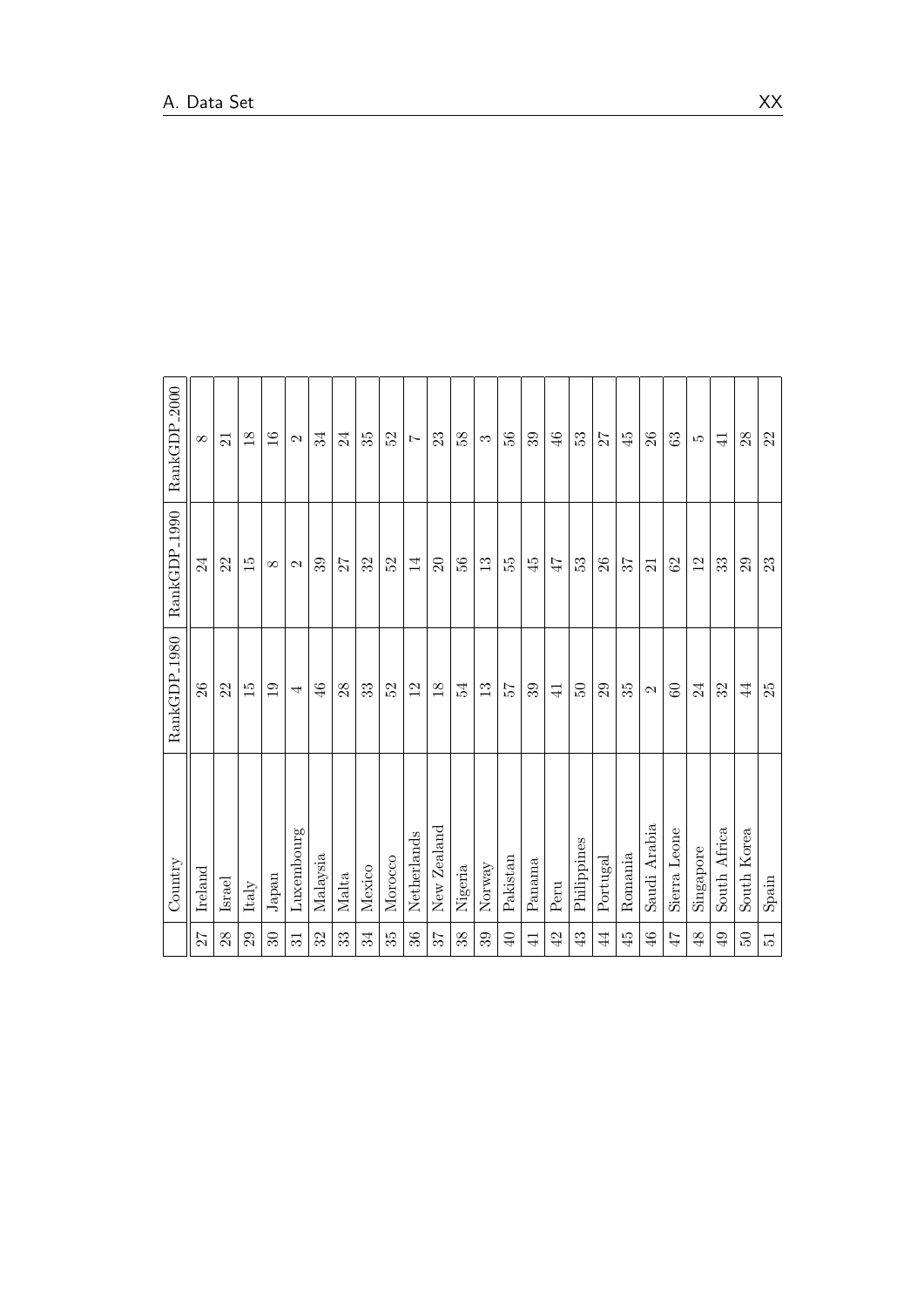|                 | Country              |                     | RankGDP_1980   RankGDP_1990   RankGDP_2000 |                 |
|-----------------|----------------------|---------------------|--------------------------------------------|-----------------|
| 52              | Suriname             | 38                  | $\frac{46}{5}$                             | $\frac{1}{4}$   |
| 53              | Sweden               |                     |                                            | $\overline{2}$  |
| 54              | Switzerland          | S,                  | ಌ                                          | G               |
| 55              | Thailand             | 53                  | $\frac{48}{5}$                             | 47              |
| $\frac{1}{5}$   | Trinidad and Tobago  | 23                  | $\mathcal{S}$                              | 29              |
| 72              | Turkey               | 47                  | 43                                         | 32              |
| 58              | United Arab Emirates |                     |                                            |                 |
| 59              | United Kingdom       | $\overline{\Omega}$ | $\overline{0}$                             | $\frac{15}{1}$  |
| $_{\odot}$      | <b>United States</b> | ທ                   |                                            | 4               |
| $\overline{61}$ | Uruguay              | 34                  | 36                                         | 36              |
| $\overline{62}$ | Venezuela            | 27                  | 31                                         | 37              |
| 63              | Zambia               | 55                  | 25                                         | $\overline{60}$ |

| l      |
|--------|
|        |
|        |
|        |
|        |
|        |
|        |
| י<br>נ |
|        |
| ί      |
|        |
|        |
| ſ      |
|        |
|        |
|        |
|        |
| ť      |
| ĉ      |

**A.2.4 Population Growth**<br>**Population Growth**<br>Population Growth represents one of the explanatory variables. Population growth respects the fact that there are different<br>marginal products of labor. Briefly <sup>4</sup>1 mil. peopl

 $P_t \ldots$  population (in a country) in year t  $P_t \ldots$  population (in a country) in year  $t$   $g_{t,s} \ldots$  growth of population between years t and s (in  $\%$ )  $g_{t,s}$ ... growth of population between years t and s (in  $\%$ )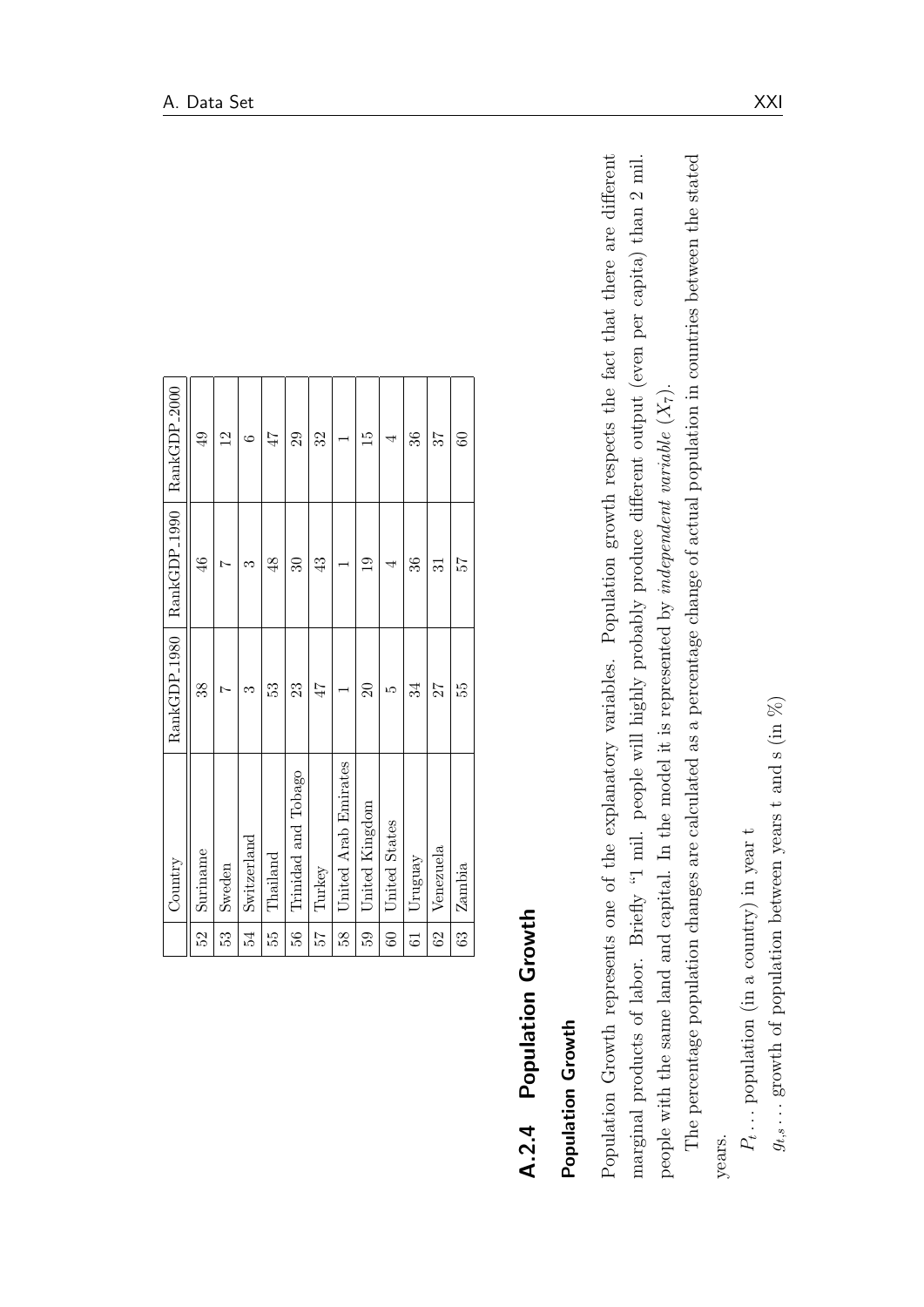| $\overline{\phantom{0}}$<br>$\mathbf{A}$ 3          |
|-----------------------------------------------------|
|                                                     |
|                                                     |
|                                                     |
|                                                     |
|                                                     |
|                                                     |
| $\overline{\phantom{0}}$                            |
| $\bigg $<br>$P_{\rm s}^{\rm s}   P_{\rm t}^{\rm t}$ |
| $g_{t,s} =$                                         |

| $\frac{1}{2}$                       |
|-------------------------------------|
| S<br>C<br>i<br>C                    |
| l                                   |
| $\frac{2}{2}$<br>$\frac{1}{\alpha}$ |

|                 | Country               | Pop 2010/1980*              | Pop 1990/1980*    | Pop 2000/1990*    | Pop 2010/2000*  |
|-----------------|-----------------------|-----------------------------|-------------------|-------------------|-----------------|
|                 | (Gretl Abbreviations) | ChgPop1980 <sub>-2010</sub> | $ChgPop1980_1990$ | $ChgPop1990_2000$ | ChgPop2000_2010 |
|                 | Argentina             | 44,23%                      | 15,97%            | 13,24%            | 9,82%           |
| 2               | Australia             | 52,61%                      | 16,15%            | $12.23\%$         | 17,06%          |
| S               | Austria               | 10,86%                      | 2,09%             | 3,90%             | 4,51%           |
| 4               | Bangladesh            | $100,07\%$                  | 26,60%            | $23,90\%$         | 27,54%          |
| ŗΟ              | Belgium               | 9,96%                       | 1,22%             | 2,86%             | 5,61%           |
| $\circ$         | Brazil                | 59,00%                      | 22,84%            | $16,38\%$         | 11,22%          |
| $\overline{z}$  | Bulgaria              | $-14,50\%$                  | $-1,62\%$         | $-7,55\%$         | $-6,00\%$       |
| $\infty$        | Canada                | $39,09\%$                   | $13,00\%$         | 10,72%            | 11,17%          |
| $\circ$         | Colombia              | $60,71\%$                   | $22,99\%$         | 19,52%            | 9,32%           |
| $\supseteq$     | Costa Rica            | $97,70\%$                   | 31,04%            | 27,74%            | 18,10%          |
| $\overline{1}$  | Denmark               | 8,14%                       | $0.33\%$          | 3,84%             | 3,80%           |
| $\overline{12}$ | Egypt                 | 79,77%                      | 26,93%            | 20,86%            | 17,18%          |
| $\frac{3}{2}$   | El Salvador           | 35,07%                      | 11,43%            | 22,90%            | $-1.38%$        |
| $\overline{1}$  | Ethiopia              | 110,04%                     | 35,69%            | $25,63\%$         | 23,21%          |
| $\frac{1}{2}$   | Finland               | $12,26\%$                   | 4,31%             | 3,81%             | 3,67%           |
| $\overline{16}$ | France                | 21,47%                      | 5,30%             | 3,81%             | 11,12%          |
| $\overline{11}$ | Germany               | 4,41%                       | 1,44%             | 3,50%             | $-0,55\%$       |
| $\frac{18}{1}$  | Ghana                 | 115,29%                     | 36,96%            | 28,35%            | $22,48\%$       |
|                 |                       |                             |                   |                   |                 |

 $\left( A.3\right)$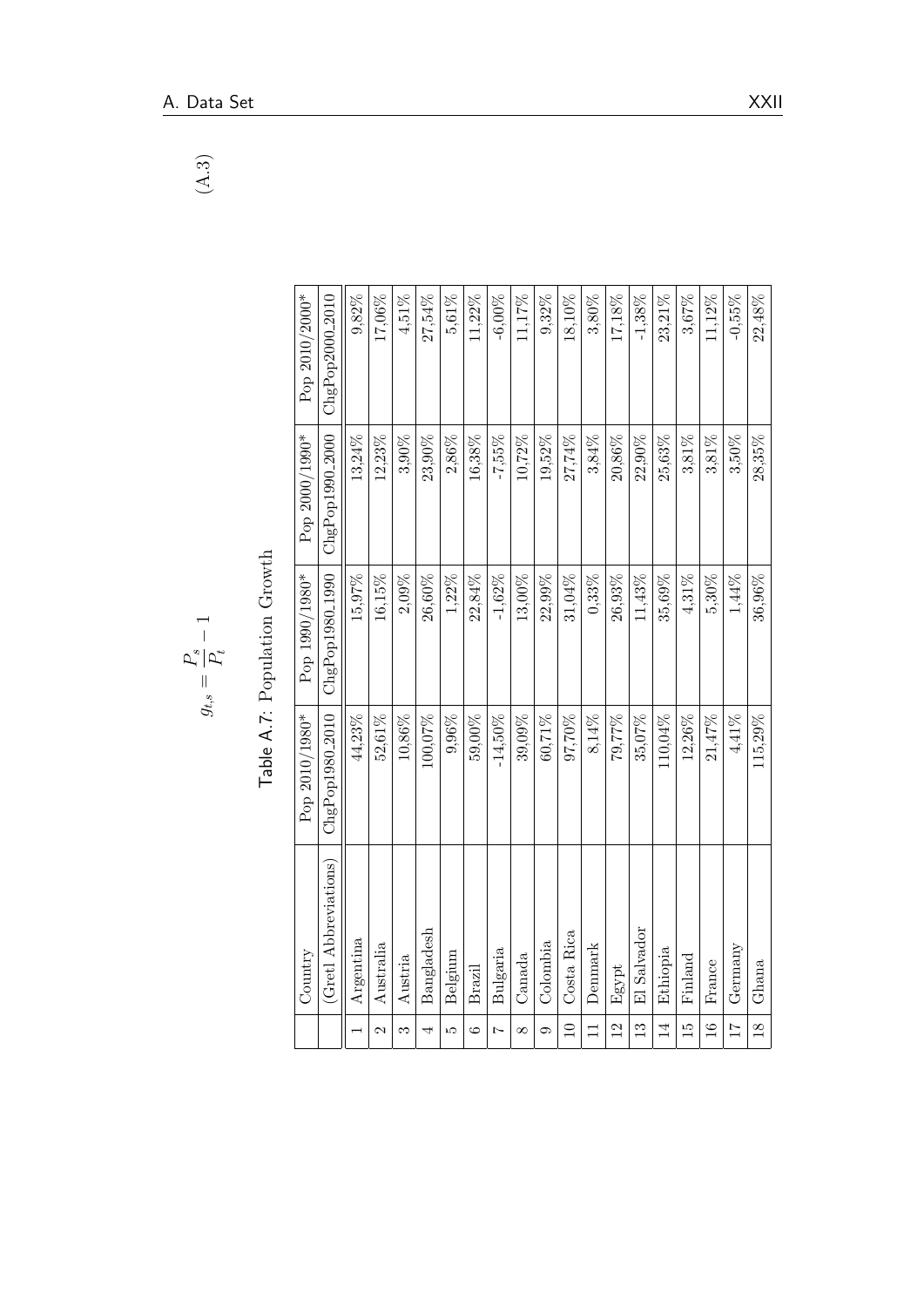| ChgPop1980 <sub>-1990</sub><br>$0,51\%$<br>24,70%<br>5.37%<br>26,84%<br>$-3.11\%$<br>17,94%<br>15,69%<br>23,60%<br>$20,\!18\%$<br>39,05%<br>3,08%<br>20,17%<br>5,78%<br>$4{,}66\%$<br>29,66%<br>$-1.10\%$<br>23,17%<br>5,67%<br>10,76%<br>32,91%<br>3.68%<br>23,68%<br>25,57%<br>30,51%<br>ChgPop1980 <sub>-2010</sub><br>$-6,48\%$<br>53,16%<br>36,48%<br>$6,92\%$<br>9,08%<br>64,56%<br>17,25%<br>$105,05\%$<br>$72,35\%$<br>57,91%<br>$91,90\%$<br>31,12%<br>96,04%<br>$37,63\%$<br>105,67%<br>14.38%<br>60,42%<br>$17,38\%$<br>$40,82\%$<br>122,70%<br>19,69%<br>$105,80\%$<br>70,44%<br>$70,06\%$<br>(Gretl Abbreviations)<br>New Zealand<br>Luxembourg<br>Netherlands<br>Guatemala<br>Indonesia<br>Malaysia<br>Hungary<br>Morocco<br>Pakistan<br>Panama<br>Norway<br>Mexico<br>Nigeria<br>Ireland<br>Greece<br>Malta<br>China<br>Japan<br>Chile<br>Israel<br>India<br>$\ensuremath{\text{Ital}}_y$<br>Peru<br>Iran<br>34<br>25<br>26<br>72<br>$35^{\circ}$<br>$\overline{19}$<br>32<br>$\overline{20}$<br>$28\,$<br>33<br>$36\,$<br>38<br>$\overline{40}$<br>42<br>22<br>$24\,$<br>29<br>$\mathcal{S}$<br>25<br>39<br>$\overline{41}$<br>23<br>$\overline{31}$<br>$\overline{21}$ | Country | Pop 2010/1980* | Pop 1990/1980* | Pop 2000/1990*  | Pop 2010/2000*              |
|-----------------------------------------------------------------------------------------------------------------------------------------------------------------------------------------------------------------------------------------------------------------------------------------------------------------------------------------------------------------------------------------------------------------------------------------------------------------------------------------------------------------------------------------------------------------------------------------------------------------------------------------------------------------------------------------------------------------------------------------------------------------------------------------------------------------------------------------------------------------------------------------------------------------------------------------------------------------------------------------------------------------------------------------------------------------------------------------------------------------------------------------------------------------------------------------|---------|----------------|----------------|-----------------|-----------------------------|
|                                                                                                                                                                                                                                                                                                                                                                                                                                                                                                                                                                                                                                                                                                                                                                                                                                                                                                                                                                                                                                                                                                                                                                                         |         |                |                | ChgPop1990_2000 | ChgPop2000 <sub>-2010</sub> |
|                                                                                                                                                                                                                                                                                                                                                                                                                                                                                                                                                                                                                                                                                                                                                                                                                                                                                                                                                                                                                                                                                                                                                                                         |         |                |                | 7,45%           | 3,56%                       |
|                                                                                                                                                                                                                                                                                                                                                                                                                                                                                                                                                                                                                                                                                                                                                                                                                                                                                                                                                                                                                                                                                                                                                                                         |         |                |                | 25,56%          | 28,75%                      |
|                                                                                                                                                                                                                                                                                                                                                                                                                                                                                                                                                                                                                                                                                                                                                                                                                                                                                                                                                                                                                                                                                                                                                                                         |         |                |                | $-1,57\%$       | $-1,93\%$                   |
|                                                                                                                                                                                                                                                                                                                                                                                                                                                                                                                                                                                                                                                                                                                                                                                                                                                                                                                                                                                                                                                                                                                                                                                         |         |                |                | $16{,}94\%$     | 11,04%                      |
|                                                                                                                                                                                                                                                                                                                                                                                                                                                                                                                                                                                                                                                                                                                                                                                                                                                                                                                                                                                                                                                                                                                                                                                         |         |                |                | $11,\!23\%$     | 6,06%                       |
|                                                                                                                                                                                                                                                                                                                                                                                                                                                                                                                                                                                                                                                                                                                                                                                                                                                                                                                                                                                                                                                                                                                                                                                         |         |                |                | 19,59%          | 16,61%                      |
|                                                                                                                                                                                                                                                                                                                                                                                                                                                                                                                                                                                                                                                                                                                                                                                                                                                                                                                                                                                                                                                                                                                                                                                         |         |                |                | $15,73\%$       | 13,53%                      |
|                                                                                                                                                                                                                                                                                                                                                                                                                                                                                                                                                                                                                                                                                                                                                                                                                                                                                                                                                                                                                                                                                                                                                                                         |         |                |                | 17,03%          | 17,93%                      |
|                                                                                                                                                                                                                                                                                                                                                                                                                                                                                                                                                                                                                                                                                                                                                                                                                                                                                                                                                                                                                                                                                                                                                                                         |         |                |                | 8.55%           | 17,18%                      |
|                                                                                                                                                                                                                                                                                                                                                                                                                                                                                                                                                                                                                                                                                                                                                                                                                                                                                                                                                                                                                                                                                                                                                                                         |         |                |                | 34,96%          | 20,88%                      |
|                                                                                                                                                                                                                                                                                                                                                                                                                                                                                                                                                                                                                                                                                                                                                                                                                                                                                                                                                                                                                                                                                                                                                                                         |         |                |                | $0,40\%$        | 5,96%                       |
|                                                                                                                                                                                                                                                                                                                                                                                                                                                                                                                                                                                                                                                                                                                                                                                                                                                                                                                                                                                                                                                                                                                                                                                         |         |                |                | 2,70%           | $0,40\%$                    |
|                                                                                                                                                                                                                                                                                                                                                                                                                                                                                                                                                                                                                                                                                                                                                                                                                                                                                                                                                                                                                                                                                                                                                                                         |         |                |                | $14,69\%$       | 14,66%                      |
|                                                                                                                                                                                                                                                                                                                                                                                                                                                                                                                                                                                                                                                                                                                                                                                                                                                                                                                                                                                                                                                                                                                                                                                         |         |                |                | 28.87%          | 23,09%                      |
|                                                                                                                                                                                                                                                                                                                                                                                                                                                                                                                                                                                                                                                                                                                                                                                                                                                                                                                                                                                                                                                                                                                                                                                         |         |                |                | 8.33%           | 6,75%                       |
|                                                                                                                                                                                                                                                                                                                                                                                                                                                                                                                                                                                                                                                                                                                                                                                                                                                                                                                                                                                                                                                                                                                                                                                         |         |                |                | $17,71\%$       | 10,65%                      |
|                                                                                                                                                                                                                                                                                                                                                                                                                                                                                                                                                                                                                                                                                                                                                                                                                                                                                                                                                                                                                                                                                                                                                                                         |         |                |                | 17,79%          | 12,04%                      |
|                                                                                                                                                                                                                                                                                                                                                                                                                                                                                                                                                                                                                                                                                                                                                                                                                                                                                                                                                                                                                                                                                                                                                                                         |         |                |                | $6,51\%$        | $4,30\%$                    |
|                                                                                                                                                                                                                                                                                                                                                                                                                                                                                                                                                                                                                                                                                                                                                                                                                                                                                                                                                                                                                                                                                                                                                                                         |         |                |                | $11,89\%$       | 13,63%                      |
|                                                                                                                                                                                                                                                                                                                                                                                                                                                                                                                                                                                                                                                                                                                                                                                                                                                                                                                                                                                                                                                                                                                                                                                         |         |                |                | 32,10%          | 26,84%                      |
|                                                                                                                                                                                                                                                                                                                                                                                                                                                                                                                                                                                                                                                                                                                                                                                                                                                                                                                                                                                                                                                                                                                                                                                         |         |                |                | $5,88\%$        | 9,03%                       |
|                                                                                                                                                                                                                                                                                                                                                                                                                                                                                                                                                                                                                                                                                                                                                                                                                                                                                                                                                                                                                                                                                                                                                                                         |         |                |                | 27,88%          | 23,31%                      |
|                                                                                                                                                                                                                                                                                                                                                                                                                                                                                                                                                                                                                                                                                                                                                                                                                                                                                                                                                                                                                                                                                                                                                                                         |         |                |                | 22,36%          | 12,63%                      |
|                                                                                                                                                                                                                                                                                                                                                                                                                                                                                                                                                                                                                                                                                                                                                                                                                                                                                                                                                                                                                                                                                                                                                                                         |         |                |                | $19,30\%$       | 13,52%                      |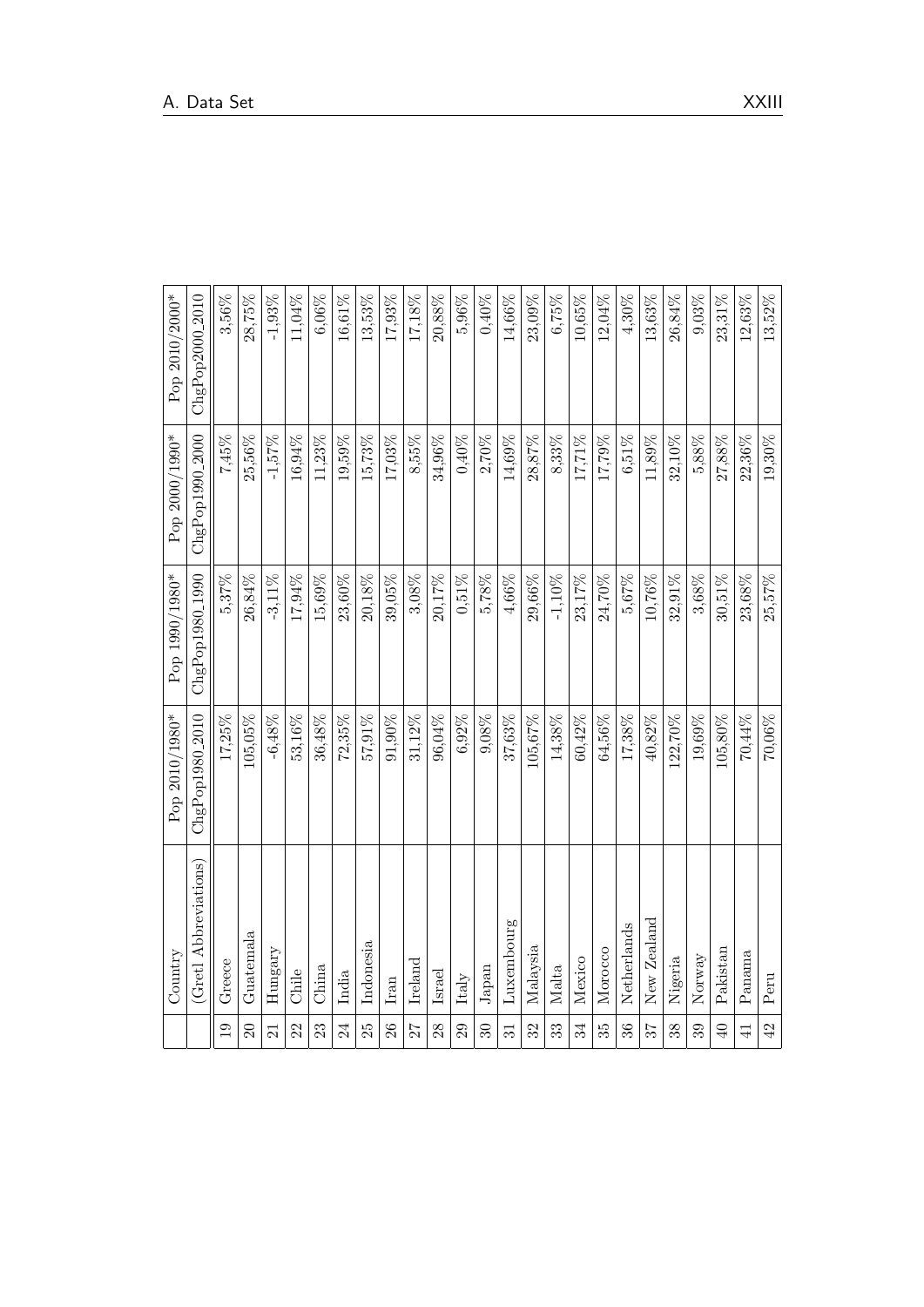|                | Country               | Pop 2010/1980*              | Pop 1990/1980*              | Pop 2000/1990*  | Pop 2010/2000*  |
|----------------|-----------------------|-----------------------------|-----------------------------|-----------------|-----------------|
|                | (Gretl Abbreviations) | ChgPop1980 <sub>-2010</sub> | ChgPop1980 <sub>-1990</sub> | ChgPop1990_2000 | ChgPop2000_2010 |
| $\frac{3}{4}$  | Philippines           | 95,50%                      | 27,07%                      | 23,99%          | 24,08%          |
| $\overline{4}$ | Portugal              | 8,92%                       | $1,33\%$                    | 3,33%           | $4,02\%$        |
| 45             | Romania               | $-3,31\%$                   | 4,53%                       | $-3,29%$        | $-4,35\%$       |
| $\frac{4}{6}$  | Saudi Arabia          | 173,27%                     | 70,54%                      | 26,14%          | 27,03%          |
| 47             | Sierra Leone          | $80,37\%$                   | 26,05%                      | 10,56%          | 29,43%          |
| $\frac{8}{3}$  | Singapore             | 106,61%                     | 26,22%                      | 31,86%          | 24,14%          |
| $\overline{6}$ | South Africa          | 81,29%                      | 27,65%                      | 25,00%          | 13,62%          |
| $50^{\circ}$   | South Korea           | $30,56\%$                   | 12,45%                      | $9,66\%$        | 5,88%           |
| 12             | Spain                 | 25,59%                      | $3,88\%$                    | 3,67%           | 16,61%          |
| 52             | Suriname              | 99,85%                      | 12,81%                      | 8,00%           | 20,73%          |
| 53             | Sweden                | 12,71%                      | 3,00%                       | 3,62%           | 5,60%           |
| 54             | Switzerland           | 23,17%                      | $6,22\%$                    | 7,04%           | 8,33%           |
| 55             | Thailand              | 37,10%                      | 17,92%                      | 12,44%          | 3,40%           |
| 56             | Trinidad and Tobago   | 24,24%                      | $12,33\%$                   | 5,72%           | 4,62%           |
| 25             | Turkey                | 63,12%                      | 26,23%                      | $20,06\%$       | 7,63%           |
| 58             | United Arab Emirates  | 351,29%                     | 69,99%                      | 83,14%          | 44,96%          |
| 59             | United Kingdom        | 10,14%                      | $2,19\%$                    | 3,79%           | $3,85\%$        |
| $60\,$         | United States         | 36,42%                      | 9,86%                       | $13,06\%$       | 9,83%           |
| 61             | Uruguay               | $15,73\%$                   | 6,59%                       | $6,29\%$        | 2,16%           |
| 62             | Venezuela             | $91,42\%$                   | 30,87%                      | $23,09\%$       | 18,83%          |
| 63             | Zambia                | 118,78%                     | 38.24%                      | 27,76%          | 23,87%          |
|                |                       |                             |                             |                 |                 |

 $*$  The source of the population of countries for years 1980-2009 from the web page http://www.nationmaster.com/graph/peo-pop-people-population; The source of the population of countries for years 1980-2009 from the web page http://www.nationmaster.com/graph/peo pop-people-population;

Source: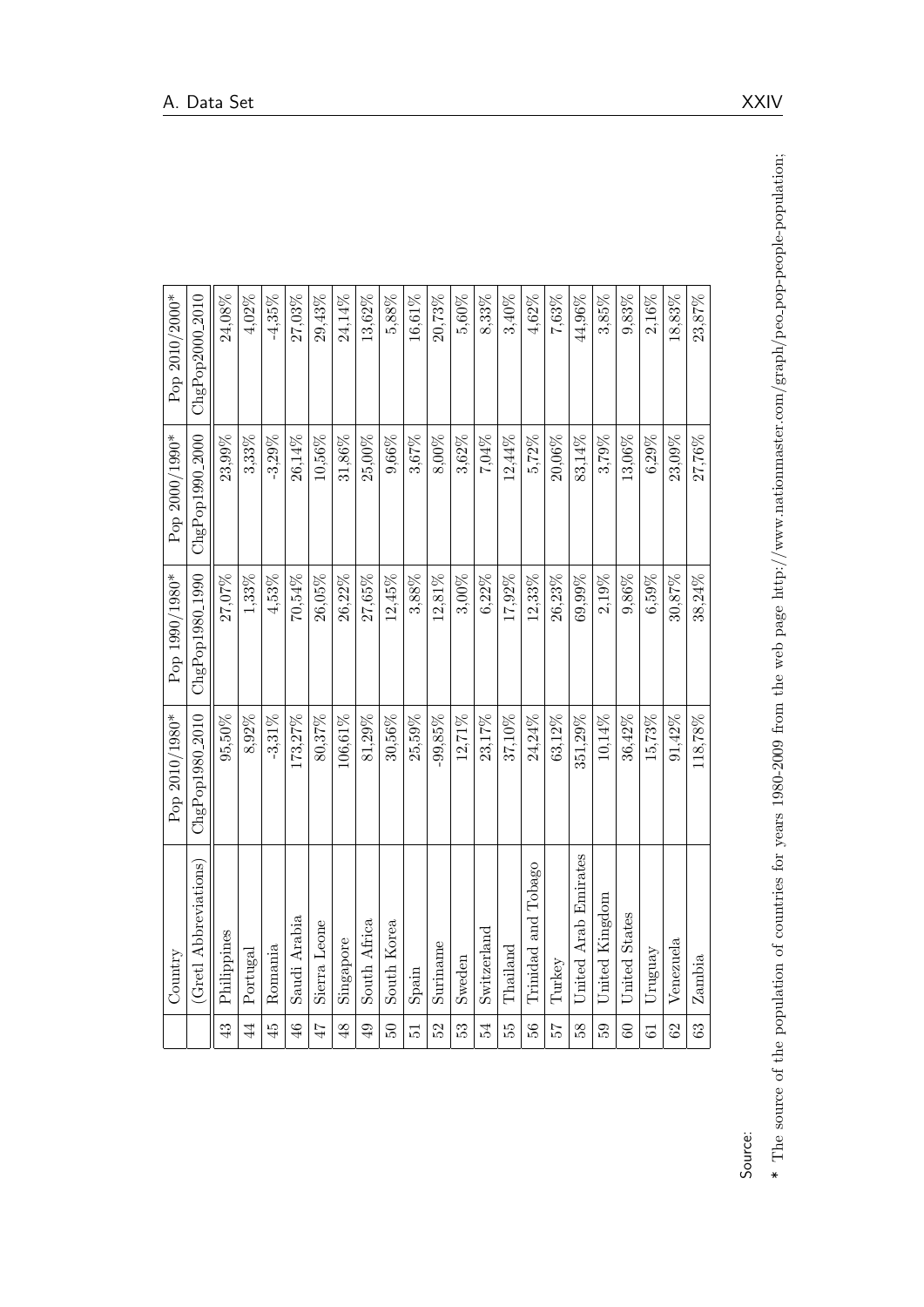the source of the population of countries for year 2010 from the web page the source of the population of countries for year 2010 from the web page http://www.worldatlas.com/aatlas/populations/ctypopls.htm  $\label{thm:2} \text{http://www.worilatlas.com/aatlas/populations/ctypopls.htm}$